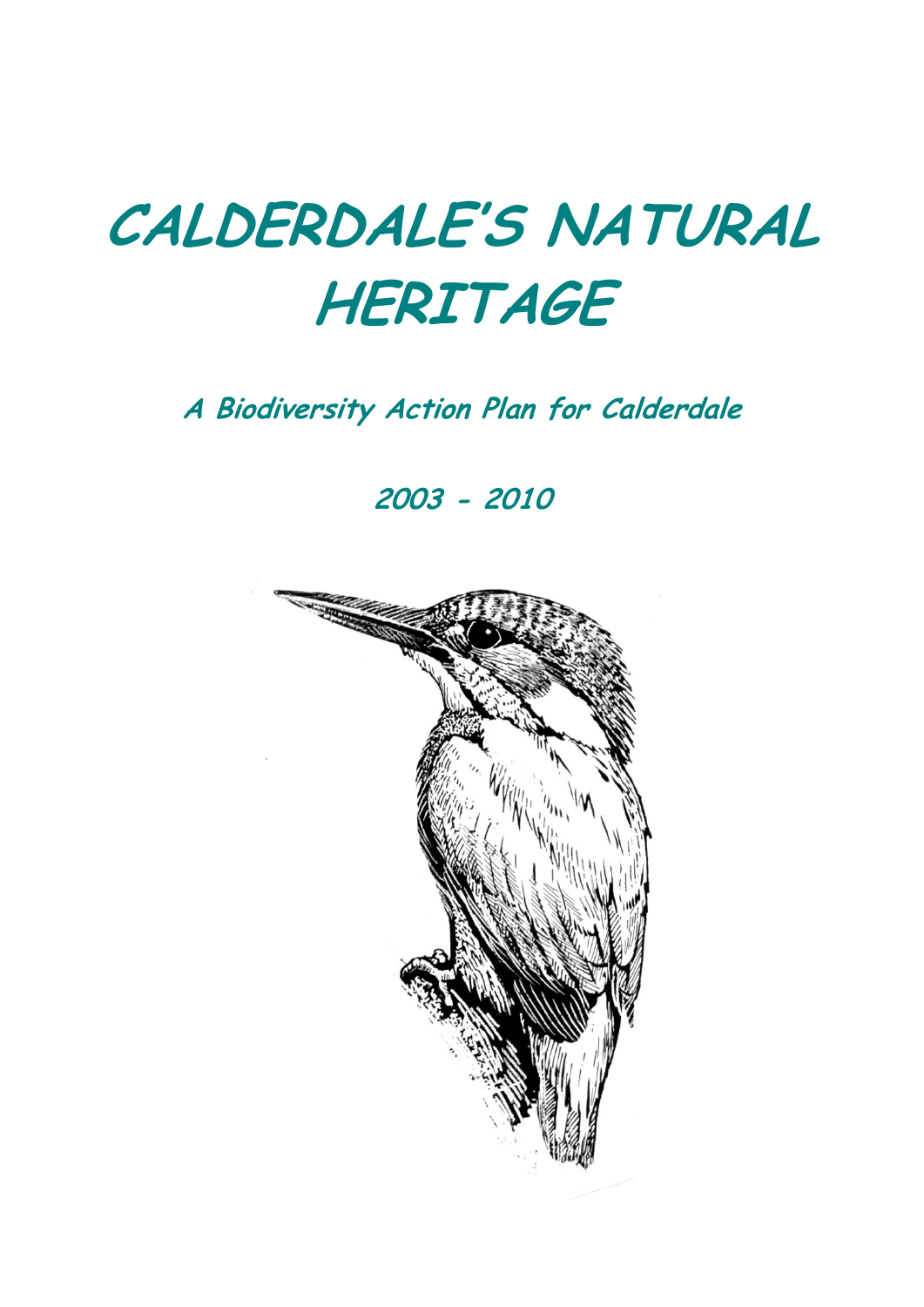### **Biodiversity**

"Biodiversity is the variety of life on earth; the plants and animals and the habitats in which they live. It ranges in scale from microscopic bacteria to huge whales. Biodiversity is not just the rare or exotic but also the everyday and commonplace; it is the birds in our garden as well as the tigers in the rainforest."

**Edited and prepared on behalf of the Calderdale Biodiversity Action Plan Technical Group by:**

**Hugh Firman Conservation Officer Countryside and Forestry Unit Calderdale Council November 2003**

Calderdale"s Natural Heritage – Version 1.5 November 2007 2 **Amendments: version 1.2 04 January 2006 Appendix 2 - amended contact details. Habitats list additional entries Version 1.3 February 2007 Version 1.4 November 2007 Appendix 2 – amended contact details River, Urban and Ancient Trees Habitat Action Plans added**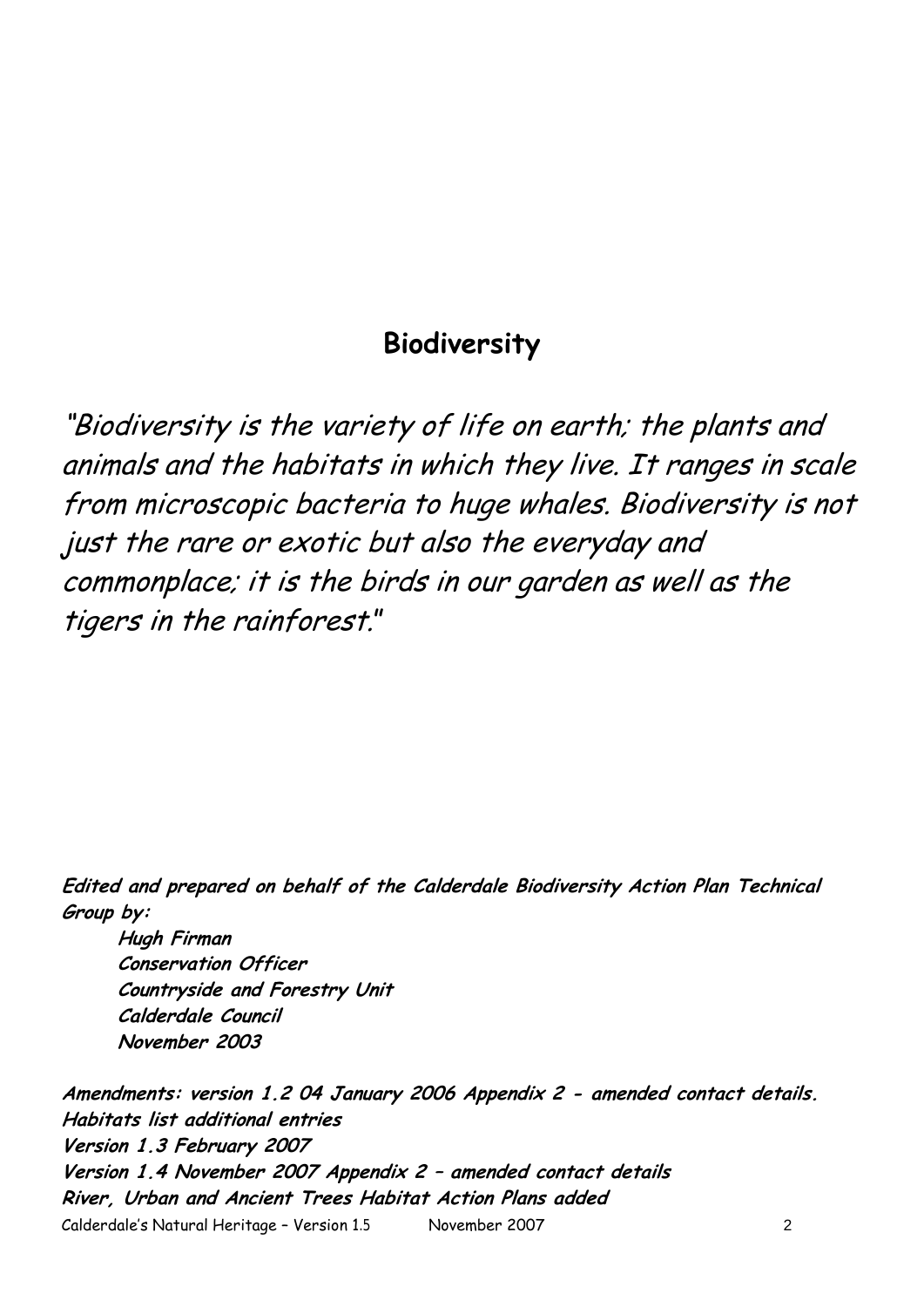# **CONTENTS**

|  | 1. Biodiversity in Calderdale |  |  |  |
|--|-------------------------------|--|--|--|
|  |                               |  |  |  |

| <b>Introduction</b>                                       | 4  |
|-----------------------------------------------------------|----|
| What is biodiversity?                                     | 4  |
| Why maintain biodiversity?                                | 4  |
| Why have a Local Biodiversity Action Plan for Calderdale? | 5  |
| What makes Calderdale special?                            | 6  |
| What are the main threats to habitats and species?        | 6  |
| Timescale of the Plan                                     | 7  |
| <b>2. Habitat Action Plans</b>                            |    |
| How the habitats were selected                            | 8  |
| Format of the Habitat Action Plans                        | 9  |
| <b>Ancient Trees</b>                                      | 10 |
| Blanket bog and upland heathland                          | 15 |
| Canals                                                    | 19 |
| Hedgerows                                                 | 25 |
| Native woodlands                                          | 29 |
| <b>River and Streams</b>                                  | 35 |
| Unimproved Grassland                                      | 40 |
| Urban                                                     | 44 |
| <b>3. Species Action Plans</b>                            |    |
| How the species were selected                             | 53 |
| Format of the Species Action Plans                        | 53 |
| <b>Priority Species</b>                                   | 54 |
| Twite                                                     | 57 |
| Water vole                                                | 63 |
| Waxcap Fungi                                              | 67 |
| 4. Implementation and Monitoring                          |    |
| Implementation                                            | 70 |
| Monitoring                                                | 70 |
| Consultation                                              | 70 |
| Appendices:                                               |    |
| 1. Calderdale Priority Species                            | 71 |
| 2. Calderdale Biodiversity Action Plan Partners           | 80 |
| 3. Action that YOU can take                               | 88 |
| <b>Abbreviations</b>                                      | 90 |
| Glossary                                                  | 92 |
| References                                                | 93 |
| Acknowledgements                                          | 94 |
|                                                           |    |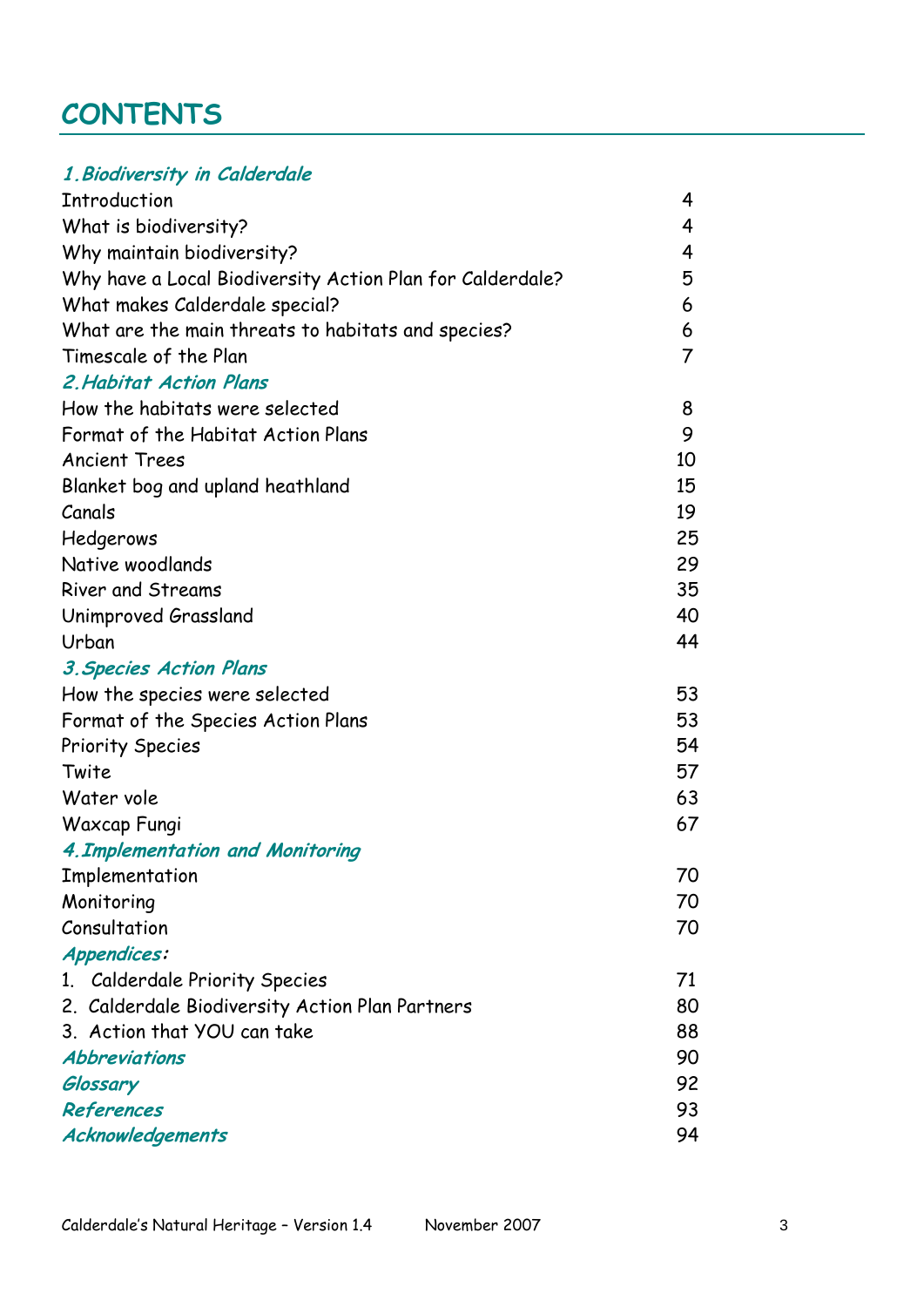# **1. BIODIVERSITY IN CALDERDALE**

### **1.1 Introduction**

In 1992 the leaders from over 150 countries met in Rio de Janeiro. They met to discuss growing environmental concerns arising from the recognition that our lifestyles are destroying the natural processes on which we depend, such as the air we breathe, the water we drink and the food we eat. Several important resolutions arose from this Summit meeting; the main theme emerging was the need for sustainable development with protection of the environment as an integral part.

The convention on Biological Diversity, signed by 153 countries at Rio, is seen as a major step in achieving sustainability and emphasises that conservation of biodiversity needs to be at the heart of the policies which drive our economy.

The Government published a report **Biodiversity, the UK Action Plan** in 1994 that set out 59 steps to be taken to secure biodiversity in the UK, including the setting up of a Steering Group to write a national action plan. **Biodiversity, the UK Steering Group's Report: Meeting the Rio Challenge** was published in December 1995 and was endorsed by the Government in May 1996. That report, with its targets and actions, forms the basis for the Biodiversity Action Plan (BAP) for Calderdale.

In 2001 the first draft of Calderdale"s Natural Heritage was produced. This version represents a revision and includes action plans for 5 Priority Habitats and 3 Priority Species.

### **1.2 What is Biodiversity?**

Biodiversity is a term that became popular after the Rio Summit. It simply means the variety of life that exists on the Earth in its various habitats, and the complex relationships which occur between the various species. This includes us.

# **1.3 Why Maintain Biodiversity?**

The variety of species and their inter-relationships form a critical part of the natural processes, which give us clean air and water and provide the basis for many of our resources.

It has been found that small, seemingly unimportant species have a critical role to play in the health of natural and managed habitats, including those within the urban landscape. For example, certain fungi and small soil organisms play a major role in keeping woodlands alive by breaking down dead plant material into its constituent parts and recycling it to living plants as food.

This variety of life is important in enabling the environment to recover from catastrophes such as those caused by pollution. The more species involved in any system, natural or managed, the less chance there is of them all being wiped out by any severe disturbance to that system. This allows continuity of the vital processes necessary to sustain life.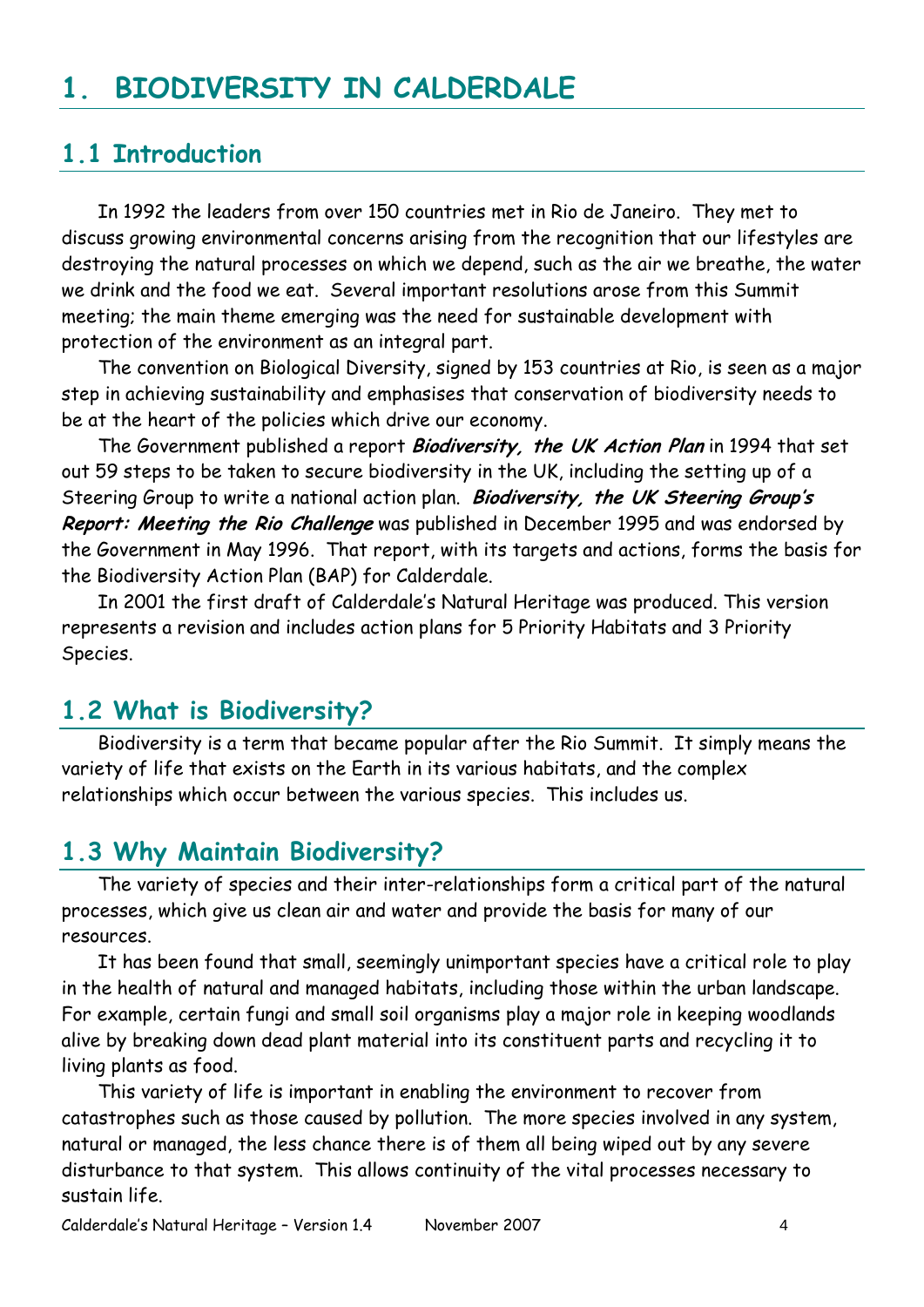Everything in life is interdependent on other species and we all live in balance with each other. If one species tips the balance, and this includes us, natural processes will be affected and will not be able to function properly or adjust to the change. This is why it is so important to maintain biodiversity - even the smallest creature has a role to play in life.

# **1.4 Why have a Local Biodiversity Action Plan for Calderdale?**

Because all components of our wildlife are dependent upon each other in order to survive, the conservation of biodiversity needs to be tackled at different levels:

- Internationally - this involves co-ordinating action to ensure that migratory species continue to have access to sites providing food and shelter.

- Nationally - aim to maintain species that are not common in other countries.

- Locally - without local conservation none of the international or national objectives can happen, although local BAPs also aim to protect species that are locally important and distinctive.

The Government is very committed to conserving biodiversity. Local BAPs will provide a major contribution to the delivery of the national targets, because ultimately it is at the local level that habitats and species are lost or conserved.

Calderdale Council"s Countryside and Forestry Unit has taken the lead in co-ordinating the production and implementation of a BAP for Calderdale. Meetings were held in 1999 and 2002 to bring together individuals and organisations concerned about Calderdale"s wildlife declines and committed to take action. As a result, there is widespread support for the production and implementation of a BAP for Calderdale.

The underlying principles of the Calderdale Biodiversity Action Plan are:

- implementation of the UK Action Plan in Calderdale  $\bullet$
- protection of key habitats and the species which inhabit them
- identification of conservation priorities, since focussed action is needed if we are to address declines of wildlife
- targets that clearly identify what we are trying to achieve
- clear actions that identify the steps we need to take to meet the targets
- shared knowledge, because no one person or group has all the answers  $\bullet$
- precaution, because the environment is a very complex system and we must be wary of tinkering with a system of which we have insufficient knowledge
- surveying and monitoring to ensure that our actions will be the right actions to protect and enhance the environment
- partnership and co-operation, because together we can make a difference

Only through every individual and every sector of society acknowledging our responsibility will we achieve our goal, which is to hand on to our children a world that is no poorer than the one we inherited ourselves. This fits in closely with the Local Agenda 21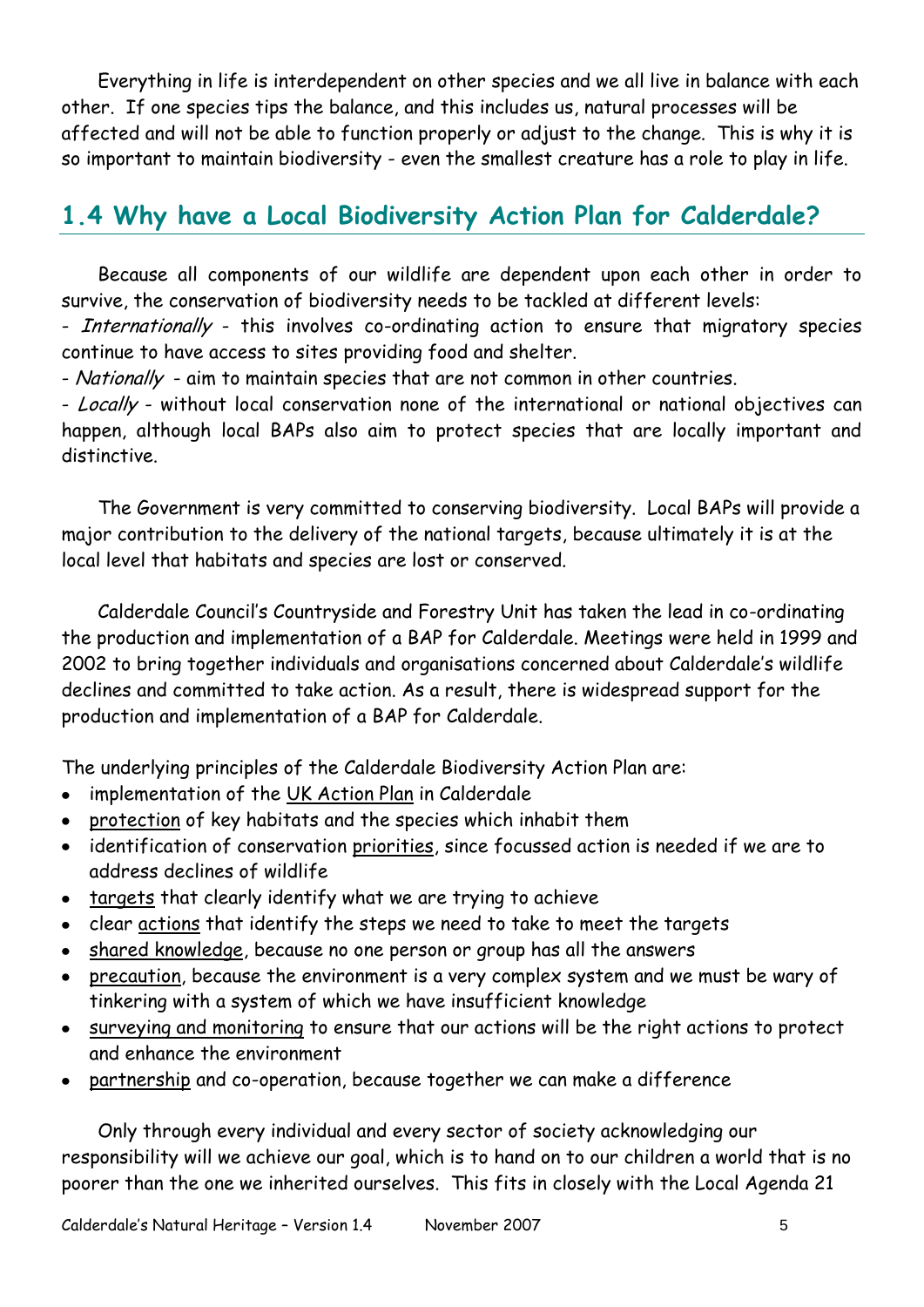process in which individual and community actions can contribute to a sustainable lifestyle in which the retention of biodiversity is an integral part of the process.

# **1.5 What makes Calderdale special?**

Calderdale has a large and diverse array of habitats and, consequently, of species which inhabit them. Indeed, it has often been said that the only feature the district lacks is a stretch of coastline. Biodiversity is all about this variety and is therefore especially relevant to the Calderdale district and its inhabitants. Although lucky in having this variety, it is essential that plans be put in place to safeguard its well being and continued diversity. Many important habitats are under threat from various pressures, with even our large expanses of upland moors not being immune. These are of international importance for their range and numbers of breeding birds which is recognised in that a large proportion has been designated as a Site of Special Scientific Interest (SSSI), Special Protection Area (SPA) and candidate Special Area of Conservation (SAC).

Because Calderdale is a hilly area with the main communication routes through narrow steep-sided valleys, there is an overall misconception that the district is well wooded. In fact, the opposite is true with only 3% of Calderdale being tree-covered - well below the national average. This places great importance on the woods we do have, especially the small clough woodlands which hold valuable remnants of woodland plant and animal communities. There may be no "natural" lakes in the district but there are many reservoirs and old mill dams which can and do fulfil the function. These are important refuges for many species to maintain a foothold in the area but in many cases are vulnerable to development or neglect.

All these habitats, and others, are linked by a common factor, they are subject to increasing pressures from growing populations, industry and fragmentation - they are all in danger. This makes even small patches of wild or unmanaged land of special value - a rush field, a disused farm pond, an undeveloped patch of "wasteland" - all can play a part in enhancing and maintaining the biodiversity of Calderdale.

# **1.6 What are the main threats to species and habitats?**

- loss or damage to long established habitats causing further fragmentation
- neglect or inappropriate management of key habitats
- natural succession eg scrub invasion of wetlands and bogs
- loss of habitat due to developments such as road building, housing, industrial developments, open-cast extraction of soft and hard rock
- inappropriate use of areas for amenity use
- over-intensively managed open spaces
- human impact and disturbance, litter, dumping, vandalism, erosion of moorland etc.
- planting of trees in inappropriate places
- intensive agricultural practices including drainage, river bank management, over grazing
- pollution of freshwater resources, including nitrate run-off

Calderdale"s Natural Heritage – Version 1.4 November 2007 6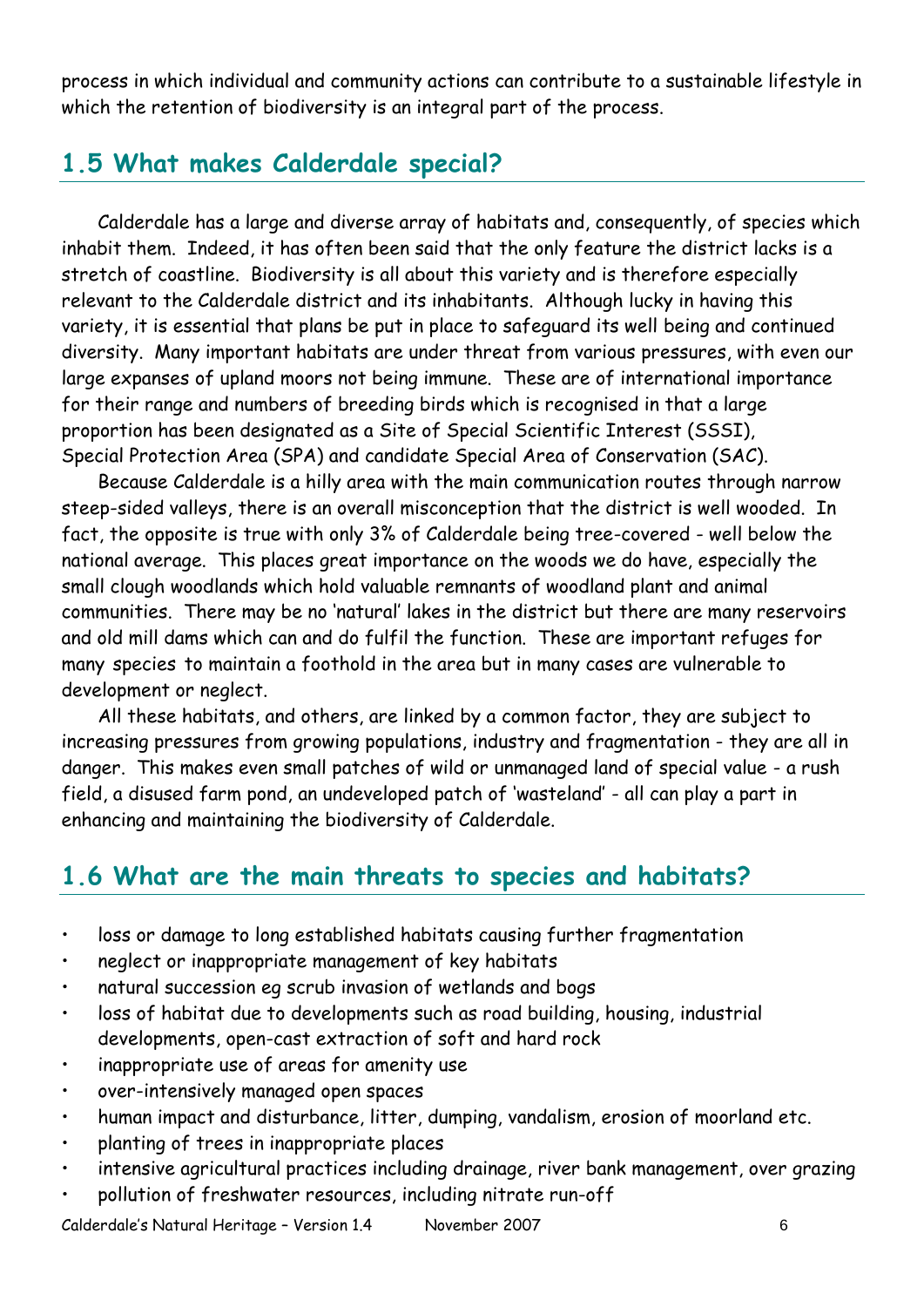- contamination of groundwater from disused mines
- uncontrolled spread of introduced species such as Japanese knotweed and Himalayan balsam
- climatic change involving weather patterns, temperature increases and effects from ozone depletion
- lack of appropriate information or data on species and habitats.

# **1.7 Timescale of the Plan**

Although most targets within the plan have been set for 2010, it cannot be over emphasised that the present plan is the beginning of a long process to protect and enhance Calderdale"s biological diversity. Calderdale"s Biodiversity Action Plan must be seen as an evolving programme in which details will be revised in response to new information and data. It should be stressed again that the present plan is only a first step towards conserving our wildlife and it is to be monitored and revised as further data and information become available. It is intended to add new Species and Habitat Action Plans to the BAP on an annual basis, and to conduct a comprehensive review of the entire BAP and to reassess priorities in 2010.

The plan co-ordinator welcomes all comments and suggestions, which will be considered in future revisions.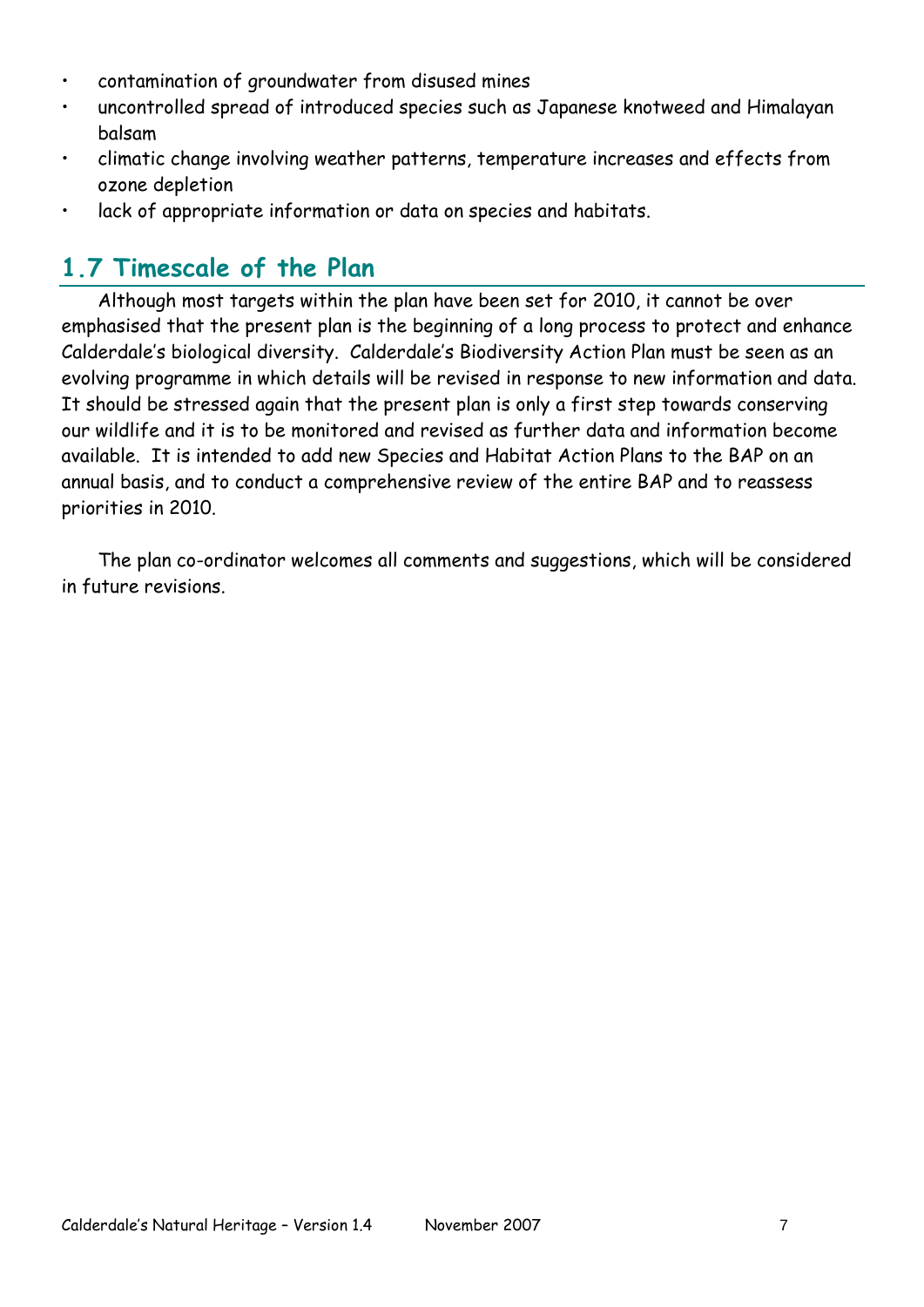# **2. HABITAT ACTION PLANS**

### **2.1 How the habitats were selected**

In 2002 organisations with an overall perspective of Calderdale"s wildlife were consulted. They were asked to identify the habitats most in need of conservation action. Regional habitat priorities were also identified eg. Scrub.

Factors that were considered were:

National importance Value to threatened wildlife Level of threat Opportunity for action

As a result the following Priority Habitats were agreed:

Ancient trees \* (Regional) Blanket bog \* (National) Canals \* (Regional) Fens (National) Flushes (Regional) Hedgerows \* (National) Lowland mixed deciduous woodland \* (National) Ponds and lakes (National) Reedbeds (National) Rivers and streams \* (Regional) Scrub (Regional) Unimproved grasslands \* (Regional) Upland heathland \* (National) Upland oakwood \* (National) Wet woodland \* (National) Urban - Brownfield Sites of Ecological Importance \* (Regional)

Habitat Action Plans have been prepared for those marked with a "\*".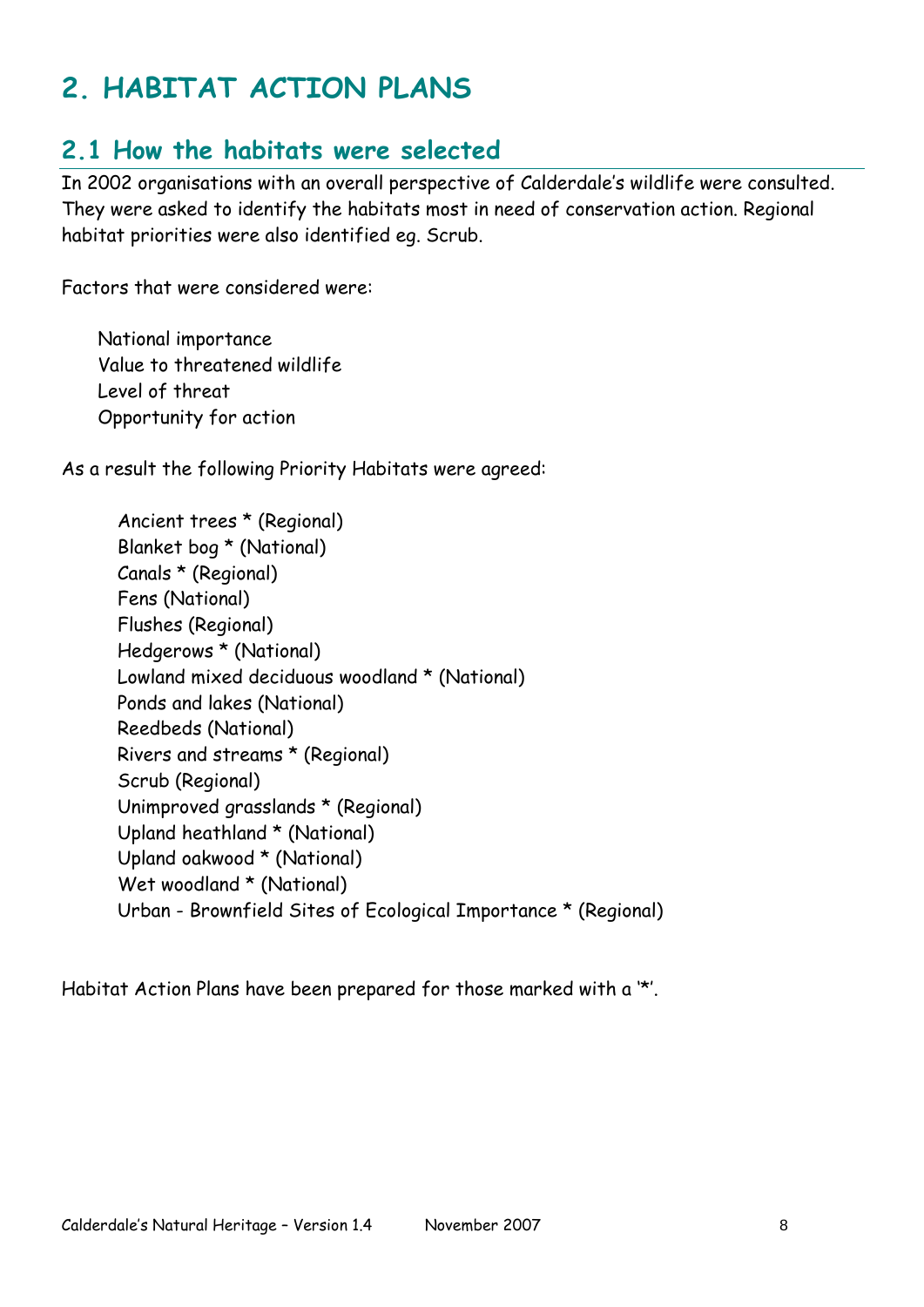# **2.2 Format of the Habitat Action Plans**

The format of the action plans closely follows that used by the UK BAP and adopted by several Local BAPs:

#### **National**

A description of the status of the habitat on a UK level.

#### **Regional**

A description of the status of the habitat on a regional level. The region may be the Yorkshire and Humber Region or a more appropriate area such as West Yorkshire or the South Pennines Natural Area.

#### **Local**

A description of the status of the habitat on a Calderdale level.

#### **Current factors causing loss or decline**

Those factors negatively affecting the habitat in Calderdale.

**Current Action** Examples of actions that are being, or have recently been, performed**.** 

#### **Legal Status** A description of legislation affecting the habitat.

#### **Priority Species**

Those Calderdale Priority Species associated with the habitat.

#### **Targets**

Goals to maintain and enhance the habitat at a sustainable level by 2010. It is recognised that some of the targets are aspirational (such as to ensure that all wildlife sites are in an ecological favourable condition).

#### **Actions**

Specific actions that need to be taken to achieve the targets. It is recognised that funding will be needed to ensure the full delivery of several actions. For each action a Lead Partner is listed. This organisation will co-ordinate action and liaise with the other partners listed to ensure that the action is delivered.

#### **Plan co-ordinator**

A person, representing an organisation that will work with the BAP Co-ordinator to co-ordinate action and ensure that progress is made towards the delivery of the targets.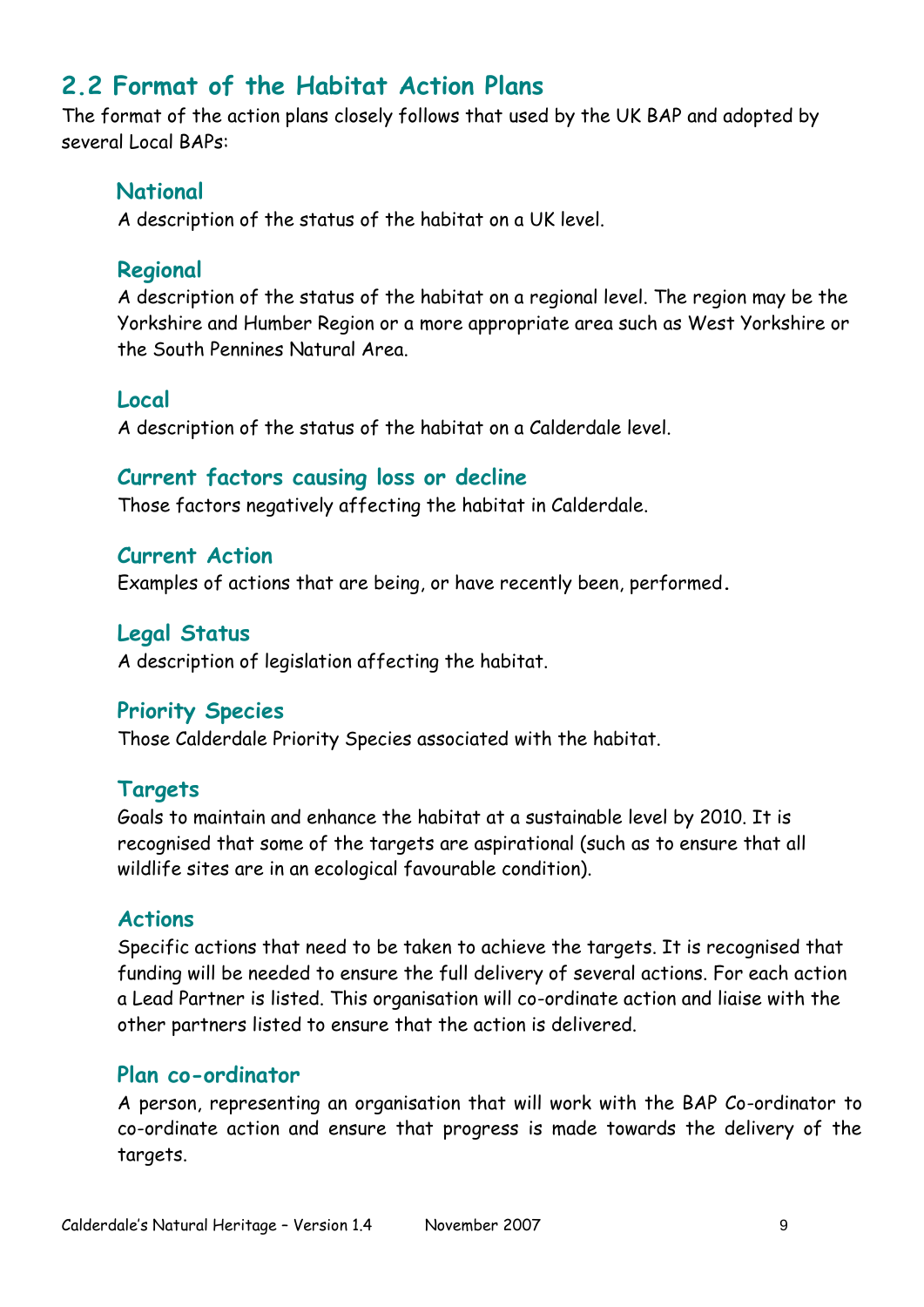# **2.3 Ancient Trees**

### **Introduction**

The term ancient tree is one that is not capable of precise definition but it encompasses trees defined by three guiding principles, as stated by the Ancient Tree Forum:

- Trees of interest biologically because of their age, size or condition  $\bullet$
- Trees in the ancient stage of their life (this may vary greatly e.g. birch trees might be considered ancient after 50 years, oaks after several centuries)
- Trees that are old relative to others of the same species in the area

Ancient trees are not necessarily those that are native to the UK (or the local area). Nonnative species can be of equal or higher biodiversity and wildlife value.

An important feature of ancient trees is that they are often hollow or contain rotting heartwood. Dead and decaying wood are essential for many species, particularly saproxylic invertebrates such as wood-living beetles and many species of fungi. A wide range of bird species nest in tree cavities as do several bat species. Birds and bats are also more likely to find prey in and around ancient trees, as they are particularly rich in invertebrates. Lichens and other epiphytic plants also develop on ancient trees, as they tend to occur in conditions that are stable over long periods of time.

Ancient trees are less likely to be actively managed than in the past. Pollarding and coppicing practices, which tend to prolong life and allow trees to reach old age, are now much less common. Dead and decaying trees are more likely to be felled, due to modern concerns with health and safety and a desire to "tidy up" the countryside.

Woodlands are often under threat from lack of appropriate management and this reduces the chance of individual ancient trees developing.

### **Current Status**

### **National**

Britain is an important landscape within Europe due to the number of ancient trees surviving. Their occurrence across Britain however is patchy, with some areas having many old trees and others few. They can occur in many habitats other than woodland, including hedgerows, churchyards, orchards, village greens and urban streets. The UKBAP has produced a habitat action plan for lowland wood pasture and parkland but there is no specific HAP for ancient trees. Some individual ancient trees may be covered by Tree Protection Orders, although these may not be sufficient to preserve them in their ideal condition as the presence of deadwood and rot – essential to the ancient tree invertebrate fauna - may breach safety considerations.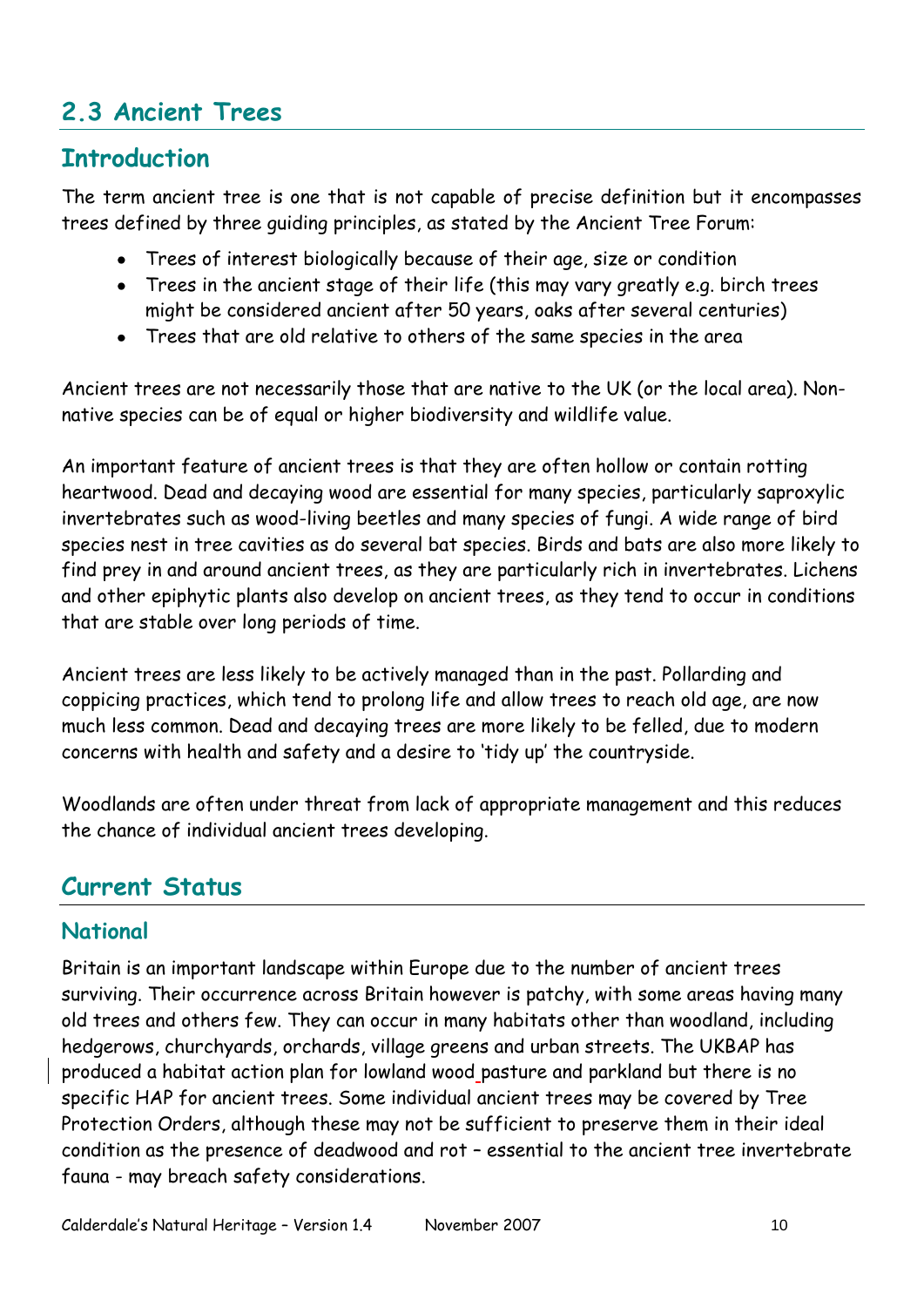### **Regional**

West Yorkshire is a heavily urbanised area with a high population density. There is little lowland wood pasture or parkland in the region, although the site opposite Wainsgait Chapel in Old Town has been reported as a possible instance. Even in relatively well-preserved parklands such as Knostell Priory, which includes areas of wood pasture, trees were used extensively in the  $18<sup>th</sup>$  and  $19<sup>th</sup>$  centuries for pitprops so few truly ancient trees exist.

Recent research has indicated that wood pasture may also exist in the in-bye areas between upland hay meadows and moorland. This may prove a valuable source of ancient tree records in West Yorkshire with its large areas of uplands. These areas have yet to be surveyed.

#### **Local**

Calderdale is a relatively green area within a heavily industrialized and urban West Yorkshire. However, less than 10% of the district is wooded and of this 50% is planted woodland rather than ancient/old growth. The oldest trees tend to be planted sycamores of roughly 200+ years old, although there are some ancient trees of other species, notably beech and lime.

### **Current factors causing loss or decline**

- Lack of or inappropriate management loss of pollarding and coppicing regimes, neglect, compaction of soil around trees
- Lack of appropriate management allowing shading of trees and premature loss of individuals
- Vandalism
- Lack of replacement trees lack of appropriate replanting with locally sourced (genetically related) saplings
- Inappropriate management of hedgerows which does not allow standards to develop naturally
- Removal of dead wood and decaying trees for Health and Safety requirements or over tidying
- Die back– may be due to pollution and/or climate change
- Dutch elm disease preventing complete regeneration of surviving elm butts

# **Current Action**

The Tree Forum was recently formed as a local partnership to assist with actions for trees in Calderdale. They are involved with: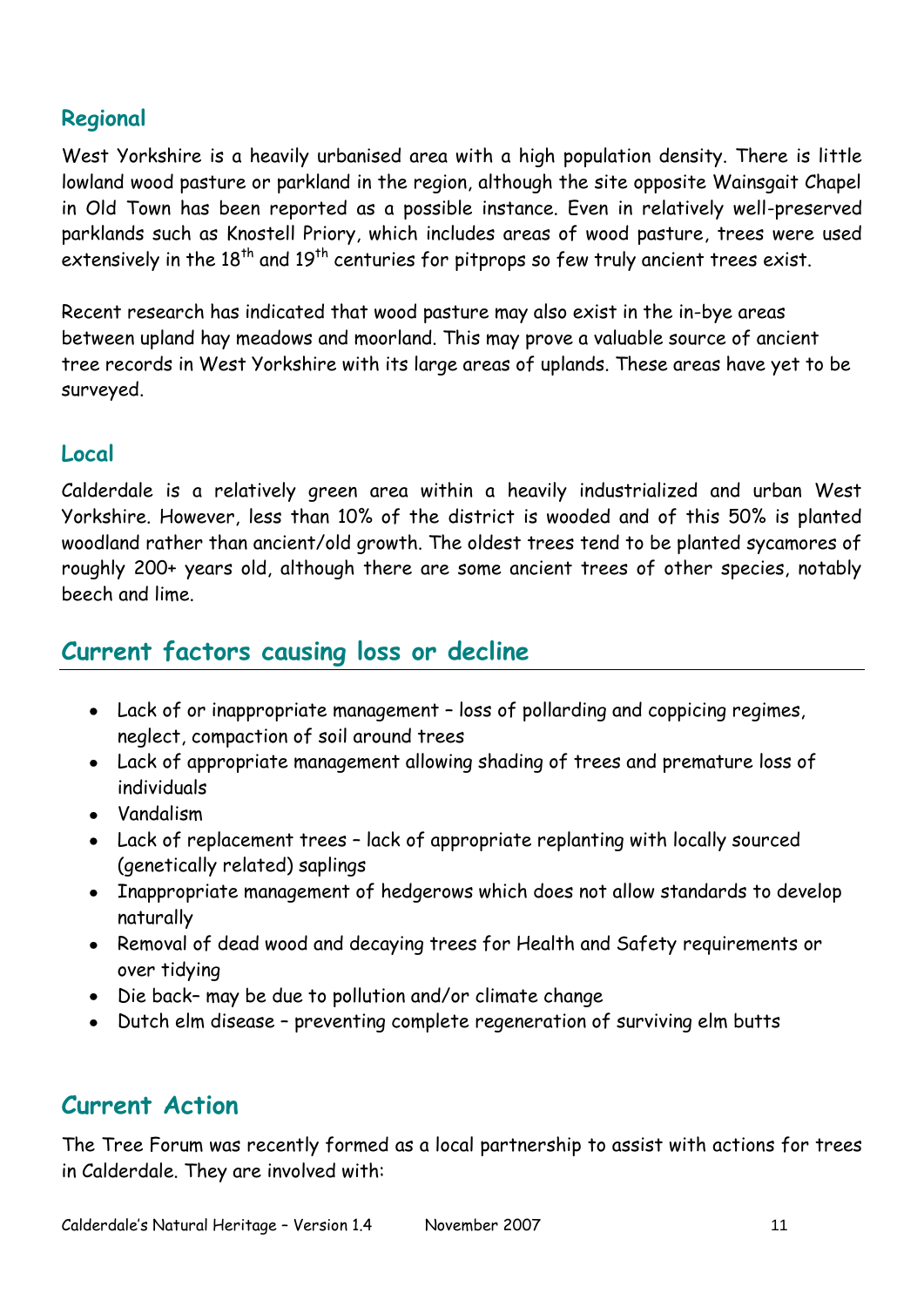- The Woodland Trust and Ancient Tree Forum
- The Upper Calder Valley Woodland Group

The Woodland Trust and Ancient Tree Forum offers information and support on managing ancient trees and organises profile-raising events. Further information can be found on their website:

[http://www.woodland-trust.org.uk/ancient%2Dtree%2Dforum/](http://www.woodland-trust.org.uk/ancient-tree-forum/)

Natural England has recently published a guide for ancient trees entitled "Veteran Trees Management Handbook" written by Helen Read. Information can be found at: <http://www.english-nature.org.uk/pubs/handbooks/upland.asp?id=6>

# Legal status

- Tree Preservation Orders trees of amenity value
- SSSI, SEGI's, SAC's some trees may be designated as they are located within these areas
- Town and Country Planning Act (1999) trees with amenity value
- CRoW Act (2000) protects some species e.g. bats that live in or on ancient trees

# **Priority Species associated with this habitat:**

All nine of the bat species found in Calderdale use trees for roosting. Also green and lesser spotted woodpecker, redstart, invertebrates and lichens.

# **Targets**

- Ensure all ancient trees are maintained in an ecologically favourable condition.
- Propagate and plant 15 potential ancient trees by 2010 using suitable sites and species.
- Ensure existing ancient trees are replaced
- Identify and protect 20 potential ancient trees by 2010.

# **Actions**

| <b>Action</b>                                                                                        | <b>Lead Partner</b> | <b>Other partners</b> |
|------------------------------------------------------------------------------------------------------|---------------------|-----------------------|
| 1. Policy and legislation                                                                            |                     |                       |
| Ensure that planning policies are in place to<br>protect ancient trees and enforce as<br>appropriate | CMBC (DPP)          | CMBC (CS)             |
| Consider the impact on ancient trees when<br>assessing planning applications                         | $CMBC$ (DC)         | CMBC (CS)             |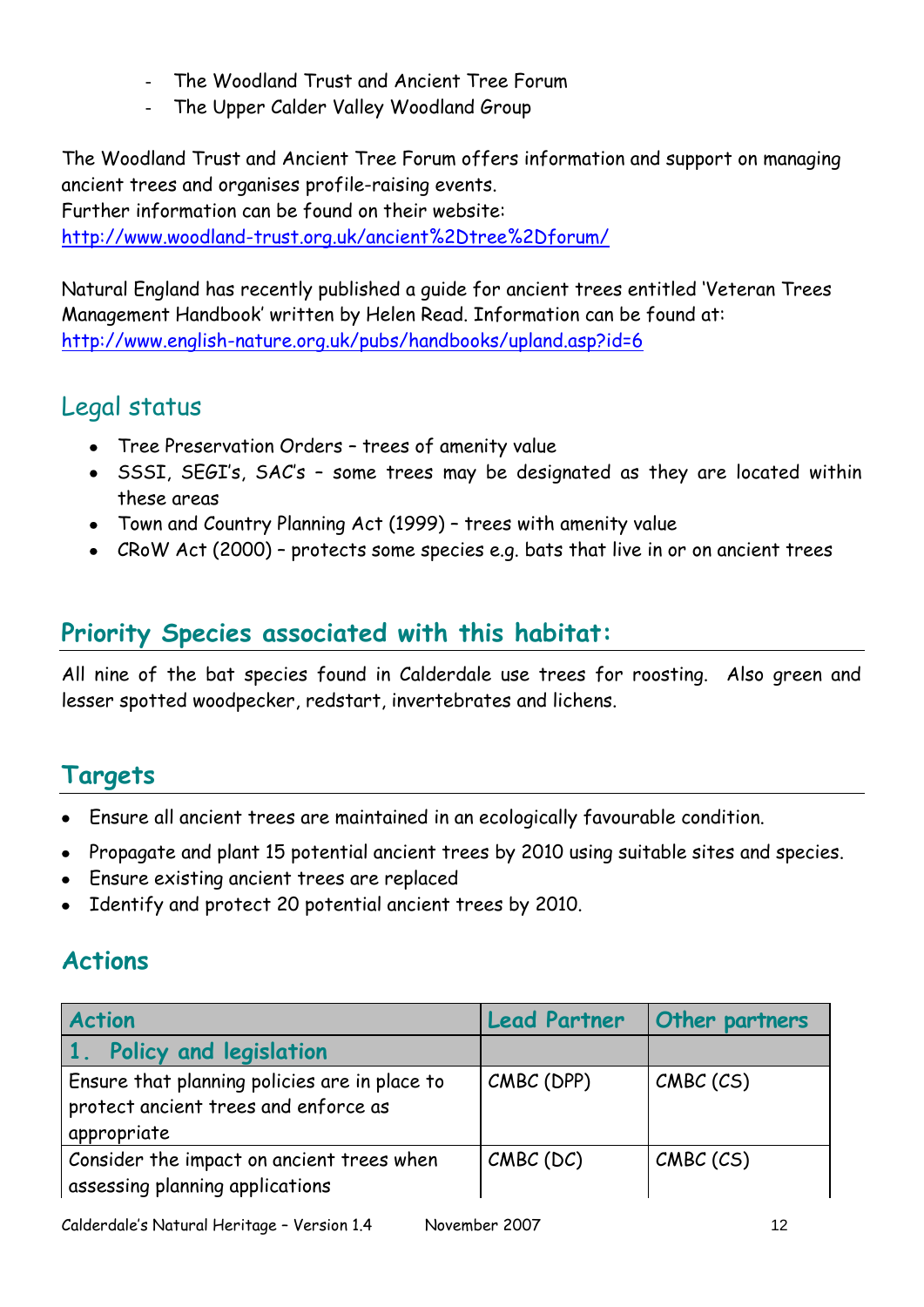| Enforce TPOs as appropriate                                                                                                                                                                                                                                                                                                    | $CMBC$ (DC) | CMBC (CS)                               |
|--------------------------------------------------------------------------------------------------------------------------------------------------------------------------------------------------------------------------------------------------------------------------------------------------------------------------------|-------------|-----------------------------------------|
| Consider existing and potential ancient trees<br>for TPO designation                                                                                                                                                                                                                                                           | $CMBC$ (DC) | CMBC (CS)                               |
| Take opportunities through the planning<br>system to restore or plant future ancient<br>trees. Explore possibilities of long term<br>management agreements                                                                                                                                                                     | $CMBC$ (DC) | CMBC (CS)                               |
| Ensure that SEGI criteria take account of<br>ancient trees                                                                                                                                                                                                                                                                     | <b>WYE</b>  | CMBC (CS)                               |
| Site safeguard and management<br>2.                                                                                                                                                                                                                                                                                            |             |                                         |
| Produce and adopt a Tree Strategy to include<br>policies for managing ancient trees.                                                                                                                                                                                                                                           | CMBC (CS)   | All                                     |
| Ensure management prescriptions are suitable<br>to individual trees, e.g. haloing (felling<br>adjacent trees to favour one individual),<br>pollarding, aeration, fencing, propping up,<br>removal of competing trees, identification of<br>future species surveys, stock control,<br>footpath rerouting and use of wire cables | CMBC (CS)   | Tree Forum                              |
| Implement management policies/plans                                                                                                                                                                                                                                                                                            | CMBC (CS)   |                                         |
| Assist and support applications for grant<br>funding                                                                                                                                                                                                                                                                           | CMBC (CS)   |                                         |
| Locate areas adjacent to existing sites of<br>value and assess potential for expansion                                                                                                                                                                                                                                         | CMBC (CS)   | Tree Forum                              |
| Encourage the generation of future ancient<br>trees through propagation using seeds of local<br>provenance gathered from or near existing<br>ancient trees, tree planting and natural<br>regeneration                                                                                                                          | CMBC (CS)   | Tree Forum<br>Tree wardens              |
| Maintain current numbers of ancient trees<br>and encourage the planting of replacement<br>trees with species of local provenance                                                                                                                                                                                               | CMBC (CS)   | Tree Wardens                            |
| Introduce a Tree Wardening Scheme                                                                                                                                                                                                                                                                                              | CMBC (CS)   | Friends of<br>Calderdale, Tree<br>Forum |
| Encourage landowners to plant (potential) and<br>manage (existing) ancient trees in hedgerows                                                                                                                                                                                                                                  | CMBC (CS)   | Tree Forum                              |
| 3.<br><b>Research and monitoring</b>                                                                                                                                                                                                                                                                                           |             |                                         |
| Develop criteria to enable the identification                                                                                                                                                                                                                                                                                  | CMBC (CS)   | HSS/Tree Forum                          |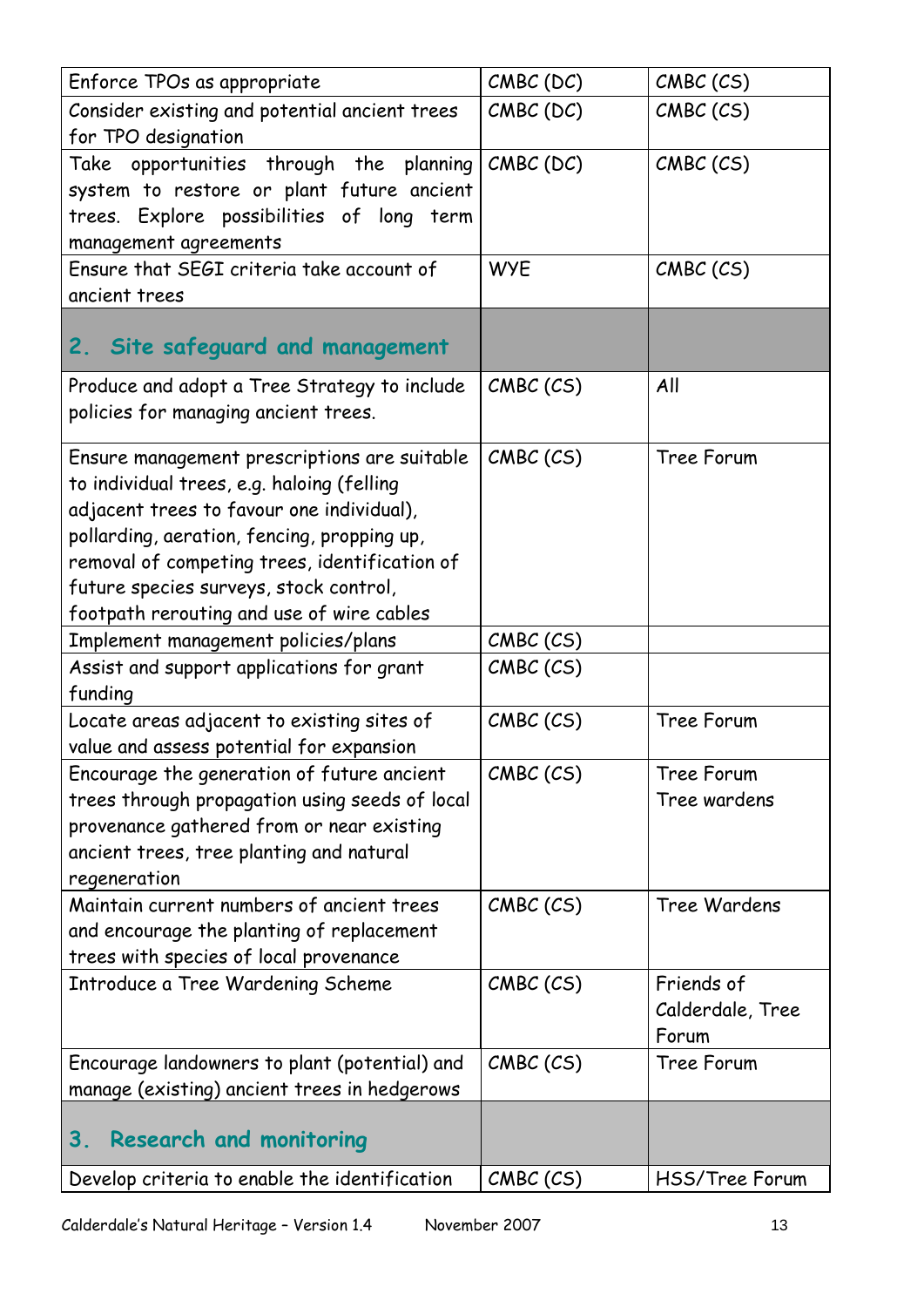| of ancient trees in Calderdale.                |              |                       |
|------------------------------------------------|--------------|-----------------------|
| Identify trees that have the potential to      | CMBC (CS)    | <b>HSS/Tree Forum</b> |
| become ancient trees, particularly those of    |              |                       |
| national, regional or local rarity             |              |                       |
| Survey and monitor ancient trees to establish  | CMBC (CS)    | <b>HSS/Tree Forum</b> |
| the range of species associated with them      |              |                       |
| Survey ancient trees on a regular basis to     | CMBC (CS)    | Tree Forum            |
| establish health and stability                 |              | Tree Wardens          |
| Perform initial assessment to identify         | CMBC (CS)    | Tree Forum            |
| management options for individual trees.       |              | Tree Wardens          |
| Produce a brief report for the                 |              |                       |
| landowner/manager of assessed trees            |              |                       |
| Identify key areas for ancient trees           | CMBC (CS)    | <b>HSS</b>            |
| Establish and maintain a database of ancient   | CMBC (CS)    | Tree Forum            |
| trees which records the attributes of each     |              | Tree wardens          |
| tree                                           |              | HSS, WYE              |
| Identify ancient trees of historical value in  | CMBC (Parks) | CMBC (CS), HSS,       |
| parks                                          |              | Tree Forum            |
| Involve the public in the identification and   | Tree Forum   | CMBC (CS)             |
| monitoring of ancient trees. Design a survey   | Tree wardens |                       |
| form for the general public to report trees of |              |                       |
| interest.                                      |              |                       |
|                                                |              |                       |
| <b>Advisory</b><br>4.                          |              |                       |
| Disseminate guidance leaflets and information  | CMBC (CS)    | Tree Forum            |
| packs on ancient tree management to            |              |                       |
| owners/occupiers and policy makers             |              |                       |
|                                                |              |                       |
| <b>Communication and publicity</b><br>5.       |              |                       |
| Introduce a plaque scheme to record and        | CMBC (CS)    | Tree Forum            |
| raise awareness of ancient trees of local      |              | Tree wardens          |
| significance concentrating on those in public  |              | CMBC (Parks)          |
| open spaces                                    |              |                       |
| Raise awareness of the importance and          | CMBC (CS)    | Tree Forum            |
| management of ancient trees as a wildlife      |              | Tree wardens          |
| habitat e.g. through internet and mobile       |              |                       |
| display boards.                                |              |                       |

### **Plan Co-ordinator**

Richard Robertshaw, Countryside Service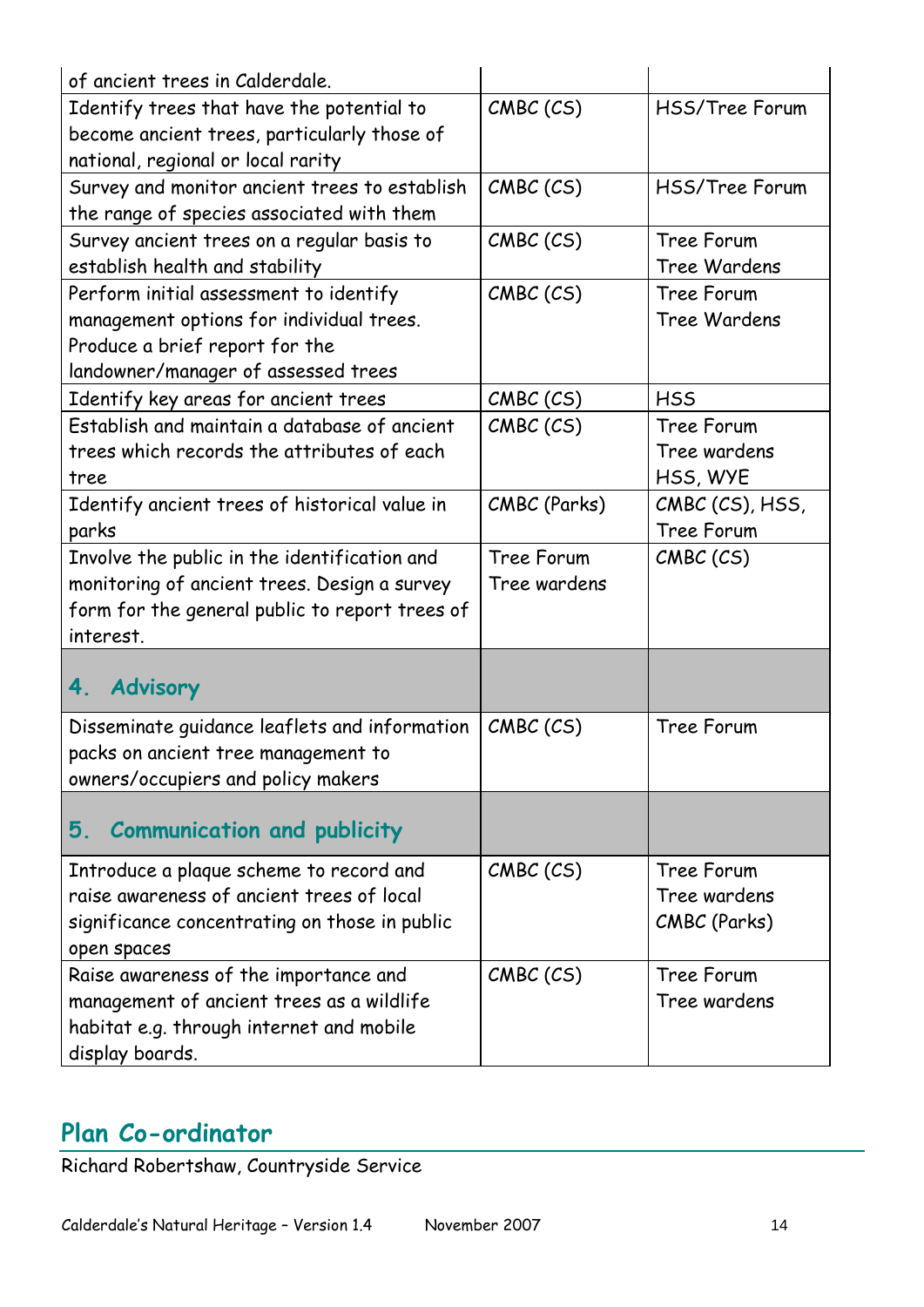### **Current Status**

### **National**

#### **Blanket Bog**

Blanket peat accumulates in response to the very slow rate at which plant material decomposes under conditions of waterlogging. The principal vegetation types are classified under the NVC system as M1, M2, M3, M15, M17, M18, M19, M20 and M25 together with their intermediates. Other communities, such as flush fen and swamp types, also form an integral part of the blanket bog landscape.

Many of the typical blanket mire species, such as cross-leaved heath *Erica tetralix*, deer grass Trichophorum cespitosum, cotton grass Eriophorum spp and several of the bog moss Sphagnum spp, occur throughout much of the range of the habitat, although their relative proportions vary across the country.

The presence, extent and type of surface patterning is another important feature of blanket bogs. This can range from a relatively smooth surface, with the only irregularities being those created by vegetation features, to the extreme patterning associated with the suites of bog pools and the intervening ridges. As with floristic composition, there would appear to be a relationship between geographical location and the nature of the surface pattern. In general, the intensity and complexity of patterning increases towards the north and the west.

Blanket Bog is a globally restricted peatland habitat confined to cool, wet, typically oceanic climates. It is, however, one of the most extensive semi-natural habitats in the UK, ranging from Devon to Shetland. An important assemblage of breeding birds is associated with blanket bog - golden plover Pluvialis apricaria, dunlin Calidris alpina, and meadow pipit Anthus pratensis.

There is an estimated 1.5 million ha in the UK with most in Scotland. A large proportion of the EC resource is found within the UK. Although most widespread in the wetter west and north, blanket bog also occurs in eastern upland areas.

### **Upland Heathland**

Upland heathland is characterised by the presence of dwarf shrubs at a cover of at least 25%. Upland heathland in favourable condition is typically dominated by a range of dwarf shrubs such as heather Calluna vulgaris, bilberry Vaccinium myrtillus, crowberry Empetrum nigrum, bell heather *Erica cinerea* and in the south and west, western gorse Ulex gallii. Wet heath is most commonly found in the north and the west. It should be dominated by mixtures of cross-leaved heath *Erica tetralix*, deergrass Trichophorum cespitosum, heather and purple moor-grass Molinia caerulea. High quality heath is usually structurally diverse, containing stands of vegetation with heather at different stages of growth. An important assemblage of birds is associated with upland heath, including short-eared owl Asio flammeus, merlin Falco columbarius, hen harrier Circus cyaneus, red grouse Lagopus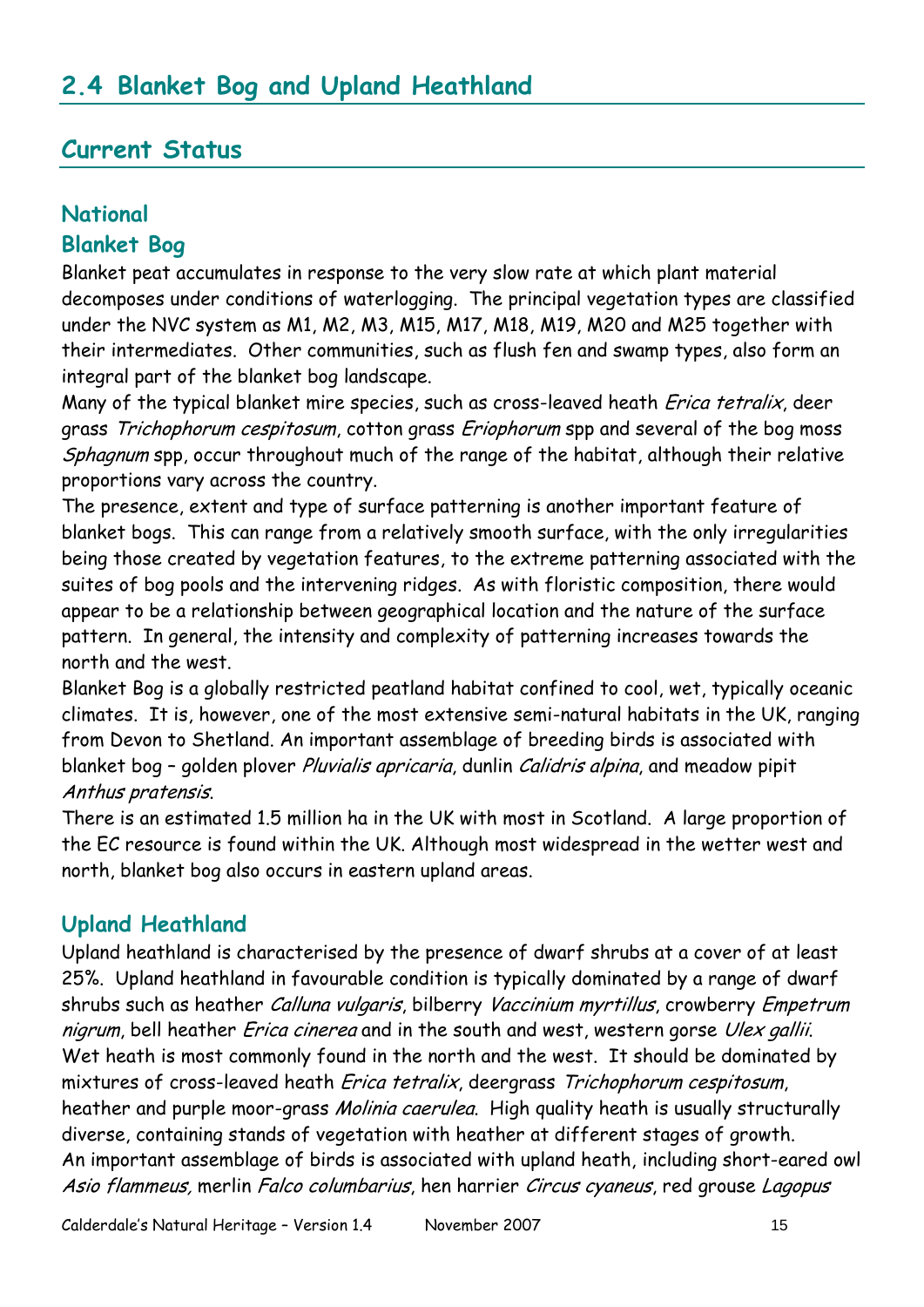lagopus and twite Carduelis flavirostris. Upland Heathland occurs widely on mineral soils and thin peats throughout the uplands and the moorlands of the UK. The total upland heath in the UK is estimated to be between 2 and 3 million ha, 260,000 ha of which is in England. Dwarf shrubs are thought to be of international importance because they are largely confined within Europe to the UK and the western seaboard of mainland Europe.

### **Regional**

The Yorkshire and the Humber region has approximately 53,000ha of blanket bog (about 3.5% of the estimated UK coverage) and 76,000ha of upland heathland, about 28% of the English resource. This is restricted for the most part to the west of the region, with the notable exception of the North York Moors.

### **Local**

Within Calderdale there is 2,178ha of blanket bog and 5,795ha of upland heathland. The majority of the blanket bog in this area is of the M20 and M25 NVC codes and it is restricted to the western upland areas.

# **Current Factors Causing Loss & Decline**

- Over grazing of bog areas, particularly associated with stocking of the moors over winter. This causes trampling of bryophyte species, the encouragement of grazing resistant grass species and the loss of dwarf shrubs from the sward.
- Burning can get out of control, restricting some areas of heather cover and causing damage to ground nesting birds. Burning takes two forms on the moors in Calderdale. It is used as a form of land management on shooting estates and for agricultural management by graziers.
- Drainage grips cause the blanket bog to dry out with the resultant loss of bryophyte and dwarf shrub species.
- Past and present air pollution.

# **Current Action**

- The majority of blanket bog and upland heathland within Calderdale lies within the South Pennines SSSIs, SPA and cSAC.
- Calderdale"s UDP policies for the protection of the above sites.

# **Legal Status**

The majority of this habitat lies within the South Pennines SSSIs, SPA and cSAC and is subject to legislation covering protection and management.

# **Priority Species**

The following Calderdale Priority species are associated with this habitat:

• Plants (bog pimpernel, bog rosemary, heath cudweed, stag's-horn clubmoss). Birds (red grouse, golden plover, dunlin, meadow pipit, short-eared owl, merlin, hen harrier, twite).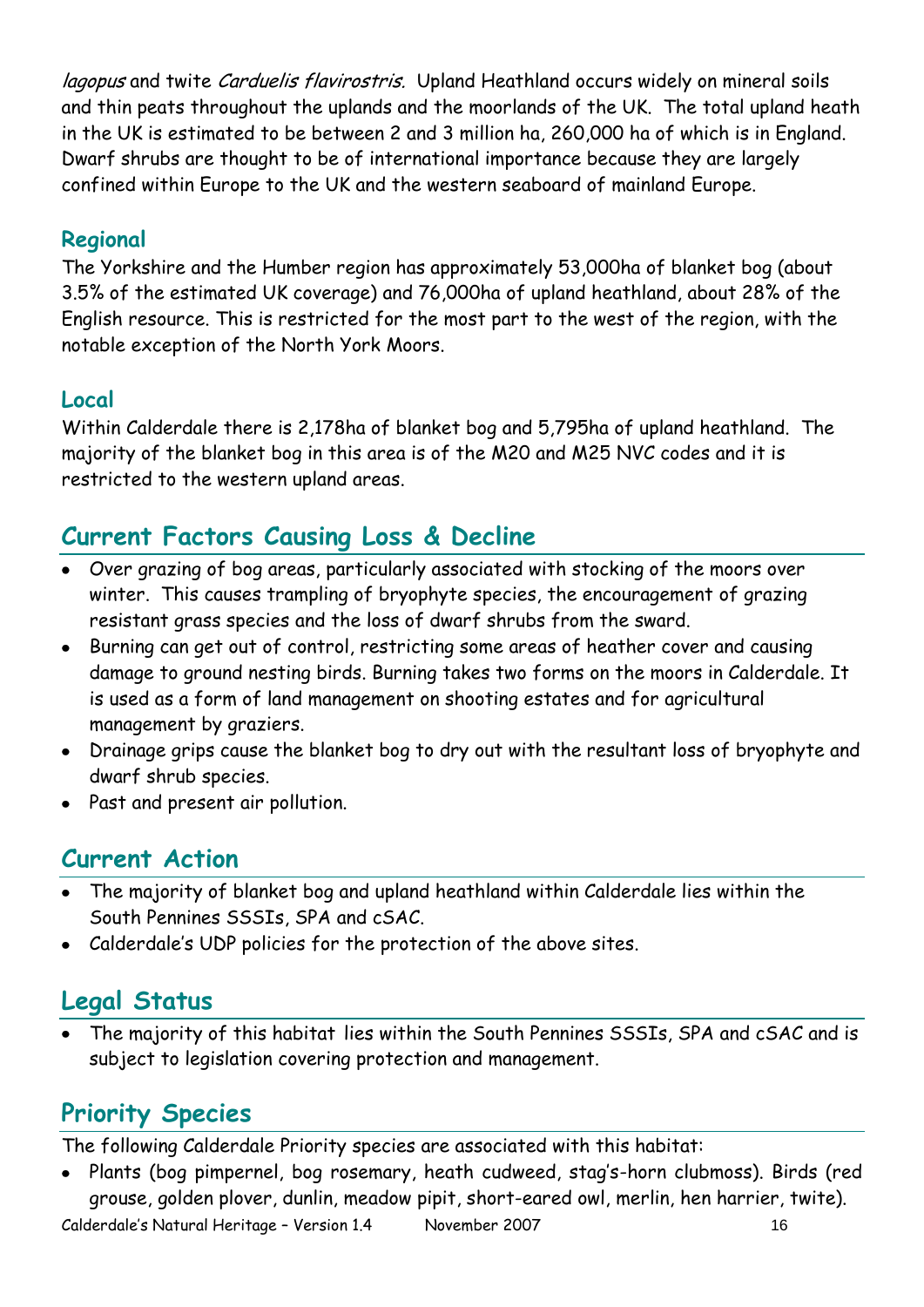# **Targets**

- Ensure that all wildlife sites are maintained in an ecologically favourable condition.
- Create or restore 100 ha of blanket bog and 200 ha of upland heathland by 2010.

# **Actions**

| <b>Action</b>                                                                                                                                             | <b>Lead Partner</b> | Other                                         |
|-----------------------------------------------------------------------------------------------------------------------------------------------------------|---------------------|-----------------------------------------------|
|                                                                                                                                                           |                     | partners                                      |
| 1. Policy and Legislation<br>Ensure that UDP policies are in place to<br>protect this habitat                                                             | $CMBC$ (DP)         | CMBC (CAFU)                                   |
| Consider the impact on this habitat when<br>assessing planning applications                                                                               | $CMBC$ (DC)         | CMBC (CAFU)                                   |
| Consider designation as SEGI/SSSI of<br>further areas of these habitats                                                                                   | NE / WYE            | CMBC(CAFU)                                    |
| Enforce the Wildlife and Countryside Act<br>$(1981$ as amended)                                                                                           | <b>NE</b>           | CMBC (DP) and<br>other S28G<br>bodies         |
| Take opportunities through the planning<br>system to restore or create this habitat.<br>possibilities of long<br>Explore<br>term<br>management agreements | $CMBC$ (DC)         | CMBC (CAFU)                                   |
| Site safeguard and management<br>2.                                                                                                                       |                     |                                               |
| Prepare management plans for all wildlife<br>sites                                                                                                        | NE / WYE            | CMBC(CAFU),<br>UU, YW                         |
| Promote the uptake of Countryside<br>Stewardship grant schemes on land that<br>includes these habitats                                                    | <b>FWAG</b>         | DEFRA, NE,<br>WYE.<br>CMBC(CAFU),U<br>U, YW   |
| 3.<br><b>Research and monitoring</b>                                                                                                                      |                     |                                               |
| Collate information on all blanket bog /<br>upland heathland sites within the district                                                                    | <b>WYE</b>          | NE, HSS,<br>TNHS, UCWN,<br>YWT,<br>CMBC(CAFU) |
| Maintain records of survey work undertaken                                                                                                                | <b>WYE</b>          | CMBC(CAFU)<br><b>NE</b>                       |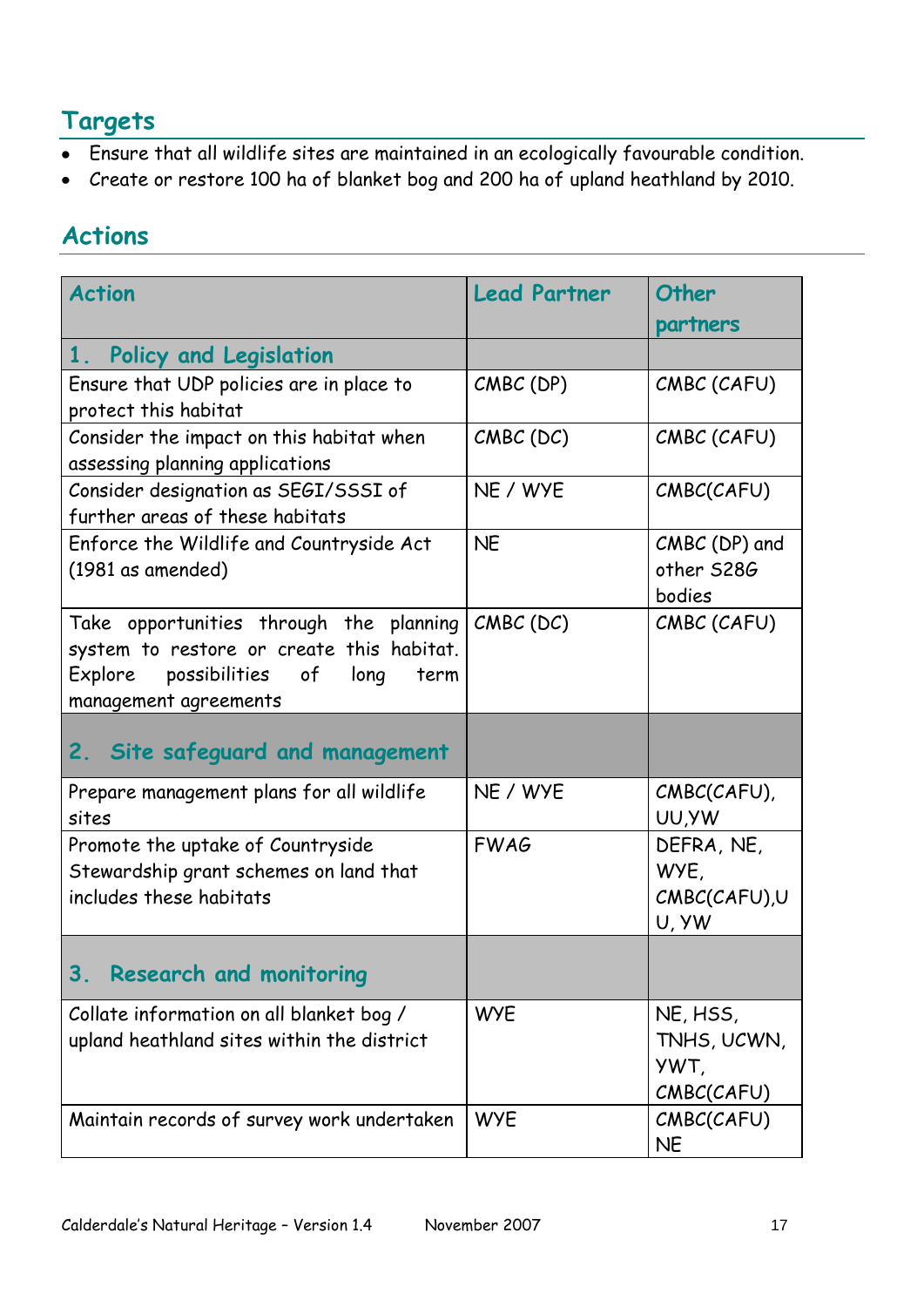| Perform surveys                                                            | <b>NE</b>  | CMBC(CAFU),<br><b>WYE</b>           |
|----------------------------------------------------------------------------|------------|-------------------------------------|
| <b>Advisory</b><br>4.                                                      |            |                                     |
| Inform landowners and managers about the<br>best land management practices | <b>NE</b>  | FWAG,<br>CMBC(CAFU),<br>UU, WYE, YW |
| 5.<br>Regional                                                             |            |                                     |
|                                                                            |            |                                     |
| <b>Communication and publicity</b><br>6.                                   |            |                                     |
| Publicise achievements                                                     | <b>NE</b>  | all other key<br>partners           |
| Raise awareness of the importance of this<br>habitat                       | CMBC(CAFU) | <b>ATC</b>                          |

# **Plan Co-ordinator**

Paul Duncan, Natural England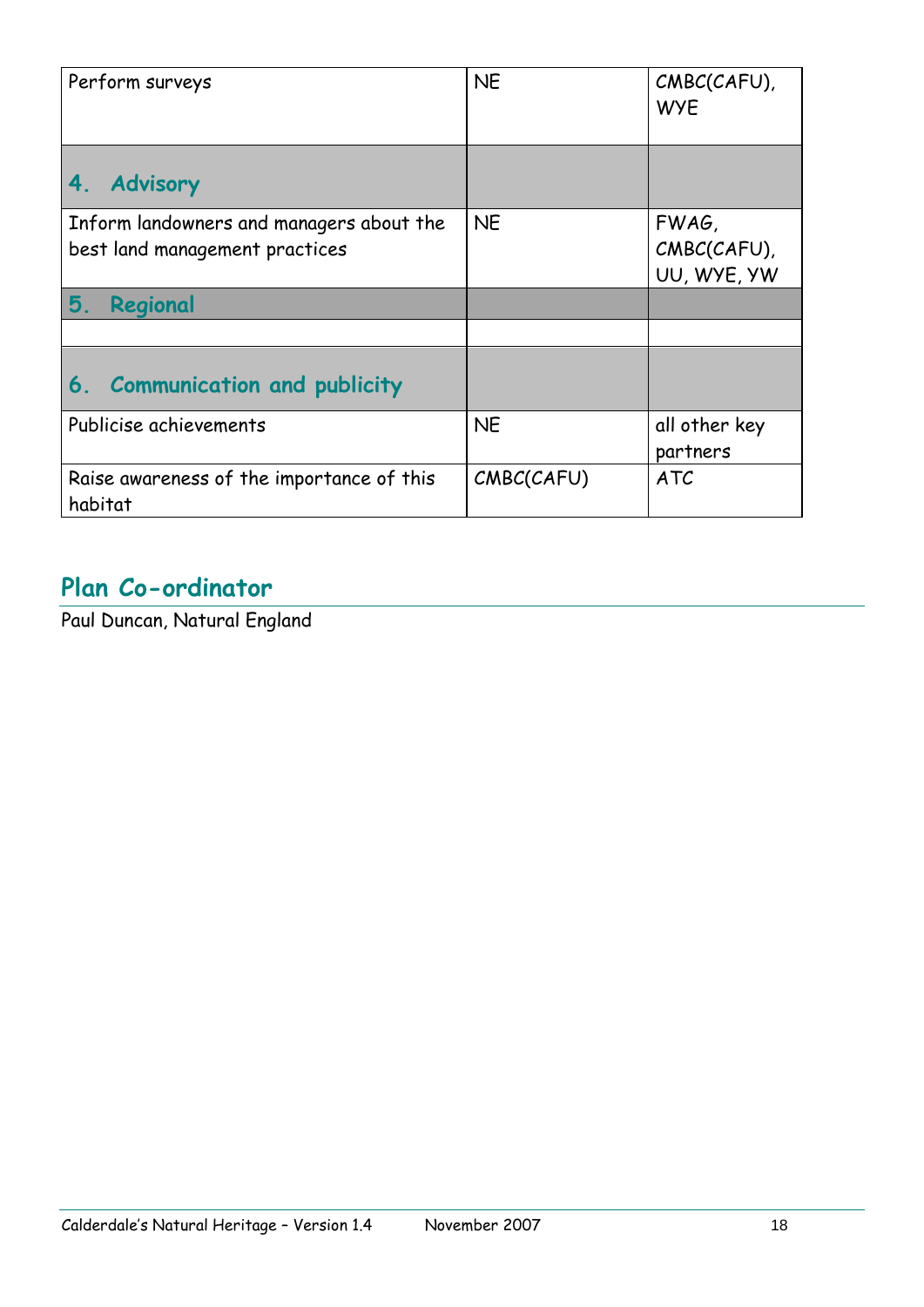# **2.5 Canals**

### **Current Status**

### **National**

Canals are a diverse group of inland waterways constructed for navigational purposes. Most of the canal network in Britain was constructed in the 18<sup>th</sup> and early 19<sup>th</sup> centuries and enabled waterways to play a leading role in serving the country's transport needs during the Industrial Revolution, moving bulk loads of raw materials and finished good cheaply. Many canals fell into decline, particularly following World War II, and some fell into disuse. Over recent decades there has been a move from use of the waterways for freight distribution to use by pleasure craft and for other recreational purposes including angling, sport and informal recreational uses. Canals are now enjoying a renaissance in their leisure use with the recent restoration of once derelict or fragmented canals, including the Rochdale Canal.

British Waterways are the navigation authority for the canals in Calderdale and have obligations to maintain the canal to defined navigable standards. British Waterways has a corporate BAP with a target for more detailed BAPs to be written at a local level for all canals by 2005.

The canal network managed by British Waterways includes over 100 Sites of Special Scientific Interest and 1500 local wildlife sites. It is home to species of national and international importance and many that are rare elsewhere in the UK.

The canal and river corridors comprise a mosaic of habitats, providing a combination of terrestrial and freshwater habitats and often forming a "green" corridor into urban areas. For the purposes of this plan only the canal and river channel and waterway bank habitats are taken onto consideration. However, in its corporate BAP, British Waterways recognise the following key habitats and land uses within the corridor; towpath verges, hedgerows, cuttings and embankments, built structures, feeders and streams, reedbeds, field margins, woodland and scrub and adjoining land. The management of habitats within the canal corridor must balance biodiversity requirements with the safety and needs of the canal users.

### **Regional**

The Yorkshire and Humber region has a wide variety of canal types, from narrow trans-Pennine canals to industrial river navigations.

### **Local**

In Calderdale there are two canals which join at Sowerby Bridge (Map 1). The canal to the east of Sowerby Bridge is the Calder and Hebble Navigation. This consists of a broad canal channel with short lock chambers to Brighouse, where it links with the River Calder. The navigation returns to a canal channel at Anchor Pit and crosses the Calderdale boundary at the M62. Waterways such as this, comprised in part of a canal channel and in part of a navigable river, are known as *river navigations*. The canal sections are man made channels excavated along the bottom of the Calder Valley in the 1770s.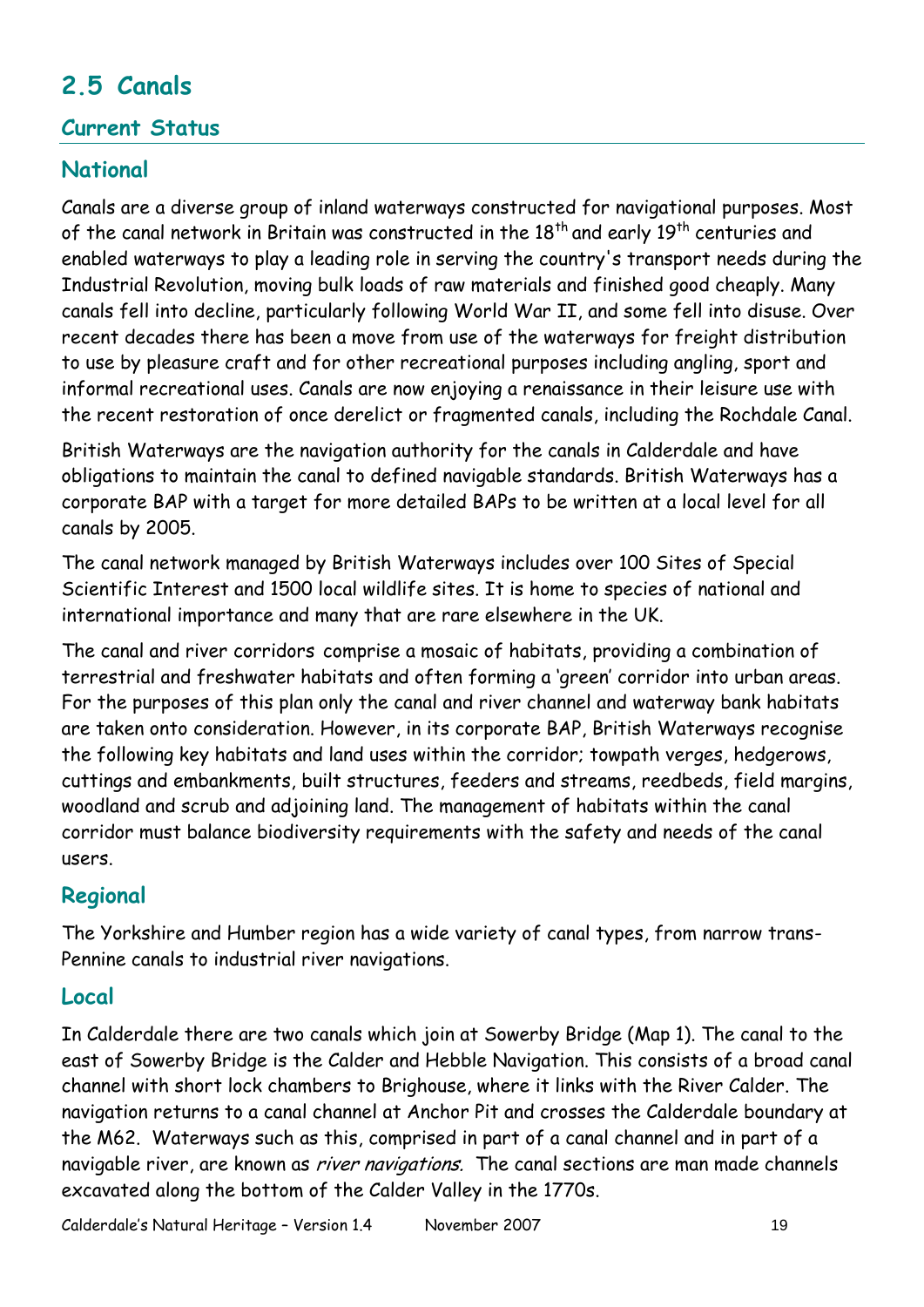

There is also a vestige of the Halifax Arm of the Calder and Hebble Navigation, which left the main navigation at Salterhebble and linked the town centre of Halifax.

West of the Sowerby Bridge, the Rochdale Canal runs to the Calderdale boundary at Todmorden. The Rochdale Canal has undergone two phases of restoration. The first was carried out by Calderdale Council during the early 1990"s. The second was completed during the summer of 2002, which completed the restoration of the South Pennine Ring. The Rochdale Oldham section of the canal was designated an SSSI/cSAC for its floating water plantain during 2001. Extensive ecological work was undertaken to ensure that this and other species were protected during the engineering work.

Recent survey work identified floating-leaved water plantain in the summit flight of the Rochdale Canal. This indicates a potential for the plant to be present in the Calderdale section of the canal. Future survey work will identify this.

The general character and construction of the canal channels is similar on both canals. However the surrounding landscapes and habitats range from formal and industrial urban settings to farmland and wooded cuttings.

The canal cuts trough a range of valuable riparian habitat including woodland and semiimproved grassland. The canal provides a corridor, which connects many of these areas.

# **Current factors causing loss or decline**

Calderdale"s Natural Heritage – Version 1.4 November 2007 20 Threats to the various habitats and species within the canal channel include: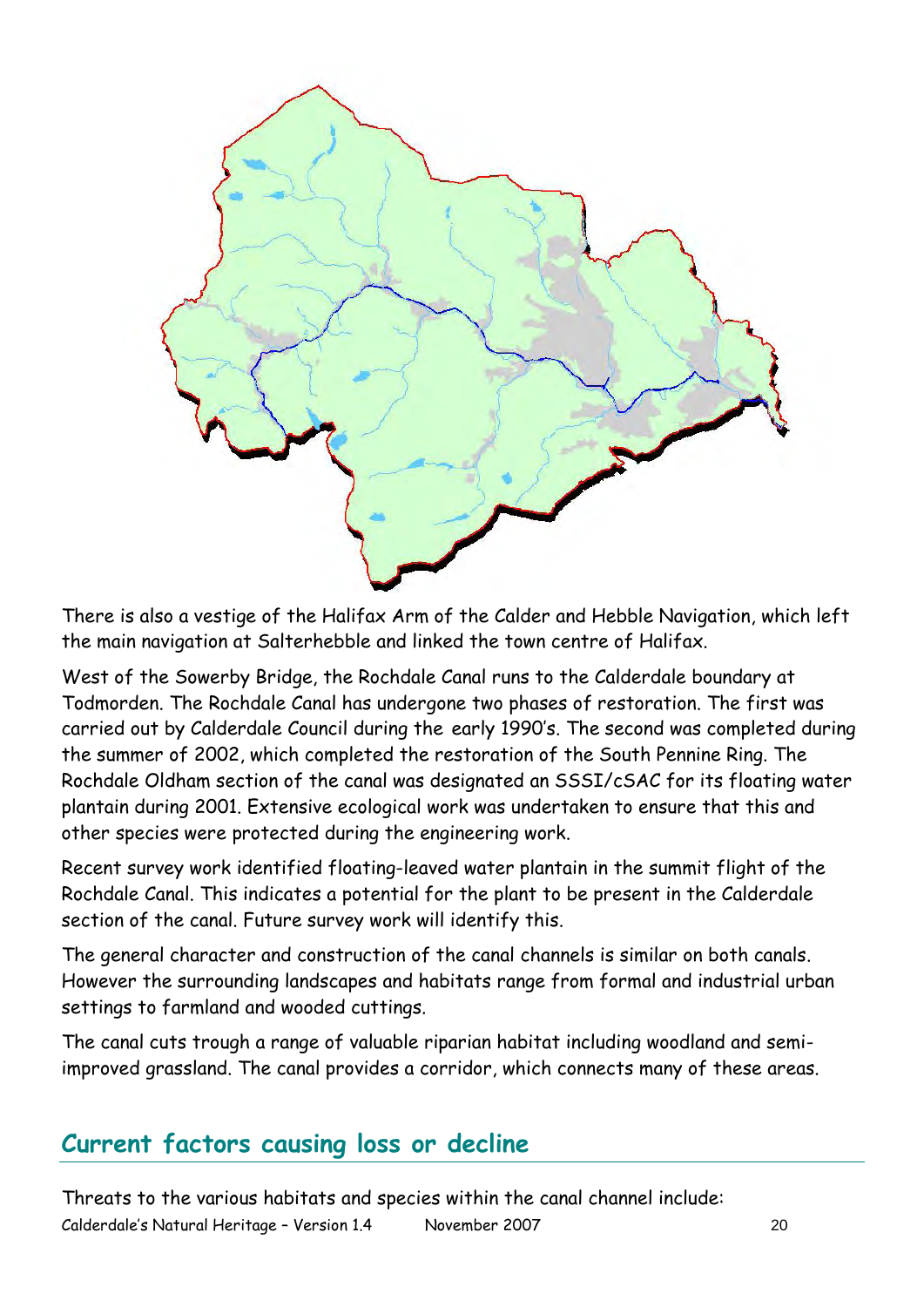- Pollution from surface water run-off, storm overflows, agrochemicals, mining and fertilisers leading to poor water quality
- Lack of, or inappropriate, habitat management.
- Poorly planned and executed engineering works to maintain the canal and associated structures eg dewatering the canal
- Unsympathetic dredging
- **•** Siltation
- Shade from trees or buildings in some locations
- Erosion and disturbance of the canal banks by livestock and irresponsible anglers
- Development pressure eg boat moorings or changes in numbers of boat movements (both increases and decreases)
- The introduction and spread of invasive species such as signal crayfish, water fern, Japanese knotweed.

# **Current Action**

- BW"s BAP this includes integration of targets into maintenance programmes
- Survey and monitoring by BW
- Training of BW staff
- Advice from professional ecologists with expertise in dealing with canal habitats
- Work to remove rubbish from the canal with volunteers
- Partnerships, eg Calder Future
- Pioneering work in neighbouring districts to mitigate against the negative effect of dredging on aquatic plants
- Education and events to interpret biodiversity of the canals to as wide an audience as possible
- The ATC"s new "Earthworks" (Biodiversity) project aims to promote, educate and raise awareness regarding biodiversity. This will be closely linked to the Rochdale Canal.

# **Legal Status**

British Waterways are the navigation authority for the canal in Calderdale and are have statutory obligations to maintain the canal to defined navigable standards. The British Waterways Act 1995 also obliges BW to "further the conservation of flora, fauna...of special interest" in carrying out these duties and also to take into account the effect that any proposals relating to its functions have on the environment.

Policy N77 of the Calderdale Unitary Development Plan recognises the importance to protect the habitats in and around the Calderdale's canals.

The Rochdale Canal and the Calder and Hebble Navigation (between Salterhebble and Brighouse Basin) are designated as SEGIs by virtue of their value for plants and invertebrates.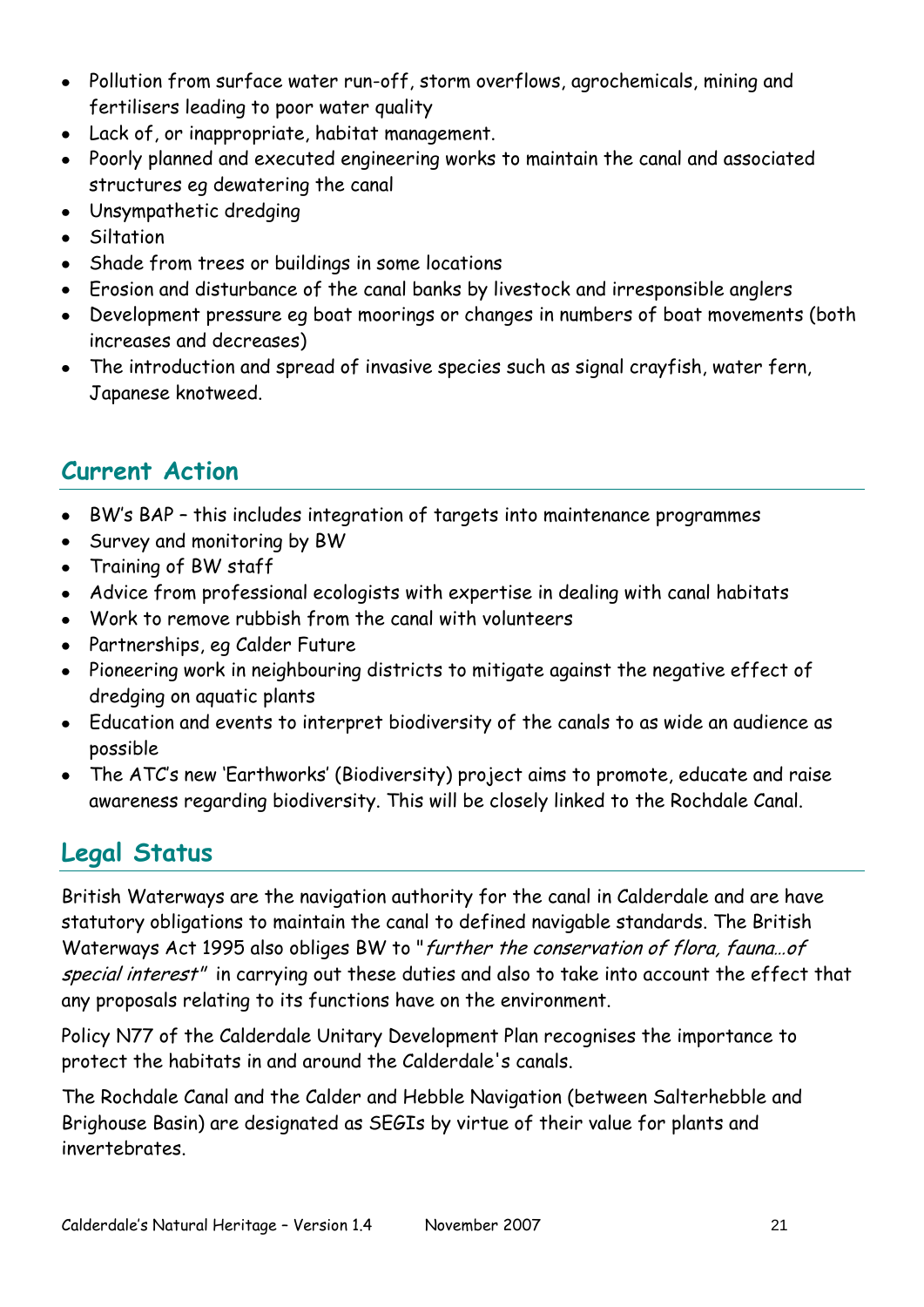# **Priority Species**

The following Calderdale Priority Species are associated with this habitat:

- water shrew (unconfirmed)
- water vole
- otter (unconfirmed)
- amphibians
- fish bullhead, grayling
- freshwater sponges
- white-clawed crayfish (unconfirmed)
- bats (eg pipistrelle, Daubenton's)
- water plants (eg floating water plantain, lesser skullcap**,** needle spike rush)
- molluscs
- butterflies & moths (eg the butterbur)
- birds (eg bullfinch, song thrush)

### **Targets**

- Ensure that the canal is maintained in a good condition for wildlife
- Restore 2 km of degraded habitats by 2010  $\bullet$
- Create 2 km of new habitat by 2010
- Eliminate non-native invasive species by 2010

### **Actions**

| <b>Action</b>                                                                                                                                         | <b>Lead Partner</b> | Other<br>partners |
|-------------------------------------------------------------------------------------------------------------------------------------------------------|---------------------|-------------------|
| 1. Policy and legislation                                                                                                                             |                     |                   |
| Ensure that UDP policies are in place to $ $<br>protect canal habitats                                                                                | CMBC (DP)           | CMBC (CAFU)       |
| Consider the impact on canal habitats when<br>assessing planning applications                                                                         | $CMBC$ (DC)         | CMBC (CAFU)       |
| Take opportunities through the planning<br>system to restore or create canal habitats.<br>Explore possibilities of long term management<br>agreements | $CMBC$ (DC)         | CMBC (CAFU)       |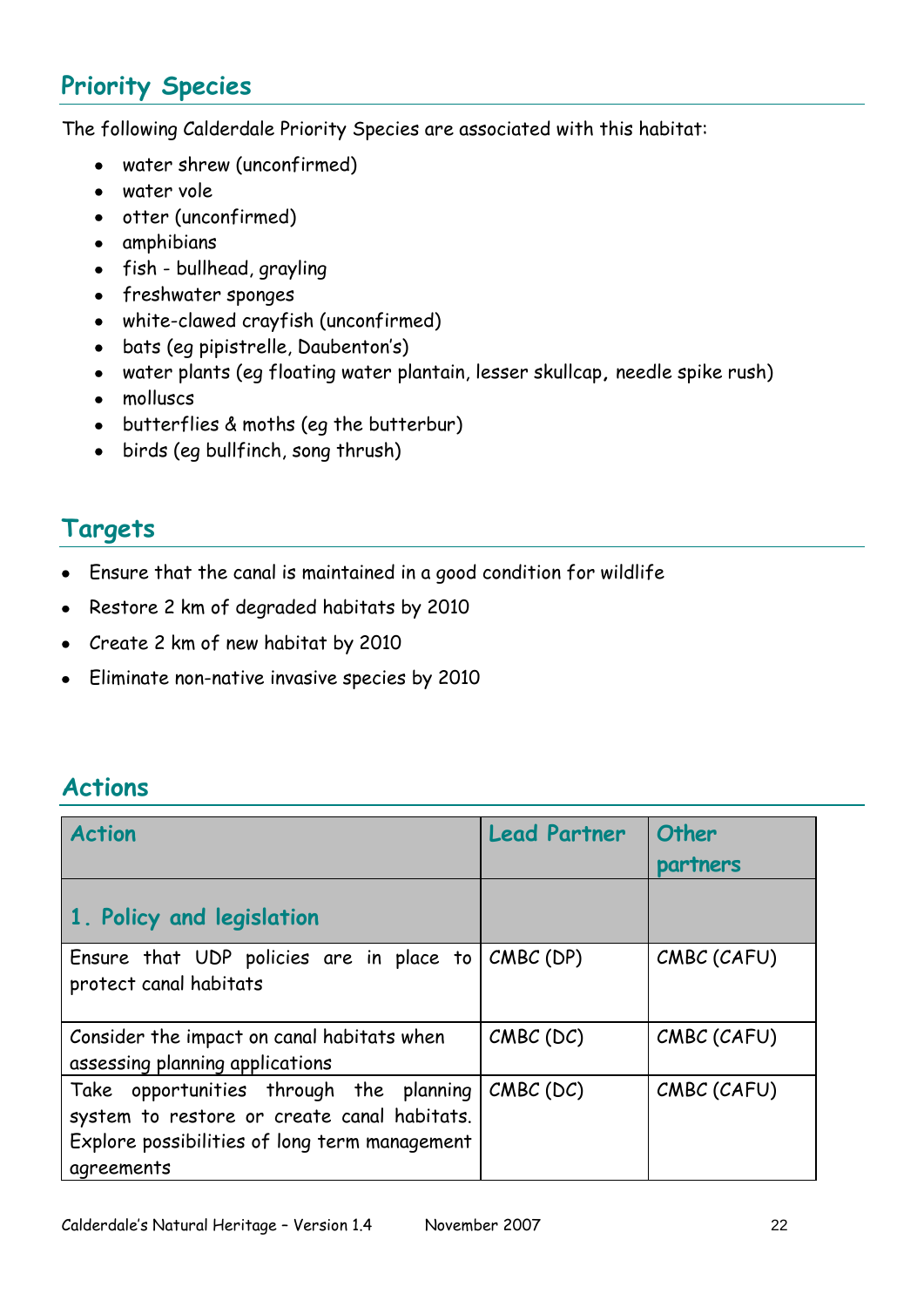| 2. Site safeguard and management                                                                                                                                                                                                                                                                                                                                                 |           |                                                                                                                                                             |
|----------------------------------------------------------------------------------------------------------------------------------------------------------------------------------------------------------------------------------------------------------------------------------------------------------------------------------------------------------------------------------|-----------|-------------------------------------------------------------------------------------------------------------------------------------------------------------|
| Undertake an environmental appraisal prior to<br>any works and consult with the relevant<br>authorities                                                                                                                                                                                                                                                                          | <b>BW</b> |                                                                                                                                                             |
| Ensure that maintenance works do not<br>compromise the conservation status of key<br>habitats and species.                                                                                                                                                                                                                                                                       | <b>BW</b> |                                                                                                                                                             |
| Identify and implement opportunities to<br>enhance or create habitat<br>Example projects:<br>Fencing of canal-side pasture to protect<br>banks from livestock poaching leading to<br>loss of vegetation, siltation of the channel<br>and loss of water vole habitat.<br>"Soft "bank protection measures to<br>protect eroding banks.<br>Appropriate management of riparian trees | <b>BW</b> | CMBC (CAFU),<br>CF, CLA, FWAG,<br>DEFRA/RDS, EA,<br>NE, HSS, YWT,<br>Canal User<br>Groups eg<br>angling clubs,<br>volunteer and<br>local wildlife<br>groups |
| Identify any invasive alien species in the<br>waterway corridor and draw up plans for<br>eradication, where possible                                                                                                                                                                                                                                                             | <b>BW</b> | CF,<br>CMBC(CAFU),<br>CLA, FWAG, NE,<br>HSS, Canal User<br>Groups eg<br>angling clubs,<br>volunteer and<br>wildlife groups                                  |
| 3. Research and monitoring                                                                                                                                                                                                                                                                                                                                                       |           |                                                                                                                                                             |
| Identify the presence and distribution of<br>Calderdale Priority Species within the canal<br>and navigable river corridors and report to<br>the appropriate Lead Partner                                                                                                                                                                                                         | <b>BW</b> | CMBC(CAFU),<br>EA, NE, HSS,<br><b>YWT, WYE</b>                                                                                                              |
| Identify and map key habitats                                                                                                                                                                                                                                                                                                                                                    | <b>BW</b> | NE, YWT                                                                                                                                                     |
| Undertake surveys for invasive species and<br>monitor eradication programmes                                                                                                                                                                                                                                                                                                     | <b>BW</b> | CF, CLA, FWAG,<br>NE, HSS, Canal<br>User Groups eg<br>angling clubs,<br>volunteer and<br>local wildlife<br>groups                                           |
| Following works on the waterways monitor to<br>ensure benefits to species and habitats                                                                                                                                                                                                                                                                                           | <b>BW</b> |                                                                                                                                                             |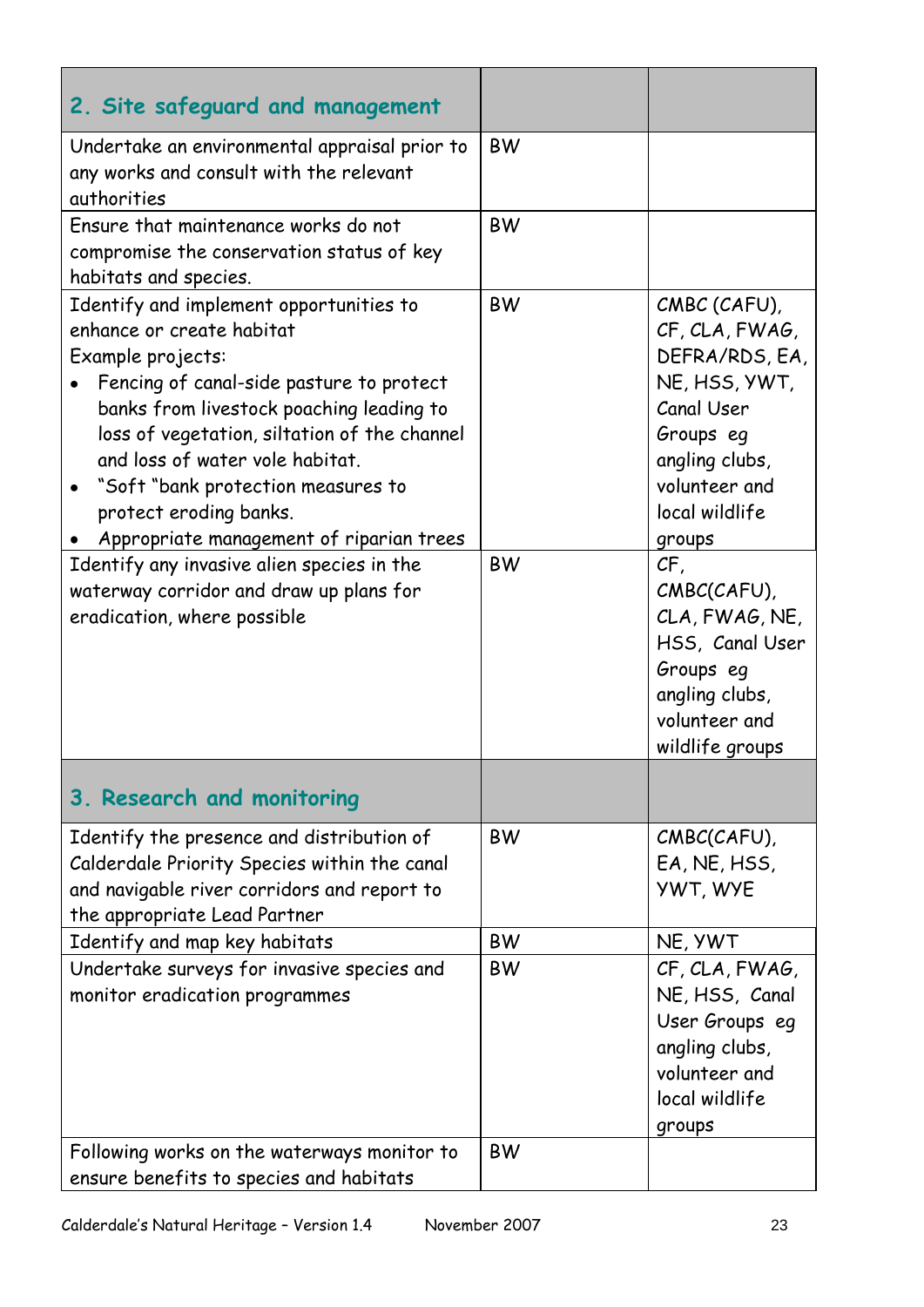| 4. Advisory                                                                            |           |                         |
|----------------------------------------------------------------------------------------|-----------|-------------------------|
| Advise riparian landowners on the value of<br>buffer zones, which protect the waterway | <b>BW</b> | FWAG, YWT,<br>CLA, CMBC |
| from diffuse pollution and provide a valuable                                          |           | (CAFU)                  |
| habitat                                                                                |           |                         |
| Advise canal leisure users on good practice to<br>reduce pollution, littering etc.     | <b>BW</b> | CMBC (CAFU)             |
| 5. Communication and publicity                                                         |           |                         |
| Promote the importance of canal and river                                              | CF        | ATC,                    |
| corridors as a biodiversity resource                                                   |           | CMBC(CAFU)              |
| Develop links and work with local groups to                                            | <b>BW</b> | CF, CMBC(CAFU)          |
| promote good management practices                                                      |           |                         |
| Education of biodiversity, eg school visits,                                           | <b>BW</b> | ATC,                    |
| guided walk, events, interpretation                                                    |           | CMBC(CAFU)              |

# **Plan Co-ordinator**

Jonathan Hart-Woods, British Waterways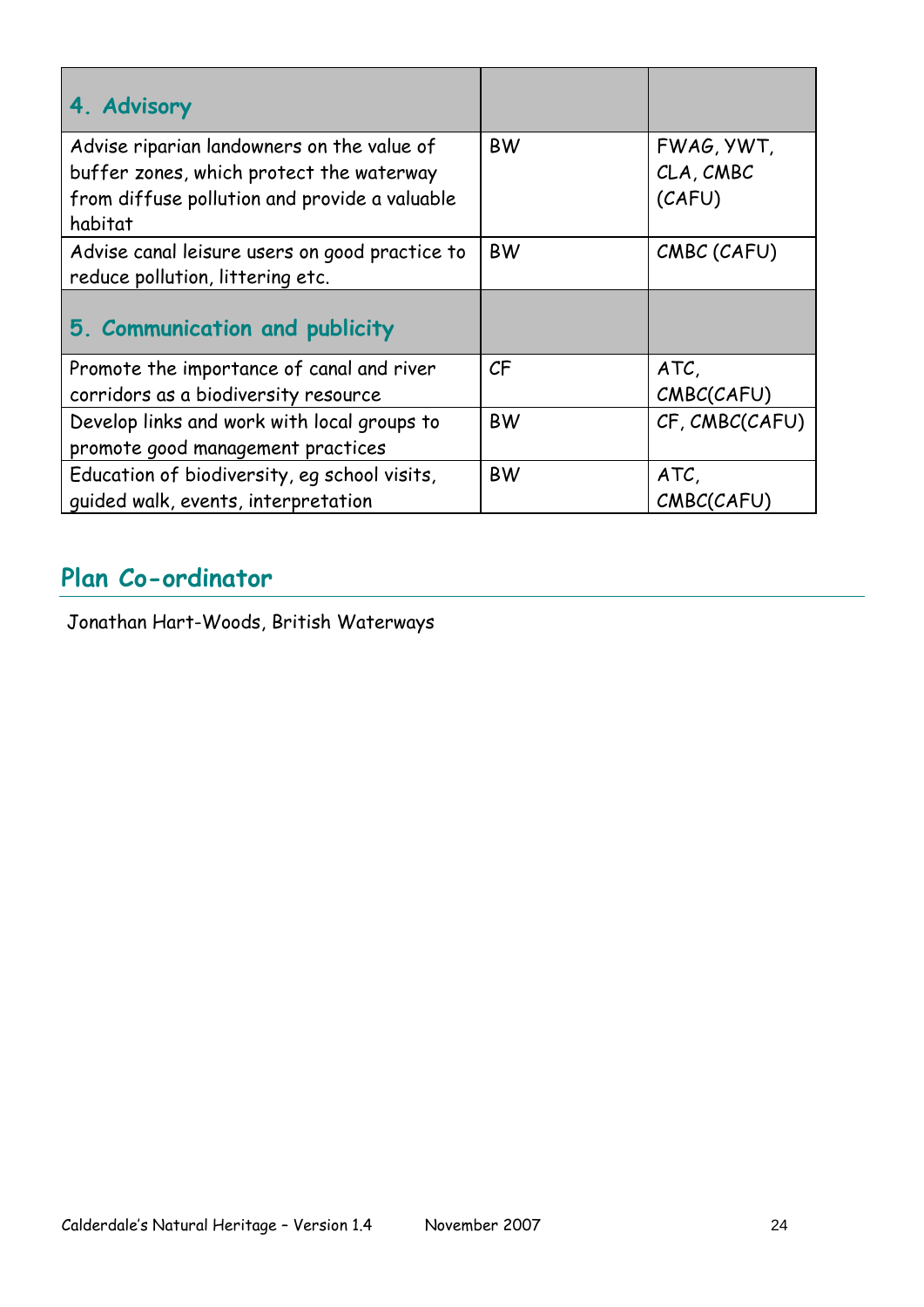# **2.6 Hedgerows**

# **Introduction**

Hedges that are classed as ancient, i.e. in existence before the Enclosure Acts and specifically before 1875 as defined by the Hedgerow regulations 1997, or species-rich, i.e. those that contain five or more native wood species in an average 30-metre length, are included in this plan, as are those that contain fewer woody species but have a rich ground flora of herbaceous plants. Where hedges are associated with a green lane, ditch, bank or verge, these features are also considered to form part of the hedgerow.

Hedges vary enormously around the country; they generally consist of a line of shrubs, sometimes with trees and usually with a layer of herbaceous vegetation beneath. The field margin is that area at the edge of a cultivated field; it provides a transitional or "buffer zone" between the crop and the hedge or field boundary, as well as being of value to wildlife itself.

Hedgerows are important habitats for at least 47 species of conservation concern, including 13 globally threatened or rapidly declining species. Associated UK BAP species are bullfinch, linnet, reed bunting, tree sparrow and turtle dove. Hedgerows are especially important for butterflies and moths, the smaller farmland birds and dormice, while hedgerow trees are an important habitat for the larger birds and bats and dead wood invertebrates. They also act as wildlife corridors for many species, including reptiles and amphibians, allowing dispersal between habitats.

### **Current Status**

### **National**

There are estimated to be 450,000 km of hedgerows in the UK, of which 190,000 km is ancient or species rich. The main areas are the south west of England, south Wales and Northern Ireland. Between 1984 and 1990 22% of hedgerows were lost in the UK, today this loss has slowed but is estimated to run at 1.7% per year by removal and 3.4% per year by neglect.

### **Regional**

The Yorkshire and Humber region is estimated to have around 37,400 km of Ancient and/or species rich hedgerows (Selman, Dodd and Bayes, 1999).

### **Local**

In Calderdale Hedgerows are more abundant in the east of the district, in the Coal Measures Natural Area, with drystone walls being more common towards the west, in the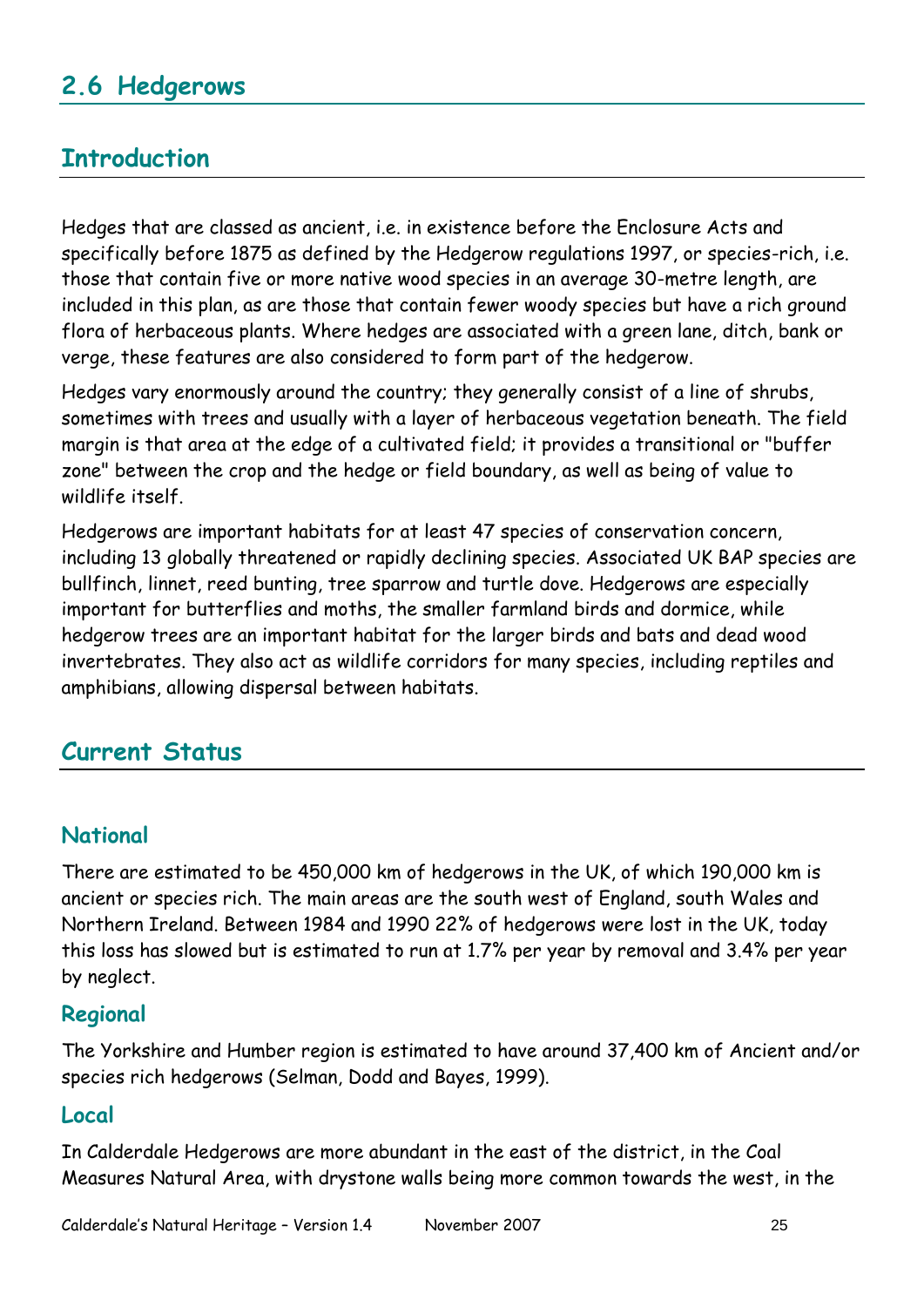Southern Pennines. Hedges have often been engulfed by the growth of urban areas and can be found within pockets of encapsulated countryside. Survey work is essential to determine the extent, quality and distribution of hedges within the district.

# **Current factors causing loss or decline**

- Agricultural improvement, mineral working, road improvements and general development.
- Loss of Hedgerow trees through old age and felling usually without any replacements being planted.
- In-appropriate management, especially cutting at the wrong time and lack of management so they change into a line of trees with gaps in between.
- Stock pressure and lack of management, allowing higher grazing pressure on the hedge and hedge bottoms so hedges become open and bare at the base.
- Hedges are rarely layered or gapped up as wire is used to make the hedges stock proof.

# **Current Action**

Countryside Stewardship can enable hedgerows to be managed, restored and planted.

# **Legal status**

- The Hedgerow Regulations came into effect on the 1 June 1997. These Regulations introduced a system whereby it is illegal to destroy hedgerows which fall within the scope of the Regulations without first notifying the local authority of the intent to do so. Having received such a notification the local authority must assess the hedgerow against a number of historic, ecological and landscape criteria and, if the hedgerow satisfies one or more of these criteria, the local authority can serve a Hedgerow Retention Notice. The Hedgerow Regulations are currently being reviewed.
- Article 10 of the European Community Habitats Directive requires member states to encourage the management of hedges in their land use planning and development policies with a view to improving the ecological coherence of the Natura 2000 network. This is reflected in the Conservation (Natural Habitats, etc,) Regulations 1994, which recognises that linear features are essential for the migration, dispersal and genetic exchange of wild species. PPG9 (Nature Conservation 1994) further encourages the development of polices for the management of hedgerows.
- The Forestry Act 1967 requires a landowner to have a Felling Licence from the Forestry Commission before felling more than a given volume of trees of a specified size. Licences may be refused or issued with conditions, and it is a criminal offence to exceed the felling limits without a licence. Tree Preservation Orders operated by the local authority have a similar effect. However, while these measures can protect the trees in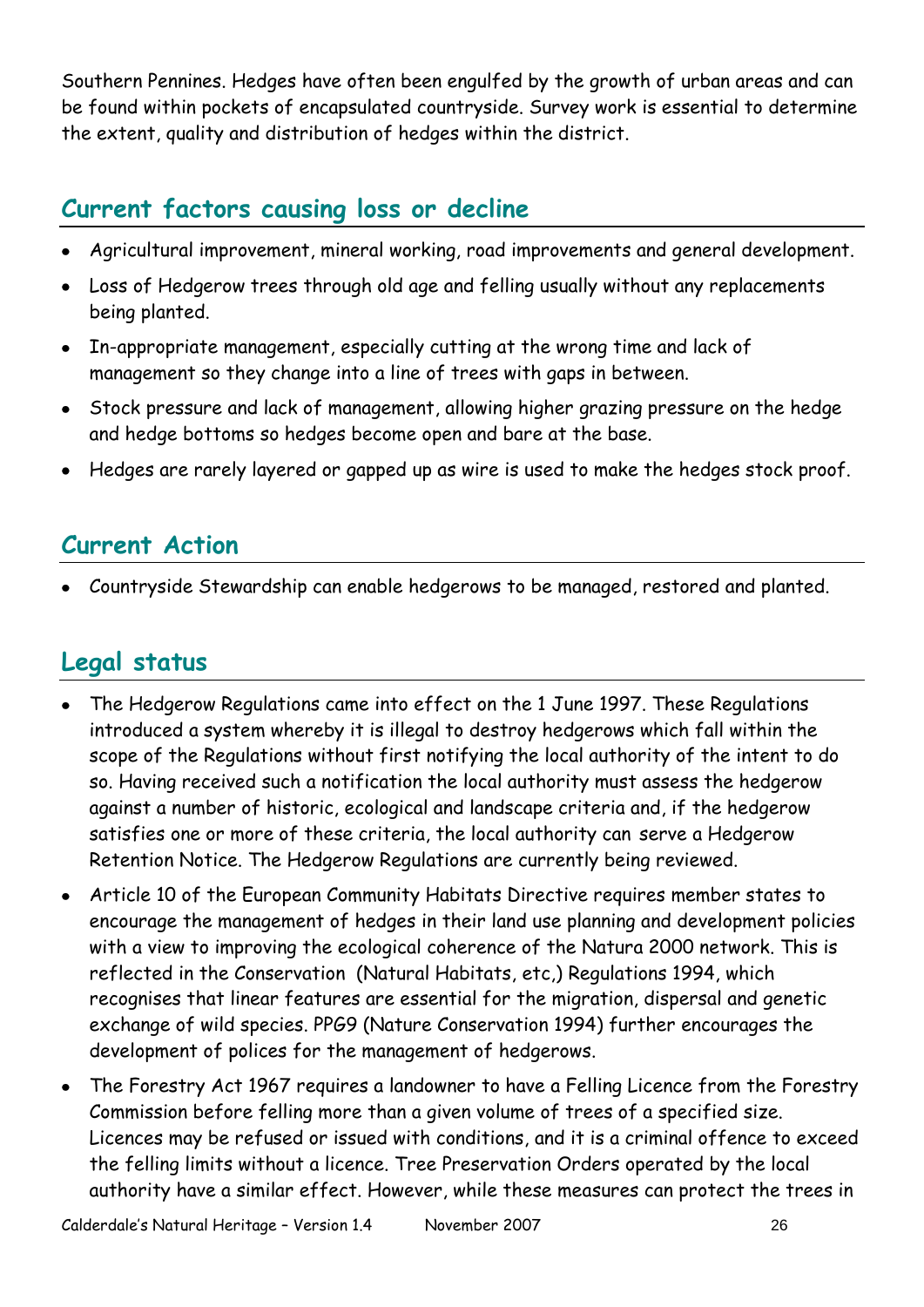a hedgerow, they cannot protect the hedge itself.

Planning permissions frequently contain conditions requiring the retention or planting of  $\bullet$ hedgerows. For example, the restoration of mineral workings can bring benefits for wildlife and the landscape, through the establishment of new tree and shrub planting.

# **Priority Species associated with this habitat**

Pipistrelle Bat, Dunnock, Linnet, Bullfinch, Yellowhammer, Reed Bunting, Tree Sparrow, Intermediate Enchanters Nightshade, Sherad's Downy-rose.

### **Targets**

- Ensure all species rich and/or ancient hedgerows are maintained in an ecologically favourable condition
- Plant 10 km of new species-rich hedgerows by 2010

### **Actions**

| <b>Action</b>                                                                                                                | <b>Lead Partner</b> | Other partners                               |  |
|------------------------------------------------------------------------------------------------------------------------------|---------------------|----------------------------------------------|--|
| Policy and Legislation<br>$1_{\ldots}$                                                                                       |                     |                                              |  |
| Ensure that UDP policies are in place to<br>protect ancient and species rich hedgerows                                       | $CMBC$ (DP)         | CMBC (CAFU)                                  |  |
| Consider the impact on ancient and species<br>rich hedgerows when assessing planning<br>applications                         | $CMBC$ (DC)         | CMBC (CAFU)                                  |  |
| Enforce Hedgerow Regulations 1997                                                                                            | $CMBC$ (DC)         | CMBC (CAFU),<br><b>NE</b>                    |  |
| Ensure that the best examples of hedgerows<br>are designated as SEGIs                                                        | <b>WYE</b>          | CMBC (CAFU),<br>CMBC(DP)                     |  |
| Take opportunities through the planning<br>system to restore or create hedgerows.<br>Explore long term management agreements | $CMBC$ (DC)         | CMBC (CAFU)                                  |  |
| 2. Site safeguard and management                                                                                             |                     |                                              |  |
| hedgerow<br>and<br>field<br>margin<br>Improve<br>management                                                                  | <b>FWAG</b>         | DEFRA, NFU,<br>CLA                           |  |
| Promote the conservation management of<br>hedgerows across farm holdings through the<br>promotion of Whole Farm Plans        | <b>FWAG</b>         | RSPB, NFU, CLA,<br>DEFRA, NE,<br>CMBC (CAFU) |  |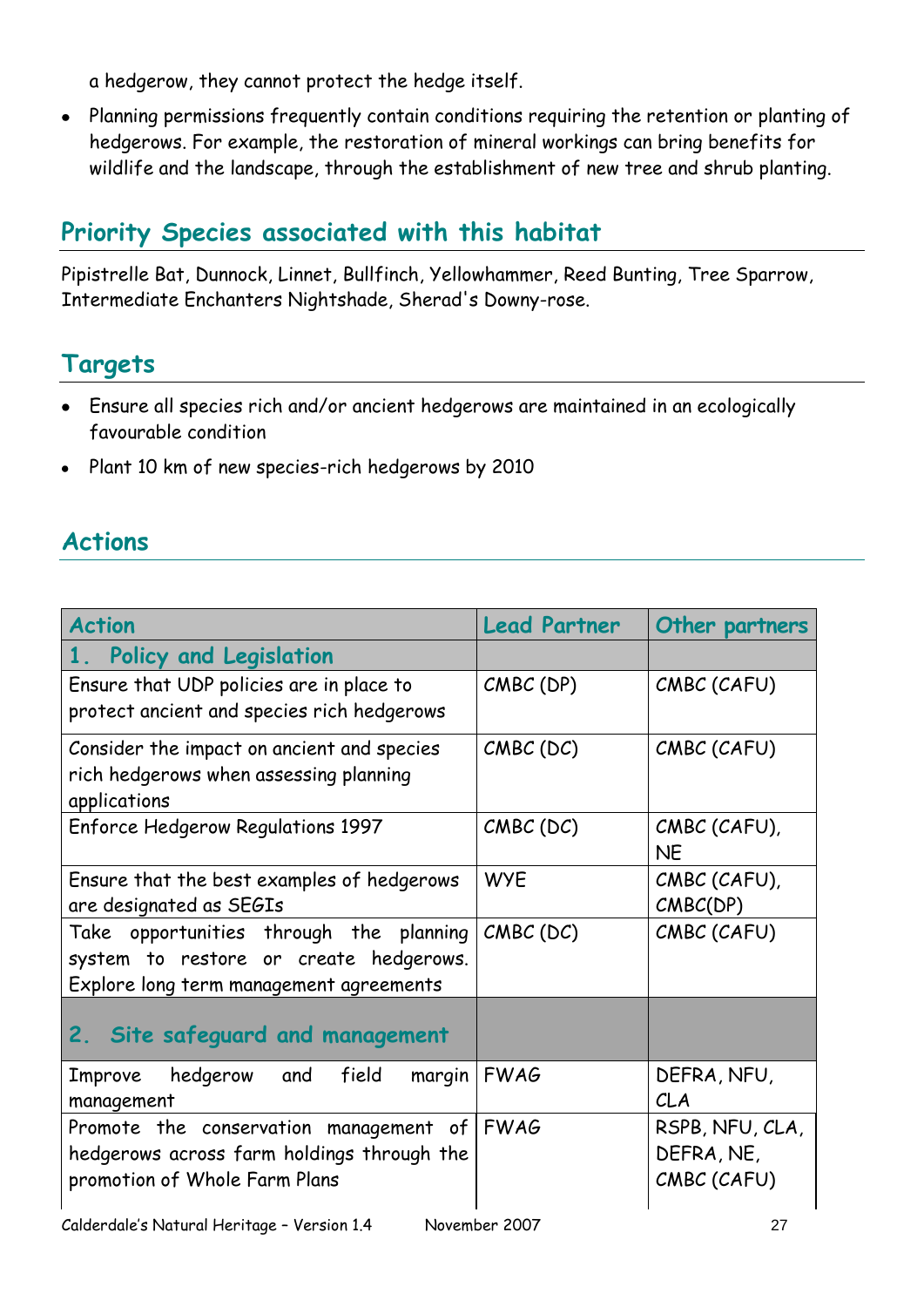| Encourage the planting of hedges with native<br>species of local provenance                                                                                                       | <b>NFU</b>  | CMBC, FWAG,<br><b>DEFRA</b>                |
|-----------------------------------------------------------------------------------------------------------------------------------------------------------------------------------|-------------|--------------------------------------------|
| Encourage the planting and retention of<br>native standard trees in hedgerows                                                                                                     | <b>FWAG</b> | NFU,<br>CMBC(CAFU)                         |
| <b>Research and monitoring</b><br>3.                                                                                                                                              |             |                                            |
| Carry out survey work and involve local groups<br>in monitoring hedgerows. Ensure that surveys<br>are all carried out with the same methodology                                   | <b>HSS</b>  | <b>WYE</b><br>CMBC(CAFU)                   |
| Maintain sites database                                                                                                                                                           | <b>WYE</b>  | CMBC(CAFU),<br><b>HSS</b>                  |
| <b>Advisory</b><br>4.                                                                                                                                                             |             |                                            |
| Disseminate information on best management<br>practice and the importance of such areas to<br>owner/occupiers and developers (leaflets)                                           | <b>NE</b>   | FWAG, RSPB,<br>CMBC (CAFU),<br>$CMBC$ (DC) |
| Arrange training courses in hedge-laying,<br>management                                                                                                                           | CMBC(CAFU)  | BTCV, FWAG                                 |
| 5.<br>Regional                                                                                                                                                                    |             |                                            |
| Develop a demonstration area to show best<br>management practice al/Regional)                                                                                                     | <b>FWAG</b> | NFU, CLA,<br>DEFRA, RSPB                   |
| 6. Communication and publicity                                                                                                                                                    |             |                                            |
| Promote an awareness amongst the public and<br>managers of the importance<br>land<br>of<br>hedgerows and their associated features and<br>for the need for appropriate management | <b>FWAG</b> | ATC,<br>CMBC (CAFU)                        |
| Publicise sources of advice and grant aid for FWAG<br>hedgerow<br>including<br>management,<br>Countryside Stewardship                                                             |             | CMBC                                       |

# **Plan Co-ordinator**

Hugh Firman, Conservation Officer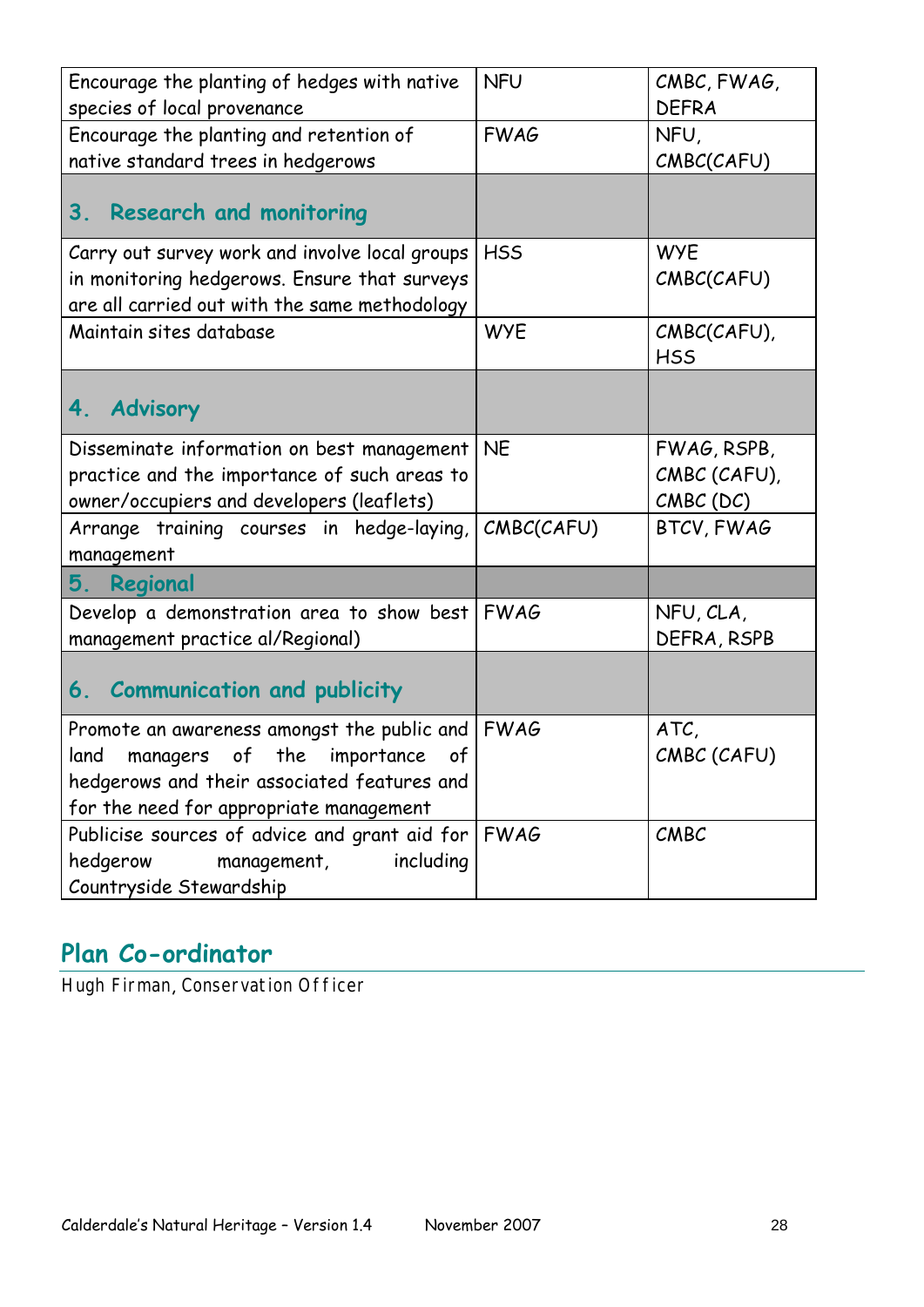# **2.7 Native Woodland**

#### **(Upland Oak Woodland, Lowland Mixed Deciduous Woodland and Wet Woodland)**

### **Introduction**

This Habitat Action Plan covers woodland types upland oak woodland, lowland mixed deciduous woodland and wet woodland. In Calderdale the majority of woodlands fall into the NVC classes W10 and W16, both of which equate to the lowland mixed deciduous woodland national priority habitat.

Both wet woodland and upland oak woodland habitats are rare in Calderdale. The South Pennines are on the fringe of what is classified upland by the UK BAP and, as such, does not have significant areas of NVC classes W11 and W17, Upland Oak Woodland.

Wet woodlands, NVC classes W1 to W7, are similarly rare in Calderdale, although this is largely due to land drainage and agricultural improvements.

The most ecologically important woodlands are listed in the Inventory of Ancient Woodland (IAW), West Yorkshire, and the distribution of these woodlands in Calderdale is shown on Map 1.

Whilst those woodlands listed in IAW will form the priority areas for management, the objectives and actions set out in this plan will also be applied to woodlands not listed, since, whilst they may not have the same ecological value, they can nevertheless still be important habitats.

Similarly, since an important aspect of the Biodiversity Planning process is the creation and expansion of Priority Habitats, this plan also covers newly created woodlands. This can mean both planted woodlands where nature conservation is a primary objective or woodlands created through natural colonisation.

# **Current Status**

### **National**

Britain is one of the least wooded countries within Europe. The Inventory of Ancient Woodlands records 2,000,000 ha of woodland nationally of which 534,000 ha are estimated to be ancient. Approximately 302,000 ha of this total can be described as ancient seminatural woodland, the balance having been made into plantations.

#### **Regional**

Yorkshire and the Humber have 6.7% of the ancient and natural woodland in England and Wales. The "Biodiversity Audit of Yorkshire and the Humber" estimates that 53% of the region"s woodlands (excluding North Yorkshire) is in a natural condition, with the remainder being having been replanted with crop trees.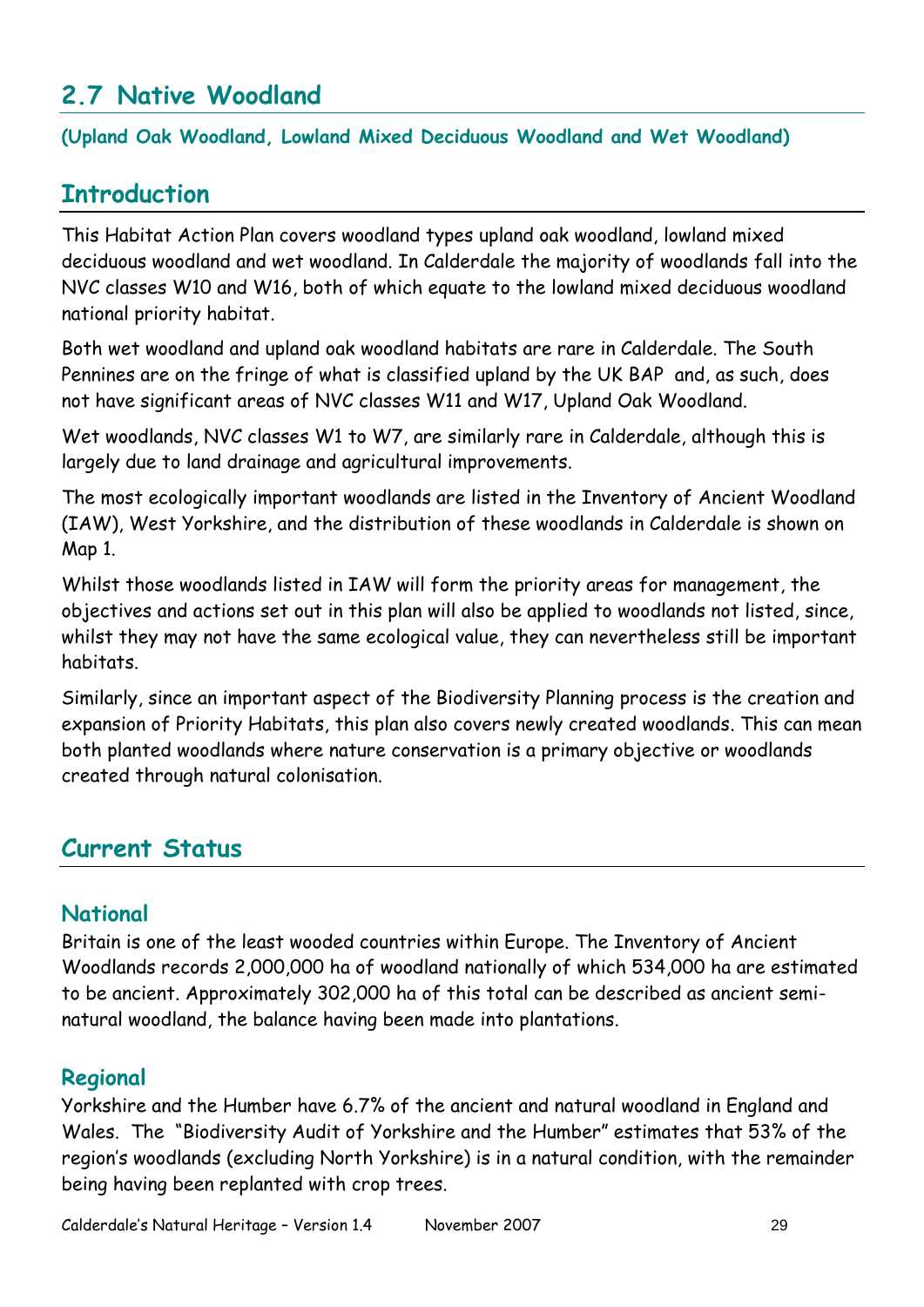The report also highlights the fact that information is patchy. As an example the report identifies the fact that, whilst information relating to ancient woodlands exists, only 16% of the district"s woodlands have been surveyed for NVC.

Little information exists in relation to wet woodland. The "Biodiversity Audit of Yorkshire and the Humber" estimated there to be 343 ha of wet woodland in the region, although the actual amount is likely to be much higher.

Upland oak woodland is also rare in the district, since the region is not strictly an upland area. Small stands of W11 have been surveyed in the Pennines, although again NVC data for the region is patchy and, as a result, the actual figures for this type of woodland are likely to be slightly higher.

### **Local**

Calderdale has approximately 1400 ha of woodland (3.8% woodland cover) of which 660 ha is recorded in the Inventory of Ancient Woodland.



Virtually all of Calderdale"s woodlands can be described as being in an unfavourable condition, consisting mainly of relatively dense even aged stands. A combination of an almost total lack of management in the recent past and a history of stock grazing has seriously degraded many woodlands.

Throughout Calderdale woodlands tend to occur on the steep scarp slopes associated with the district's deep incised valleys. The majority of the oak clough woodlands have been excessively grazed and many are facing total destruction.

Calderdale's Natural Heritage - Version 1.4 November 2007 30 Where management has been undertaken in recent times, this has primarily been related to access improvements with limited silvicultural works being undertaken. Few woodlands have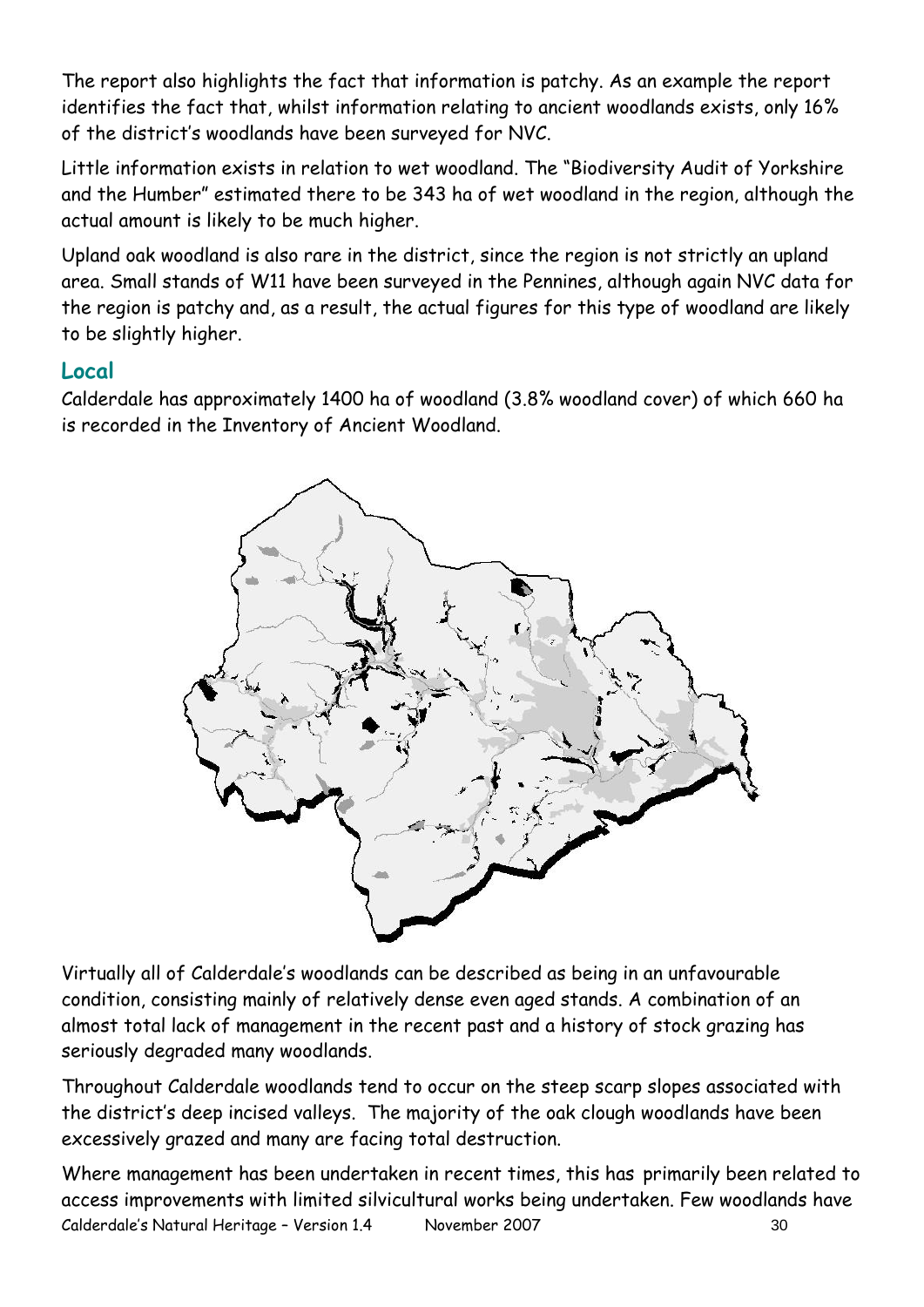active ecological management plans in place.

# **Current Factors Causing Loss Or Decline**

- Grazing domestic stock has been, and continues to be, grazed in many of the district"s woodlands and this has had a detrimental effect on the natural regeneration and floral diversity of many woodlands.
- Invasive species as well as herbaceous woody species, which can have adverse effects on regeneration, non-indigenous tree species such as sycamore and beech is included in this category.
- Inappropriate management, including lack of management, has resulted in many woodlands having a poor age and species structure.
- Development pressures Calderdale has a shortage of suitable development land and, as such, pressures on some woodland sites is very high.
- Recreational pressures a significant number of woodlands in the district are close to large urban populations and are subject to high levels of recreational use. This can potentially be detrimental to the woodland ecosystem.
- Pollution has had a significant impact on growth of trees and associated flora e.g. lichens.

# **Current Action**

Calderdale Countryside and Forestry Unit has established a number of Forestry Commission Grant Contracts on some areas of publicly owned woodland. These contracts relate largely to access improvement works, although most do include some habitat and silvicultural work.

Calderdale Countryside and Forestry Unit has also been actively pursuing a programme of new woodland planting through Landscape Conservation Grants (1986 – 1990) and the Million Trees Initiative (1991 – present). This has seen the creation of approximately 130 ha of new woodland at 84 sites, consisting largely of native oak and birch species, many grown from seed.

SCOSPA have produced an "Integrated Management Strategy And Conservation Plan for the South Pennines Moors SPA", which covers the Southern Pennines Natural Area. The plan aims to increase and enhance the key habitats within the SPA and surrounding areas and support the implementation of the UK Biodiversity Action Plan.

Treesponsibility, a local voluntary organisation, have been actively pursuing a planting program targeted primarily on sites in the upper valley area. In the past five years the group have planted 10 ha of new native woodlands.

The England Forestry Strategy produced by the Forestry Commission describes how the Government will deliver its forestry policies as well as setting out the Government"s priorities and programmes for the next ten years. Included within the document are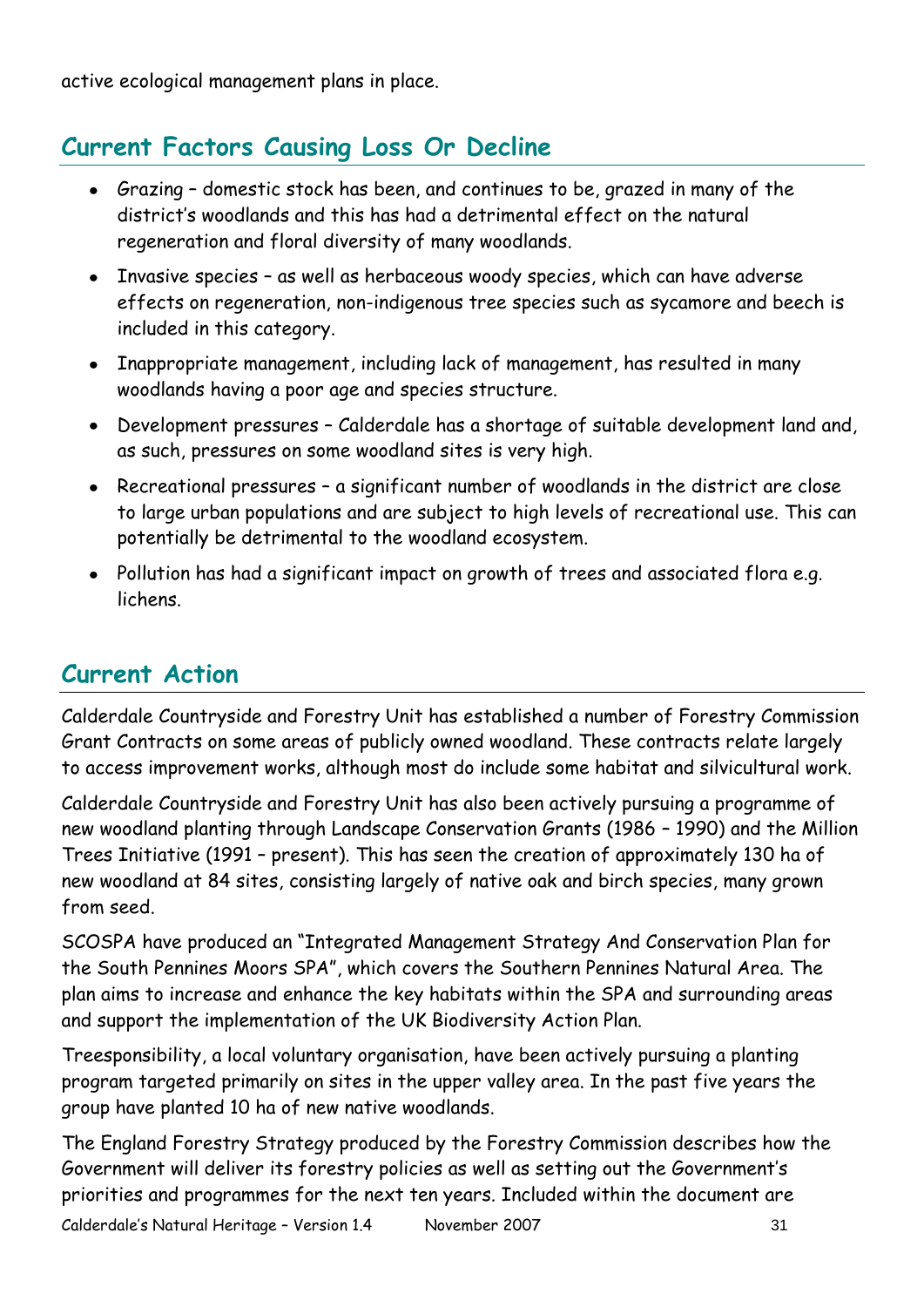proposals to protect existing woodlands and to use the biodiversity action planning process as a guide to nature conservation.

### **Legal status**

Some woodlands are protected by TPOs. A Felling Licence is required to fell more than five cubic meters of timber.

### **Priority Species**

The following Calderdale Priority Species are associated with this habitat:

Bats e.g. Noctule, Diptera e.g Manota unifurcata, Solitary wasp e.g. Crossocerus binotatus, Ferns e.g. Narrow Buckler Fern, Plants e.g. Round-Leaved Wintergreen, Wood Cranesbill, Mosses e.g. Dicranodontium denudatum Birds e.g. Woodcock, Lesser Spotted Woodpecker, Pied Flycatcher, Bullfinch, Willow Tit, Spotted Flycatcher, Willow Warbler, Wood warbler, Song Thrush, Tree Pipit, Green Woodpecker, Stock Dove, Turtle Dove. Fungi e.g. Deathcap, Old Man of the Woods, Ghost Bolete.

### **Targets**

- Ensure all native woodland wildlife sites (i.e. SSSIs and SEGIs or equivalent) are maintained in an ecologically favourable condition.
- Restore 5 ha of upland oakwood, 150 ha of lowland mixed deciduous woodland and 5 ha of wet woodland by 2010.
- Create 20ha of upland oakwood, 40 ha of lowland mixed deciduous woodland and 5 ha of wet woodland by 2010.

### **Actions**

| <b>Action</b>                                                                           | <b>Lead Partner</b> | <b>Other partners</b> |
|-----------------------------------------------------------------------------------------|---------------------|-----------------------|
| Policy and legislation<br>$\vert 1 \vert$                                               |                     |                       |
| Ensure that UDP policies are in place to<br>protect native woodlands                    | CMBC (DP)           | CMBC (CAFU)           |
| Consider the impact on native woodlands when<br>assessing planning applications         | $CMBC$ (DC)         | CMBC (CAFU)           |
| Enforce TPOs as appropriate                                                             | $CMBC$ (DC)         | CMBC (CAFU), NE       |
| opportunities through the planning<br>Take<br>to restore or create woodlands.<br>system | $CMBC$ (DC)         | CMBC (CAFU)           |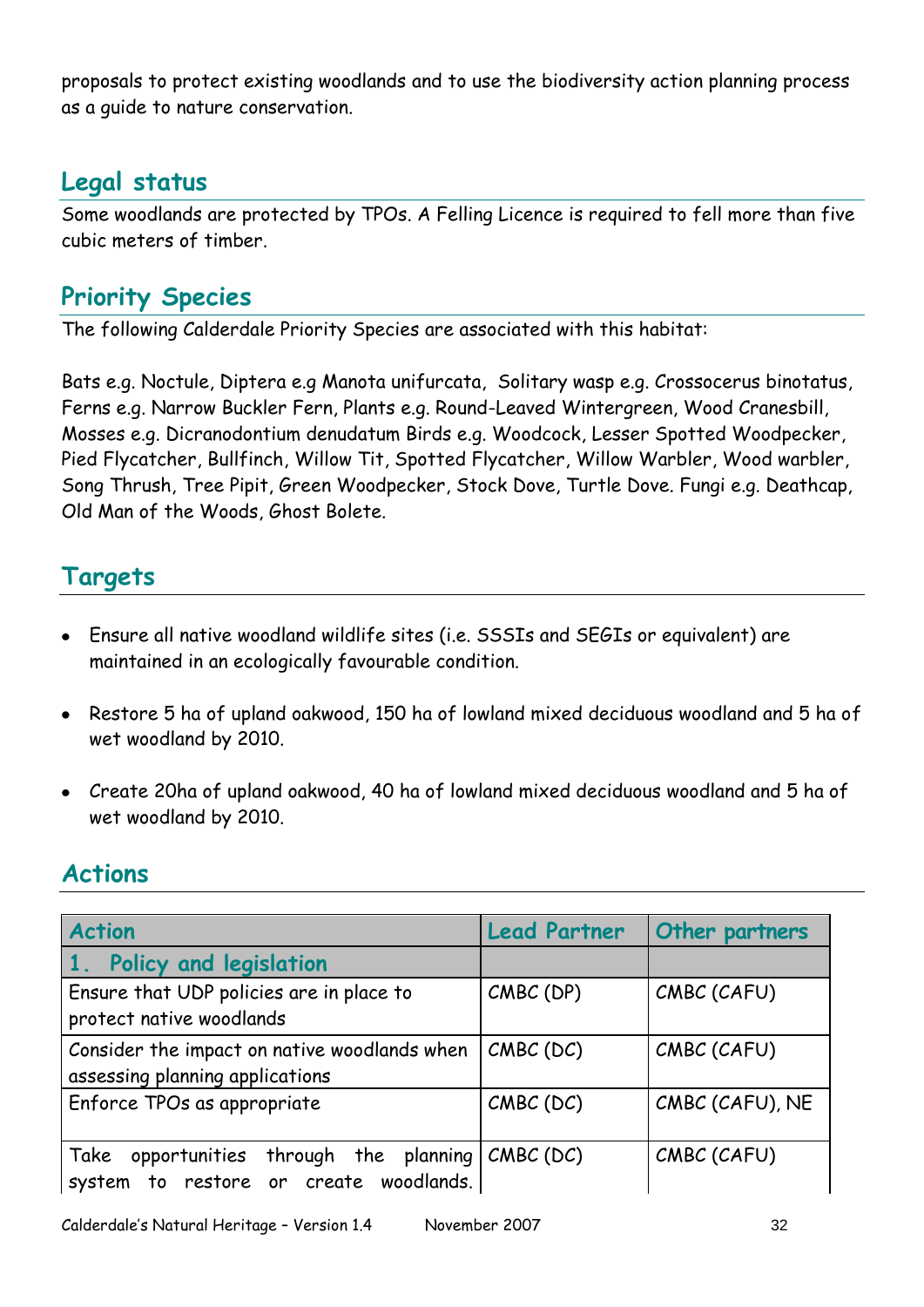| Explore possibilities of long term management              |            |                |
|------------------------------------------------------------|------------|----------------|
| agreements                                                 |            |                |
| Ensure that the best examples of native                    | WYE / NE   | CMBC (CAFU),   |
| woodland are designated as SEGIs or SSSIs                  |            | CMBC(DP)       |
|                                                            |            |                |
| Site safeguard and management<br>2.                        |            |                |
| With owner/occupiers, draw up ecological                   | CMBC(CAFU) |                |
| management plans for woodlands, targeting                  |            |                |
| ancient woodlands                                          |            |                |
|                                                            | CMBC(CAFU) | FC, KWC        |
| Implement management plans, targeting<br>ancient woodlands |            |                |
|                                                            |            |                |
| Assist and support applications for grant                  | CMBC(CAFU) | FC, Trees      |
| funding                                                    |            |                |
| Locate areas adjacent to existing sites of                 | CMBC(CAFU) | FC, Trees      |
| value and assess potential for expansion                   |            |                |
| Create new woodlands through tree planting                 | CMBC(CAFU) | FC, Trees      |
| and natural regeneration. Use trees of local               |            |                |
| provenance wherever practicable (Prioritise                |            |                |
| linking fragmented woodland habitats)                      |            |                |
| Restore degraded woodlands                                 | CMBC(CAFU) | FC, Trees      |
| Encourage sustainable woodland management                  | CMBC(CAFU) | FC, KWC, Trees |
| eg registration with FSC, using local                      |            |                |
| contractors, coppice crafts etc.                           |            |                |
| Produce a Calderdale Woodlands Strategy                    | CMBC(CAFU) | all partners   |
| Propagate trees using seeds of local                       | CMBC(CAFU) | Trees          |
| provenance                                                 |            |                |
|                                                            |            |                |
|                                                            |            |                |
| <b>Research and monitoring</b><br>З.                       |            |                |
| Determine and monitor extent of habitat                    | CMBC(CAFU) |                |
| Assess ecological condition of wildlife sites              | CAFU       | Trees          |
| Maintain sites database to include information             | CAFU       | <b>WYE</b>     |
| such as ecological condition, NVC type and                 |            |                |
| land ownership                                             |            |                |
|                                                            |            |                |
| <b>Advisory</b><br>4.                                      |            |                |
| Disseminate information on native woodland                 | CMBC(CAFU) | Trees          |
| creation and management to owners/occupiers                |            |                |
| and policy makers                                          |            |                |
| Provide advice on woodland management and                  | CMBC(CAFU) | FC, Trees      |
| grant and certification schemes                            |            |                |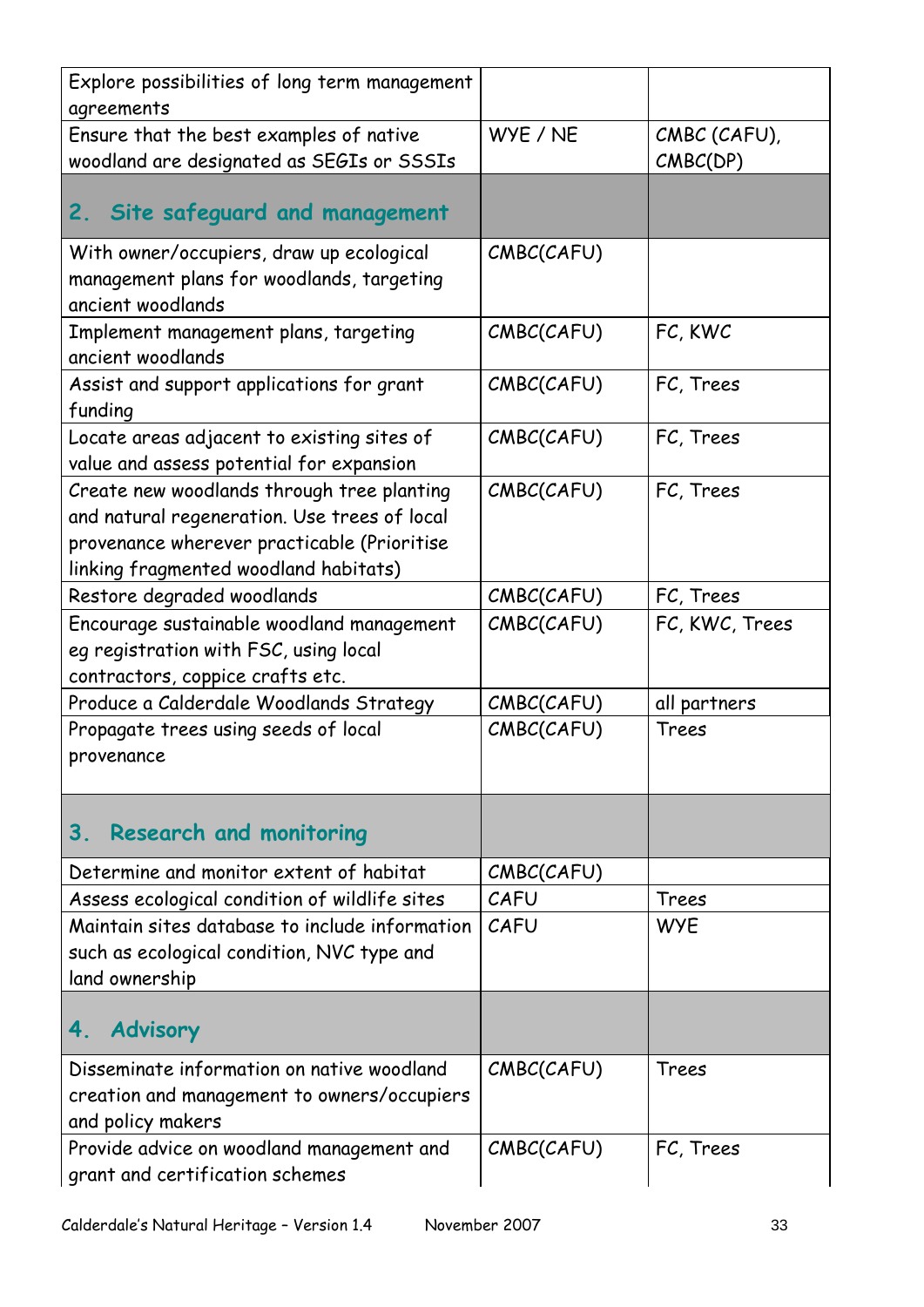| Regional<br>5.                               |            |              |
|----------------------------------------------|------------|--------------|
| Co-ordinate woodland initiatives at a        | <b>WRF</b> | FC, CMBC     |
| sub-regional level                           |            | (CAFU)       |
| <b>Communication and publicity</b><br>6.     |            |              |
| Establish and support a Calderdale Woodlands | CMBC(CAFU) | All partners |
| Group                                        |            |              |
| Raise awareness of the importance of this    | CMBC(CAFU) | <b>ATC</b>   |
| habitat                                      |            |              |

# **Plan Co-ordinator**

Jefferson Hammond, Countryside and Forestry Unit, Calderdale Council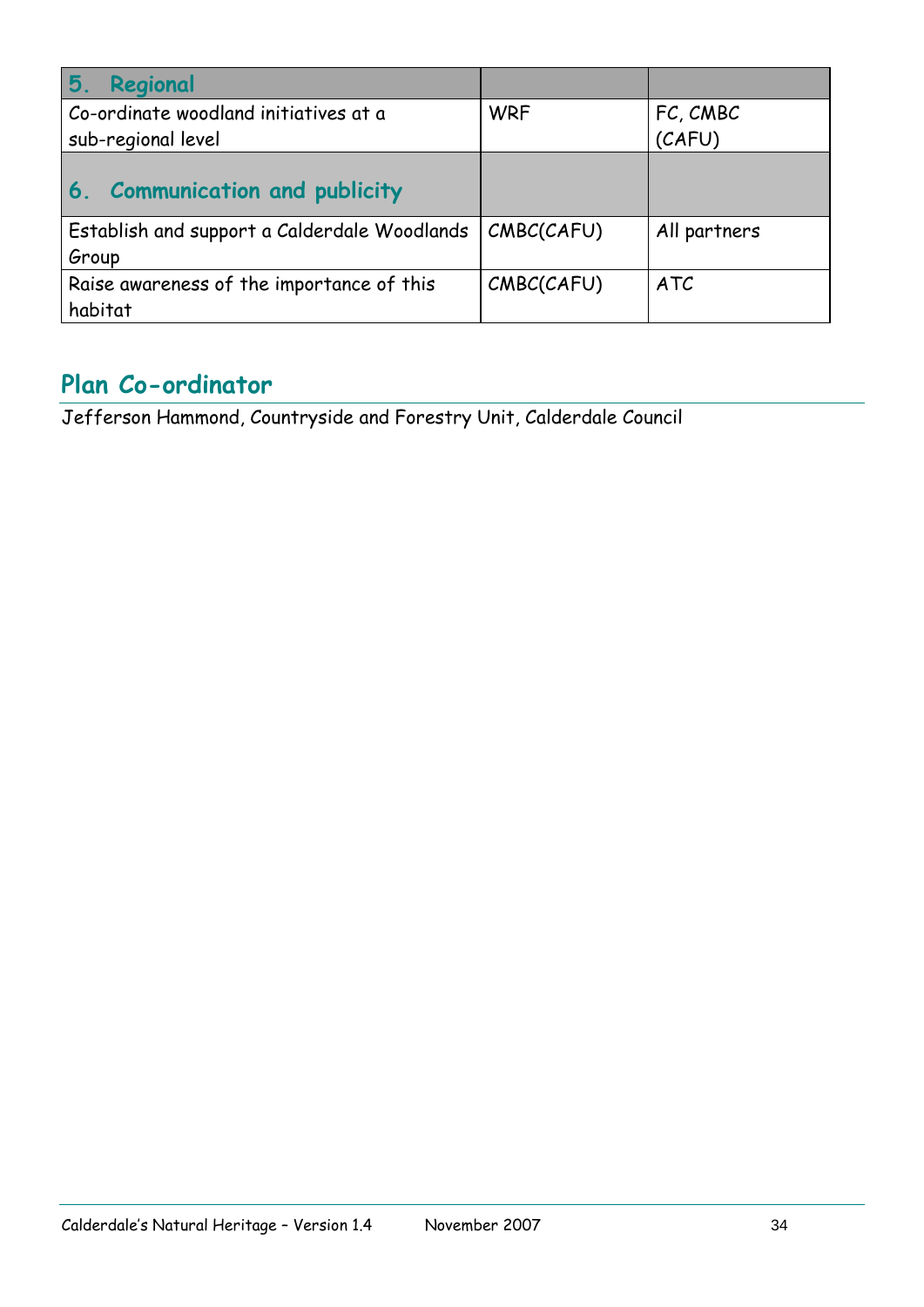### **Current Status**

#### **National**

Rivers and streams are by their very nature dynamic, they constantly change their course, they respond to levels of rainfall by adapting to alterations in flow. However most rivers have been engineered throughout the centuries, be it to provide power or protect land from flooding. This has meant that many stretches of river are no longer "natural" and need to be managed in imaginative ways to provide a level of biodiversity where otherwise little would survive. Where rivers are not channelled a wide variety of wildlife habitats can act as vital wildlife corridors. They also provide a vital resource in terms of sewage disposal, flood control, recreation and leisure opportunities.

The plants and animals that live near to and within the river environment reflect the geology, geography and water quality of the waterways. River and streams can be capable of self-regulation if their ecological potential is realised and managed sensitively. Rivers should be managed and viewed as a whole, including their source and catchment, and along their whole length.

The habitat is defined to include main and secondary channels and hydrologically linked floodplain features such as abandoned channels which are affected by major flooding events. The riparian zone is also included. Key habitats include riffles, waterfalls, exposed riverine sediments (such as shingle banks) and rocks, soft earth cliffs and undisturbed abandoned channels. Marginal and in-stream vegetation is also important. A special feature of all wetlands in the floodplain is the periodic disturbance caused by flooding.

#### **Regional**

Within West Yorkshire the two main rivers are the Aire and the Calder. The Calder travels west to east through the local authorities of Calderdale, Kirklees and Wakefield. The River Calder is 87km in length and has a total catchment population of 790,000.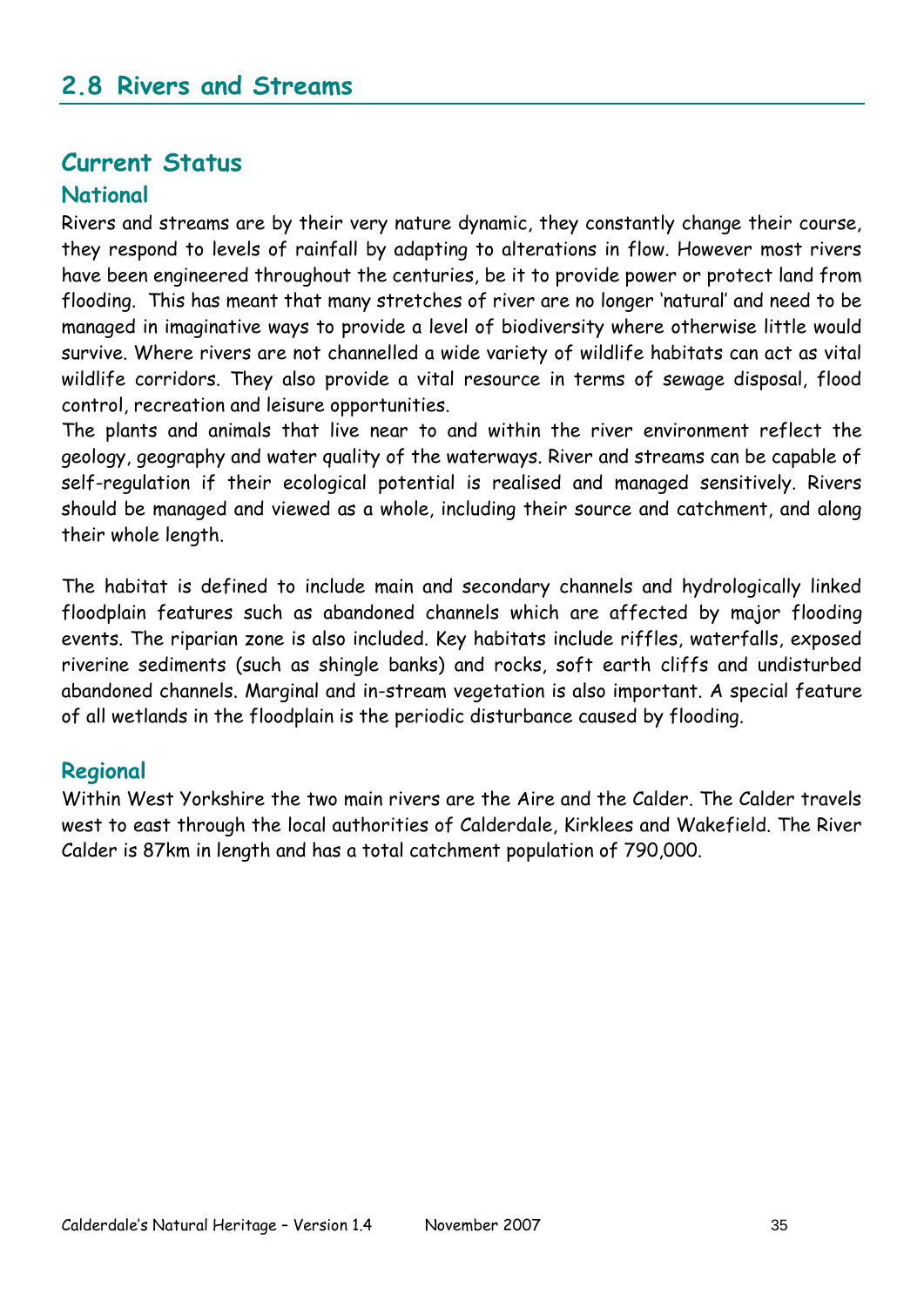



The River Calder gives the local authority of Calderdale its name. The boundaries of Calderdale Council roughly equate to the river catchment area.

The River Calder rises in the Pennines above Todmorden (Heald Moor) and travels west to east finally crossing into Kirklees at Cooper Bridge (M62). The Calder has a sister river that travels eastwards into Lancashire. The secondary river of Calderdale is the River Ryburn which rises in the south of Calderdale at Rishworth Moor. Due to the geography and geology of the Pennine Watershed a number of tributaries have been created with steep sided valleys running north/south which flow into the Calder. These include Hebden Water, Luddenden Beck, Hebble Brook and Clifton Beck, Cragg Brook, River Ryburn and Black Brook. While in the west of the district the geology is acid millstone grit, further east this changes to gravel beds.

The Calder valley is prone to flooding due to its proximity to the Pennine Watershed. The last major flood was in June 2000 and extensive damage was caused with both the road and rail service closed across the Pennines and 772 residential and 64 commercial properties severely affected. As the Calder travels eastwards the valley widens and acts in many instances as a flood plain.

Throughout the district the quality of water is considered to be good (Environment Agency Classification). The river is nevertheless home to a number of sewage processing works which affect the diversity of invertebrate fauna found within the main river and the visual impact of the river has historically been adversely affected by sanitary litter.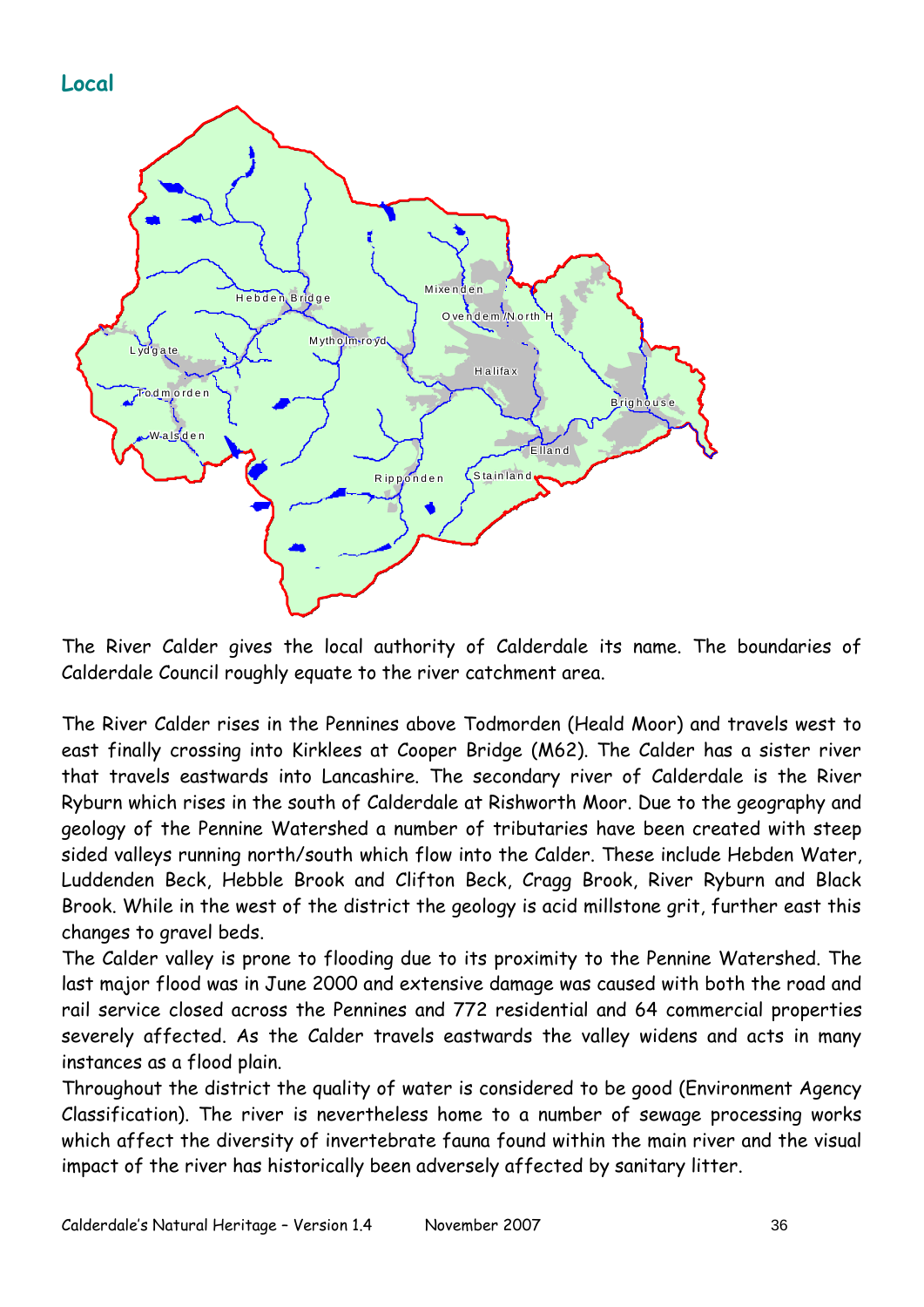## **Current factors causing loss or decline**

- The demand for land for both economic and residential development has meant that historically some of the floodplains have been built on, in some instances at the expense of the natural environment.
- Weirs can form a barrier to the free movement of fish and have a significant impact on the sustainability of stocks.
- Construction of dams and reservoirs.
- Culverting.
- Flood defence and land drainage works.
- Inappropriate bank management.
- Introduction of invasive plant and animal species (especially Japanese knotweed, Indian balsam and mink).
- Navigation.
- Overgrazing
- Land drainage increasing storm flow and fine sediment load.
- Channel straightening resulting in removal of important habitat features.
- Diverse and point source pollution e.g. mining waste
- Litter this encompasses casual littering and fly tipping. The valley creates a vortex down which litter is carried. As a result of natural water levels rising and subsequently falling so swiftly after heavy rainfall, litter is left on low branches and trapped on weirs and is unsightly and difficult to remove. Many of the mills that lie close to the river are home to small businesses that are attracted by cheap rents and do not invest in environmental management of their waste and as a consequence litter escapes and is deposited in the river or on its bank sides.
- Drought leading to slow flows.

### **Current Action**

- Calder Future is a partnership organisation working to improve the water environment including the main river and its tributaries and the canal network within Calderdale. The partnership is comprised of all the main statutory bodies e.g. Calderdale Council, Environment Agency, Yorkshire Water, British Waterways and various community based user and environmental groups. e.g. Calderdale Friends of the Earth, Treesponsibility, Halifax Canoe Club and Northern Naturefriends
- Calderdale Council is producing a Supplementary Planning Document on Waterside Development.
- Yorkshire Water is in the process of a huge investment plan to arrest the problem of Combined Sewage Overflows.
- The Environment Agency is investing over £30 million in flood defence work in the upper valley.
- The Upper Calder Valley Renaissance process (a RDA Yorkshire Forward funded programme) is looking to improve the economic, social and environmental regeneration of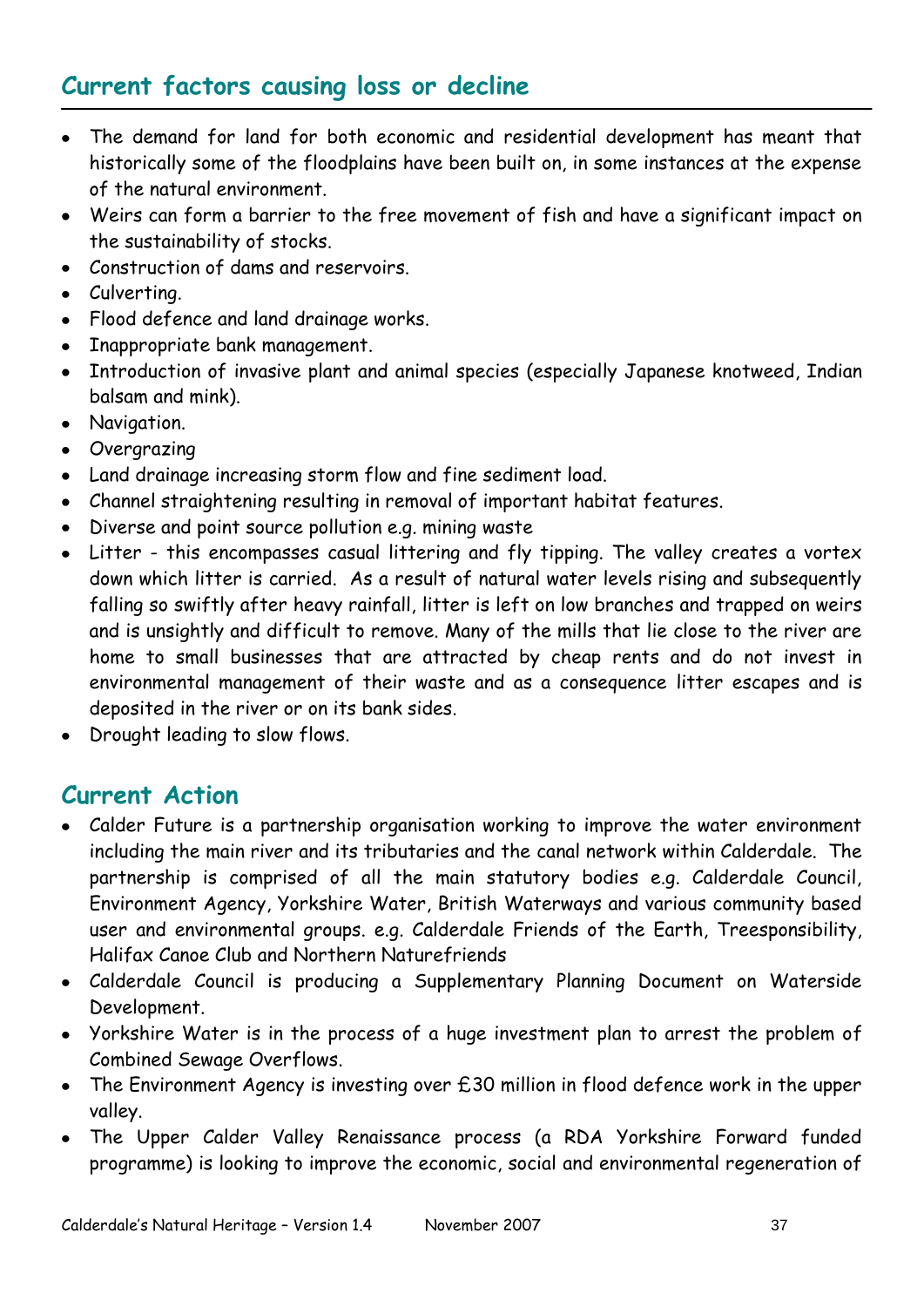the Calder Valley. Much of their work is centred upon opening up and improving access to the river and canal environment of Calderdale.

## **Priority Species**

The following Priority Species are associated with this habitat: bats, water shrew, water vole, otter, black-headed gull, kingfisher, sand martin, yellow wagtail, grey wagtail, grasshopper warbler, reed bunting, gynnidomorpha alismana (a micro moth), white-clawed crayfish, leptopeza borealis (a hybotid fly), cheilosia ranunculi (a hoverfly), heringia (neocnemodon) verrucula (a syrphid fly), spania nigra (a rhagionid fly), alternate watermilfoil, hairlike pondweed, horned pondweed, lejeunea lamacerina (a liverwort).

### **Targets**

- Ensure all rivers and streams wildlife sites i.e. SSSI"s, SEGI"s or equivalent are maintained in an ecologically favourable condition.
- Restore 5 km of degraded habitat by 2010
- Create 5 km of new habitat by 2010
- Maintain water quality at existing and, where possible, improved levels

| <b>Action</b>                                  | <b>Lead Partner</b> | Other<br>partners |
|------------------------------------------------|---------------------|-------------------|
| 1. Policy and legislation                      |                     |                   |
| Ensure that existing UDP policies, SPD and     |                     |                   |
| other legislation is integrated in Calderdale. | CMBC (DC), EA       | CF, EN            |
| Consider the impact on river environment       | $CMBC$ (DC)         | CF, EA            |
| when assessing planning applications           |                     |                   |
| Produce and implement SPD on waterside         | $CMBC$ (DP)         | CF                |
| development in Calderdale                      |                     |                   |
| Take opportunities through planning system     | $CMBC$ (DC)         | CF, EA            |
| to restore or create river habitats.           |                     |                   |
| Ensure current and future strategic            | CF                  | CMBC<br>EA,       |
| initiatives and collaborative projects take    |                     | $(DP)$ , $YW$     |
| forward actions from this Action Plan          |                     |                   |
| Ensure that the best examples of rivers and    | EN / WYE            | CMBC(CAFU),       |
| streams are designated as SEGIs or SSSIs       |                     | CMBC(DP)          |
|                                                |                     | EA                |
| 2. Site safeguard and management               |                     |                   |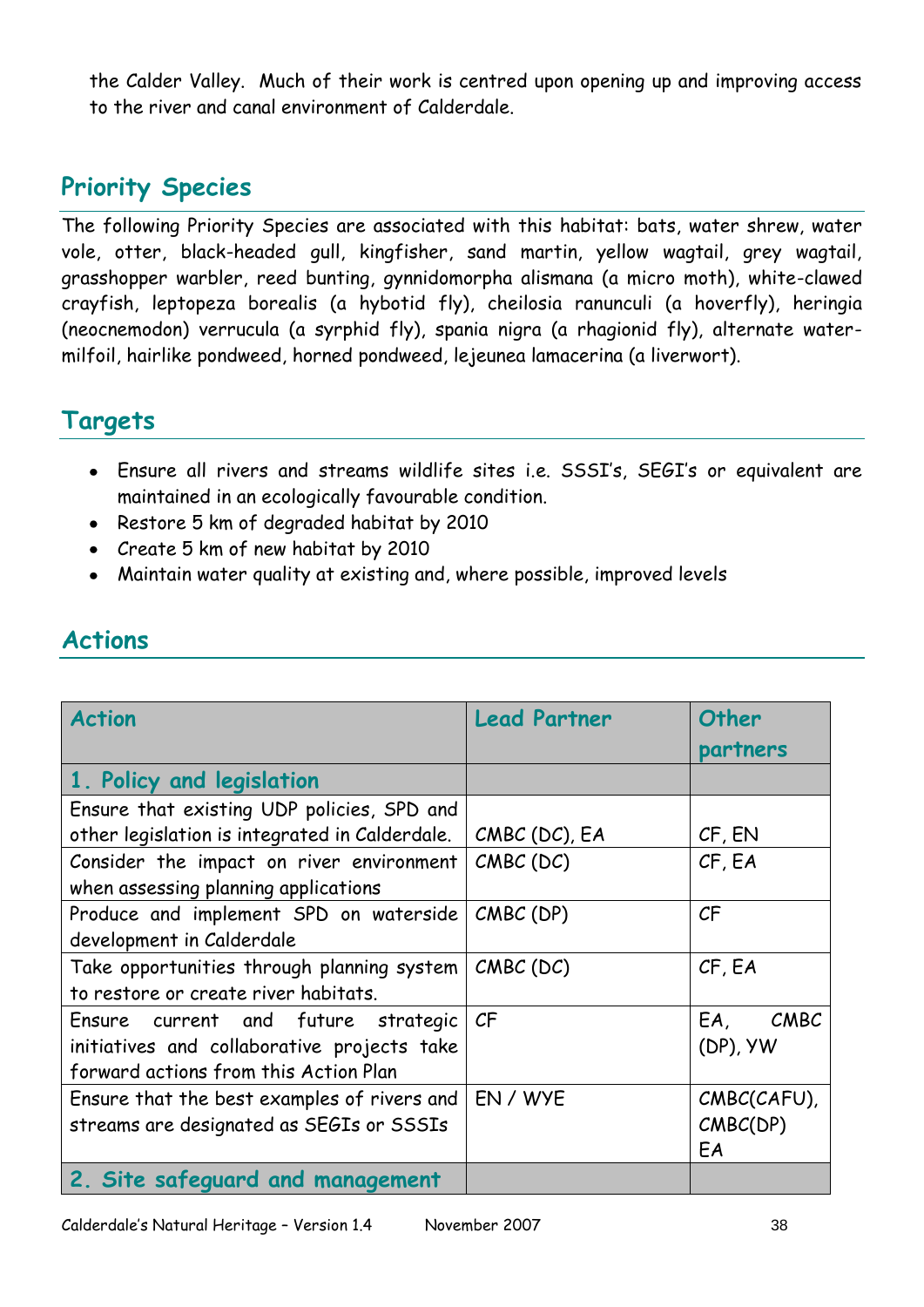| Take opportunity to enhance degraded<br>habitats and create new ones                                                                                             | CMBC (CAFU), CF          | CF, EA, WYE,<br><b>YWT</b>                                                                       |
|------------------------------------------------------------------------------------------------------------------------------------------------------------------|--------------------------|--------------------------------------------------------------------------------------------------|
| Treat sources of polluted water                                                                                                                                  | EA                       | Coal<br>Authority                                                                                |
| Take opportunities to remove weirs /<br>provide fish passes                                                                                                      | EA                       | CMEC<br>$(CAFU)$ , EA,<br>YWT CMBC<br>(DC)                                                       |
| 3. Research and monitoring                                                                                                                                       |                          |                                                                                                  |
| Identify key areas to target for river   CMBC (CAFU), CF<br>habitat<br><b>Example 12</b> protection<br>and<br>restoration/enhancement and co-ordinate<br>actions |                          | CF, YW, EA,<br>Landowners,<br>DEFRA,<br>FWAG, HSS,<br>TNHS,<br>UCWN, WYE,<br><b>YWT, BTCV</b>    |
| Develop floodplain policies that maximise<br>biodiversity gain and set targets for<br>reconnecting former flood plain to the River<br>Calder                     | EA                       | CMBC(DP), CF                                                                                     |
| Undertake surveys for invasive species<br>(Japanese Knotweed, Indian Balsam and<br>Mink) and implement and<br>monitor<br>eradication programmes                  | $\mathcal{C} \mathsf{F}$ | CMBC, YW,<br>EA,<br>Landowners,<br>DEFRA, EN,<br>FWAG, HSS,<br>TNHS,<br>UCWN, WYE,<br><b>YWT</b> |
| 4. Advisory                                                                                                                                                      |                          |                                                                                                  |
| Provide advice on biodiversity enhancement                                                                                                                       | CMBC (CAFU)              | EA, CF, YW                                                                                       |
| 5. Communications and publicity                                                                                                                                  |                          |                                                                                                  |
| Promote the importance of the waterways<br>as a biodiversity resource                                                                                            | CF                       | CMBC(CAFU),<br><b>ATC</b>                                                                        |
| Develop links and work with local groups to                                                                                                                      | CF                       | CMBC(CAFU),                                                                                      |
| promote good management practices                                                                                                                                |                          | <b>ATC</b>                                                                                       |
| Work with schools to educate about the<br>riverine environment                                                                                                   | CF                       | CMBC(CAFU),<br><b>ATC</b>                                                                        |

## **Plan Co-ordinator**

Jane Williams, Calder Future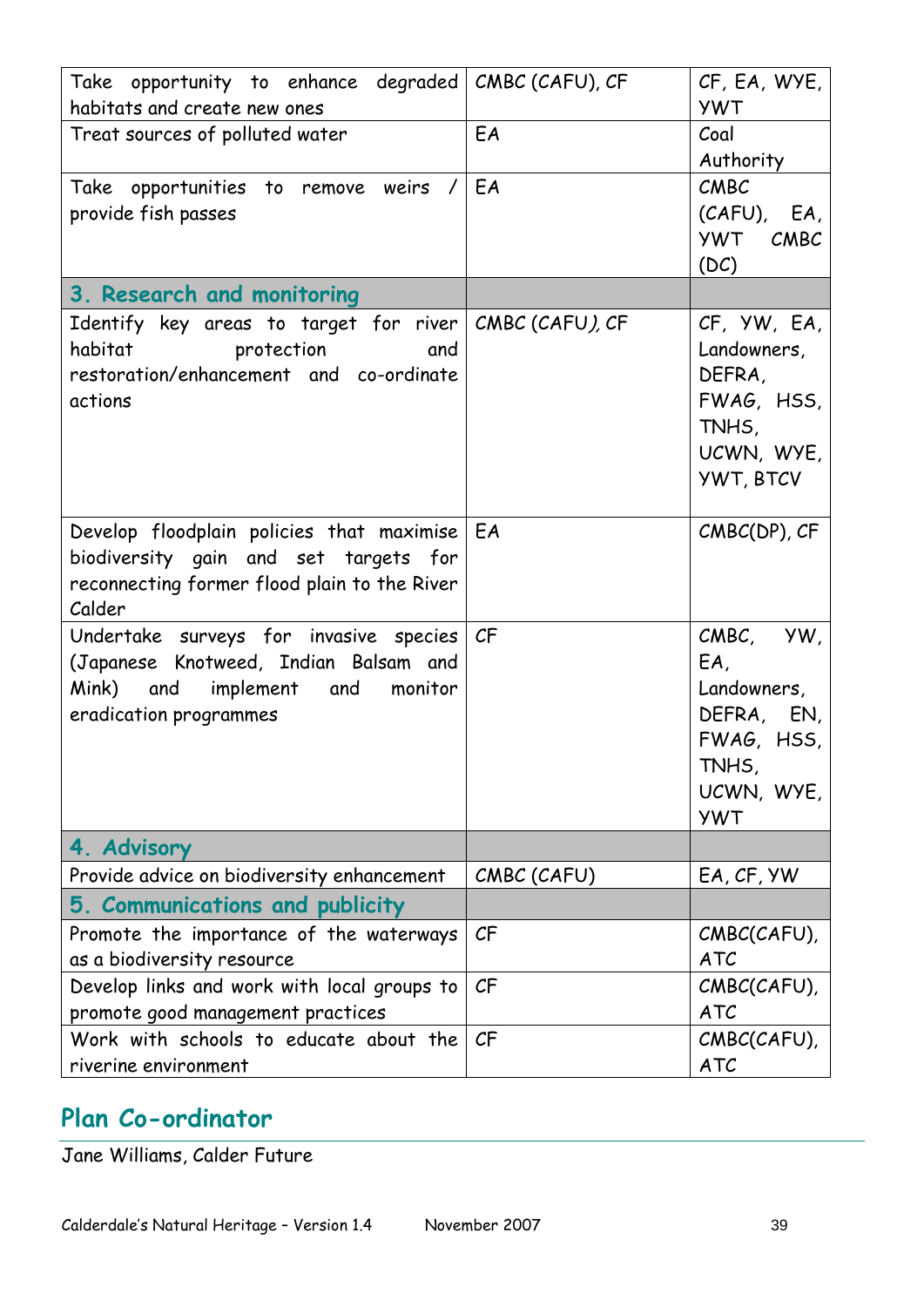## **2.9 Unimproved Grassland**

### **Current Status**

#### **National**

Grasslands are widespread throughout the country and can be divided broadly by their degree of agricultural improvement, the soil type and the water regime.

In the Calderdale context the main types are lowland grasslands on neutral soils, and more elevated grasslands on less nutrient rich soils, some of which may be distinctly acidic, and may be wet.

Much of the most interesting grassland in the district is of this type, often called In-bye, which is restricted to higher ground around the edges of moorland and is generally more common in the north of England.

In-bye consists of unimproved and semi-improved grassland, it is often with associated wet rushy or boggy areas**,** adjacent to, or close to unenclosed moorland. It may include improved permanent grassland where this is part of the local mosaic, or contains wet areas. Upland hay meadows, which may be part of the in-bye mosaic, have their own Action Plan nationally. In-bye does not generally have a particularly diverse flora, although some springs and flushes may be important. It does however form a vital feeding and breeding area for many upland birds, especially breeding waders – lapwing, curlew, snipe, redshank and feeding golden plover.

Lowland meadows are quite a wide family of grasslands, ranging from relatively rich wet pastures through to hay-meadows. Within Calderdale wet seasonally flooded meadows exist in the valley bottoms with drier hay meadows on the shallow slopes of the lower valley sides. Roadside verges can be important in areas with few grasslands.

All these types tend to grade into each other, and firm definitions are often difficult and may not be very helpful.

### **Regional**

The Southern Pennines holds an important representation of the southern-most extent of in-bye grassland. Many upland breeding birds feed on these areas and depend on the abundance of seeds and invertebrates during the breeding season and the pastures provide soft ground conditions for probing waders. The mosaic of habitats within the in-bye attracts a variety of species. Other grassland types are poorly represented, with most lowland grassland being improved. These may still be important in places for a variety of birds, especially where they exist as set-aside or as damp areas within more improved ground.

### **Local**

In-bye habitat is scattered but fairly extensive along the western boundary of the district, associated with the uplands of the South Pennine Moors. Calderdale does include significant areas of upland acid grassland, some of which is degraded heathland.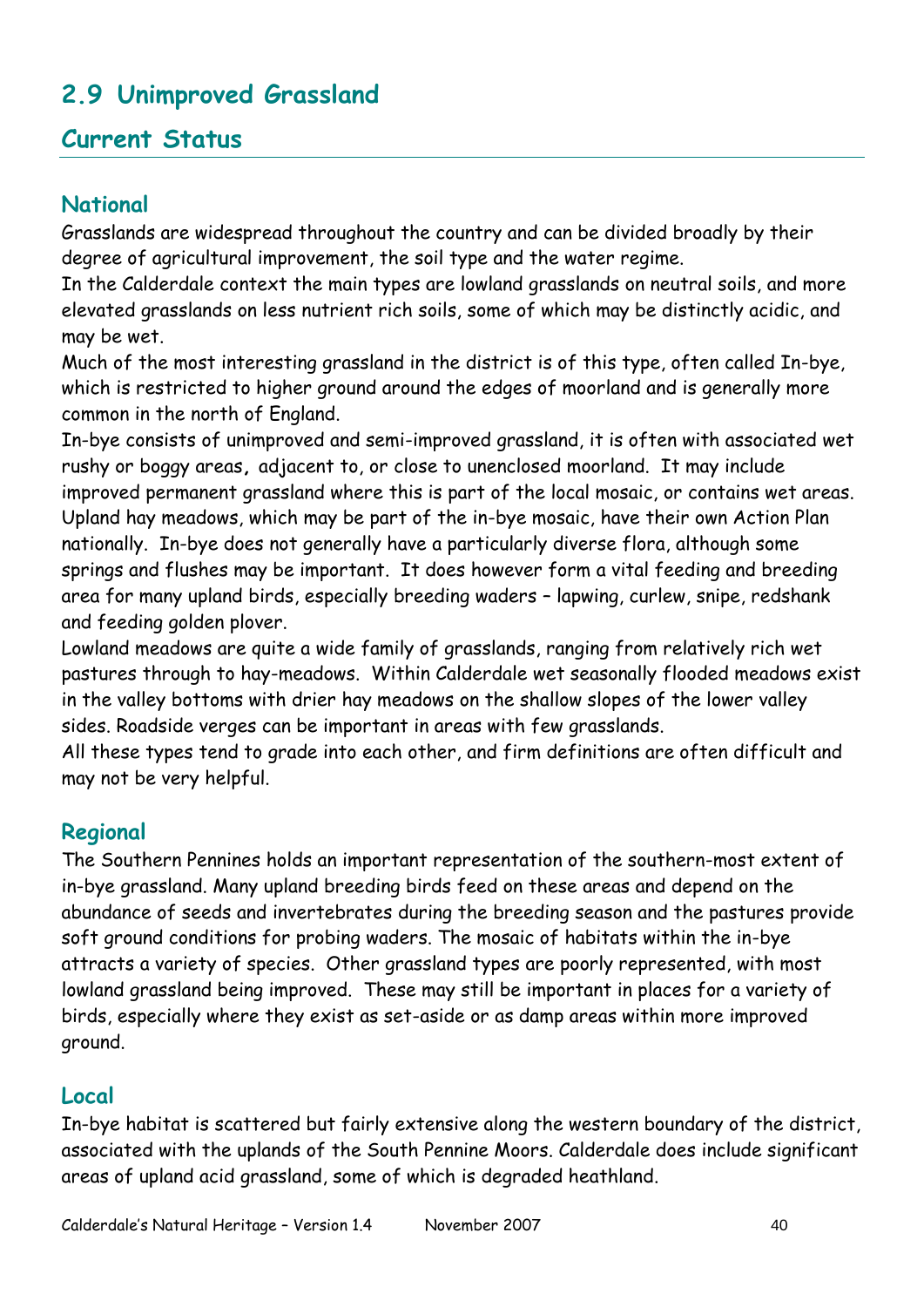Lowland grassland is found in east Calderdale and along the valley bottoms. Wet rushy pastures are common. Hay meadows are now scarce in the South Pennines

## **Current factors causing loss or decline**

- Agricultural improvement (particularly a change to silage, which may include ploughing and re-seeding as well as more intensive cutting) and drainage.
- Changes from traditional agricultural practices, such as increased use of grasslands for horse paddocks, can result in over-grazing.
- Loss of habitat due to development.
- Inappropriate management, especially cutting at the wrong time and over-grazing, can cause damage to the interest of the habitat.
- Supplementary feeding can cause localised eutrophication.
- Abandonment can result in areas reverting to scrub.
- Flood control may result in wet grassland no longer being allowed to flood.

### **Current Action**

- RSPB/NE/FWAG In bye land initiative
- Countryside Stewardship
- Environmental Impact Assessment legislation.
- The Standing Conference of South Pennine Authorities (SCOSPA) has written an Integrated Management Strategy and Conservation Action Plan for the South Pennines Moors SPA (Special Protection Area) which aims to increase and enhance the key habitats within the SPA and surrounding area and support the implementation of the UK Biodiversity Action Plan through funding bids.

## **Legal Status**

Environmental Impact Assessment legislation.

## **Priority Species**

The following Calderdale Priority Species are associated with this habitat:

Birds e.g Twite, Hobby, Lapwing, Snipe, Curlew, Skylark, Meadow Pipit, Linnet, Yellowhammer Reptilies e.g Grass snake Butterflies and Moths e.g Ghost Moth, Small Copper, Chimney Sweeper Plants e.g Autumn Crocus, Frog orchid. Fungi e.g Pink Waxcap, Earthtongue, Straw Club, Date Coloured Waxcap

## **Targets**

- Ensure all wildlife sites (i.e. SSSIs and SEGIs or equivalent) are maintained in an ecologically favourable condition.
- Restore a further 20 ha of unimproved grassland by 2010.
- Create 100 ha of unimproved grassland by 2010.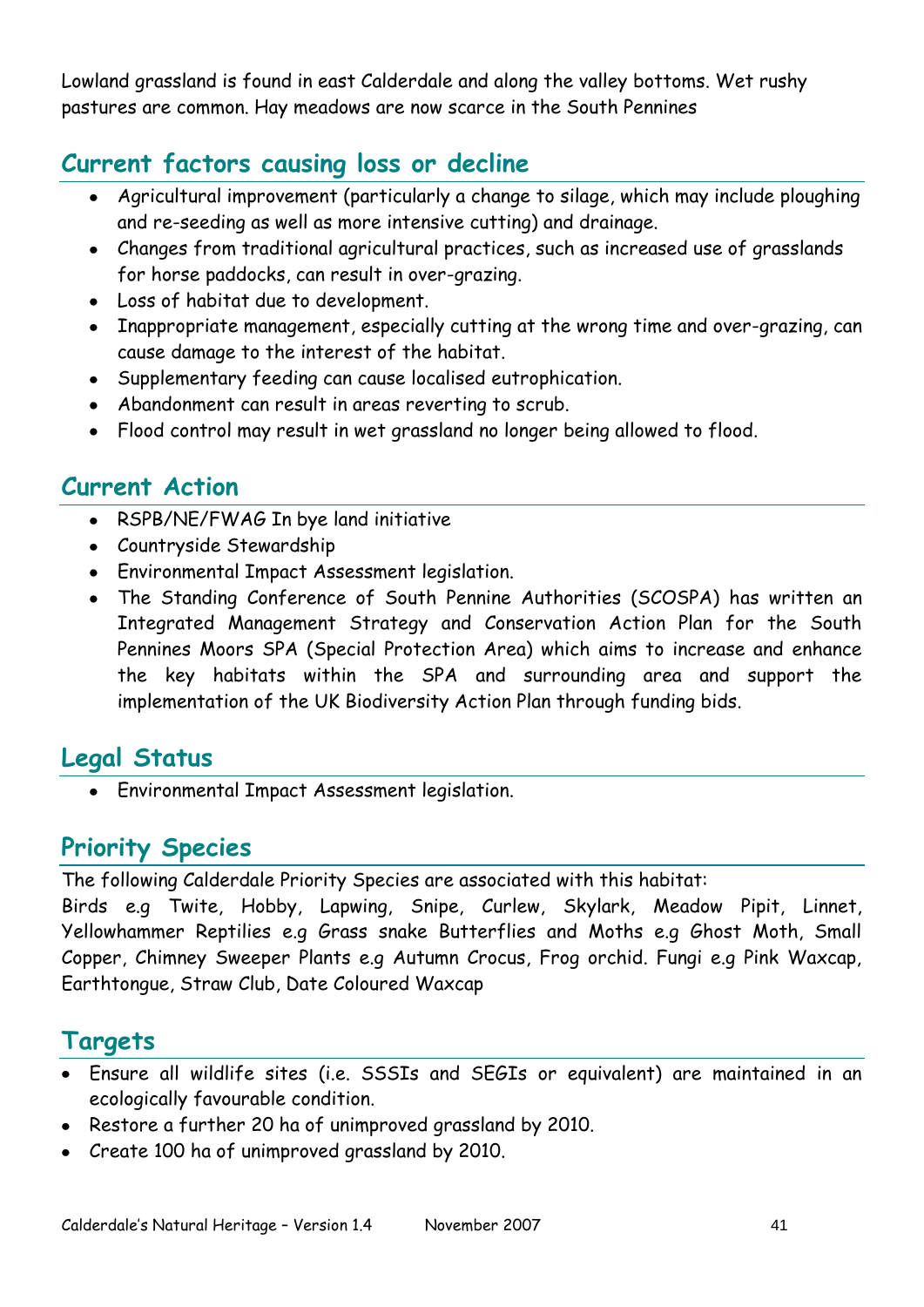| <b>Action</b>                                                                                                                                                        | Lead<br>Partner     | Other partners                                            |
|----------------------------------------------------------------------------------------------------------------------------------------------------------------------|---------------------|-----------------------------------------------------------|
| $1_{\ldots}$<br>Policy and Legislation                                                                                                                               |                     |                                                           |
| Ensure the needs of in-bye are taken into<br>account when developing and adjusting agri-<br>environment schemes                                                      | DEFRA/RDS           | CMBC(CAFU), NE,<br>FWAG, RSPB                             |
| Ensure that UDP policies are in place to protect<br>this habitat                                                                                                     | $CMBC$ (DC)         | CMBC (CAFU)                                               |
| Consider the impact on this habitat when<br>assessing planning applications                                                                                          | $CMBC$ (DC)         | CMBC (CAFU)                                               |
| Take opportunities through the planning system<br>restore or create grasslands. Explore<br>to<br>possibilities<br>long<br>term<br>of<br>management<br>agreements     | $CMBC$ (DC)         | CMBC (CAFU)                                               |
| Enforce EIA legislation as appropriate                                                                                                                               | $CMBC$ (DC)         | CMBC (CAFU), NE                                           |
| Ensure that the best examples of unimproved<br>grassland are designated as SEGIs or SSSIs                                                                            | WYE / NE            | CMBC (CAFU),<br>CMBC(DP)                                  |
| Ensure the needs of the habitat are accounted<br>for in Flood Defence Catchment Management<br>Plans                                                                  | EA                  | CMBC (CAFU)                                               |
| 2. Site safeguard and management                                                                                                                                     |                     |                                                           |
| Gather information on the value of areas<br>(identify bird feeding/breeding areas and any<br>lowland grassland sites of interest). Inform<br>owners/occupiers and EN | <b>WYE</b>          | NE, RSPB, CMBC<br>(CAFU), HBC,<br>HSS, TNHS,<br>UCWN, YWT |
| With owner/occupiers, draw up management<br>plans for all wildlife sites. Assist with and<br>support applications for CS where appropriate                           | <b>WYE</b>          | RSPB, FWAG,<br>DEFRA, NE, CMBC<br>(CAFU), YW              |
| Identify areas adjacent to existing sites of<br>value and assess potential for expansion                                                                             | CMBC (CAFU)         | RSPB, WYE, YW                                             |
| <b>Research and monitoring</b><br>3.                                                                                                                                 |                     |                                                           |
| Monitor extent of habitat                                                                                                                                            | <b>NE</b>           | <b>WYE</b>                                                |
| Maintain sites database                                                                                                                                              | WYE, CMBC<br>(CAFU) |                                                           |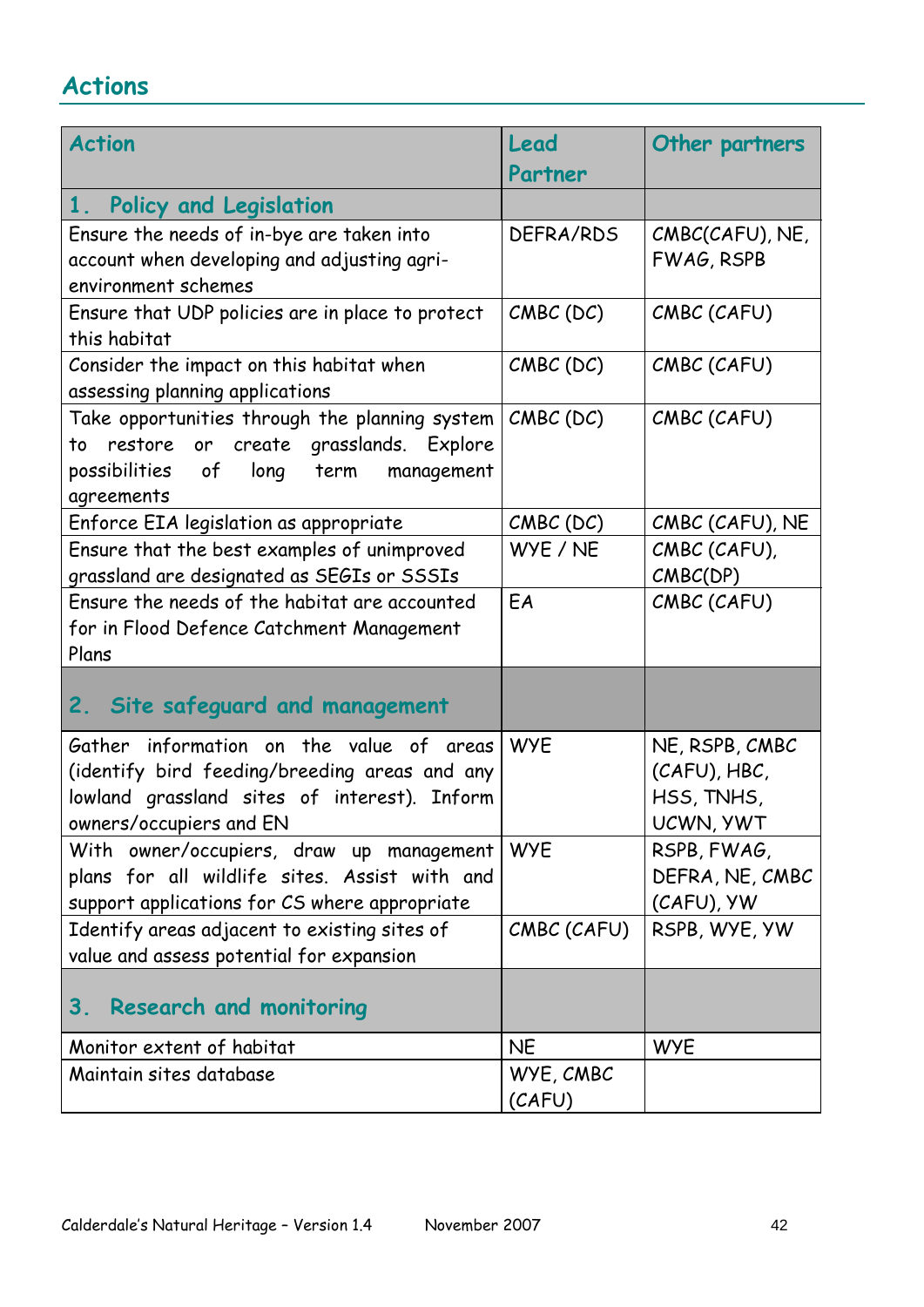| $\overline{4}$ .<br><b>Advisory</b>                                                                                            |             |                            |
|--------------------------------------------------------------------------------------------------------------------------------|-------------|----------------------------|
| Disseminate information on best management<br>practice and the importance of key areas to<br>owner/occupiers and policy makers | <b>NE</b>   | FWAG, RSPB,<br>CMBC (CAFU) |
| Provide advice on habitat re-creation<br>/restoration                                                                          | <b>NE</b>   | RSPB, FWAG,<br><b>WYE</b>  |
| 5.<br>Regional                                                                                                                 |             |                            |
| Consider the development of a demonstration<br>area to show best management practice                                           | <b>RSPB</b> | CMBC (CAFU),<br>NE, FWAG   |
| 6. Communication and publicity                                                                                                 |             |                            |
| Raise awareness of the importance of this<br>habitat                                                                           | CMBC(CAFU)  | <b>ATC</b>                 |

# **Plan Co-ordinator**

Paul Duncan, Natural England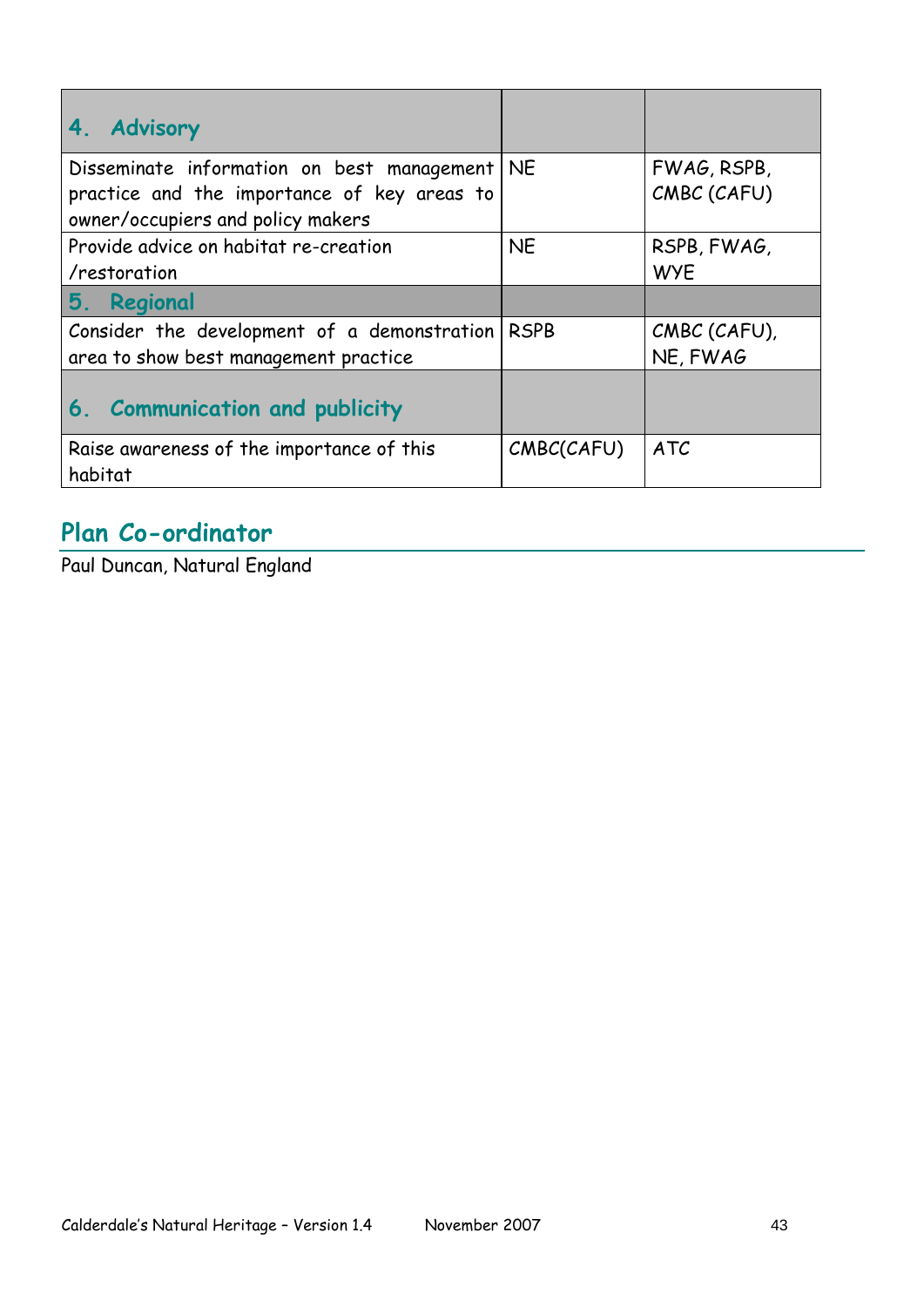### **2.10 Urban – Brownfield Sites of Ecological Importance**

#### **Introduction**

Urban habitats are very diverse in their nature. They can include large established gardens, brownfield sites and urban greenspace, such as allotments, churchyards and parks. They can support a huge range of animals and plants and play a crucial role in maintaining habitats that provide resources and refuges for species that are under pressure in rural areas.

People's contact with wildlife increases their quality of life and this can help to relieve the stresses and strains of everyday living. The involvement of local communities in encouraging wildlife in towns and villages is very important. If we are to retain the variety of wildlife in urban areas, it must be recognised, valued, protected and managed as a vital component of the townscape.

An important characteristic of urban areas as a whole, as well as of the greenspaces they hold, is their mosaic of habitats. They can also provide a vital function as wildlife corridors.

There is a wide range of species associated with urban habitats, including Common Pipistrelle Bat Pipistrellus pipistrellus, House Sparrow Passer domesticus, Swallow Hirundo rustica, House Martin *Delichon urbica* and Swift Apus apus, which all rely principally on houses for roosting and breeding. Tree Sparrow Passer montanus, Song Thrush Turdus philomelos, Hedgehog *Erinaceus europaeus* and many insects, including butterflies, are supported by well-grown gardens. Garden ponds support all our amphibian species, especially Common Frog Rana temporaria. Mammals, such as Badgers and Foxes, are well accustomed to urban areas and often exist in higher numbers than in the countryside.

#### **Urban greenspace**

Urban gardens, road verges and public open space now form a very significant resource for wildlife. Individual areas are small but cumulatively provide an area far in excess of that of nature reserves. These habitats also include buildings (residential and industrial), allotments and associated features, such as incidental green space (small areas of open space with limited facilities). They may be mown grass or other land that receives little or no direct management, cemeteries, churchyards, school grounds, parks and culverts. Urban greenspace may also have some overlap with other habitat action plans (e.g. rivers, ponds, grassland, hedgerows and ancient trees) where areas of these habitats occur within an urban area.

#### **Brownfield Sites of Ecological Importance**

It is increasingly appreciated that there are recognizable "natural" urban habitats, which develop on waste ground and derelict sites (so-called "brownfield" sites). A brownfield site is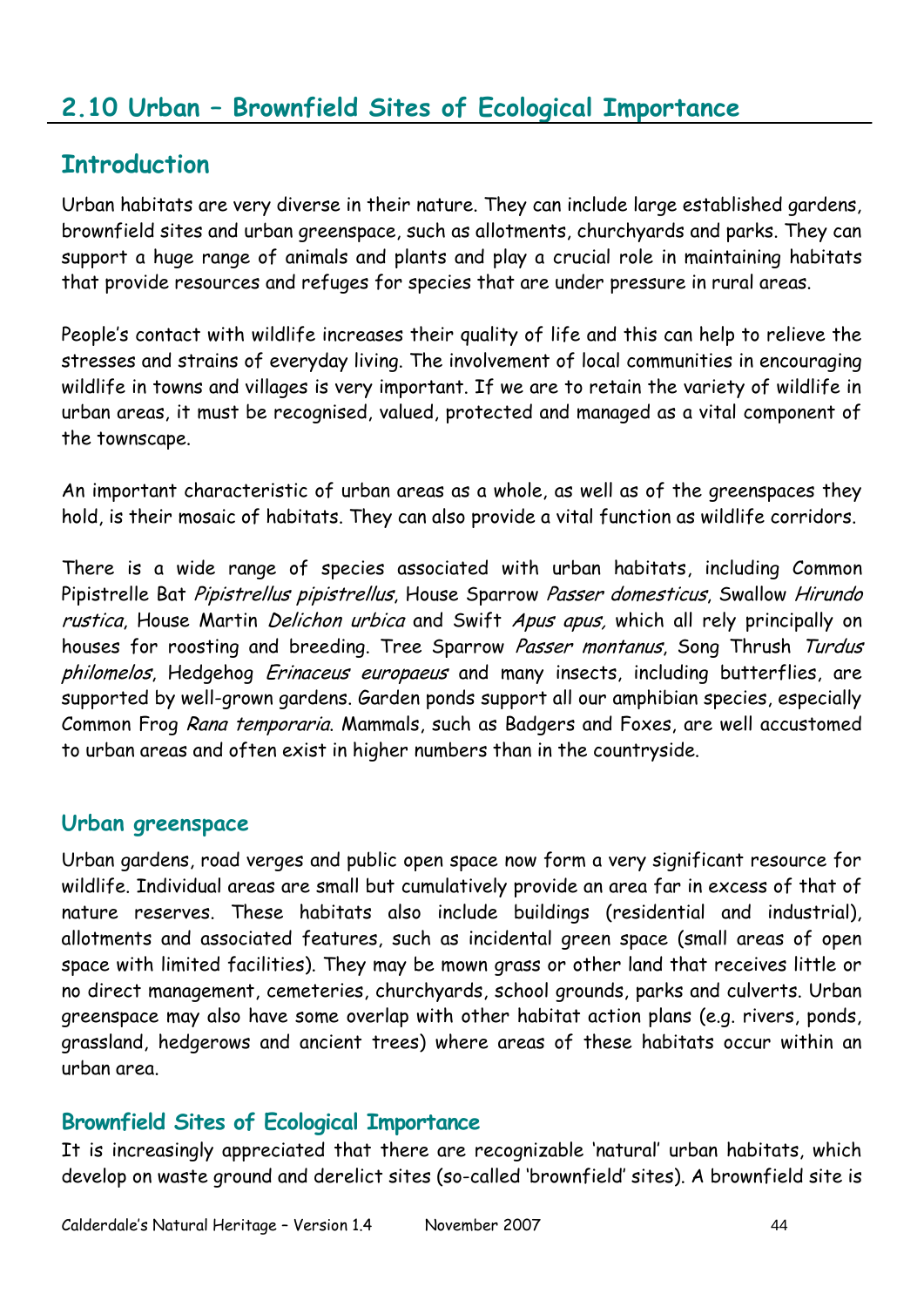any land or premises that has previously been developed and is not currently fully in use. Such sites may include partially occupied industrial estates, unoccupied ex-industrial areas, waste or derelict sites. Sites that have become naturally vegetated and blend into the landscape are excluded from brownfield classification. The proposed UK BAP Brownfield Priority Habitat specifies sites of "bare ground and early successional mosaic habitats of previously developed land or open vegetation mosaic habitats on brownfield land" as those of key wildlife importance.

These sites may be of ecological interest due to the presence of distinctive species including lichens, higher plants and invertebrates, or habitats including scrub. These habitats and species may be ephemeral or transitory and may contain a mix of native and introduced species, such as Buddleia, as well as providing unusual and/or early successional habitats, thus creating a very diverse ecosystem. The mosaic of habitats and ephemeral colonising species found on brownfield sites give rare ground-nesting bees and wasps, and early successional carabid beetles the mixture of breeding sites, foraging areas and shelter they need within relatively small areas. For these and other protected species, urban areas are now their strongholds. Later stages of succession - short perennial, tall ruderal and then through to woodland - equally contain many uncommon invertebrates with flies, bees, wasps, including some parasitic species and sawflies.

Brownfield Sites of Ecological Importance are one of the least appreciated habitats nationally and locally. They are often unappealing to the human eye and, unfortunately, because of lack of appreciation of their wildlife importance, national and local government encourages development of these sites. Despite their aesthetics brownfield sites provide some of the most bio-diverse habitats. For example they can contain as many Nationally Scarce and Red Data invertebrate species as ancient woodland. On Canvey Island, an old oil refinery site on the Thames, over 1300 species have been found in less than two years, 30 of which are on the UK "Red List". In Calderdale some of the best sites for wildlife also have Brownfield origins. Cromwell Bottom was once used for gravel extraction and fuel waste storage. Whatever their origin, in an urban population, brownfield sites offer most people their only opportunity to appreciate the importance of biodiversity.

### **Current Status**

#### **National**

In 2001, nearly 80% of the UK population lived in urban areas (settlements over 10000 people). It follows that urban wildlife is therefore important for people. In an urbanized country like the UK the majority of people encounter wildlife and biodiversity in a variety of urban settings including parks, gardens and allotments. Brownfield sites are a legacy of the UK"s industrial past, and many are now nationally important for wildlife. Despite this, few sites have been declared SSSIs. Examples include Canvey Island in Essex and Orton Brick Pits in Peterborough.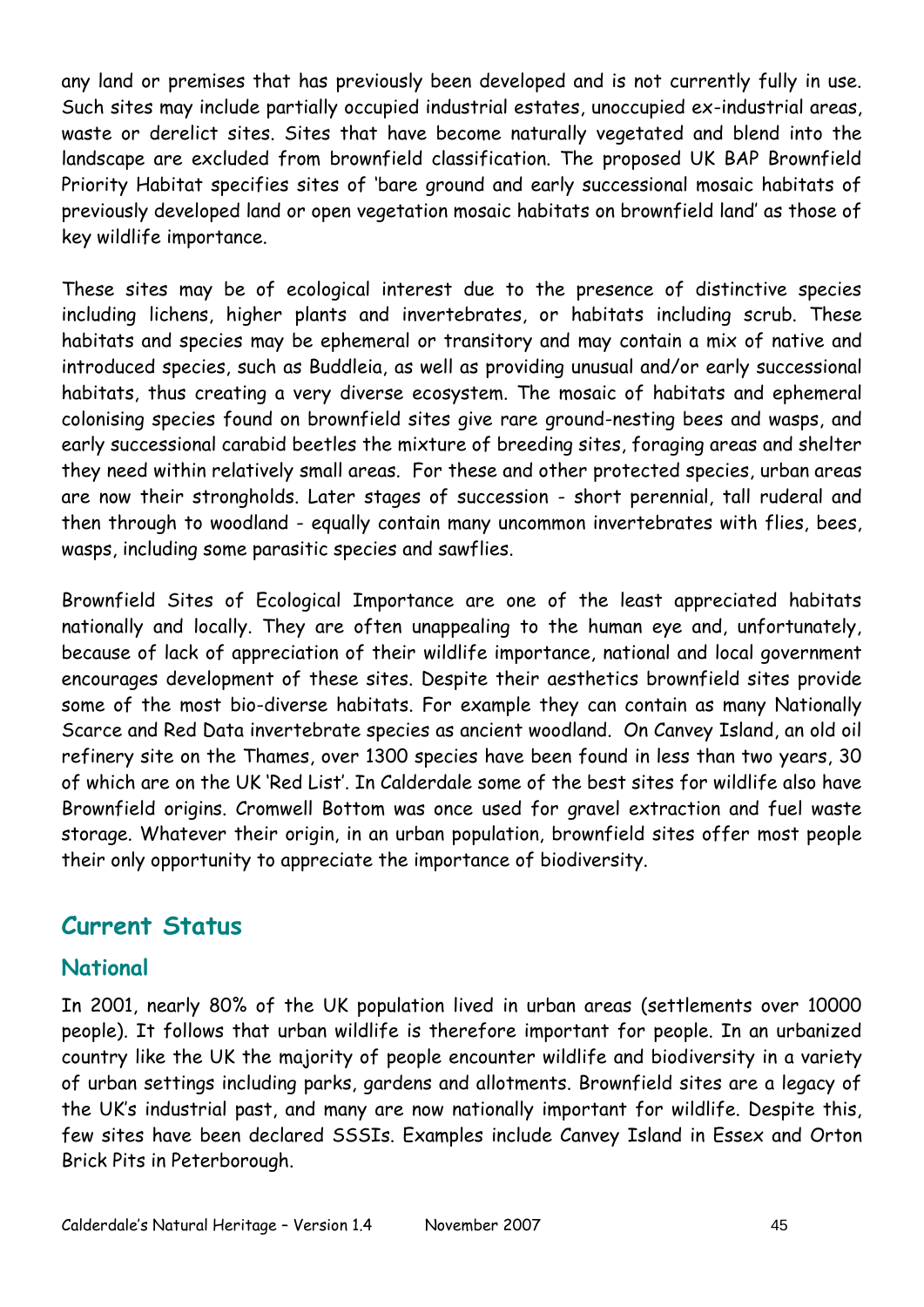### **Regional**

West Yorkshire is a heavily urbanised area with a high population density. Brownfield Sites of Ecological Importance have been recognised as a Priority Habitat within West Yorkshire and urban habitats assume a greater importance than in many parts of the country.

#### **Local**

Calderdale is a relatively green area within a heavily industrialized and urban West Yorkshire. Urban areas make up approximately 10% of Calderdale with the vast bulk of this area within the urban footprint of Halifax. Development tends to concentrate in urban areas because they are often the only areas of suitable flat land. Between 2003 and 2005 there were 2,655 planning applications in Calderdale for New Build or conversion to apartments. Brownfield Sites of Ecological Importance have been recognised as a Priority Habitat within Calderdale.

### **Current factors causing loss or decline**

- Lack of recognition of the importance of brownfield sites and other urban habitats for wildlife. A low level of appreciation of the importance of urban wildlife can lead to significant wildlife losses and limited wildlife gain.
- The targeting of brownfield for development by government policies.
- New development, causing loss of natural habitats, including encroachment onto parks, old cemeteries, old abandoned land and large established gardens.
- PPG3 requires high housing densities leaving fewer opportunities for wildlife areas and large gardens.
- The loss of front gardens to make way for off-road parking.
- The conversion of old buildings/barns etc to residential or other use without taking into account existing wildlife.
- Property repairs causing loss of roosting sites for birds and bats, especially the entombing of bats in cavities by blocking access holes.
- The infilling of garden ponds for real and perceived safety reasons.
- Culverting of urban reaches of watercourse.
- Removal of 'weed' species or the tidying of areas of long grass, which produce either nectar or seeds for wild creatures. Many cultivated plants and flowers are not as attractive to wildlife as native species.
- Over-manicured and hard landscaped gardens, providing few opportunities for wildlife.
- A lack of specialised knowledge of biodiversity can lead to unimaginative or inappropriate schemes of limited value to wildlife.
- Over management: "Green manicures" leading to significant decrease in the biodiversity value of sites e.g. filling in of ponds, tidying of stream banks, leveling of ground, shrub clearance etc.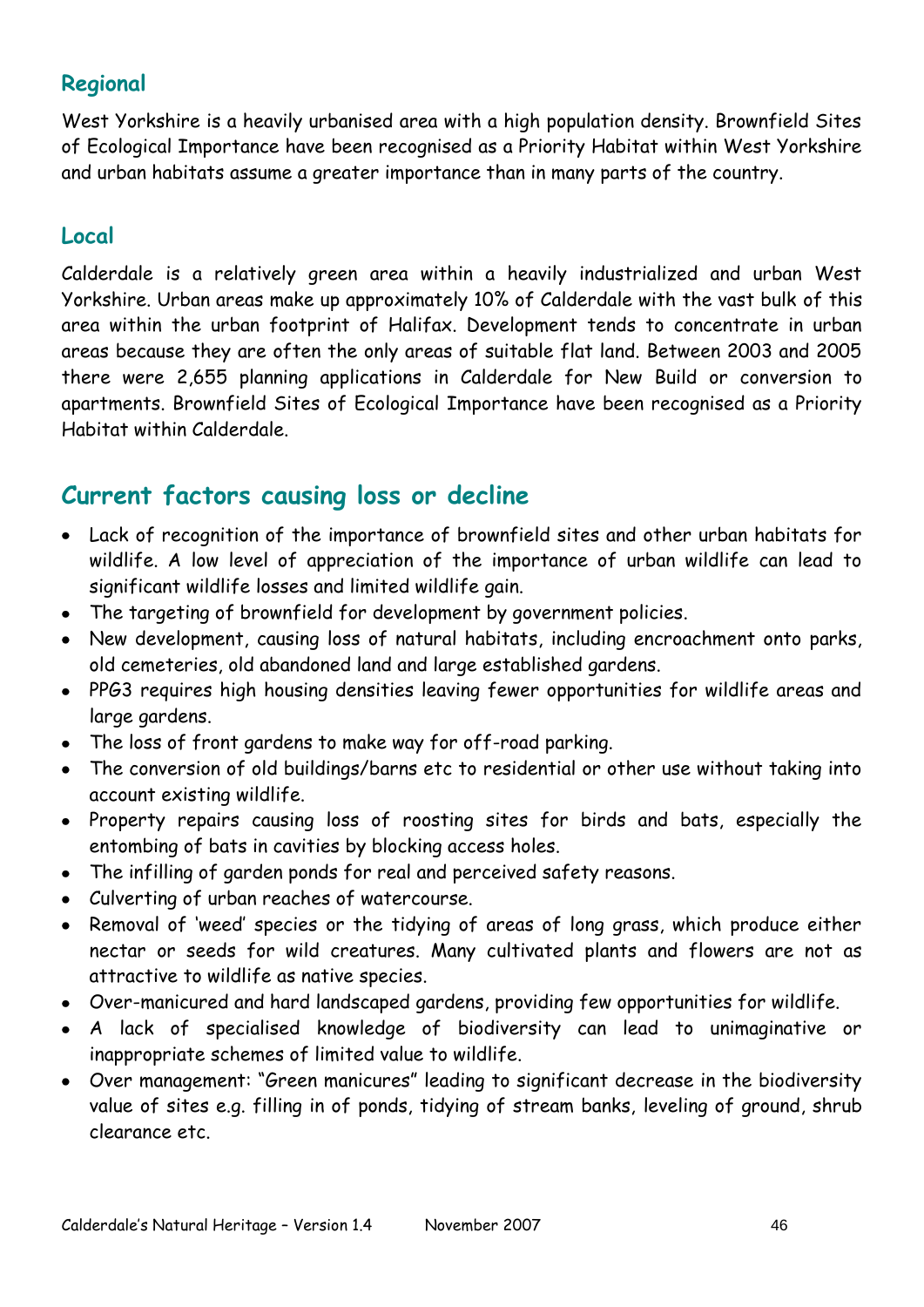- Litter and vandalism: litter and vandalism are not a significant wildlife conservation issue in themselves, but when sites become an eyesore it can lead to "green manicures" or development.
- Planting of inappropriate species.
- Introduction and spread of invasive plant, animal and fish species both next to and into ponds and watercourses, which may be due to inappropriate management.
- Inappropriate use of chemicals.
- Poor aftercare and maintenance of sites, which have been landscaped to accommodate wildlife.
- Lack of local ownership (information at grass roots level), or local 'adoption'.

## **Current Actions**

- Brownfield sites are due to be designated a national priority habitat in the UK BAP in 2007.
- Business & Biodiversity, lead by Earthwatch, to encourage the involvement of businesses in the creation and protection of biodiversity through land management, employee volunteering and sponsorship.
- Calderdale Countryside Service hosted a Business and Biodiversity Conference (funded by CSF).
- Many urban parks and Local Nature Reserves are managed with people and wildlife in mind. Wellholme Park and Manor Heath Park have achieved Green Flag status while others are working towards the award.
- Calderdale Council has produced an Open Spaces Strategy.
- Calderdale Council has declared 10 Local Nature Reserves (eg Milner Royd, Cromwell Bottom and Beechwood Park). The Council has met Natural England"s target of at least 1ha of LNR per 1000 people.
- Other community areas created:
	- **Ashen Hurst**
	- Northern Nature Friends Eco-Park
	- **Brighouse Bridge Park (Calder Future)**
	- Tipside riverside area in Todmorden, run by Todmorden Riverside Improvement Group (TRIG)
- Community initiatives e.g. Friends groups such as in Luddenden and other local initiatives.
- Calder Future have various initiatives such as:
	- Sowerby Bridge Canal Basin project
	- Armitage Road, Brighouse riverside planting
- Countryside Service:
	- Provides a range of practical services via its volunteers
	- Supports community groups .
	- Gives advice on wildlife gardening in school grounds and to businesses on developing their grounds for biodiversity.
	- Runs environmental education courses for schools and adults.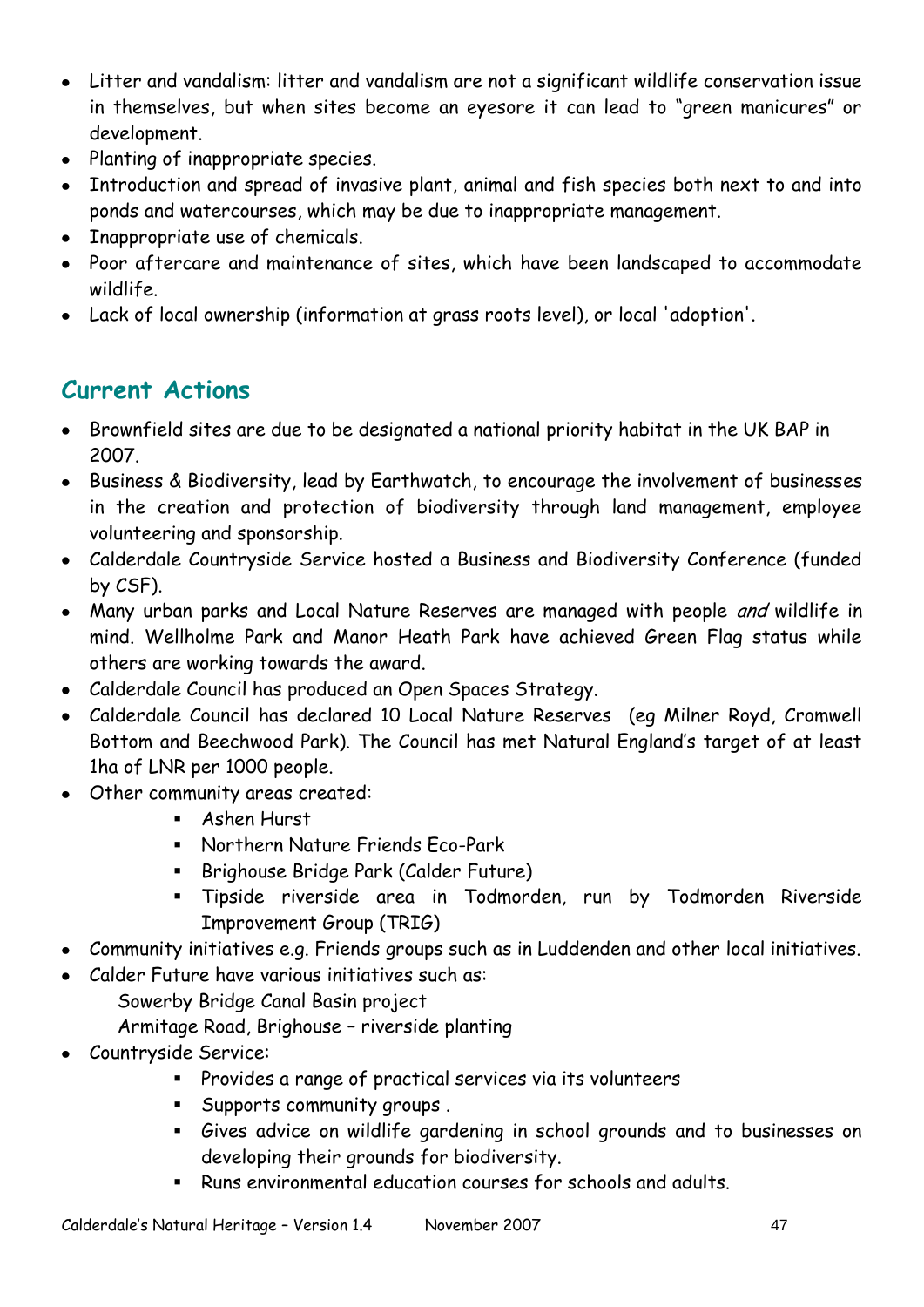- **Holds biodiversity and species workshops.**
- Yorkshire in Bloom, where the potential for biodiversity gain is increasing.
- Ovenden Initiative.

## **Legal Status**

- o Some species, such as Bats, are protected under the Wildlife & Countryside Act, 1981.
- o Tree Preservation Orders (TPO) and policies relating to Conservation Areas will protect some trees.
- o Some urban sites are designated in the UDP as SEGIs or LNRs.
- o The following policy documents, plans and strategies have particular relevance to urban biodiversity at UK and/or England level:
	- UK BAP Priority HAP for Brownfield early successional and open vegetated mosaic habitats.
	- Wildlife and Countryside Act 1981 (as amended).
	- The Conservation (Natural Habitats,) Regulations 1994.
	- The Hedgerow Regulations 1997.
	- Countryside & Rights of Way Act 2000.
	- Urban White Paper, DETR, 2000.
	- PPG2 Green Belts, PPG3 Housing, PPS9 Nature Conservation, PPG17 Planning for open space, sport, and recreation, PPG25 Development and flood risk.
	- Regional Spatial Strategy, formerly RPG13.
	- Strategic Environmental Assessment Directive 2004.

## **Priority species**

Bats (Noctule, Common Pipistrelle, Soprano Pipistrelle, Daubenton"s and Leisler"s Bat), House Sparrow, Common Toad, Common Frog, Palmate Newt, Smooth Newt, Micro moth Stenoptillia millierdactyla, Water vole and Water shrew.

### **Targets**

## **Brownfield Sites of Ecological Importance**

- Maintain 100% of current area.
- Restore a further 10 ha of brownfield sites to an earlier stage of succession.

#### **Urban Greenspace**

Ensure there is an accessible natural greenspace less than 300 metres (a 5 minute walk) from all homes.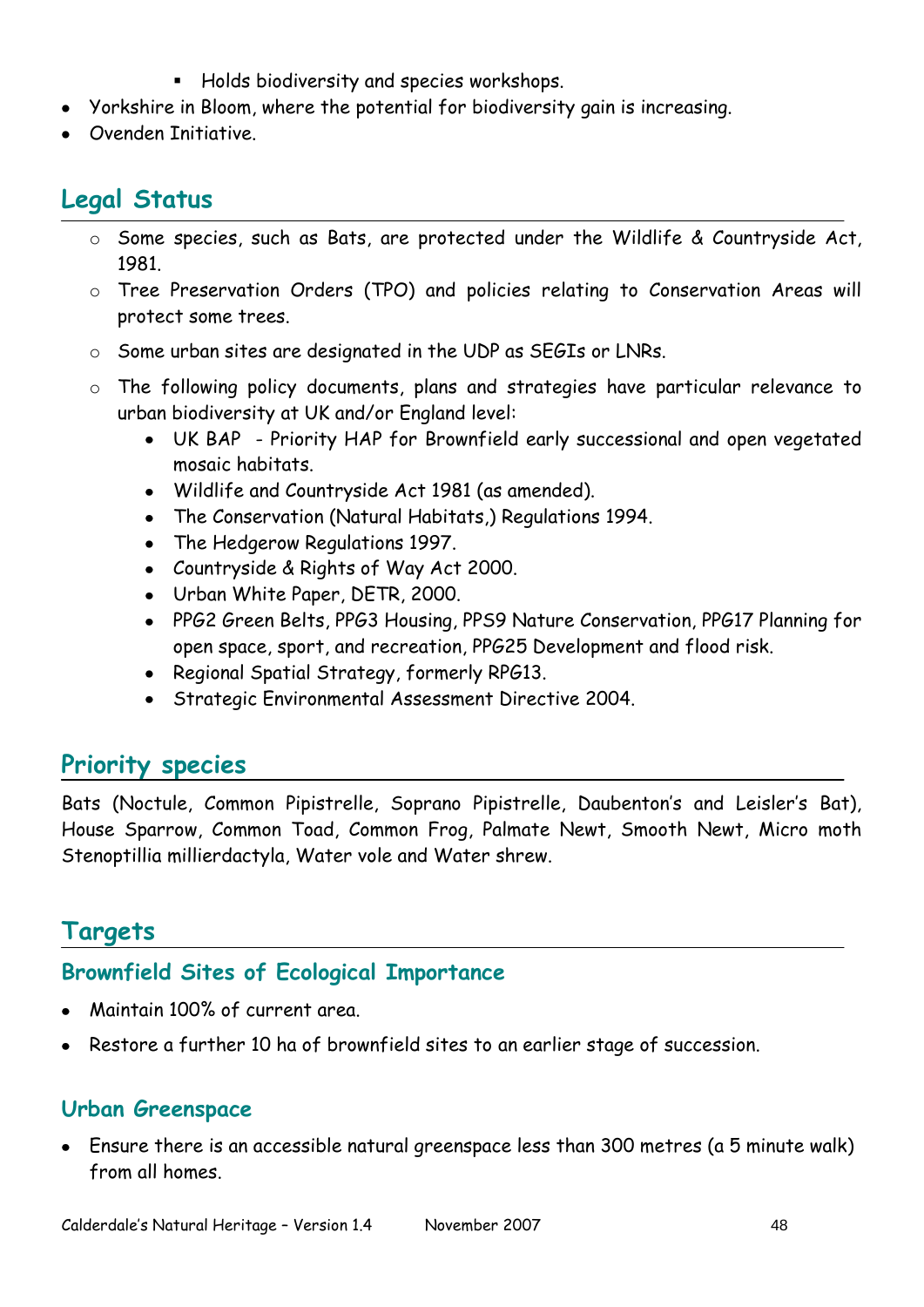- Maintain Local Nature Reserves at a minimum level of one hectare per thousand  $\bullet$ population (achieved).
- Ensure there is at least one accessible 20-hectare site within two kilometres of all  $\bullet$ homes.
- Ensure there is one accessible 100-hectare site within five kilometres of home.  $\bullet$
- Ensure there is one accessible 500-hectare site within ten kilometres of all homes.

| <b>Action</b>                                                                                                                                    | <b>Lead Partner</b>      | Other partners                 |
|--------------------------------------------------------------------------------------------------------------------------------------------------|--------------------------|--------------------------------|
| 1. Policy and legislation                                                                                                                        |                          |                                |
| Consider the impact on urban wildlife sites<br>and Brownfield Sites of Ecological<br>Importance when assessing planning<br>applications.         | $CMBC$ (DC)              | CMBC (CS)                      |
| Look at opportunities for provision of<br>accessible natural greenspace when<br>assessing planning applications.                                 | $CMBC$ (DC)              | CMBC (CS), EA                  |
| Ensure that planning policies are in place to<br>protect urban wildlife areas especially<br>Brownfield Sites of Ecological Importance.           | CMBC (DPP)               | CMBC (CS)                      |
| opportunities offered<br>Take<br>by<br>urban<br>regeneration schemes to create new wildlife<br>habitats.                                         | CMBC (Regen)             | CMBC (CS), CMBC<br>$(DC)$ , EA |
| Ensure that existing wildlife legislation and<br>local policies relating to urban wildlife are<br>implemented effectively.                       | $CMBC$ (DC)              | CMBC (CS)                      |
| Ensure that the best examples of<br>brownfield or urban wildlife sites are<br>designated as SEGIs.                                               | CMBC (CS), CMBC<br>(DPP) | <b>WYE</b>                     |
| 2. Site safeguard and management                                                                                                                 |                          |                                |
| Work with landowners to deliver wildlife<br>enhancements.                                                                                        | CMBC (CS)                |                                |
| Reduce amount of fertilizer, peat and<br>pesticide used and introduce sustainable<br>water use.                                                  | CMBC (Parks)             | CMBC(SD)                       |
| Review and implement grassland management<br>by:<br>Instigating appropriate mowing regimes.<br>Creation and management of wildflower<br>meadows. | CMBC (Parks)             | CMBC (CS)                      |
| Ensure appropriate management of invasive                                                                                                        | CMBC (CS)                | EA, Calder Future              |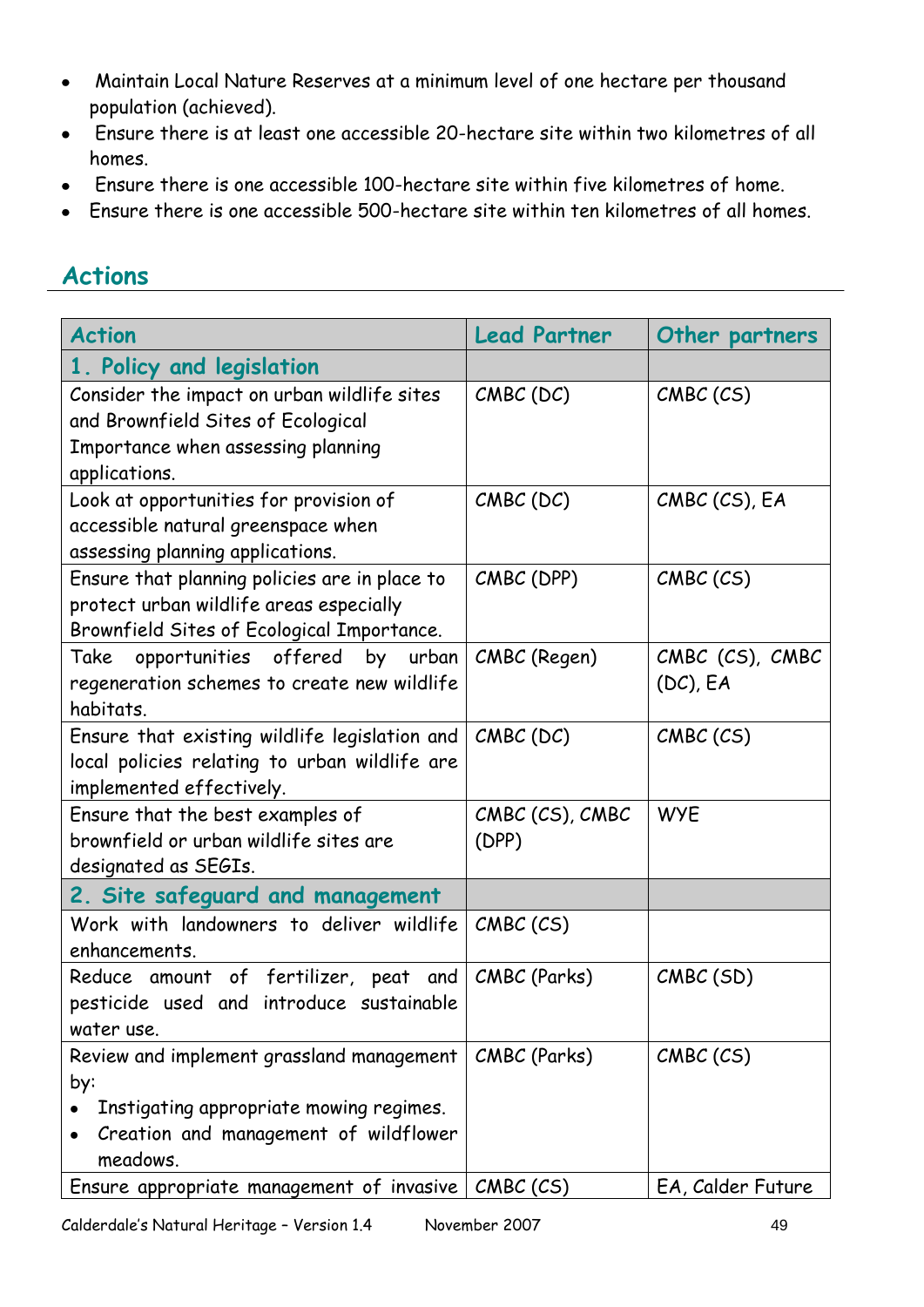| species adjacent to watercourses.                           |                  |                   |
|-------------------------------------------------------------|------------------|-------------------|
|                                                             |                  |                   |
| Ensure planting schemes use appropriate   CMBC (Parks)      |                  | CMBC (CS)         |
| varieties.                                                  |                  |                   |
| Set up a nursery to propagate plants using   CMBC (Parks)   |                  | CMBC (CS)         |
| appropriate native species of<br>local                      |                  |                   |
| provenance.                                                 |                  |                   |
| Review management plans for urban sites CMBC (CS), CMBC     |                  | EA                |
| and ensure they incorporate wildlife                        | (Parks)          |                   |
| prescriptions such as:                                      |                  |                   |
| Allow fallen trees to remain in woodland                    |                  |                   |
|                                                             |                  |                   |
| areas.                                                      |                  |                   |
| Create managed wildlife areas in parks.<br>$\bullet$        |                  |                   |
| Install bat/bird boxes.                                     |                  |                   |
| Allow wet areas to persist.                                 |                  |                   |
| Produce management briefs for wildlife CMBC (CS)            |                  |                   |
| needs on smaller sites.                                     |                  |                   |
| Implement management briefs and plans.                      | CMBC (CS), CMBC  |                   |
|                                                             | (Parks)          |                   |
| Promote the creation and management of                      | CMBC (CS)        |                   |
|                                                             |                  |                   |
| school wildlife areas.                                      |                  |                   |
| Ensure allotment agreements maximize   CMBC (Parks)         |                  | CMBC (CS)         |
| biodiversity opportunities.                                 |                  |                   |
| Create and support community groups to $\mathsf{CMBC}$ (CS) |                  | EA, Calder Future |
| manage urban greenspace.                                    |                  |                   |
| 3. Research and monitoring                                  |                  |                   |
| Identify current brownfield sites.                          | CMBC (CS)        | HSS, CMBC (DPP)   |
| Devise a rapid assessment methodology to                    | CMEC<br>$(CS)$ , | <b>HSS</b>        |
| enable                                                      |                  |                   |
| Brownfield Sites of Ecological                              | Buglife          |                   |
| Importance to be identified.                                |                  |                   |
| Survey urban sites to identify those with                   | <b>HSS</b>       | CMBC (CS), UVWN   |
| valuable biodiversity characteristics.                      |                  |                   |
| Identify areas of wildlife deprivation, sites               | CMBC (CS)        | CMBC (DPP), CMBC  |
| with wildlife potential and green corridors in              |                  | (Parks), HSS, EA  |
| order to achieve NE recommendations of                      |                  |                   |
| access to greenspace.                                       |                  |                   |
| Identify open spaces suitable for                           | CMBC (CS)        |                   |
| environmental education within walking                      |                  |                   |
| distance of schools.                                        |                  |                   |
|                                                             |                  |                   |
| Assess parks as a potential facility for                    | CMBC (CS)        | CMBC (Parks)      |
| environmental education and biodiversity                    |                  |                   |
| opportunities.                                              |                  |                   |
| Survey garden ponds and identify those of                   | <b>HSS</b>       | <b>UVWN</b>       |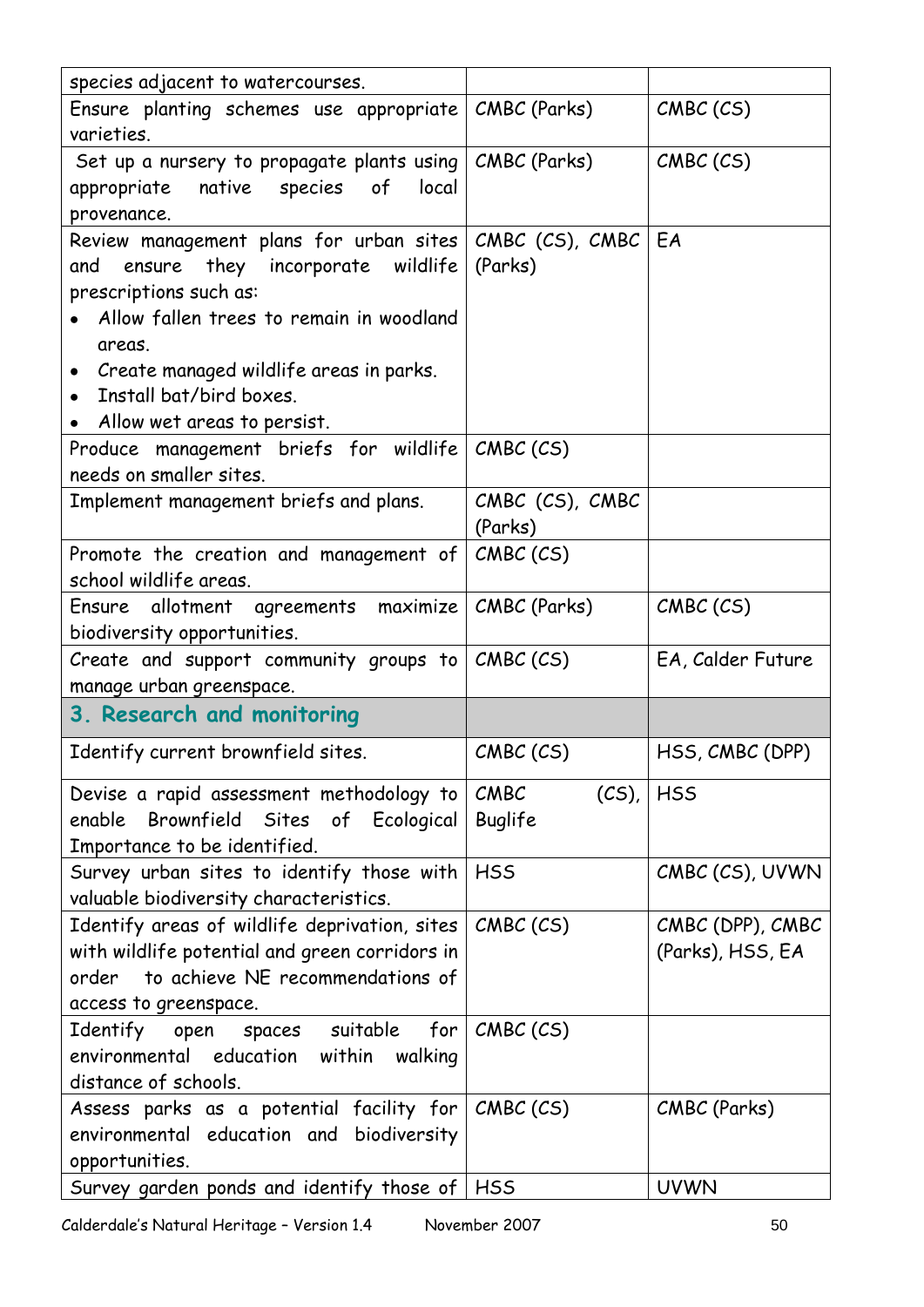| wildlife value.                                                                                                                                                                   |              |                             |
|-----------------------------------------------------------------------------------------------------------------------------------------------------------------------------------|--------------|-----------------------------|
| 4. Advisory                                                                                                                                                                       |              |                             |
| Produce a guide to assessing the potential<br>wildlife value of brownfield sites.                                                                                                 | CMBC (CS)    | HSS, Buglife                |
| Provide training and an advice note on<br>wildflower<br>planting and grassland<br>management.                                                                                     | CMBC(CS)     |                             |
| Provide training and guidance notes to CMBC (CS)<br>community and allotment groups.                                                                                               |              | CMBC (Parks)                |
| Provide training to Parks maintenance staff<br>on managing sites for biodiversity.                                                                                                | CMBC (CS)    |                             |
| 5. Communications and publicity                                                                                                                                                   |              |                             |
| Promote the importance of wildlife issues in $ $ CMBC (CS)<br>the urban area.                                                                                                     |              | HSS, YWT, EA<br>(waterways) |
| Promote the importance of dealing<br>responsibly with green waste e.g. avoiding<br>the introduction of non-native species,<br>especially near watercourses.                       | CMEC (CS)    | CMBC (Parks),<br>CMBC (SD)  |
| Promote the concept of green gardening for<br>wildlife to the public.                                                                                                             | CMBC (Parks) | HSS, YWT, CSF,<br>CMBC (CS) |
| Encourage garden bird feeding.                                                                                                                                                    | CMBC (CS)    | <b>RSPB</b>                 |
| Promote public interest in wildlife value of<br>garden ponds.                                                                                                                     | CMBC (CS)    | HSS, UVWN, CSF              |
| Raise public awareness on the roosting<br>needs of bats in relation<br>house<br>to<br>maintenance.                                                                                | CMBC (CS)    | <b>WYBG</b>                 |
| Promote wild space in urban areas as an<br>educational resource to inform communities<br>about local wildlife.                                                                    | CMBC (CS)    | Wildlife Groups             |
| Use parks as 'outdoor classrooms' for<br>schools. Run education days with workshops<br>on biodiversity.                                                                           | CMBC (CS)    |                             |
| Organise urban development conference to<br>address issues with developers and planners.                                                                                          | <b>WYBAP</b> | CMBC (CS)                   |
| Produce and disseminate leaflets, briefings,<br>articles, press releases, events, walks, talks,<br>displays,<br>training,<br>website<br>to<br>raise<br>awareness of biodiversity. | CMBC (CS)    |                             |
| Promote national initiatives such as Garden<br>Bird Watch, Springwatch and Autumnwatch.                                                                                           | CMBC (CS)    | All                         |
| Improve and increase signage and on-site<br>interpretation in parks and other urban<br>greenspaces. Ensure management changes                                                     | CMBC (Parks) | CMBC (CS)                   |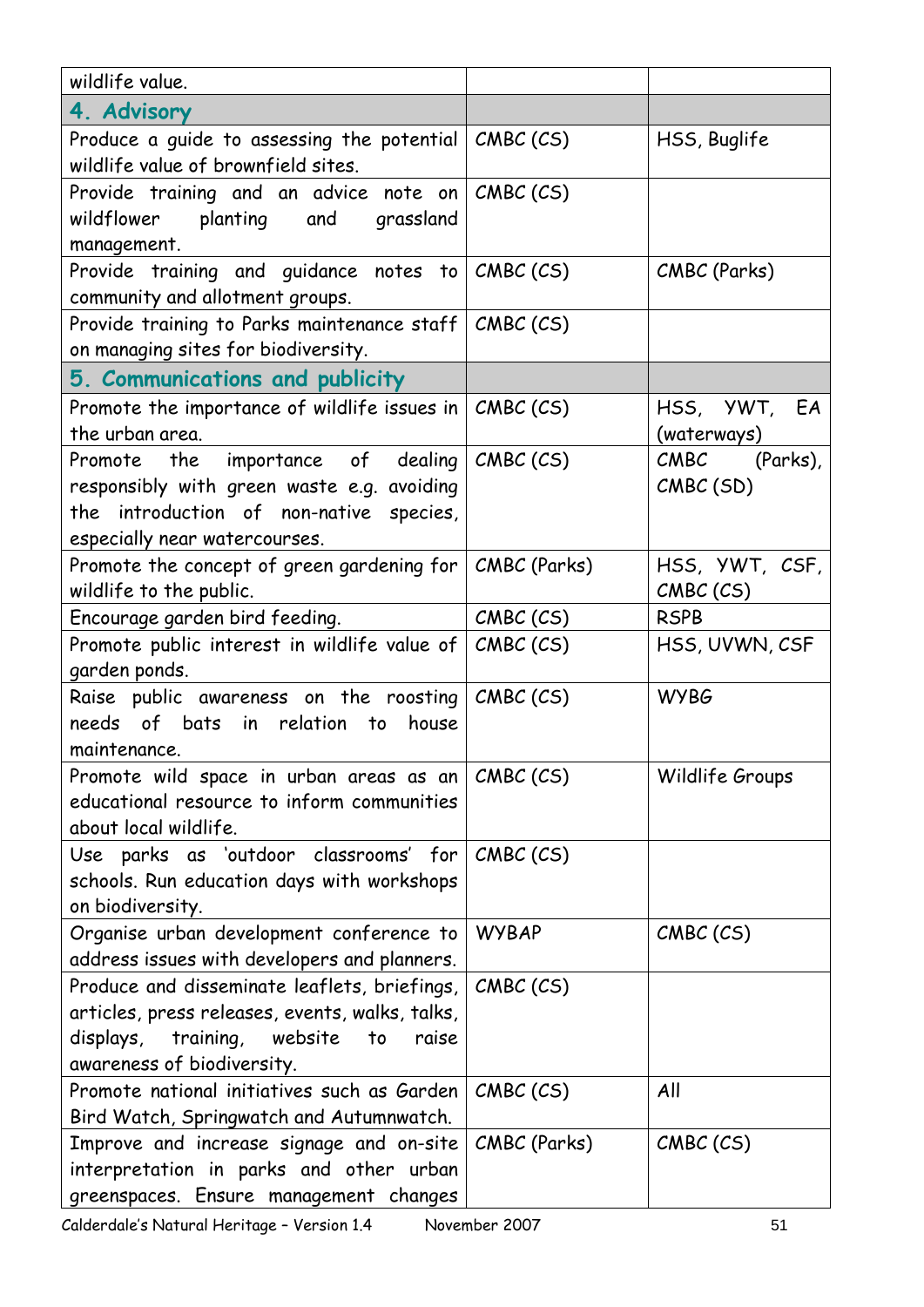| are explained.                              |                      |           |
|---------------------------------------------|----------------------|-----------|
| Set up a demonstration garden for wildlife. | $\vert$ CMBC (Parks) | CMBC (CS) |

## **Plan Co-ordinator**

Hugh Firman, Conservation Officer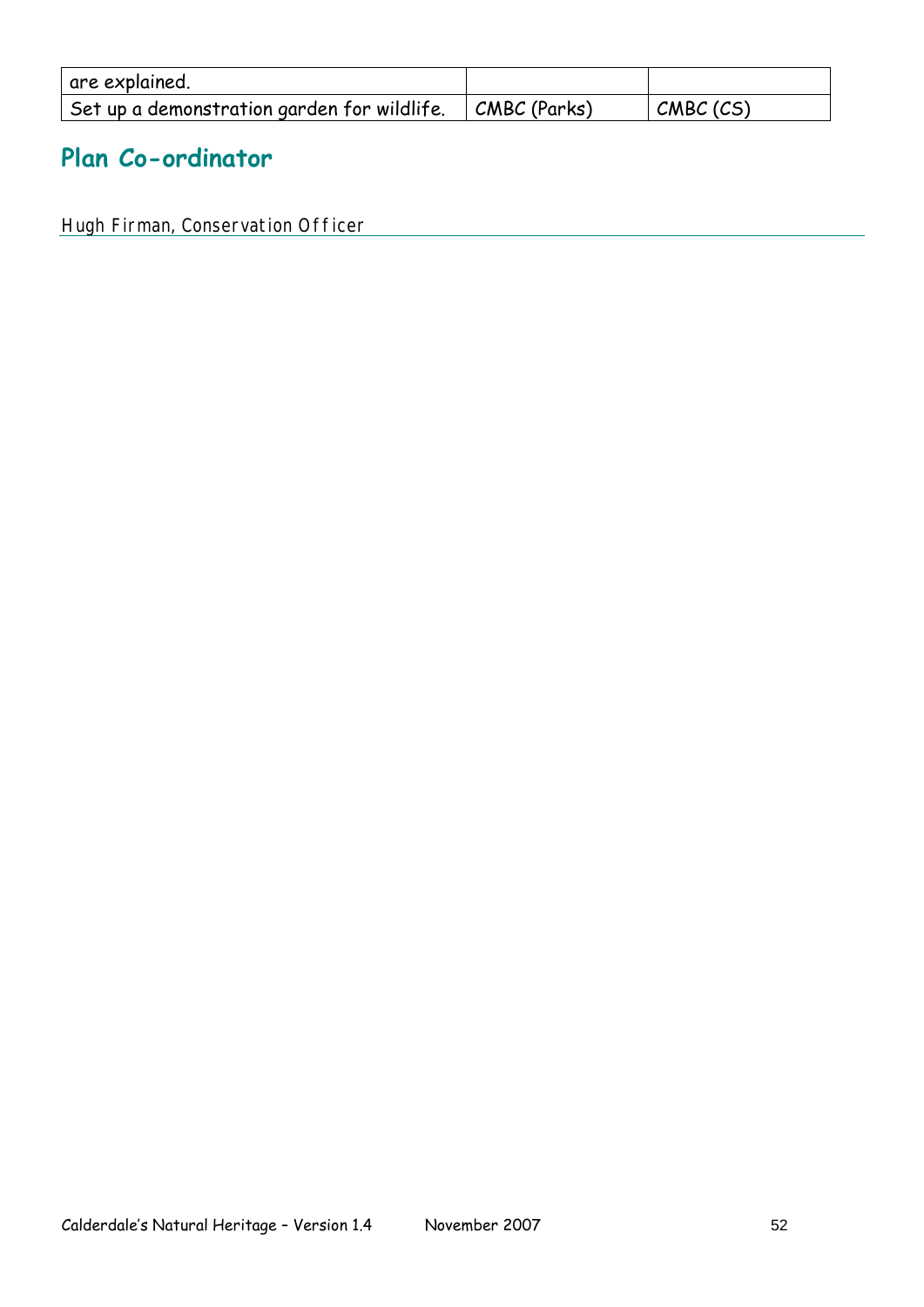# **3. SPECIES ACTION PLANS**

### **3.1 How the species were selected**

The Calderdale Species Audit (Revised 2007) identified 321 species of conservation concern. It is not intended that Species Action Plans be written for each of these species. This would not be a good use of resources. The needs of many species are catered for by the implementation of Habitat Action Plans, while others have conservation needs which have been addressed by a generic Priority Species action plan, which has been written to include actions applicable to all Priority Species. Species Action Plans have been written for pink waxcap, twite and water vole. For each of these species there are ongoing conservation initiatives. **Please note that initiatives for species without specific action plans (listed in Appendix 1 and the Species Audit) are addressed under the generic Priority Species Action Plan in para 3.3.**

#### **3.2 Format of the Species Action Plans**

The format of the Species Action Plans follows a similar format to the Habitat Action Plans.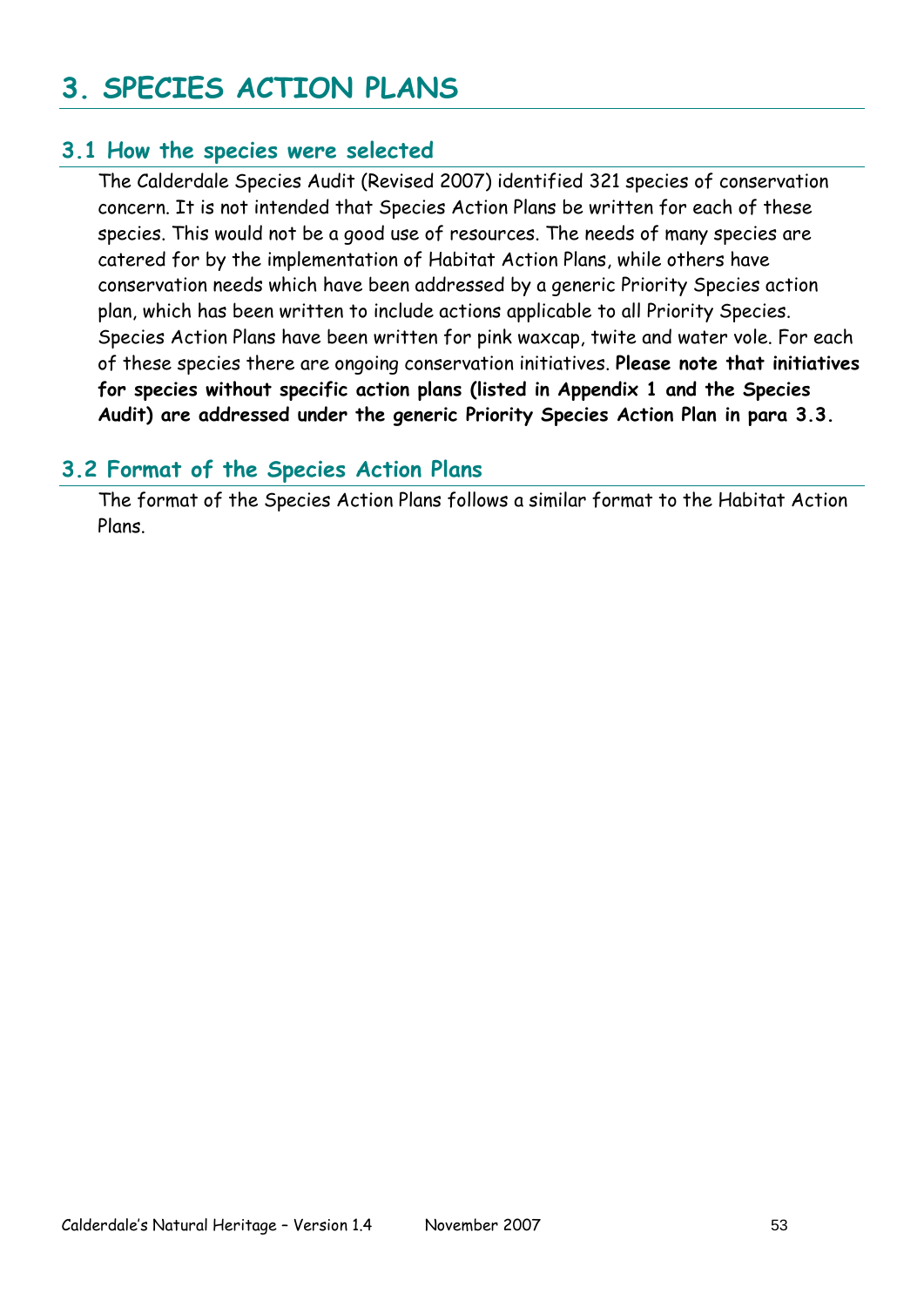## **3.3 Priority Species**

#### **Current Status**

#### **National**

1250 species have been identified in the UK BAP as Priority Species or Species of Conservation Concern. However, subsequent research and population declines has resulted in many other species being recognised as being of national conservation importance in such publications as the "Red List of Birds of Conservation Concern'.

#### **Regional**

The Yorkshire and Humber Biodiversity Forum published a draft list of species of regional importance in 2003.

#### **Local**

The Calderdale Species Audit was published in November 2003. This document identifies 244 species of conservation importance, known as "Calderdale Priority Species".

### **Current factors causing loss or decline**

Populations of Priority Species have declined due to a vast range of factors.

### **Current Action**

Halifax Birdwatchers Club and Halifax Scientific Society publish annual reports listing species records.

#### **Legal status**

Several of the Priority Species are protected by legislation such as the Wildlife and Countryside Act 1981 (as amended).

#### **Targets**

To establish sustainable populations of all Calderdale Priority Species.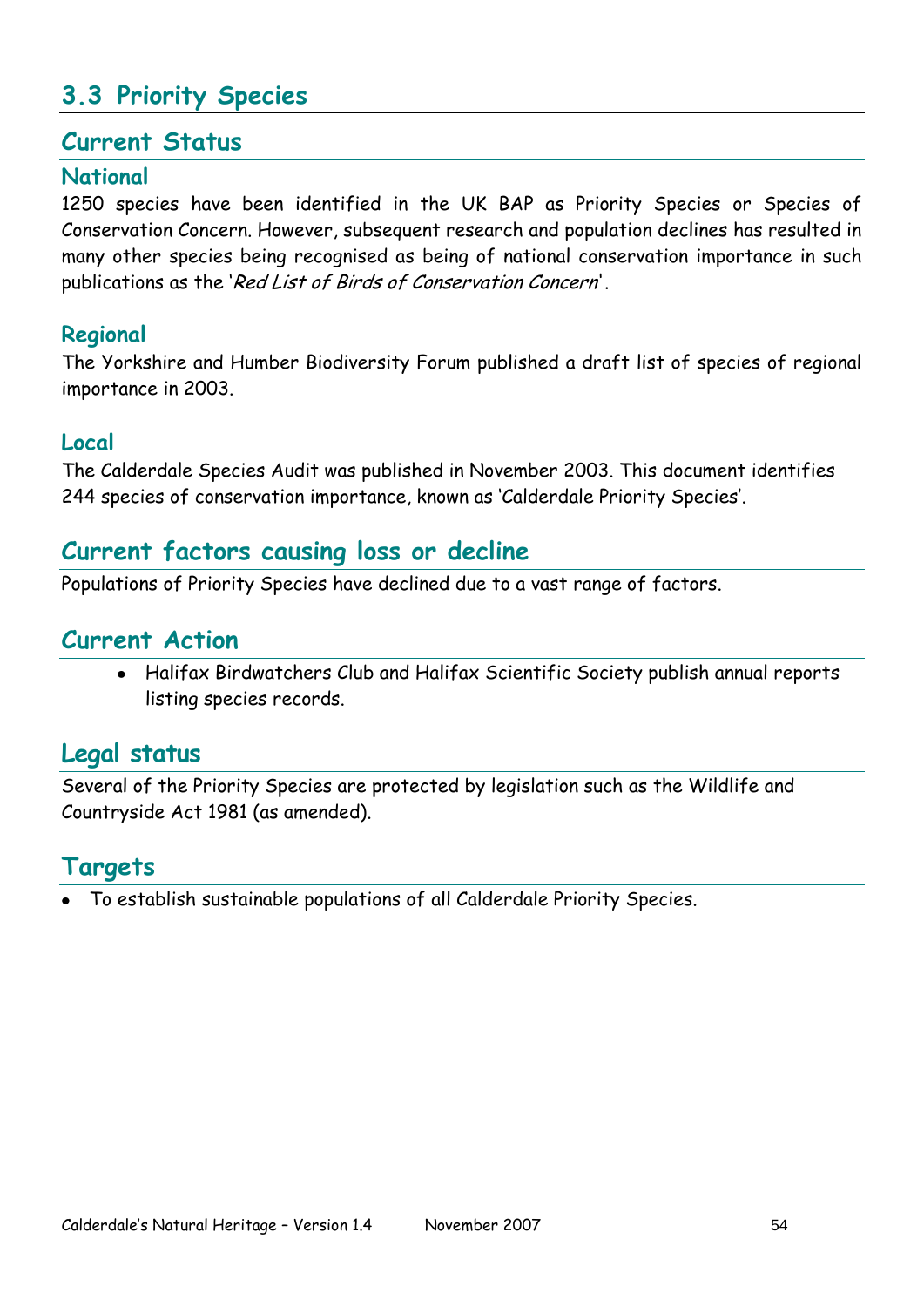| <b>Action</b>                                                                                                                                                        | Lead<br>Partner | Other<br>partners                               |
|----------------------------------------------------------------------------------------------------------------------------------------------------------------------|-----------------|-------------------------------------------------|
| 1. Policy and Legislation                                                                                                                                            |                 |                                                 |
| Ensure the needs of key species are taken<br>into account when developing and adjusting<br>agri-environment schemes                                                  | DEFRA/RDS       | CMBC(CAFU),<br>NE, FWAG,<br><b>RSPB</b>         |
| Ensure that UDP policies are in place to<br>protect Priority Species                                                                                                 | CMBC (DP)       | CMBC (CAFU)                                     |
| Consider the impact on Priority Species<br>when assessing planning applications                                                                                      | $CMBC$ (DC)     | CMBC (CAFU)                                     |
| Take opportunities through the planning<br>system to restore or create habitats for<br>Priority Species. Explore possibilities of<br>long term management agreements | $CMBC$ (DC)     | CMBC (CAFU)                                     |
| Enforce legislation as appropriate                                                                                                                                   | CMBC (DC)       | CMBC (CAFU),<br>NE, WYP                         |
| Consider designation as SEGI/SSSI of key<br>sites for Calderdale Priority Species                                                                                    | NE / WYE        | CMBC (CAFU),<br>CMBC (DP)                       |
| 2. Site safeguard and management                                                                                                                                     |                 |                                                 |
| Ensure that all management plans take<br>account of Priority Species                                                                                                 | NE / WYE        | CMBC(CAFU),<br>UU, YW, YWT                      |
| Identify and implement opportunities to<br>enhance or create habitat for the benefit<br>of Priority Species                                                          | <b>FWAG</b>     | DEFRA, EA,<br>NE, WYE,<br>CMBC(CAFU),<br>UU, YW |
| 3. Species management and<br>protection                                                                                                                              |                 |                                                 |
|                                                                                                                                                                      |                 |                                                 |
| <b>Research and monitoring</b><br>4.                                                                                                                                 |                 |                                                 |
| Concentrate species recording efforts on<br><b>Priority Species</b>                                                                                                  | <b>WYE</b>      | CMBC(CAFU),<br>NE, HBC,<br><b>RSPB</b>          |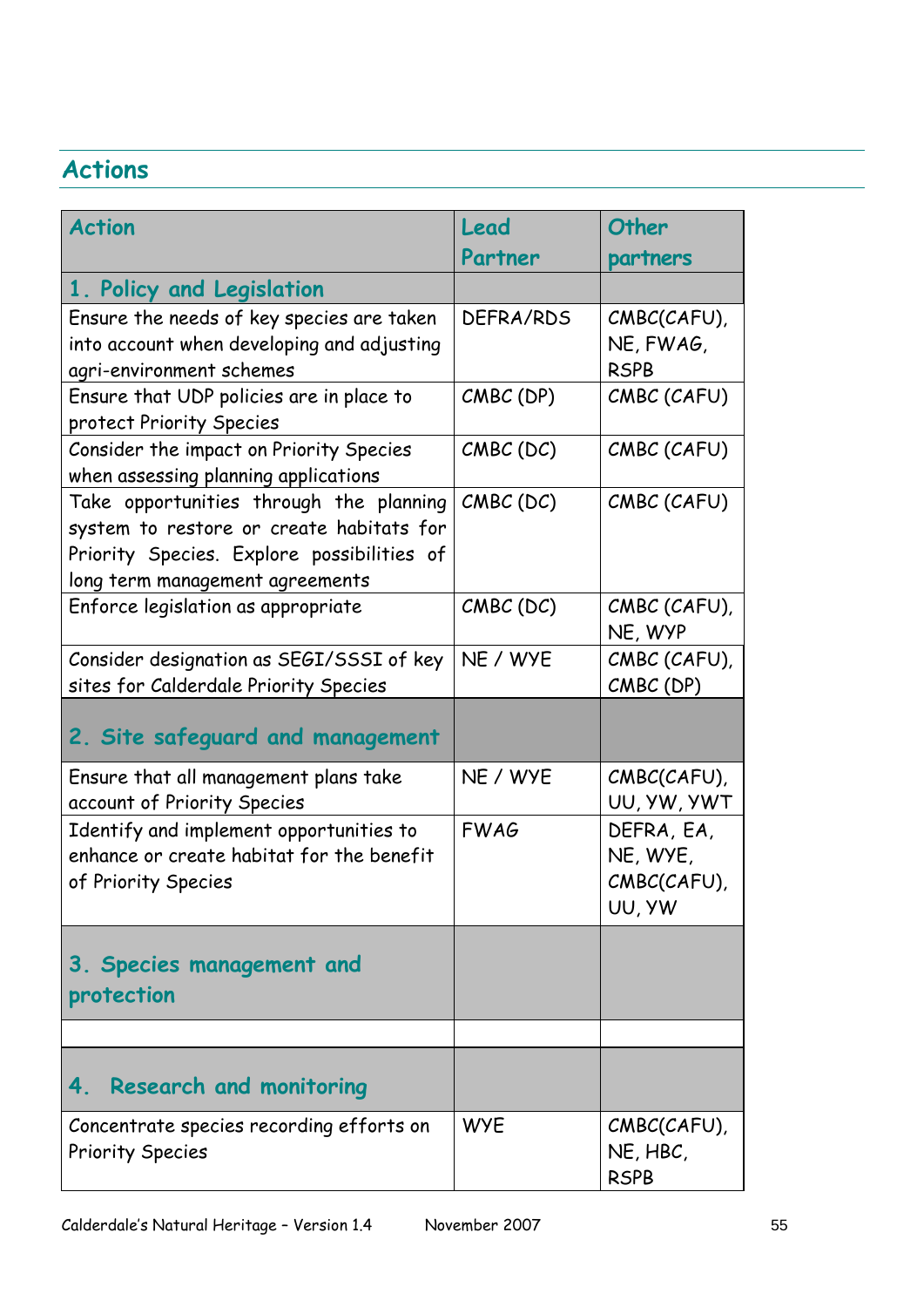| Prioritise species list to enable<br>conservation effort to be focussed on<br>those species of greatest conservation<br>importance | CMBC(CAFU) | <b>BAP</b> partners                     |
|------------------------------------------------------------------------------------------------------------------------------------|------------|-----------------------------------------|
| Maintain up to date records of Priority<br><b>Species</b>                                                                          | <b>WYE</b> | CMBC(CAFU),<br>NE, HBC, WYE             |
| Determine the conservation requirements<br>of the lesser-known Priority Species                                                    | <b>WYE</b> | CMBC(CAFU),<br>NE, HBC,<br><b>RSPB</b>  |
| Issue amendments to the Species Audit<br>annually and fully review in 2010                                                         | CMBC(CAFU) | HBC, HSS,<br>RSPB, TNHS,<br><b>UCWN</b> |
| Encourage universities to conduct research<br>into Priority Species                                                                | CMBC(CAFU) | Academic<br>institutions                |
| Highlight the status of Priority Species in<br>reports                                                                             | HBC/HSS    |                                         |
| <b>Advisory</b><br>5.                                                                                                              |            |                                         |
| Produce and distribute guidance notes<br>outlining the conservation requirements of<br><b>Priority Species</b>                     | NE / WYE   | FWAG,<br>CMBC(CAFU),<br>UU, YW          |
| 6.<br>Regional                                                                                                                     |            |                                         |
|                                                                                                                                    |            |                                         |
| <b>Communication and publicity</b><br>7.                                                                                           |            |                                         |
| Raise awareness of the importance of<br><b>Priority Species</b>                                                                    | CMBC(CAFU) | All BAP<br>partners                     |

## **Plan Co-ordinator**

Hugh Firman, Countryside and Forestry Unit, Calderdale Council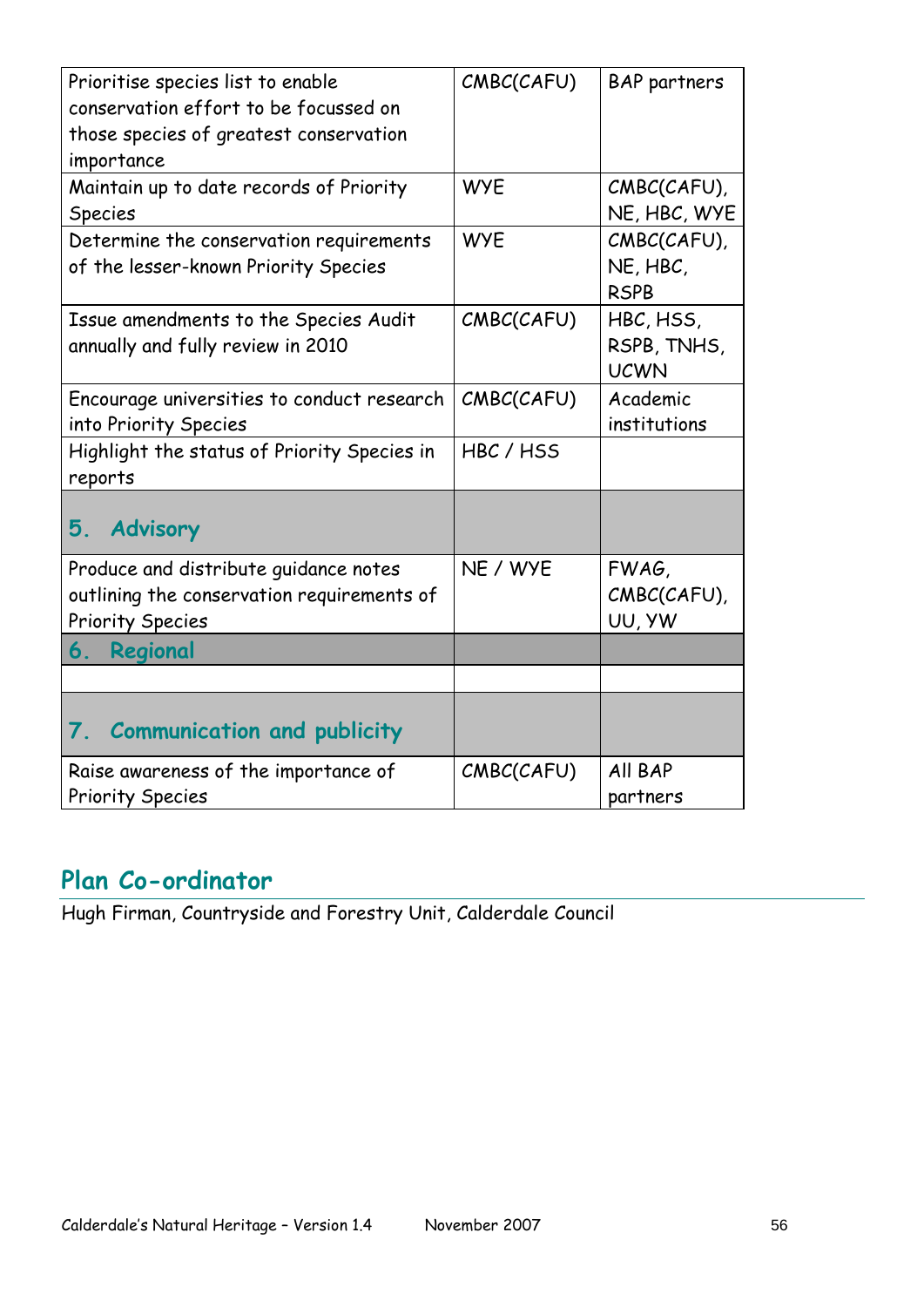#### **Current Status**

#### **National**

In 1999 the UK twite (Carduelis flavirostris) population was estimated at 10,000 pairs, more than 95% of which were in Scotland (SCARABBS, 1999). The English population is almost entirely confined to the South Pennines.

The twite is on the 'Red List of Birds of Conservation Concern' because of its historical population decline. It is known to have undergone a significant fall in numbers recently but the full extent of this decline is unknown and, for this reason, it was not identified as a UK BAP Priority Species in 1995.

#### **Regional**

Evidence suggests that twite numbers in the region have declined consistently since the 1970s.

In the South Pennines a survey of 63 randomly selected 1 km squares were surveyed for breeding twite. The squares selected had been occupied by twite in a 1990 moorland bird survey. Less than 20% of the sample 1 km squares that recorded twite in 1990 also recorded them in 1999. Comparing twite records from moorland only squares surveyed in 1990 and 1999 we see decline of 50%. Thus the twite population was estimated at 415+ pairs in 1990 and by 1999 to around 215 pairs. There appears to be a contraction of breeding range especially obvious in the south – on the North Staffordshire Moors, and the eastern side of the Peak District. This retraction places further significance on the northern part of the South Pennines, including Calderdale. In 2002 efforts were made to collate twite records during the breeding season from keen birdwatchers active in the area. This was not a co-ordinated survey but it is useful to report the results. Unlike the 1999 survey the results include records from all habitats – including moorland, in-bye land (including feeding birds seen in hay meadows) and roadside and quarry sites. A total of 39 sites held a minimum of 226 birds.

Colour ringing has indicated that the majority of the Yorkshire Pennine population winters on saltmarshes around the Wash but it is thought that more westerly breeders move to the Lancashire coast. More colour ringing is underway to try to gain further information.

#### **Local**

Restricted to fringe of South Pennine Moors and adjacent grasslands.

### **Current factors causing loss or decline**

The reason for the decline of the twite population is thought to be poor breeding success. Food sources are becoming scarcer which is probably reducing the number of second broods. Although there is no hard evidence, the only visible change in the upland fringe in the Calderdale District is the change from hay to silage production, thus reducing the variety of seeds available to the birds.

Calderdale"s Natural Heritage – Version 1.4 November 2007 57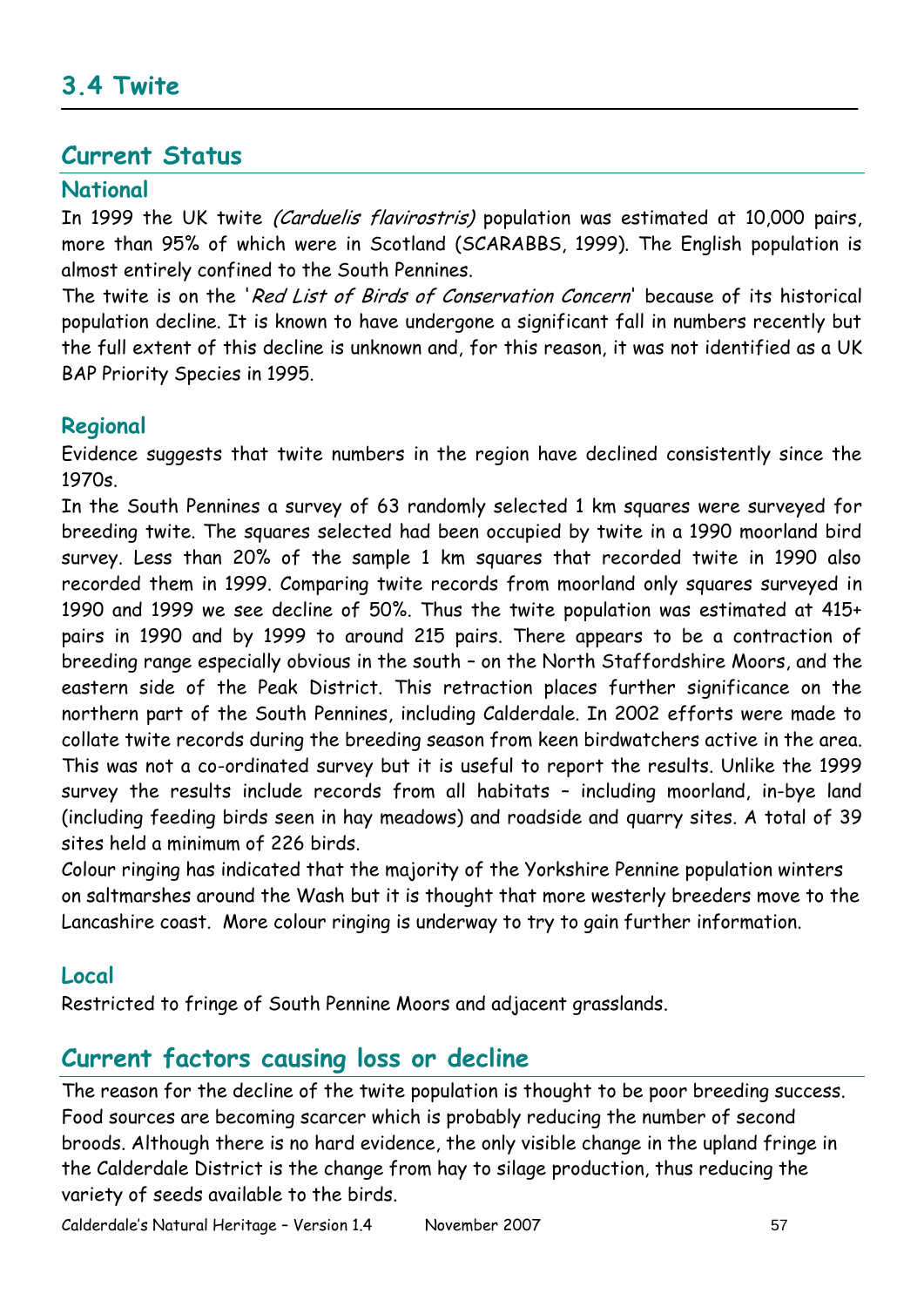Twite need a succession of feeding sites throughout the breeding season. When they arrive from the coast they feed mainly on grass seeds - especially annual meadow grass (Poa annua), which can be found on farm tracks, quarry bottoms and reservoir edges. They also feed on the seed litter from purple moor grass (Molinia caerulae), found on the ground where tussocks have been burnt down. Twite also rely heavily on dandelion (*Taraxacum* spp) seeds when these develop. Later in the summer, as second broods are being fed, the chicks are fed on the seeds of sorrel (Rumex acetosa and R, acetosella) which are collected from hay meadows.

When adults are feeding their young, it is vital that abundant sources of sorrel seeds can be found within a reasonable distance of the moorland edge breeding sites. The estimated maximum distance from the nest site to feeding area is 2km. Once the young leave the nest, they and the parents group together in flocks and can exploit a variety of seeds such as dandelion (Taraxacum spp), thistles (Carduus and Cirsium spp) and cat's ear (Hypochaeris radicata).

As pasture and meadow management has intensified through larger numbers of stock the amount of seed available for twite has fallen; historically, the decline of working farm horses has also had an impact on the seed varieties available. Silage production frequently involves ploughing up fields and re-seeding with rye grass mixtures. Rye grass is not a good food source for twite, especially as cutting takes place too early in the summer to be of benefit. Likewise, heavily grazed pastures do not contain flowering grasses or sorrel. As farms have specialised in sheep and beef production in the upland fringe, there has been a loss of mixed farming. Where oats were grown on mixed farms in the past, the stubble provided foraging areas for twite; flocks would over-winter in these areas and not migrate to the coast. Consequently winter survival rates may have been more successful. Turnips used to be grown for mixed stock and the broad-leaved weeds which grew among them would also provide a food source for twite during the winter months.

Increased stock numbers and loss of heather on the moorland fringe may have reduced suitable nesting sites.

More intensive management of roadside verges and grasslands around reservoirs before these areas have set seeds also deprives the twite of food.

Often the least productive land on the farm holds the remnant hay meadows or less intensively managed pastures. At the moment, farmers wanting better financial returns from such land receive better returns from the Woodland Grant Scheme than the Countryside Stewardship Scheme. Consequently some areas are being planted which would be suitable for twite, which is an open country species and will not adapt to woodland. Twite generally construct their nests low down in bracken litter and could therefore be affected by bracken control programmes if an alternative choice of nesting habitat, such as heather, is not available.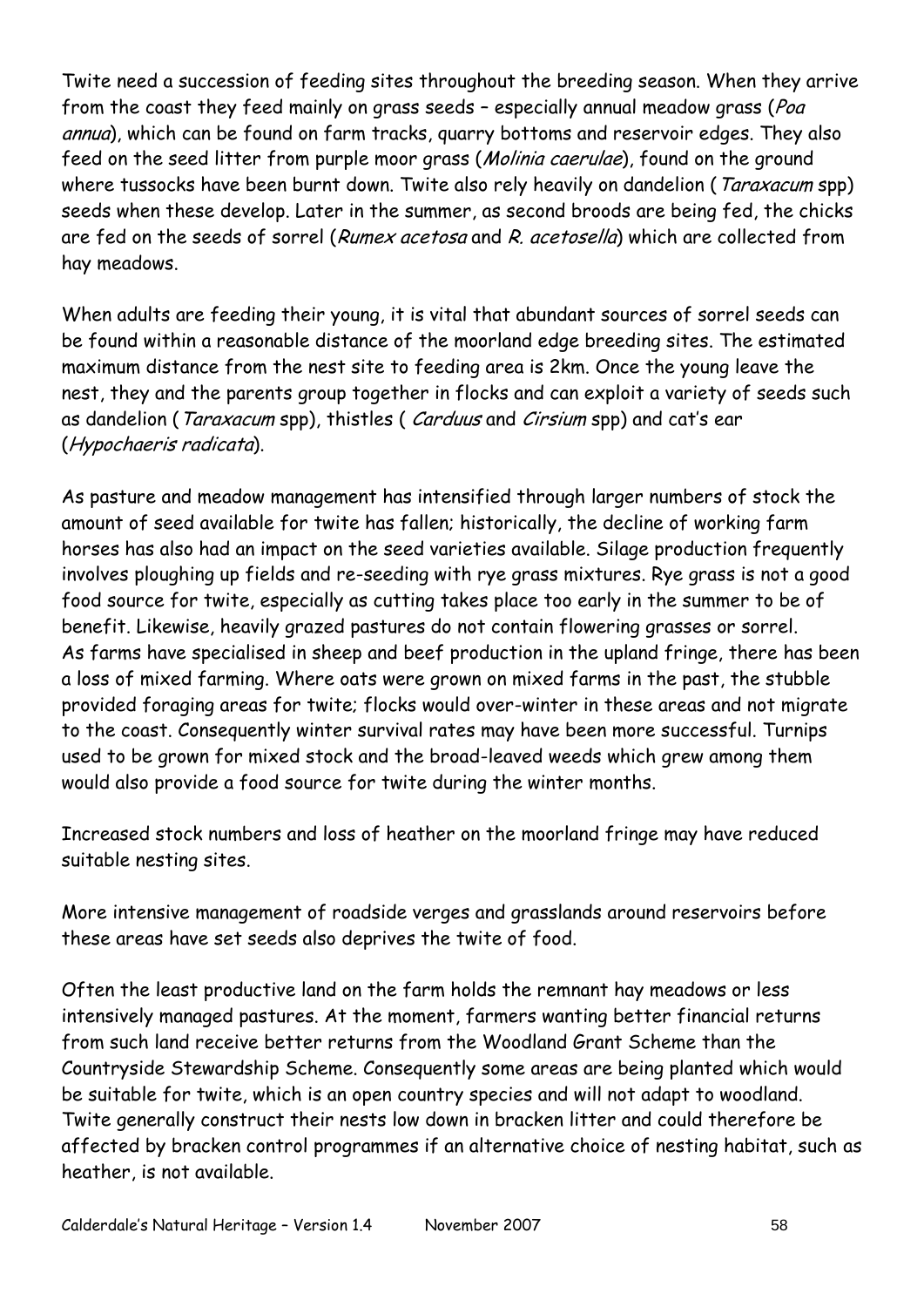### **Current Action**

Research into the ecological requirements of twite has been carried out in West Yorkshire as part of an EU Life Project. An associated piece of work by the RSPB on upland farming and the environment has also been undertaken which looks at recent trends in upland farming, agri-environment schemes and the implications for twite.

A national breeding survey was carried out by the RSPB, EN (now NE) and JNCC in 1999. In the South Pennines areas surveyed by "English Nature" in 1990 (Brown, A. et al 1991) were resurveyed in 1999 (Batty, A. et al 1999).

The DEFRA/RDS Countryside Stewardship Scheme can make payments to farmers to maintain existing species-rich hay meadows and manage pastures less intensively. FC have commissioned EN (now NE) to produce a report identifying area unsuitable for tree planting around the fringe of the SPA.

EN (now NE) have commissioned a bird survey (to include twite) covering the in-bye land within 2km of the South Pennines SSSI boundary.

RSPB have been carrying out supplementary feeding at several key sites.

EN (now NE) have let a contract to East Anglia University to support a PhD study into the detailed ecology of Pennine twite. This involves evaluating wintering and breeding sites, colour ringing of chicks and adults and an evaluation of nest site selection.

### **Legal status**

The twite is protected under the Wildlife and Countryside Act 1981.

In bye grasslands have some protection under EIA legislation.

#### **Targets**

- To maintain the breeding numbers and distribution (based on the 1999 survey) of twite in Calderdale.
- To restore breeding numbers and distribution to 1990 levels by 2010.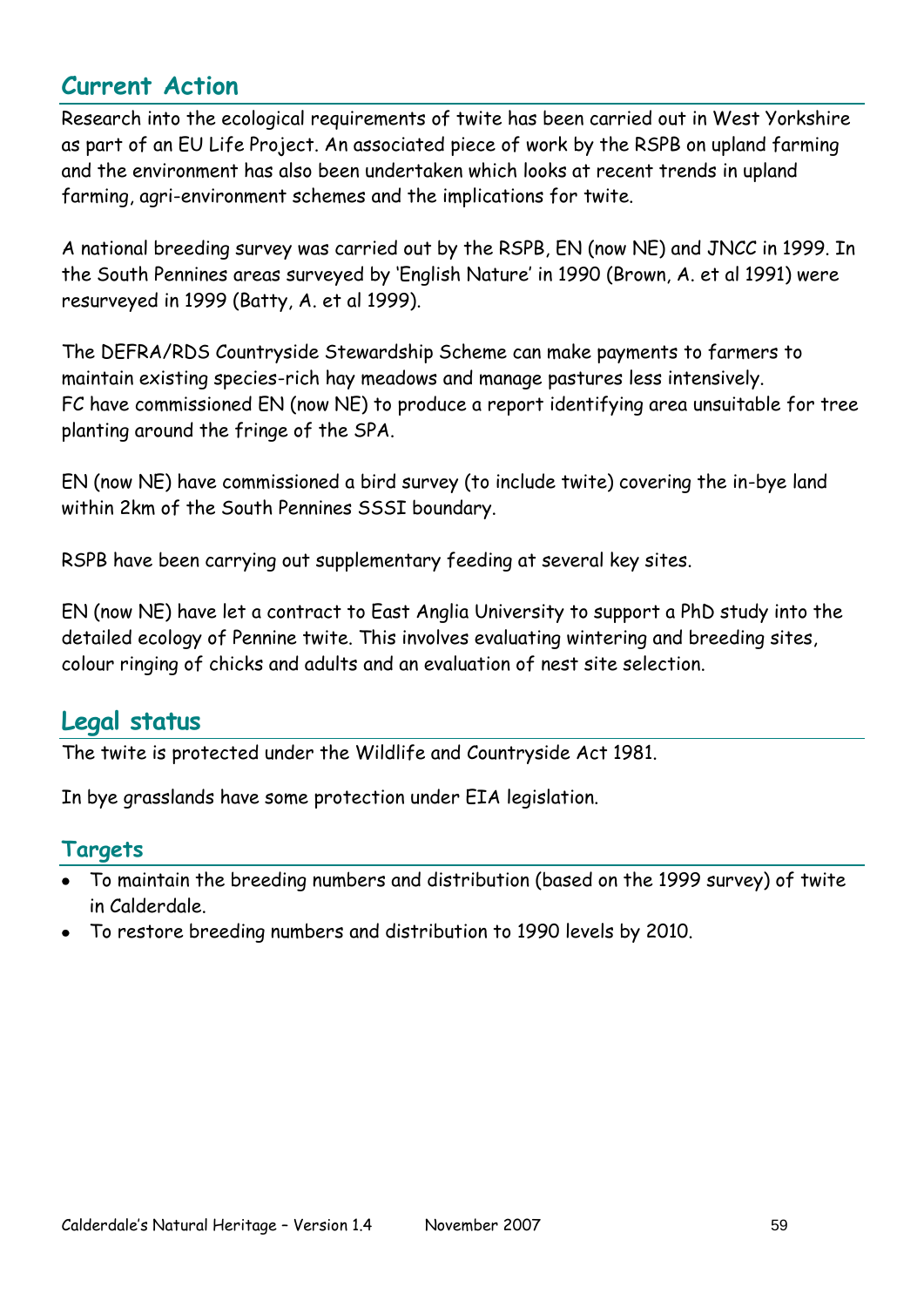| <b>Action</b> |                                                                                                                                                                                                                                                                                                                                                                                                                                                                                                                                                                                                                                                                                                                                                                                                   | Lead partner | Other partners                                      |
|---------------|---------------------------------------------------------------------------------------------------------------------------------------------------------------------------------------------------------------------------------------------------------------------------------------------------------------------------------------------------------------------------------------------------------------------------------------------------------------------------------------------------------------------------------------------------------------------------------------------------------------------------------------------------------------------------------------------------------------------------------------------------------------------------------------------------|--------------|-----------------------------------------------------|
| 1.            | Policy and legislation                                                                                                                                                                                                                                                                                                                                                                                                                                                                                                                                                                                                                                                                                                                                                                            |              |                                                     |
|               | Encourage DEFRA to target Stewardship at hay<br>meadows and encourage local farmers to join CSS                                                                                                                                                                                                                                                                                                                                                                                                                                                                                                                                                                                                                                                                                                   | <b>RSPB</b>  | CMBC(CAFU),<br>DEFRA/RDS,<br>YWT, HBC, NE           |
|               | Implement strategic policies for forestry which<br>take into account the requirements of twite                                                                                                                                                                                                                                                                                                                                                                                                                                                                                                                                                                                                                                                                                                    | FC           | CBMC(CAFU),<br>RSPB, HBC,<br>Trees, WRF             |
|               | Consider the impact on twite breeding/feeding<br>sites when assessing planning applications                                                                                                                                                                                                                                                                                                                                                                                                                                                                                                                                                                                                                                                                                                       | $CMBC$ (DC)  | CMBC (CAFU),<br>EN, RSPB                            |
|               | Identify and designate breeding sites and key<br>feeding areas as SEGIs / SSSIs                                                                                                                                                                                                                                                                                                                                                                                                                                                                                                                                                                                                                                                                                                                   | NE / WYE     | RSPB,<br>CMBC(CAFU, DP)                             |
| 2.            | Site safeguard and management                                                                                                                                                                                                                                                                                                                                                                                                                                                                                                                                                                                                                                                                                                                                                                     |              |                                                     |
|               | Manage reservoir sites and other upland and<br>upland fringe land holdings for twite                                                                                                                                                                                                                                                                                                                                                                                                                                                                                                                                                                                                                                                                                                              | <b>YW</b>    | NE, CMBC(CAFU),<br>DEFRA/RDS,<br>HBC, RSPB          |
|               | Encourage appropriate management of<br>agricultural land through advice and targeting of<br>agri-environment payments. In particular:-<br>Discourage intensification of hay meadows and<br>permanent pastures<br>• Encourage late cutting of grasslands,<br>retention of uncut field margins and 'waste'<br>corners<br>Encourage reductions in stocking numbers and<br>timing of grazing to ensure setting of seeds<br>by grasses and 'weeds'<br>Encourage the re-instatement of small arable<br>plots, especially weedy root crops/oats,<br>especially on 'improved' grasslands<br>Ensure that cutting or spraying of verges or<br>reservoir embankments is not carried out<br>during the twite breeding season<br>Encourage the retention of tall heather and<br>bracken on the moorland fringe | <b>FWAG</b>  | RSPB,<br>CMBC(CAFU),<br>DEFRA/RDS, NE,<br><b>YW</b> |
|               | Encourage sympathetic management of quarries<br>and other derelict sites on the moorland fringe                                                                                                                                                                                                                                                                                                                                                                                                                                                                                                                                                                                                                                                                                                   | CMBC (DC)    | CMBC(CAFU),<br>Mineral                              |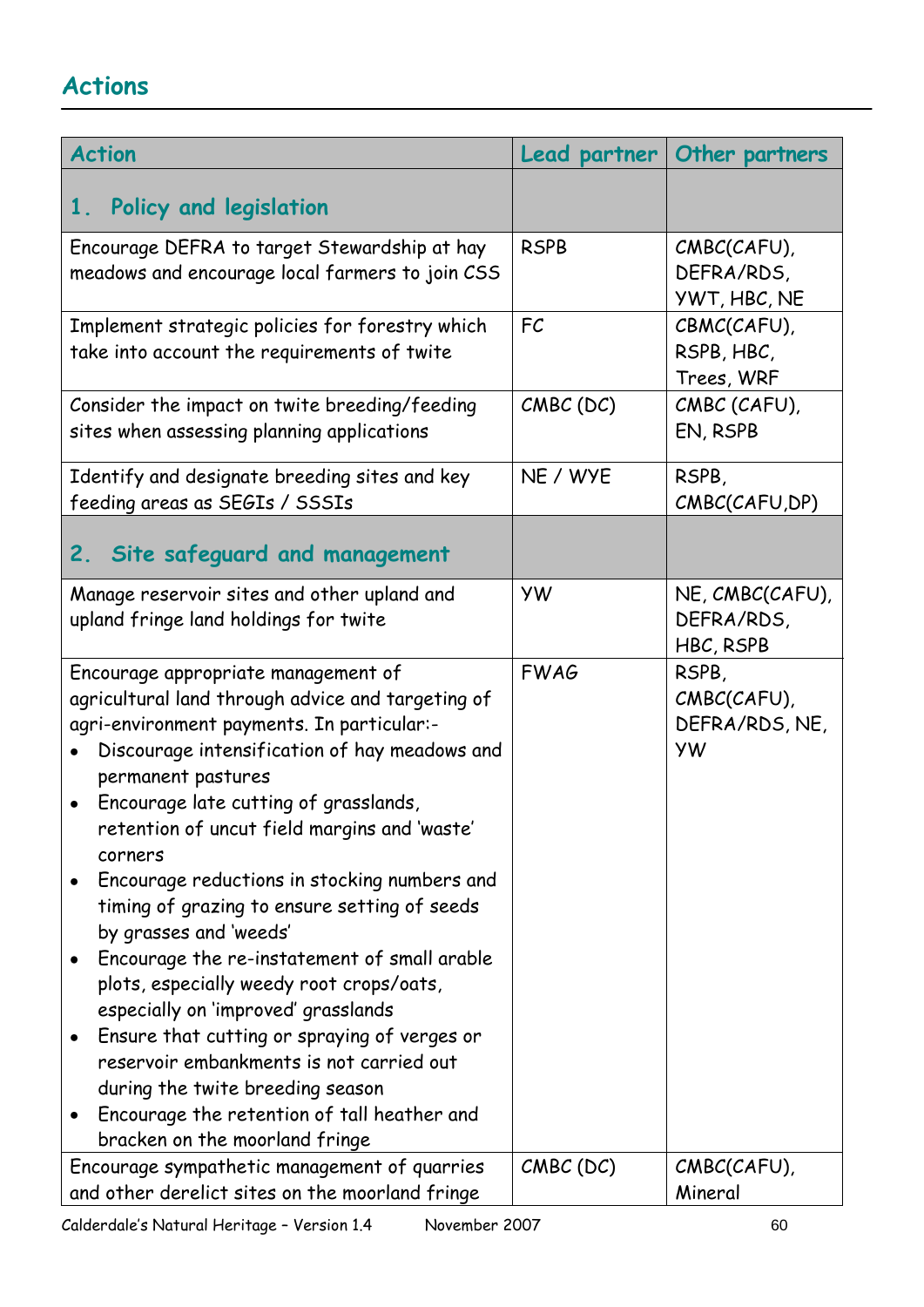| Companies<br>RSPB, NE, WRF,<br>Ensure tree planting schemes do not conflict with<br>FC<br>CMBC(CAFU)<br>important twite areas<br>CMBC<br>Encourage late cutting of amenity grasslands in<br><b>YW</b><br>twite areas to ensure dandelions survive to set<br>seed<br>Investigate and support supplementary feeding<br><b>RSPB</b><br>CBMC, HBC, YW<br>projects, where appropriate<br>Species management and protection<br>$3_{-}$<br><b>Advisory</b><br>4.<br>5. Research and monitoring<br>Collate existing twite records and identify gaps in<br><b>WYE</b><br>CMBC(CAFU), NE,<br>knowledge<br>RSPB, HBC<br>Undertake comprehensive survey of range and<br><b>RSPB</b><br>CMBC(CAFU), NE,<br>populations of twite and associated habitats using<br>HBC, WYE<br>standardised and repeatable methodology every 5<br>years<br><b>WYE</b><br>Establish and maintain a database of all breeding<br>CMBC(CAFU), NE,<br>sites including details of the condition of<br>HBC, RSPB<br>associated habitats and potential expansion<br>areas. Make information available to decision<br>makers, key partners, the NBN, and landowners<br><b>HBC</b><br>Encourage naturalists to identify suitable feeding<br>HSS, RSPB,<br>TNHS, UCWN<br>areas<br>HSS, RSPB,<br>Encourage naturalists to submit records and<br><b>HBC</b><br>TNHS, UCWN<br>participate in surveys<br>Use colour-ringing of breeding birds to establish<br><b>RSPB</b><br>NE, BTO, local<br>origins<br>ringers<br>Produce distribution map of twite populations<br><b>WYE</b><br><b>RSPB</b><br>Develop links with universities and encourage<br><b>RSPB</b><br>CBMC(CAFU), NE,<br>research on twite and associated wildlife<br>Academic<br>institutions<br>Establish the optimum management of hay<br><b>RSPB</b><br>DEFRA/RDS, NE<br>meadows to encourage sorrel in the sward<br>Assess the long term viability of supplementary<br><b>RSPB</b><br><b>BTO</b> |         |  |
|----------------------------------------------------------------------------------------------------------------------------------------------------------------------------------------------------------------------------------------------------------------------------------------------------------------------------------------------------------------------------------------------------------------------------------------------------------------------------------------------------------------------------------------------------------------------------------------------------------------------------------------------------------------------------------------------------------------------------------------------------------------------------------------------------------------------------------------------------------------------------------------------------------------------------------------------------------------------------------------------------------------------------------------------------------------------------------------------------------------------------------------------------------------------------------------------------------------------------------------------------------------------------------------------------------------------------------------------------------------------------------------------------------------------------------------------------------------------------------------------------------------------------------------------------------------------------------------------------------------------------------------------------------------------------------------------------------------------------------------------------------------------------------------------------------------------------------------------------------------------------------------------------------------------|---------|--|
|                                                                                                                                                                                                                                                                                                                                                                                                                                                                                                                                                                                                                                                                                                                                                                                                                                                                                                                                                                                                                                                                                                                                                                                                                                                                                                                                                                                                                                                                                                                                                                                                                                                                                                                                                                                                                                                                                                                      |         |  |
|                                                                                                                                                                                                                                                                                                                                                                                                                                                                                                                                                                                                                                                                                                                                                                                                                                                                                                                                                                                                                                                                                                                                                                                                                                                                                                                                                                                                                                                                                                                                                                                                                                                                                                                                                                                                                                                                                                                      |         |  |
|                                                                                                                                                                                                                                                                                                                                                                                                                                                                                                                                                                                                                                                                                                                                                                                                                                                                                                                                                                                                                                                                                                                                                                                                                                                                                                                                                                                                                                                                                                                                                                                                                                                                                                                                                                                                                                                                                                                      |         |  |
|                                                                                                                                                                                                                                                                                                                                                                                                                                                                                                                                                                                                                                                                                                                                                                                                                                                                                                                                                                                                                                                                                                                                                                                                                                                                                                                                                                                                                                                                                                                                                                                                                                                                                                                                                                                                                                                                                                                      |         |  |
|                                                                                                                                                                                                                                                                                                                                                                                                                                                                                                                                                                                                                                                                                                                                                                                                                                                                                                                                                                                                                                                                                                                                                                                                                                                                                                                                                                                                                                                                                                                                                                                                                                                                                                                                                                                                                                                                                                                      |         |  |
|                                                                                                                                                                                                                                                                                                                                                                                                                                                                                                                                                                                                                                                                                                                                                                                                                                                                                                                                                                                                                                                                                                                                                                                                                                                                                                                                                                                                                                                                                                                                                                                                                                                                                                                                                                                                                                                                                                                      |         |  |
|                                                                                                                                                                                                                                                                                                                                                                                                                                                                                                                                                                                                                                                                                                                                                                                                                                                                                                                                                                                                                                                                                                                                                                                                                                                                                                                                                                                                                                                                                                                                                                                                                                                                                                                                                                                                                                                                                                                      |         |  |
|                                                                                                                                                                                                                                                                                                                                                                                                                                                                                                                                                                                                                                                                                                                                                                                                                                                                                                                                                                                                                                                                                                                                                                                                                                                                                                                                                                                                                                                                                                                                                                                                                                                                                                                                                                                                                                                                                                                      |         |  |
|                                                                                                                                                                                                                                                                                                                                                                                                                                                                                                                                                                                                                                                                                                                                                                                                                                                                                                                                                                                                                                                                                                                                                                                                                                                                                                                                                                                                                                                                                                                                                                                                                                                                                                                                                                                                                                                                                                                      |         |  |
|                                                                                                                                                                                                                                                                                                                                                                                                                                                                                                                                                                                                                                                                                                                                                                                                                                                                                                                                                                                                                                                                                                                                                                                                                                                                                                                                                                                                                                                                                                                                                                                                                                                                                                                                                                                                                                                                                                                      |         |  |
|                                                                                                                                                                                                                                                                                                                                                                                                                                                                                                                                                                                                                                                                                                                                                                                                                                                                                                                                                                                                                                                                                                                                                                                                                                                                                                                                                                                                                                                                                                                                                                                                                                                                                                                                                                                                                                                                                                                      |         |  |
|                                                                                                                                                                                                                                                                                                                                                                                                                                                                                                                                                                                                                                                                                                                                                                                                                                                                                                                                                                                                                                                                                                                                                                                                                                                                                                                                                                                                                                                                                                                                                                                                                                                                                                                                                                                                                                                                                                                      |         |  |
|                                                                                                                                                                                                                                                                                                                                                                                                                                                                                                                                                                                                                                                                                                                                                                                                                                                                                                                                                                                                                                                                                                                                                                                                                                                                                                                                                                                                                                                                                                                                                                                                                                                                                                                                                                                                                                                                                                                      |         |  |
|                                                                                                                                                                                                                                                                                                                                                                                                                                                                                                                                                                                                                                                                                                                                                                                                                                                                                                                                                                                                                                                                                                                                                                                                                                                                                                                                                                                                                                                                                                                                                                                                                                                                                                                                                                                                                                                                                                                      |         |  |
|                                                                                                                                                                                                                                                                                                                                                                                                                                                                                                                                                                                                                                                                                                                                                                                                                                                                                                                                                                                                                                                                                                                                                                                                                                                                                                                                                                                                                                                                                                                                                                                                                                                                                                                                                                                                                                                                                                                      |         |  |
|                                                                                                                                                                                                                                                                                                                                                                                                                                                                                                                                                                                                                                                                                                                                                                                                                                                                                                                                                                                                                                                                                                                                                                                                                                                                                                                                                                                                                                                                                                                                                                                                                                                                                                                                                                                                                                                                                                                      |         |  |
|                                                                                                                                                                                                                                                                                                                                                                                                                                                                                                                                                                                                                                                                                                                                                                                                                                                                                                                                                                                                                                                                                                                                                                                                                                                                                                                                                                                                                                                                                                                                                                                                                                                                                                                                                                                                                                                                                                                      |         |  |
|                                                                                                                                                                                                                                                                                                                                                                                                                                                                                                                                                                                                                                                                                                                                                                                                                                                                                                                                                                                                                                                                                                                                                                                                                                                                                                                                                                                                                                                                                                                                                                                                                                                                                                                                                                                                                                                                                                                      |         |  |
|                                                                                                                                                                                                                                                                                                                                                                                                                                                                                                                                                                                                                                                                                                                                                                                                                                                                                                                                                                                                                                                                                                                                                                                                                                                                                                                                                                                                                                                                                                                                                                                                                                                                                                                                                                                                                                                                                                                      |         |  |
|                                                                                                                                                                                                                                                                                                                                                                                                                                                                                                                                                                                                                                                                                                                                                                                                                                                                                                                                                                                                                                                                                                                                                                                                                                                                                                                                                                                                                                                                                                                                                                                                                                                                                                                                                                                                                                                                                                                      |         |  |
|                                                                                                                                                                                                                                                                                                                                                                                                                                                                                                                                                                                                                                                                                                                                                                                                                                                                                                                                                                                                                                                                                                                                                                                                                                                                                                                                                                                                                                                                                                                                                                                                                                                                                                                                                                                                                                                                                                                      |         |  |
|                                                                                                                                                                                                                                                                                                                                                                                                                                                                                                                                                                                                                                                                                                                                                                                                                                                                                                                                                                                                                                                                                                                                                                                                                                                                                                                                                                                                                                                                                                                                                                                                                                                                                                                                                                                                                                                                                                                      |         |  |
|                                                                                                                                                                                                                                                                                                                                                                                                                                                                                                                                                                                                                                                                                                                                                                                                                                                                                                                                                                                                                                                                                                                                                                                                                                                                                                                                                                                                                                                                                                                                                                                                                                                                                                                                                                                                                                                                                                                      |         |  |
|                                                                                                                                                                                                                                                                                                                                                                                                                                                                                                                                                                                                                                                                                                                                                                                                                                                                                                                                                                                                                                                                                                                                                                                                                                                                                                                                                                                                                                                                                                                                                                                                                                                                                                                                                                                                                                                                                                                      |         |  |
|                                                                                                                                                                                                                                                                                                                                                                                                                                                                                                                                                                                                                                                                                                                                                                                                                                                                                                                                                                                                                                                                                                                                                                                                                                                                                                                                                                                                                                                                                                                                                                                                                                                                                                                                                                                                                                                                                                                      |         |  |
|                                                                                                                                                                                                                                                                                                                                                                                                                                                                                                                                                                                                                                                                                                                                                                                                                                                                                                                                                                                                                                                                                                                                                                                                                                                                                                                                                                                                                                                                                                                                                                                                                                                                                                                                                                                                                                                                                                                      |         |  |
|                                                                                                                                                                                                                                                                                                                                                                                                                                                                                                                                                                                                                                                                                                                                                                                                                                                                                                                                                                                                                                                                                                                                                                                                                                                                                                                                                                                                                                                                                                                                                                                                                                                                                                                                                                                                                                                                                                                      |         |  |
|                                                                                                                                                                                                                                                                                                                                                                                                                                                                                                                                                                                                                                                                                                                                                                                                                                                                                                                                                                                                                                                                                                                                                                                                                                                                                                                                                                                                                                                                                                                                                                                                                                                                                                                                                                                                                                                                                                                      |         |  |
|                                                                                                                                                                                                                                                                                                                                                                                                                                                                                                                                                                                                                                                                                                                                                                                                                                                                                                                                                                                                                                                                                                                                                                                                                                                                                                                                                                                                                                                                                                                                                                                                                                                                                                                                                                                                                                                                                                                      |         |  |
|                                                                                                                                                                                                                                                                                                                                                                                                                                                                                                                                                                                                                                                                                                                                                                                                                                                                                                                                                                                                                                                                                                                                                                                                                                                                                                                                                                                                                                                                                                                                                                                                                                                                                                                                                                                                                                                                                                                      |         |  |
|                                                                                                                                                                                                                                                                                                                                                                                                                                                                                                                                                                                                                                                                                                                                                                                                                                                                                                                                                                                                                                                                                                                                                                                                                                                                                                                                                                                                                                                                                                                                                                                                                                                                                                                                                                                                                                                                                                                      |         |  |
|                                                                                                                                                                                                                                                                                                                                                                                                                                                                                                                                                                                                                                                                                                                                                                                                                                                                                                                                                                                                                                                                                                                                                                                                                                                                                                                                                                                                                                                                                                                                                                                                                                                                                                                                                                                                                                                                                                                      |         |  |
|                                                                                                                                                                                                                                                                                                                                                                                                                                                                                                                                                                                                                                                                                                                                                                                                                                                                                                                                                                                                                                                                                                                                                                                                                                                                                                                                                                                                                                                                                                                                                                                                                                                                                                                                                                                                                                                                                                                      |         |  |
|                                                                                                                                                                                                                                                                                                                                                                                                                                                                                                                                                                                                                                                                                                                                                                                                                                                                                                                                                                                                                                                                                                                                                                                                                                                                                                                                                                                                                                                                                                                                                                                                                                                                                                                                                                                                                                                                                                                      |         |  |
|                                                                                                                                                                                                                                                                                                                                                                                                                                                                                                                                                                                                                                                                                                                                                                                                                                                                                                                                                                                                                                                                                                                                                                                                                                                                                                                                                                                                                                                                                                                                                                                                                                                                                                                                                                                                                                                                                                                      |         |  |
|                                                                                                                                                                                                                                                                                                                                                                                                                                                                                                                                                                                                                                                                                                                                                                                                                                                                                                                                                                                                                                                                                                                                                                                                                                                                                                                                                                                                                                                                                                                                                                                                                                                                                                                                                                                                                                                                                                                      |         |  |
|                                                                                                                                                                                                                                                                                                                                                                                                                                                                                                                                                                                                                                                                                                                                                                                                                                                                                                                                                                                                                                                                                                                                                                                                                                                                                                                                                                                                                                                                                                                                                                                                                                                                                                                                                                                                                                                                                                                      |         |  |
|                                                                                                                                                                                                                                                                                                                                                                                                                                                                                                                                                                                                                                                                                                                                                                                                                                                                                                                                                                                                                                                                                                                                                                                                                                                                                                                                                                                                                                                                                                                                                                                                                                                                                                                                                                                                                                                                                                                      |         |  |
|                                                                                                                                                                                                                                                                                                                                                                                                                                                                                                                                                                                                                                                                                                                                                                                                                                                                                                                                                                                                                                                                                                                                                                                                                                                                                                                                                                                                                                                                                                                                                                                                                                                                                                                                                                                                                                                                                                                      |         |  |
|                                                                                                                                                                                                                                                                                                                                                                                                                                                                                                                                                                                                                                                                                                                                                                                                                                                                                                                                                                                                                                                                                                                                                                                                                                                                                                                                                                                                                                                                                                                                                                                                                                                                                                                                                                                                                                                                                                                      |         |  |
|                                                                                                                                                                                                                                                                                                                                                                                                                                                                                                                                                                                                                                                                                                                                                                                                                                                                                                                                                                                                                                                                                                                                                                                                                                                                                                                                                                                                                                                                                                                                                                                                                                                                                                                                                                                                                                                                                                                      | feeding |  |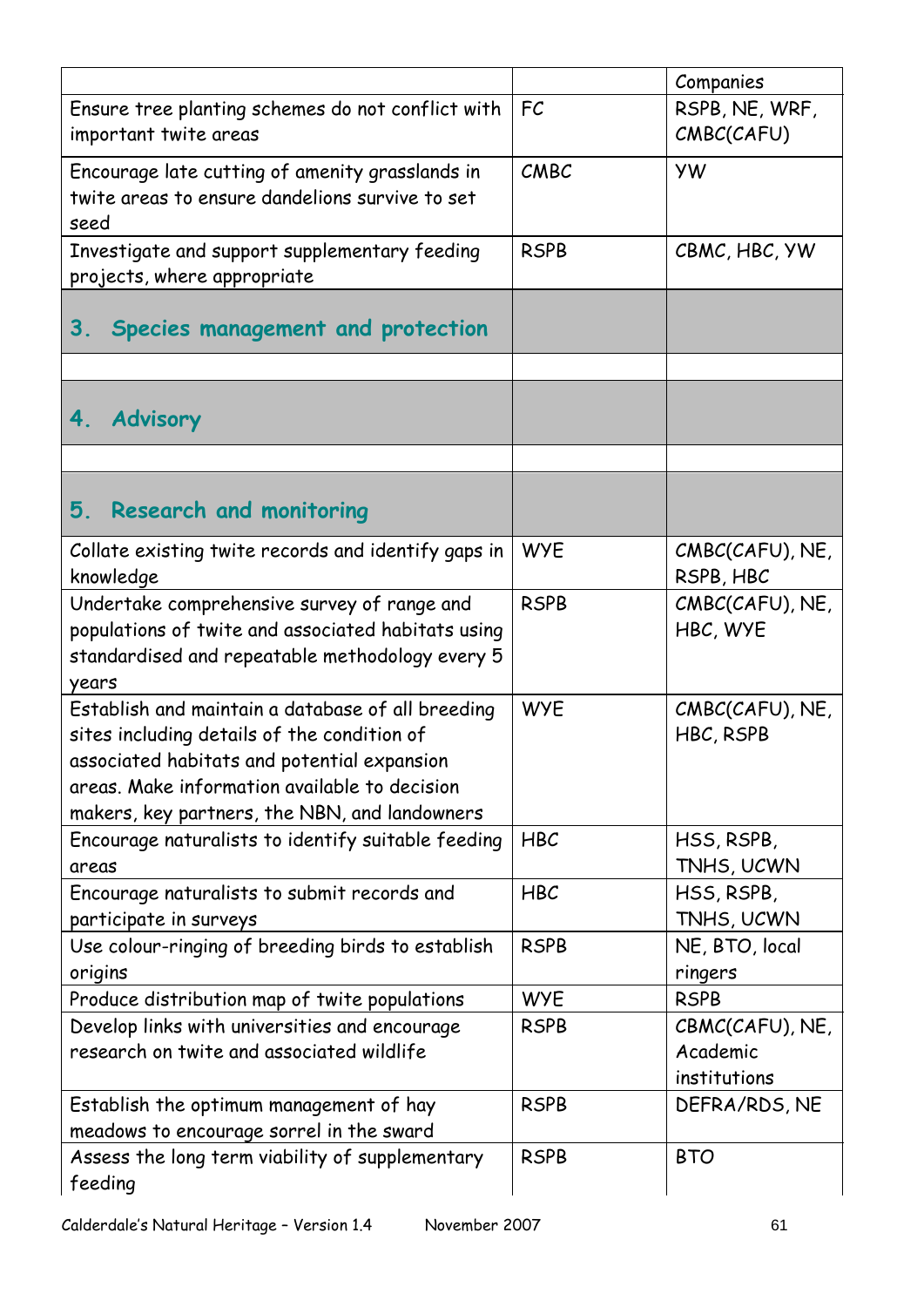| 6. Communication and publicity                                                                                                                                                                          |             |                  |
|---------------------------------------------------------------------------------------------------------------------------------------------------------------------------------------------------------|-------------|------------------|
| Improve public awareness of the twite and other<br>upland birds and associated habitats                                                                                                                 | <b>RSPB</b> | All BAP partners |
| Develop and implement programme to encourage<br>horse-owners to continue hay production in twite<br>areas through articles in equestrian magazines<br>and contact with local organisations              | <b>RSPB</b> | <b>FWAG</b>      |
| Publicise existing sites demonstrating good<br>practice in the management and conservation of<br>upland birds and their habitats ensuing<br>information is widely available to landowners /<br>managers | <b>RSPB</b> | All BAP partners |

## **Plan Co-ordinator**

Chris Tomson, RSPB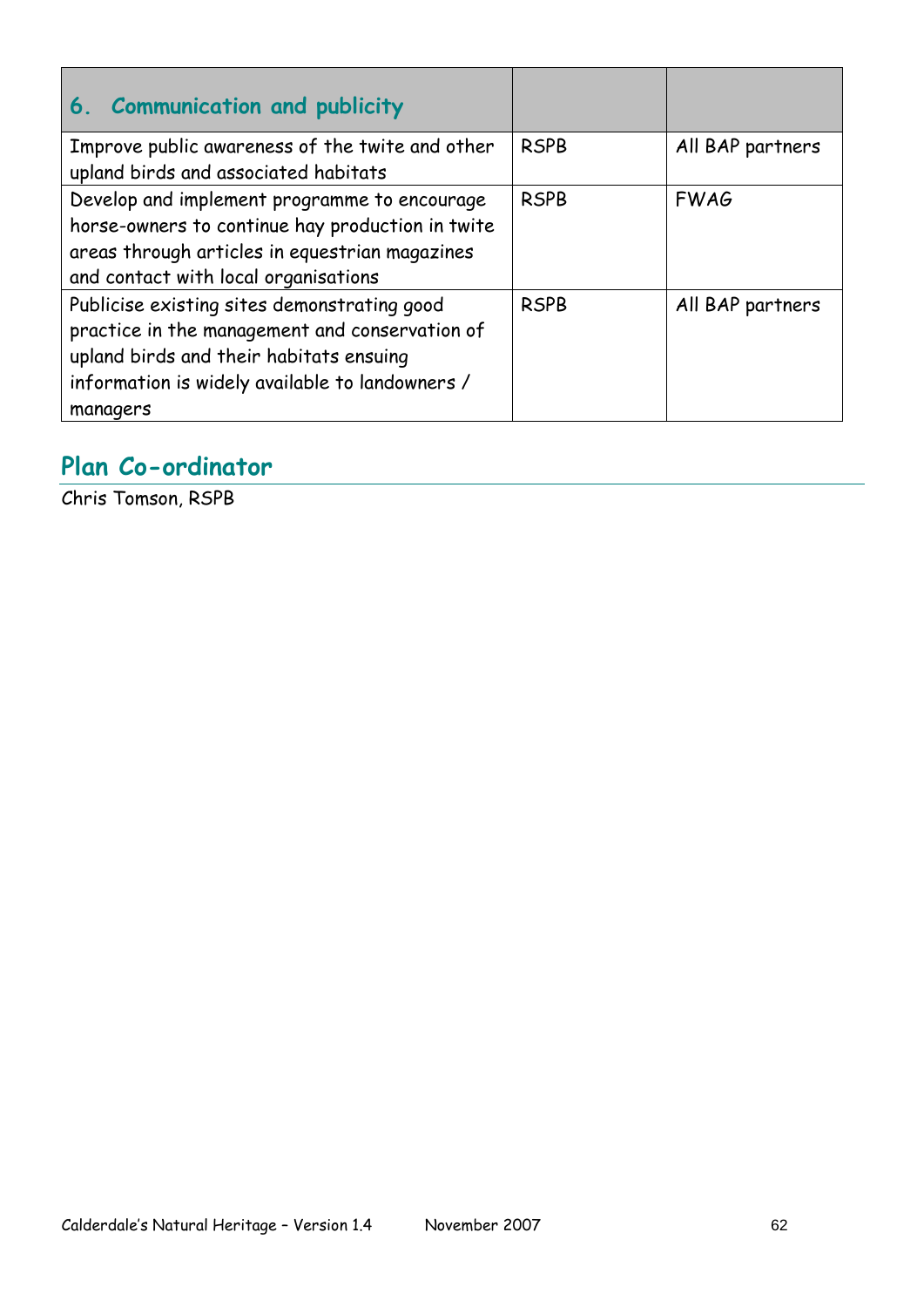# **3.5 Water Vole**

#### **Current Status**

#### **National**

The water vole (Arvicola terrestris) is found throughout Britain but the population has suffered a long term decline since 1900. There has been a period of accelerated loss since the 1980s; a national survey in 1989-90 failed to find voles in 67% of the sites where they were previously recorded and this trend is likely to continue. The stronghold is generally in the south and east of Britain, with populations in the north and west scarce and fragmented.

The water vole was once common along vegetated river banks, canals, ditches, lakes and ponds. Water voles are herbivores, feeding on the lush stems and leaves of waterside plants. Over the winter they survive on a diet of the roots and bark of woody species such as willow, as well as rhizomes, bulbs and roots of herbaceous plants. In autumn they will eat berries and fruits.

#### **Regional**

There is a healthy population of water voles in east Yorkshire. The population in West Yorkshire is currently under threat from both habitat loss and predation by mink. In comparison the water vole population of Rotherham in South Yorkshire has not been affected by such predation and are more numerous in this area.

West Yorkshire Ecology have more water vole records for the east of West Yorkshire but this may reflect the amount of survey work carried out in Leeds and Wakefield rather than the true status of the population.

#### **Local**

A few years ago, mink were set free from mink farms and have established themselves throughout Calderdale"s watercourses. Water voles have been reported from Cromwell Bottom, Rochdale Canal, Hebden Water, Warland Weir and Walsden Water in recent years. Recent records of water voles from upland parts of the Peak District and Kirklees suggest that water voles are under-recorded in upland parts of Calderdale.

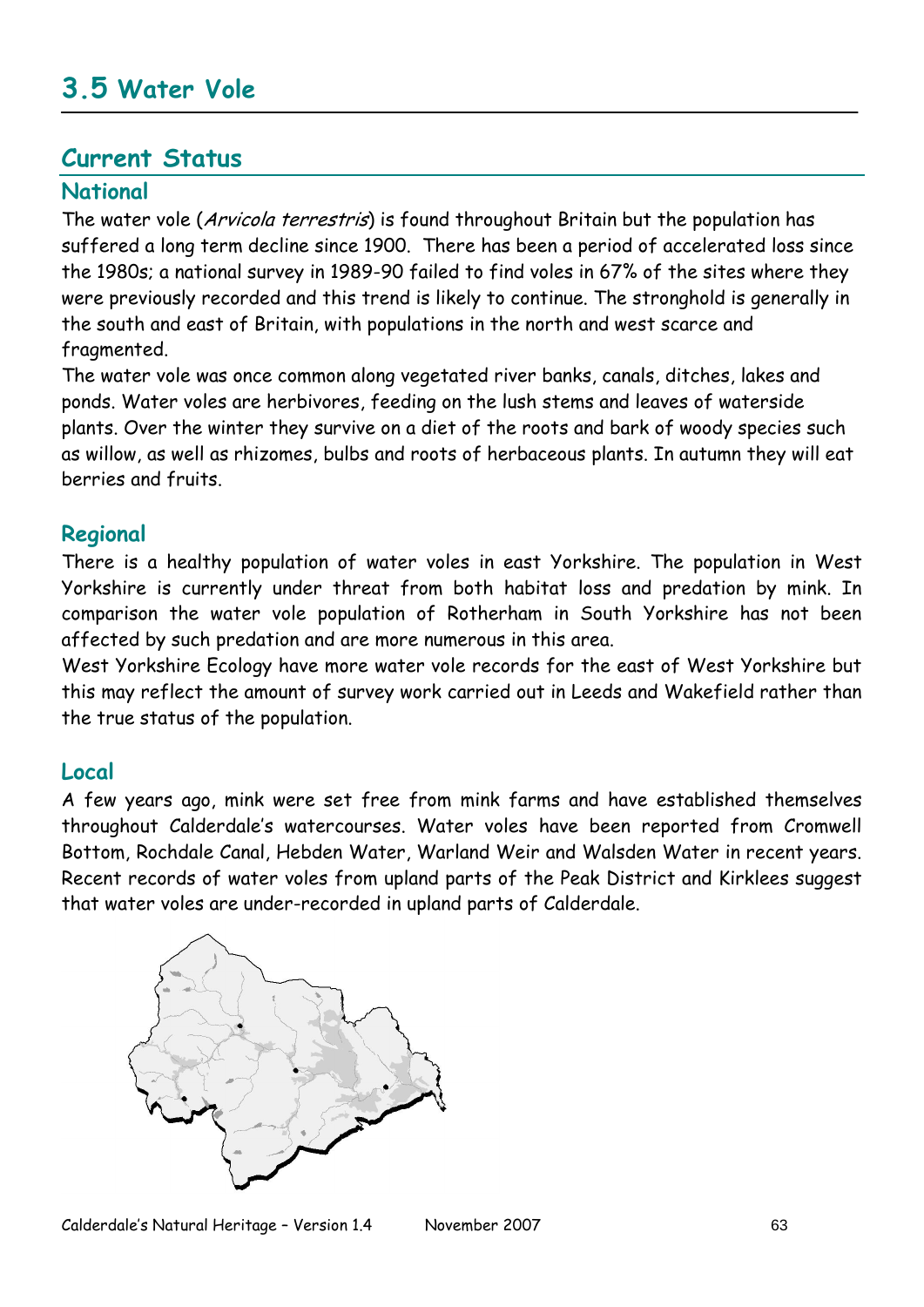## **Current factors causing loss or decline**

- Habitat loss and degradation due to insensitive engineering and maintenance works on rivers and ditches, urbanisation of the flood plain, heavy grazing pressure of waterside habitats, lack of or inappropriate management of river banks
- Disturbance of riparian habitats by recreational activities
- Predation by mink, rats (taking young) and domestic cats is likely to be a significant  $\bullet$ cause of population decline in Calderdale
- Pollution from industrial and agricultural based effluents and insecticides
- Poisoning by rodenticides used to control the brown rat (often unintentional because water vole are easily mis-identified as rats)

### **Current action**

- A national Species Action Plan has been prepared with targets to ensure that water voles are present throughout their 1970s range, by the year 2010 and to maintain the current distribution and abundance of the species in the UK
- The Vincent Wildlife Trust conducted a national survey in 1989-90
- WYE have commissioned a survey of water voles in West Yorkshire during 2000-2002
- Countryside Stewardship Scheme for Watersides allows for the creation of habitats suitable for water voles

### **Legal status**

The water vole is currently protected under Schedule 5 of the Wildlife and Countryside Act 1981 (as amended). It is an offence to intentionally or recklessly damage, destroy or obstruct any place or structure which water voles use for shelter or protection or to disturb them while using such a place.

### **Targets**

Maintain the current distribution and abundance of the water vole in Calderdale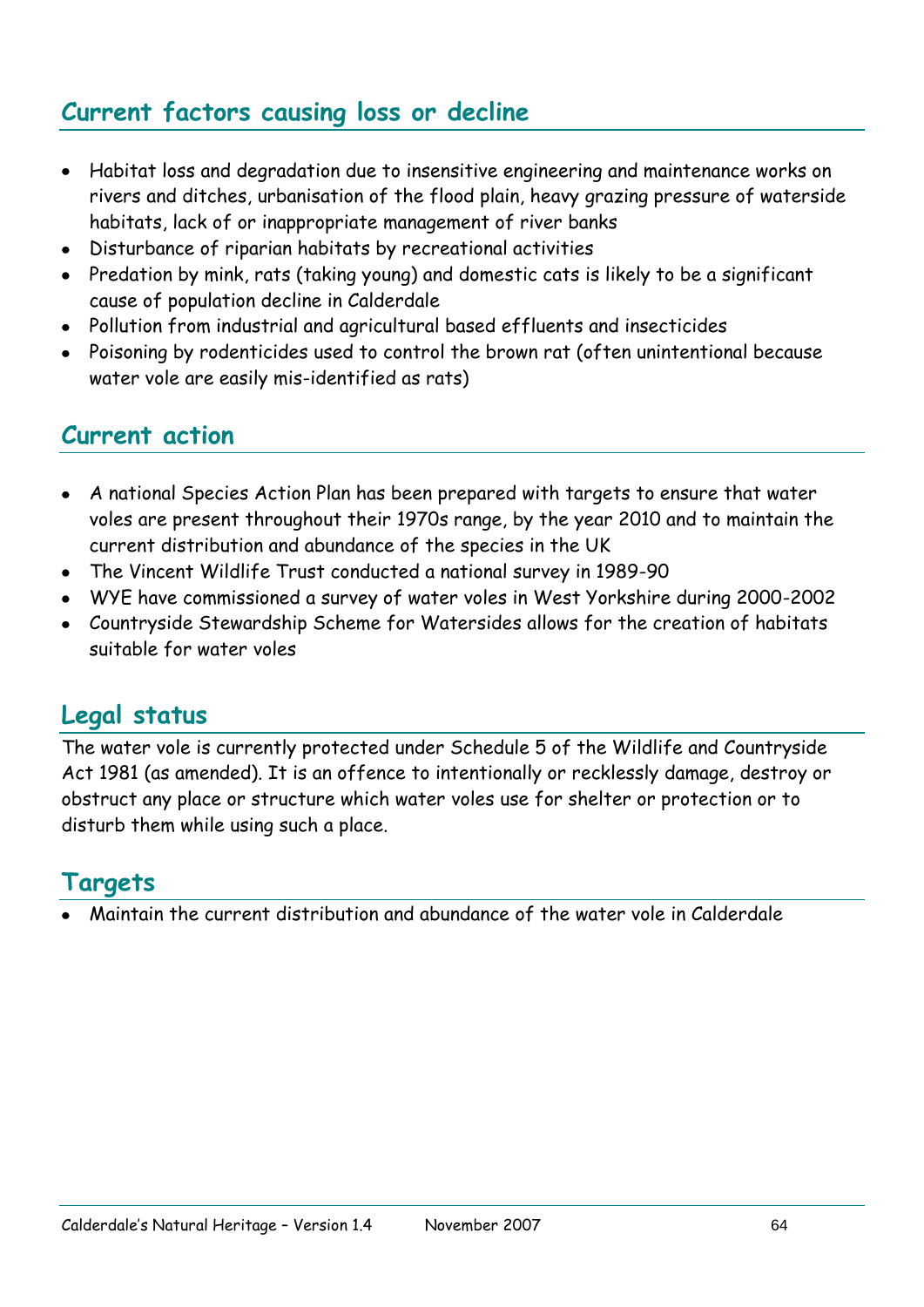| <b>Action</b>                                                                                                                                                                                       | <b>Lead Partner</b> | Other                                      |
|-----------------------------------------------------------------------------------------------------------------------------------------------------------------------------------------------------|---------------------|--------------------------------------------|
|                                                                                                                                                                                                     |                     | partners                                   |
| Policy and legislation<br>1.                                                                                                                                                                        |                     |                                            |
| Uphold the Wildlife and Countryside Act 1981 (as<br>amended), Section 9(4) in respect of the<br>protection of water voles                                                                           | EA                  | CMBC (CAFU),<br>CMBC (DC), NE,<br>WYE, WYP |
| Consider the impact on water voles when<br>assessing planning applications                                                                                                                          | $CMBC$ (DC)         | CMBC (CAFU),<br>EA                         |
| Take opportunities through the planning system<br>to restore or create water vole habitats. Explore<br>possibilities<br>long<br>of<br>term<br>management<br>agreements                              | $CMBC$ (DC)         | CMBC (CAFU),<br>EA                         |
| Identify and designate key colonies as SEGIs                                                                                                                                                        | <b>WYE</b>          | CMBC(CAFU),<br>CMBC (DP), YWT              |
| Promote wider awareness of the MAFF 'Code of<br>Good Agricultural Practise for Protection of<br>Water'                                                                                              | DEFRA/RDS           | FWAG, EA                                   |
| Site safeguard and management<br>2.                                                                                                                                                                 |                     |                                            |
| Include the needs of water voles in the<br>management of SSSIs or other designated<br>wildlife sites                                                                                                | <b>NE</b>           | CMBC (CAFU),<br>BW, CLA, NFU               |
| Avoid damage of existing or potential water vole<br>habitat by development, drainage or maintenance<br>work such as culverting, channelisation, sheet<br>piling or other hard bank protection works | EA                  | BW, CMBC<br>(CAFU, DC), WYE                |
| Explore opportunities for creating suitable<br>habitats under the Countryside Stewardship<br>Scheme and planning gain for restoring<br>watercourses to a more natural structure                     | DEFRA / RDS         | FWAG, CMBC<br>(CAFU), EA,<br>CLA, NFU, YWT |
| Produce management briefs for key colonies, to<br>include measures to protect and expand the<br>population.                                                                                         | CMBC(CAFU)          | EA, NE, HSS,<br>UCWN, WYE,<br><b>YWT</b>   |
| Species management and protection<br>3.                                                                                                                                                             |                     |                                            |
| Establish the effects of mink predation and<br>encourage their control where appropriate                                                                                                            | EA                  | CMBC (CAFU),<br><b>YWT</b>                 |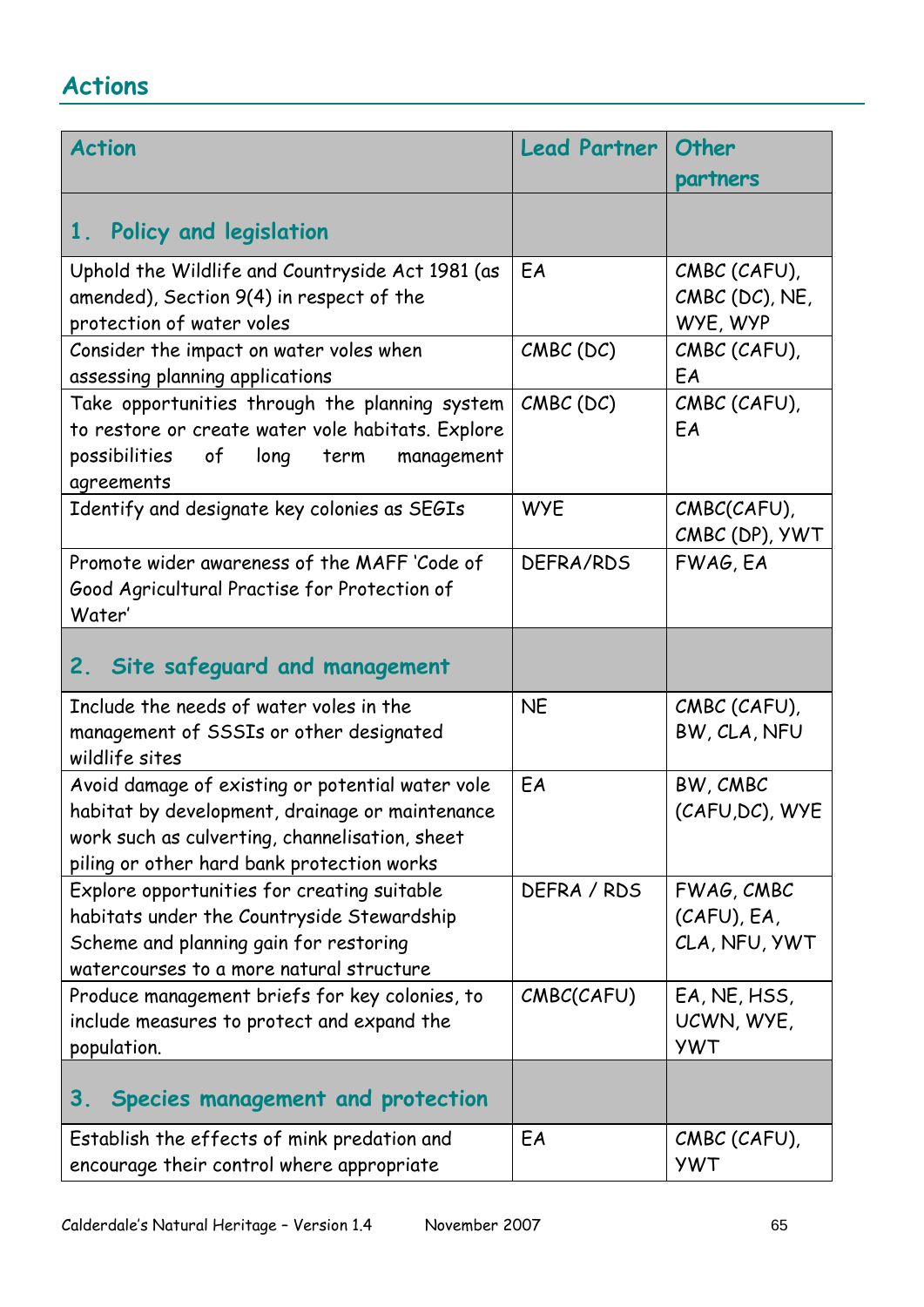| Discourage the illegal use of rodenticides and<br>herbicides where water voles would be affected                                                                                                                  | <b>DEFRA</b> | EA, YWT                                               |
|-------------------------------------------------------------------------------------------------------------------------------------------------------------------------------------------------------------------|--------------|-------------------------------------------------------|
| Take opportunities to enhance / create water<br>vole habitats near to existing colonies                                                                                                                           | EA           | CMBC (CAFU),<br>BW, YWT                               |
| Seek funding to carry out conservation work and<br>habitat creation                                                                                                                                               | CMBC (CAFU)  | All partners                                          |
| 4. Advisory                                                                                                                                                                                                       |              |                                                       |
| Promote the benefits of watercourse buffer<br>strips to landowners and managers, including<br>their value as water vole habitat                                                                                   | <b>FWAG</b>  | NE, EA, CMBC<br>(CAFU), YWT                           |
| Provide advice to relevant authorities and owners<br>on conservation of the species                                                                                                                               | EA           | CMBC (CAFU),<br>NE, FWAG,<br>HSS, UCWN,<br><b>YWT</b> |
| 5. Research and monitoring                                                                                                                                                                                        |              |                                                       |
| Conduct surveys to establish the distribution of<br>both the water vole and mink and identify key<br>populations of water voles for conservation                                                                  | <b>WYE</b>   | EA, NE,<br>CMBC(CAFU),<br>HSS, UCWN,<br><b>TNHS</b>   |
| Pass information gathered from surveying and<br>monitoring to the NBN                                                                                                                                             | <b>WYE</b>   | CMBC (CAFU)                                           |
| 6. Regional                                                                                                                                                                                                       |              |                                                       |
| Work with neighbouring local authorities and<br>regional partners to improve opportunities for<br>joint working                                                                                                   | EA           | BW, CMBC<br>(CAFU), NE,<br>WYE, YWT                   |
| 7. Communication and publicity                                                                                                                                                                                    |              |                                                       |
| Promote the water vole through the local press,<br>leaflets and displays. Stress the difference<br>between water voles and rats and the effects of<br>inappropriate works and human disturbance on<br>river banks | CMBC (CAFU)  | ATC, EA, NE,<br>YWT, HSS,<br>TNHS, UCWN               |
| Raise awareness of the damage caused by mink to<br>water voles and other wildlife                                                                                                                                 | CMBC (CAFU)  | NE, FWAG,<br>WYE, YWT                                 |

## **Plan co-ordinator**

Brian Lavelle, Yorkshire Wildlife Trust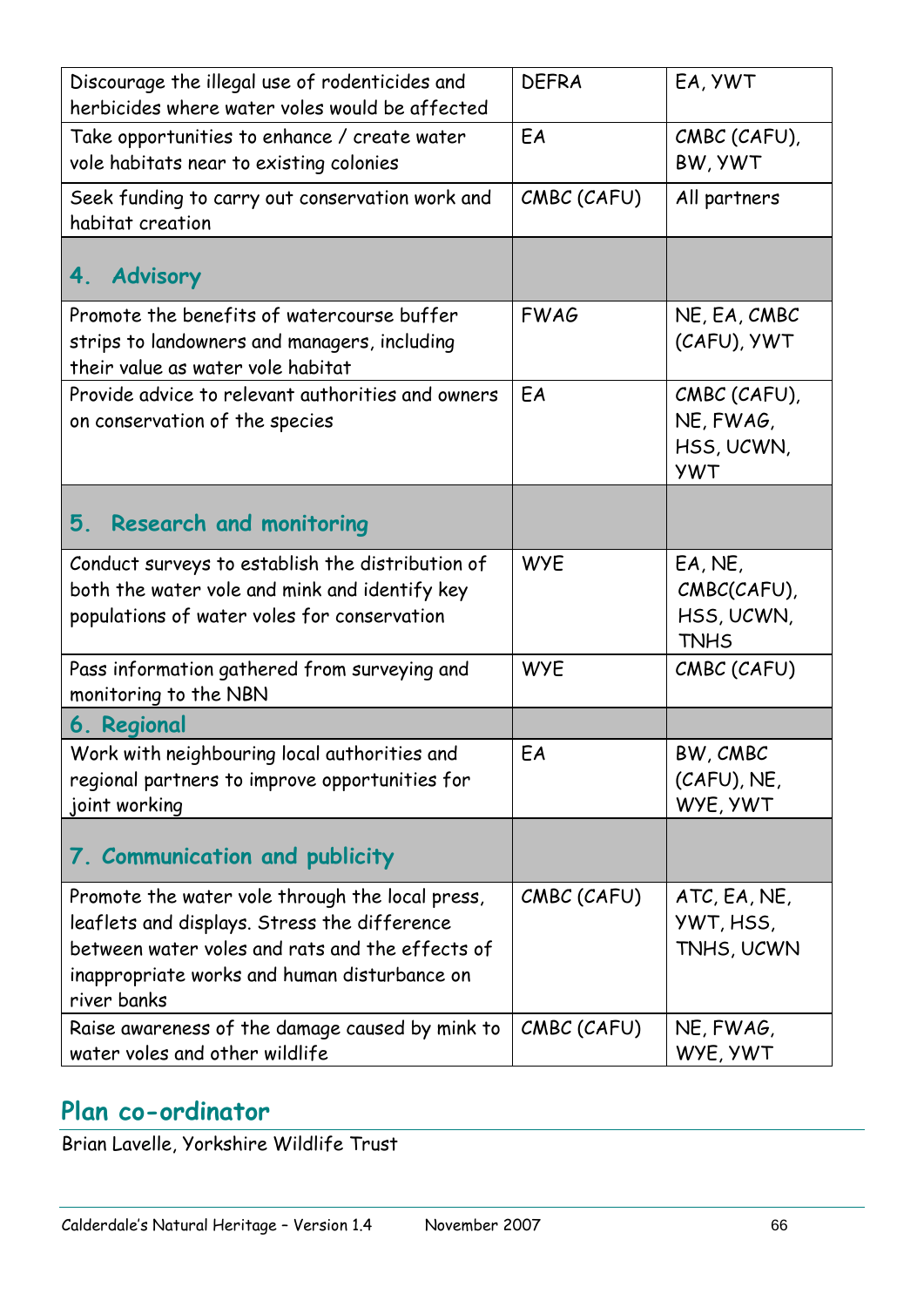## **3.6 Pink Waxcap Fungi**

### **Introduction**

The pink waxcap's (Hygrocybe calyptriformis) main habitats include lawns, grassy meadows, pastures and woodland margins. It has been recorded from limestone grassland and acid grassland. Fruiting bodies, which are seldom abundant, generally appear between August and October. They have attractive pointed caps 5 -7 cm tall and a white or pinkish stem up to 10 cm tall. It is one of a group of the often-brightly coloured waxcap fungi (Hygrocybe spp.) which are typically associated with unimproved grassland and are reported to have declined across Europe.

### **Current Status**

#### **National**

The number of sites for this species is now known to total 500 as a result of the British Mycological Society's survey. It has been found in Scotland, Wales, Oxfordshire, North Yorkshire, Kent and Worcestershire. A large population is known from a MoD artillery range at Brecknock. Elsewhere the species is found in continental Europe, North America and Asia.

In Great Britain this species is provisionally classified as Low Risk. It receives general protection under the Wildlife and Countryside Act 1981 and is also on the provisional Berne List.

#### **Regional**

There are scattered records throughout Yorkshire for this species, all of them limited to unimproved grassland. The Mid Yorkshire Fungus Group is conducting a survey for this species to feed into the national database.

#### **Local**



At present restricted to three sites in the district, this species meets the criteria of a Calderdale Priority Species. All three sites are unimproved acid grassland.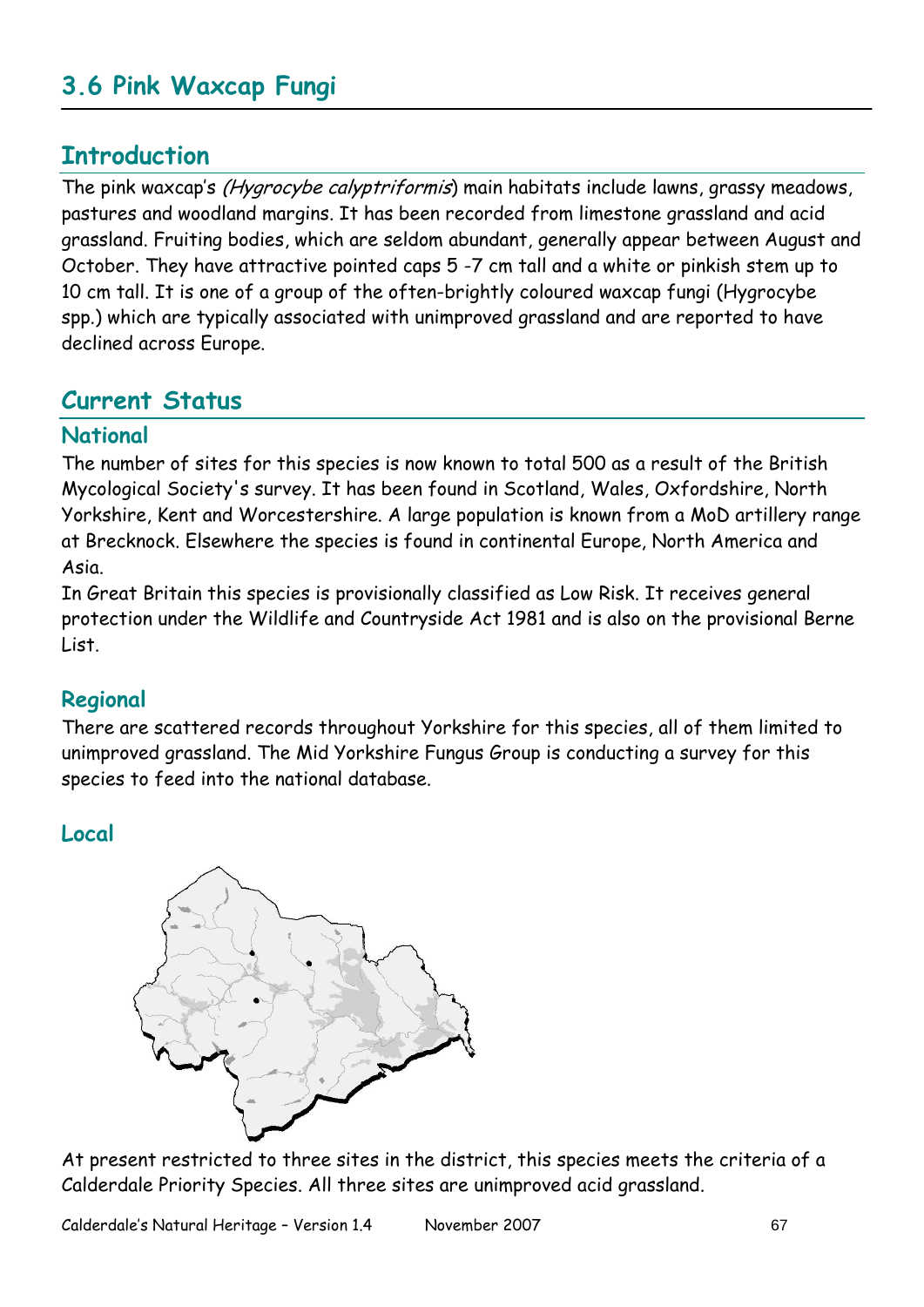## **Current factors causing loss or decline**

- Historic changes in the population of this species are poorly understood, but potential threats to extant sites include:
- Improvement of it"s grassland habitat through ploughing or addition of fertilisers.
- Reduction in the levels or cessation of grazing or mowing leading to growth of rank vegetation and woody species.

## **Current Action**

- The British Mycological Society (BMS), is undertaking a 'waxcap grassland' survey, which began in 1996.
- Plantlife has also started a waxcap survey (2002) that has been extended to the 2003 season.
- Members of Halifax Scientific Society monitor the known current sites in the district.

## **Targets**

Maintain the current distribution and abundance of waxcaps in Calderdale.

| <b>Action</b>                                                                                                                                                                                                                          | Lead        | Other partners                |
|----------------------------------------------------------------------------------------------------------------------------------------------------------------------------------------------------------------------------------------|-------------|-------------------------------|
|                                                                                                                                                                                                                                        | Partner     |                               |
| 1 <sub>1</sub><br><b>Policy and Legislation</b>                                                                                                                                                                                        |             |                               |
| Consider designating sites with waxcaps as<br><b>SEGIs</b>                                                                                                                                                                             | <b>WYE</b>  | CMBC(CAFU),<br>CMBC (DP), HSS |
| 2. Site safeguard and management                                                                                                                                                                                                       |             |                               |
| Where possible, provide mechanisms (such as<br>relevant agri-environmental schemes) to<br>encourage grazing or continued mowing on<br>waxcap sites                                                                                     | <b>FWAG</b> | <b>DEFRA</b>                  |
| $3_{-}$<br><b>Research and monitoring</b>                                                                                                                                                                                              |             |                               |
| Compile records of waxcap and encourage<br>regular visits to known sites in order to<br>determine the current status of the species<br>at each site. An assessment of management<br>and current threats should be made at each<br>site | <b>HSS</b>  | MYFG, WYE                     |
| Commission research into the habitat                                                                                                                                                                                                   | <b>NE</b>   |                               |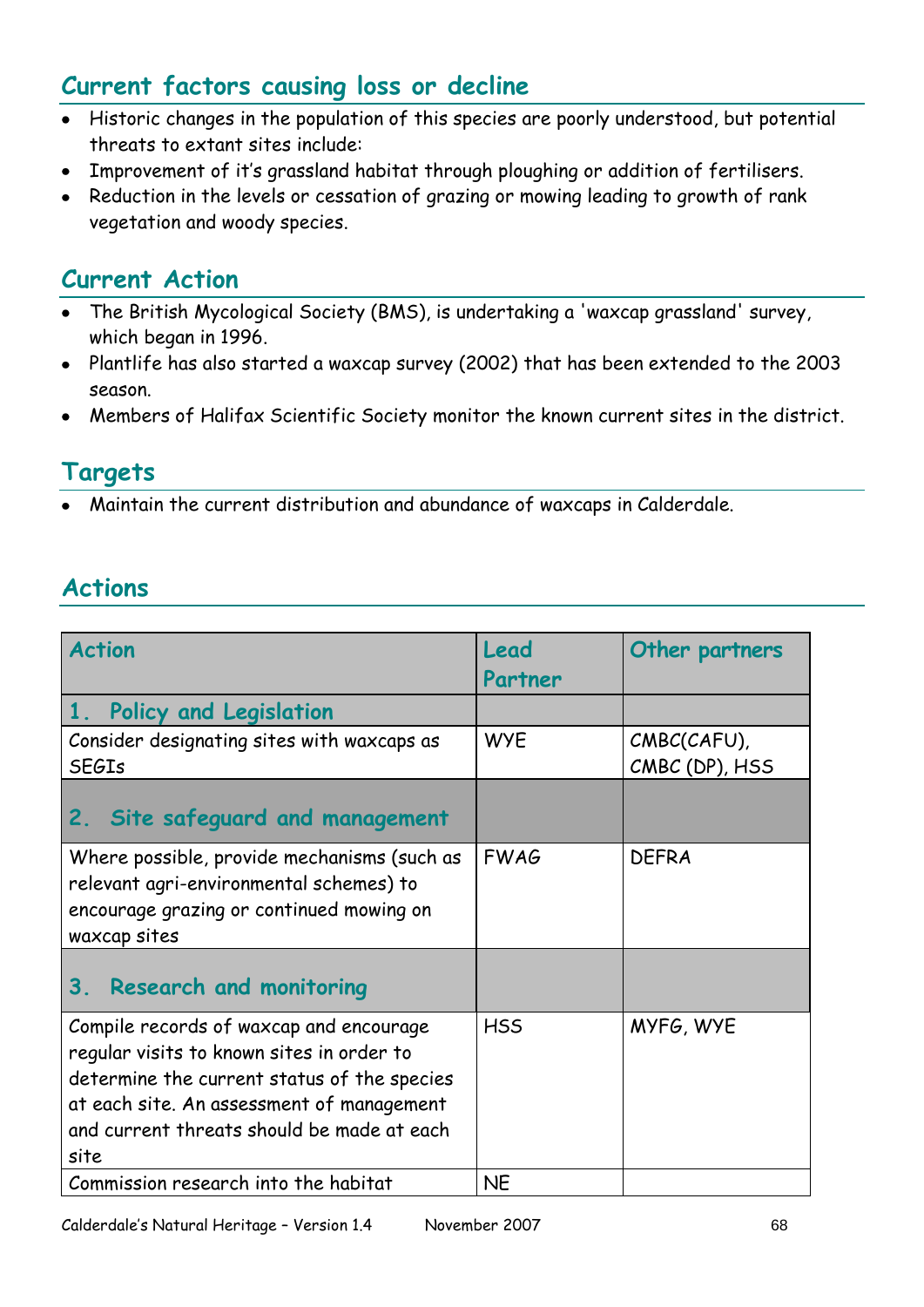| requirements and methods of spread of this<br>species, with a view to refining management<br>techniques for its conservation                                                                                                                            |            |                               |
|---------------------------------------------------------------------------------------------------------------------------------------------------------------------------------------------------------------------------------------------------------|------------|-------------------------------|
| Perform surveys on other unimproved<br>grassland sites likely to have waxcaps                                                                                                                                                                           | <b>HSS</b> | <b>MYFG</b>                   |
| Train/encourage naturalists to report<br>records                                                                                                                                                                                                        | <b>HSS</b> | <b>MYFG</b>                   |
| <b>Advisory</b><br>4.                                                                                                                                                                                                                                   |            |                               |
| Advise landowners and land managers of the<br>presence and importance of this species,<br>specific management for conservation and any<br>potentially damaging actions. Landowners and<br>managers should have access to specialist<br>advice if needed | <b>HSS</b> | NE, DEFRA, WYE                |
| As far as possible advise relevant agri-<br>environment scheme project officers of the<br>location for this species and the need to<br>encourage appropriate grazing regimes at<br>these sites                                                          | <b>WYE</b> | DEFRA, NE                     |
| 5.<br>Regional                                                                                                                                                                                                                                          |            |                               |
| <b>Communication and publicity</b><br>6.                                                                                                                                                                                                                |            |                               |
| Encourage mycologists to pass all records of<br>pink meadow cap, including ecological<br>information, to regional and national<br>databases                                                                                                             | <b>HSS</b> | BMS, CMBC(CAFU),<br>MYFG, WYE |
| Provide publicity to general public to<br>encourage them to report possible sites                                                                                                                                                                       | <b>HSS</b> |                               |
| Raise awareness of the importance of this<br>species                                                                                                                                                                                                    | <b>HSS</b> | CMBC(CAFU), ATC               |
|                                                                                                                                                                                                                                                         |            |                               |

# **Links with other action plans**

Unimproved Grassland

## **Plan Co-ordinator**

Hugh Firman, Conservation Officer National Lead Partner - Plantlife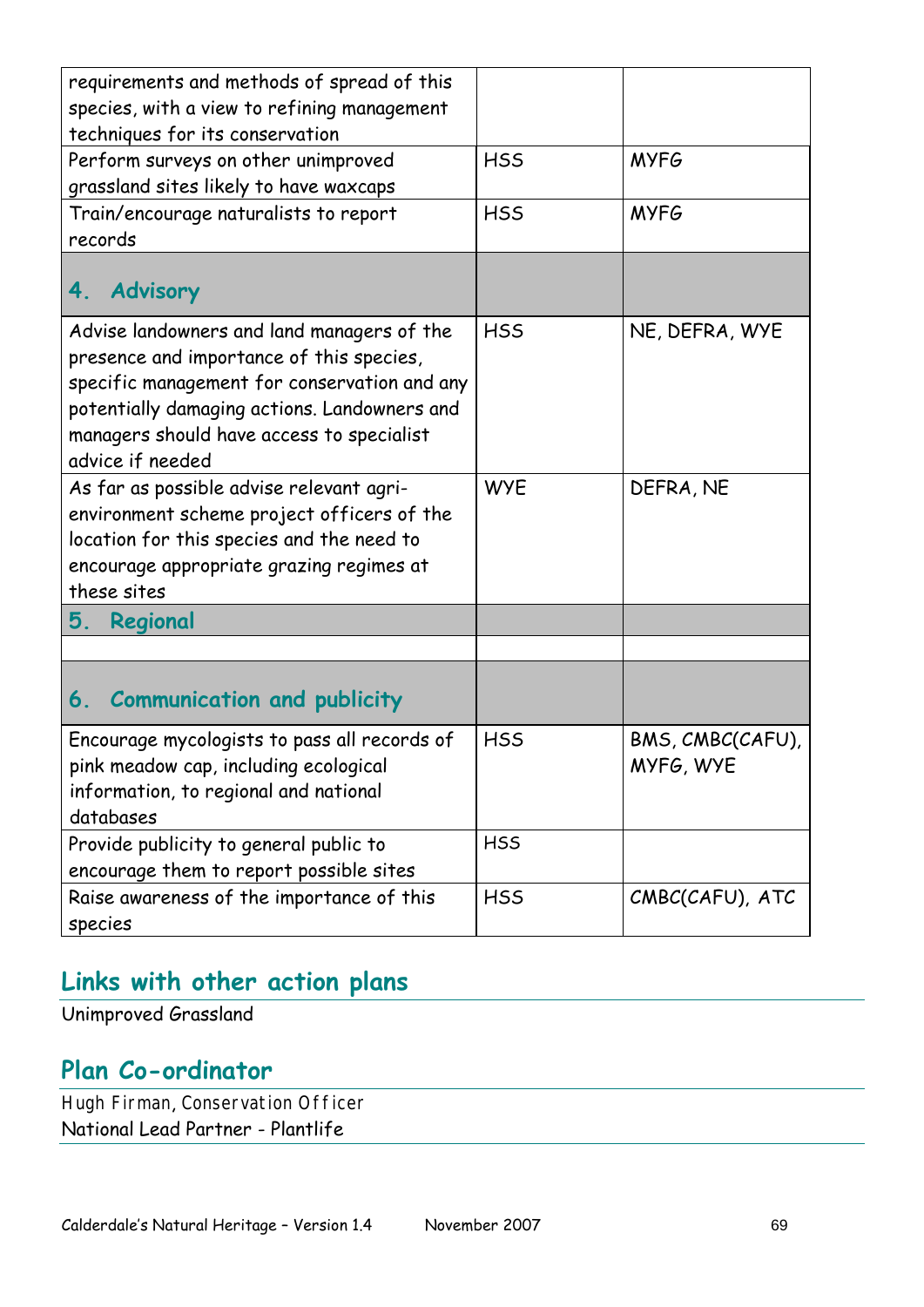#### **4.1 Implementation**

An essential part of the Local Biodiversity Action Plan consists of putting the proposed actions into effect. Many actions will require a substantial input of time and resources although in many cases substantial progress can be made by adjusting priorities. It is recommended that organisations review their work programmes and strategies to ensure that they can contribute towards the delivery of the BAP. Subsequent actions with longerterm goals can be developed in the light of the progress which has been made. This is the whole basis for the plan as an evolving process. Partnership working is fundamental to the success of the BAP and it is vital that close links are established between organisations working on the same Action Plan. In some cases this may necessitate working groups, while in others a more informal arrangement, such as email groups, may be sufficient. To help this process a list of key contacts is provided in Appendix 2. Annual workshops are planned. These will enable partners to share knowledge, celebrate achievements and identify future action. Appendix 3 illustrates some of the actions you as an individual or community group can do to benefit biodiversity.

#### **4.2 Monitoring**

A Steering Group will be created to oversee the implementation of the BAP. This group will meet every six months, subject to review and will include senior representatives from key organisations. The Steering Group will be supported by a Technical Group, consisting of representatives from Calderdale Council"s Countryside and Forestry Unit, Natural England, Halifax Scientific Society and West Yorkshire Ecology. In monitoring the progress and the effectiveness of the plan it may be helpful to identify possible problems at an early stage so that these may be addressed and hopefully ways found to overcome them. Therefore, partners will be asked to provide yearly updates for the action points for which they are responsible. Plan Co-ordinators will collate brief Annual Reports, which in turn will provide the basis for an Annual Review.

It will be essential for all Partners, community groups and individuals to forward data to the ecological databases held by Calderdale Council and West Yorkshire Ecology if the full potential of the plan is to be realised.

#### **4.3 Consultation**

Partnership and a committed ownership is an important aspect of Calderdale's BAP. For this reason local people and organisations with the capacity to deliver the BAP are being consulted. All key partners have a responsibility to consult widely within their own organisations on implementing the Plan.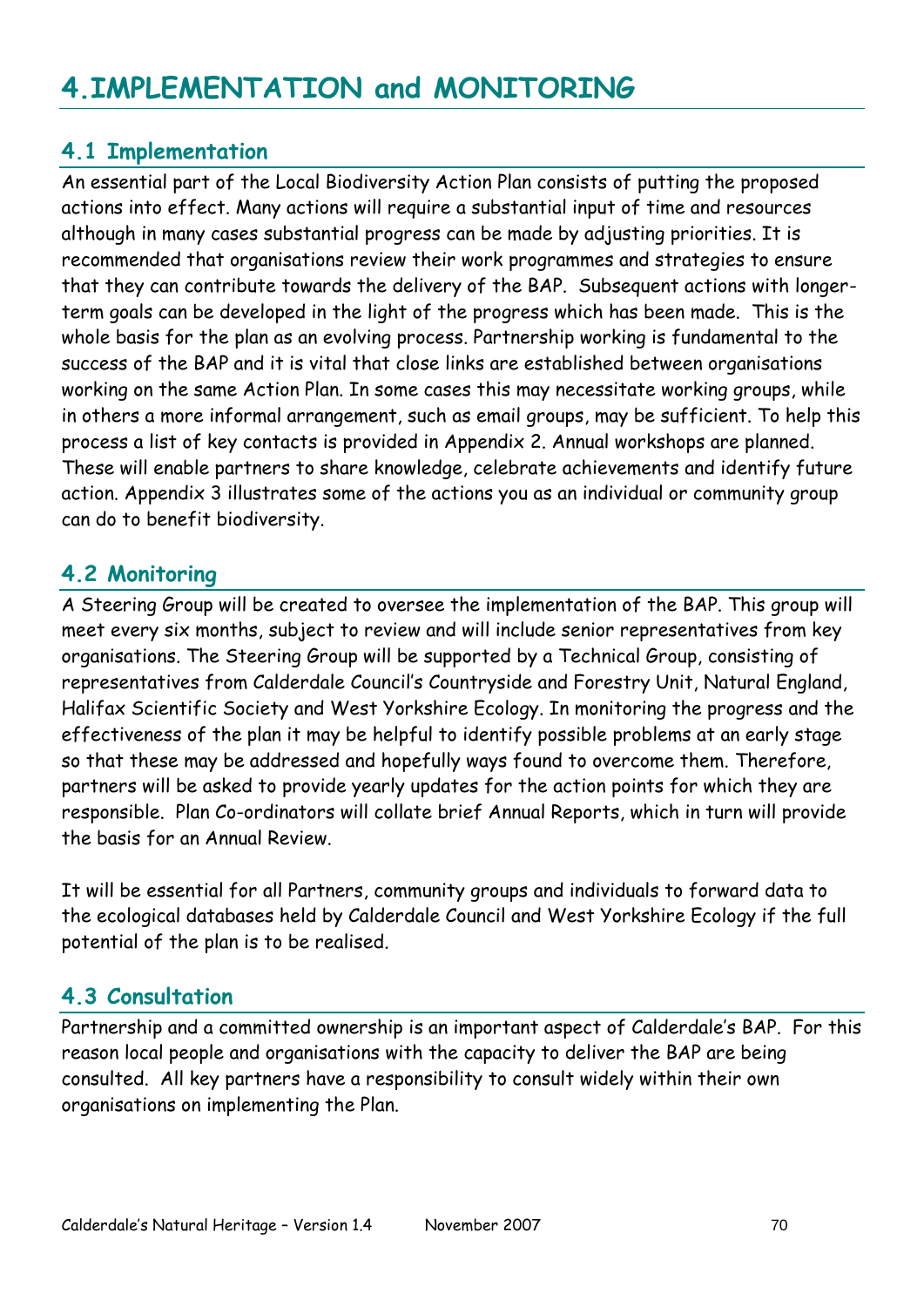### **APPENDIX 1 Calderdale Priority Species**

# **Please note this list is now out of date, for a complete list, please see the latest Species Audit.**

Myotis brandtii Lepus europaeus Plecotus auritus Myotis daubentonii Nyctalus leisleri Myotis nattereri Nyctalus noctula

Lutra lutra

Pipistrellus pygmaeus

Neomys fodiens Arvicola terrestris Myotis mystacinus Erinaceus europaeus

#### **Mammals**

#### **Birds**

| Black-headed gull         | Larus ridibundus       |
|---------------------------|------------------------|
| <b>Bullfinch</b>          | Pyrrhula pyrrhula      |
| Common crossbill          | Loxia curvirostra      |
| Common redstart           | Phoenicurus phoencurus |
| Cuckoo                    | Cuculus canorus        |
| Curlew                    | Numenius arquata       |
| Dunlin                    | Calidris alpina        |
| Dunnock                   | Prunella modularis     |
| Goldcrest                 | Regulus regulus        |
| Golden plover             | Pluvialis apricaria    |
| Grasshopper warbler       | Locustella naevia      |
| Great-crested grebe       | Podiceps cristatus     |
| Green woodpecker          | Picus viridis          |
| Grey partridge            | Perdix perdix          |
| Grey wagtail              | Motacilla cinerea      |
| Hen harrier               | Circus cyaneus         |
| Hobby                     | Falco subbuteo         |
| House martin              | Delichon urbica        |
| House sparrow             | Passer domesticus      |
| Kestrel                   | Falco tinnunculus      |
| Kingfisher                | Alcedo atthis          |
| Lapwing                   | Vanellus vanellus      |
| Lesser redpoll            | Acanthis flammea       |
| Lesser spotted woodpecker | Dendrocopus minor      |
|                           |                        |

Calderdale's Natural Heritage - Version 1.4 November 2007 1997 1998 1999 1998 1999 1998 1999 1998 1999 1999 1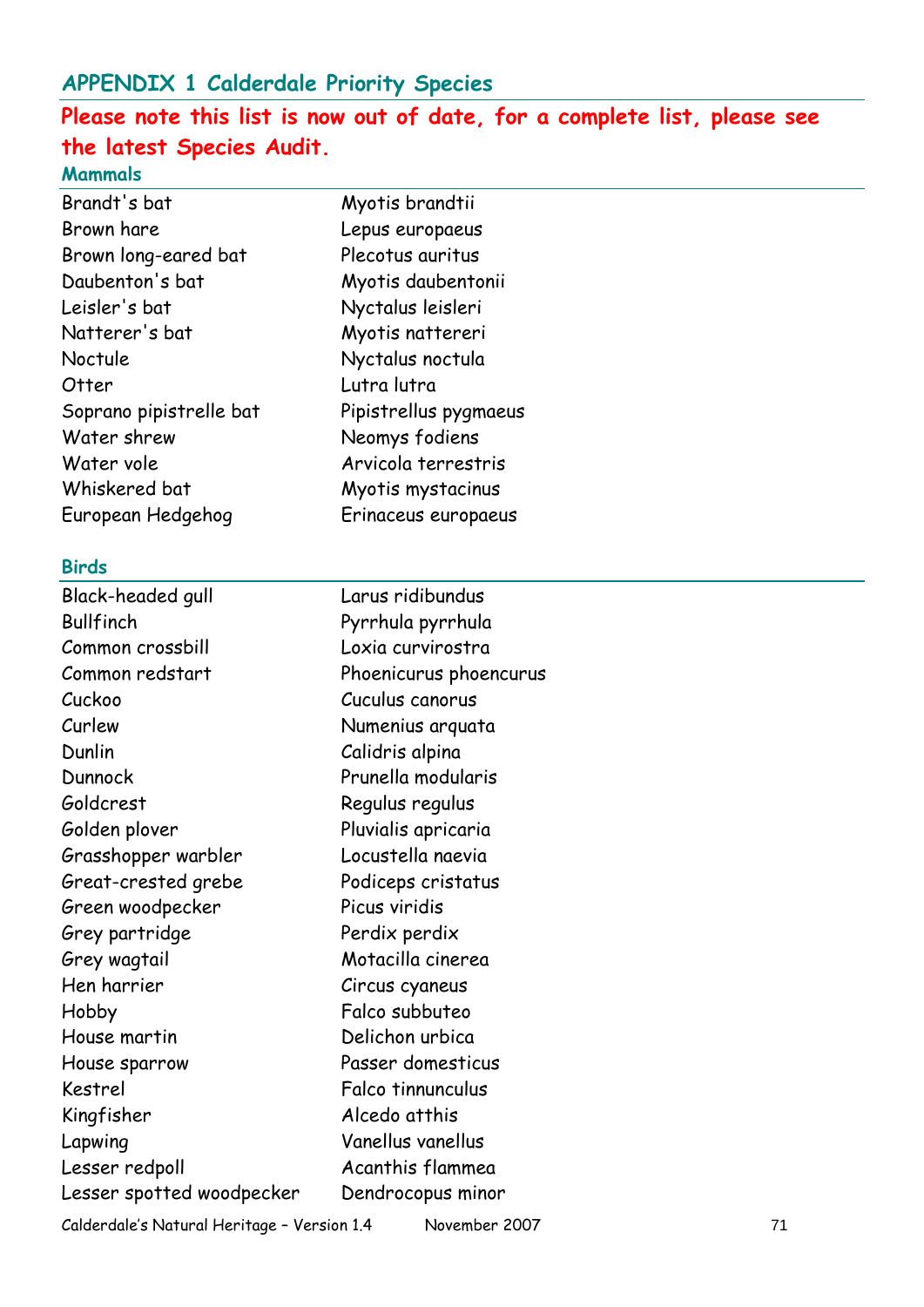Lesser whitethroat Sylvia curruca Linnet Carduelis cannabina Little ringed plover Charadrius dubius Long -eared owl Asio otus Meadow pipit **Anthus pratensis** Merlin Falco columbarius Mistle thrush Turdus viscivorus Peregrine Falco peregrinus Pied flycatcher Ficedula hypoleuca Raven Corvus corax Red grouse Canada Cagopus lagopus Redshank Tringa totanus Ring ouzel Turdus torquatus Sand martin Riparia riparia Shelduck Tadorna tadorna Short-eared owl Skylark Alauda arvensis Snipe Gallinago gallinago Song thrush Turdus philomelus Spotted flycatcher Muscicapa striata Starling Sturnus vulgaris Stock dove Columbia oenas Stonechat Saxicola torquata Swallow Hirundo rustica Teal Anas crecca Tree pipit Tree pipit Tree sparrow Passer montanus Tufted duck Aythya fuligula Turtle dove Streptopelia turtur Water rail Whinchat Saxicola rubetra Willow tit **Parus montanus** Woodcock Scolopax rusticola Yellowhammer Emberiza citrinella

Oystercatcher Haematopus ostralegus Reed bunting Emberiza schoeniclus Ringed plover Charadrius hiaticula Aslo flammeus Twite Carduelis flavirostris Rallus aquaticus Willow warbler Phylloscopus trochilus Wood warbler Phylloscopus sibilatrix Yellow wagtail Motacilla flava flavissima

#### **Reptiles and Amphibians**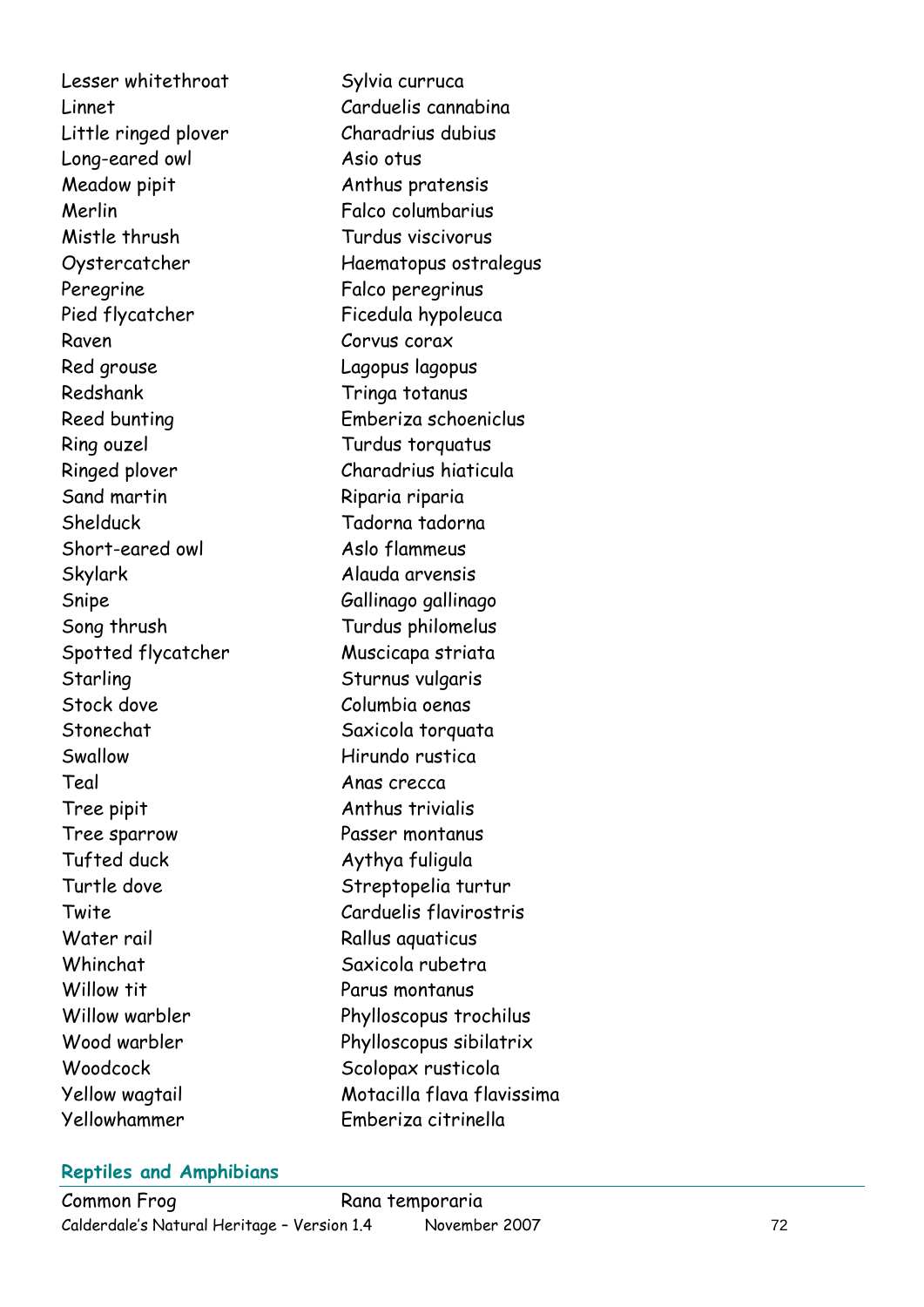| Common Lizard       |
|---------------------|
| <b>Common Toad</b>  |
| <b>Grass Snake</b>  |
| <b>Palmate Newt</b> |
| Smooth Newt         |

#### **Butterflies and Moths**

Calderdale"s Natural Heritage – Version 1.4 November 2007 73 A Micro moth Gynnidomorpha alismana A Micro moth Phyllonorycter platanoidella A Micro moth Prays fraxinella f. rustica A Micro moth Pammene fasciana A Micro moth Grapholita lunulana A Micro moth Stenoptillia millierdactyla Autumnal Rustic Eugnorisma glareosa Barred Hook-tip **Drepana falcataria** Chimney Sweeper Odezia atrata Cream-bordered Green Pea Earias chlorana Dark Green fritillary **Argynnis adippe** Dark Spinach Pelurga comitata Dark-barred Twin-spot Carpet Xanthorhoe ferrugata Double Dart Graphiphora augur Dusky Thorn **Ennpmos** fuscantaria Dusky-lemon Sallow Xanthia gilvago Emperor Moth Saturnia pavonia Feathered Ranunculus Polymixis flavicincta Figure of Eight **Diloba** caeruleocephala Garden Dart **Euxoa** nigricans Ghost Moth Hepialis humili Golden-Rod Brindle Lithomoia solidaginis Grass Rivulet Perizoma albulata Hedge Rustic Tholera cespitis Latticed Heath Chiasmia clathrata Northern Egger Lasiocampa quercus Orange Underwing Archiearis parthenias Red Sword Grass Xylena vetusta Scarce Silver Y Syngrapha(Plusia) interrogationis September Thorn Ennomos erosaria Small Copper Lycaena phlaes Spinach Eulithis melinata Sword Grass Xylena exsoleta The Butterbur Hydraecia (Gortyna) petasitis The Wormwood Cucullia absinthii V-Moth Macaria wauaria White-letter Hairstreak Satyrium w-album

Lacerta vivipara

Triturus helveticus Triturus vulgaris

Bufo bufo Natrix natrix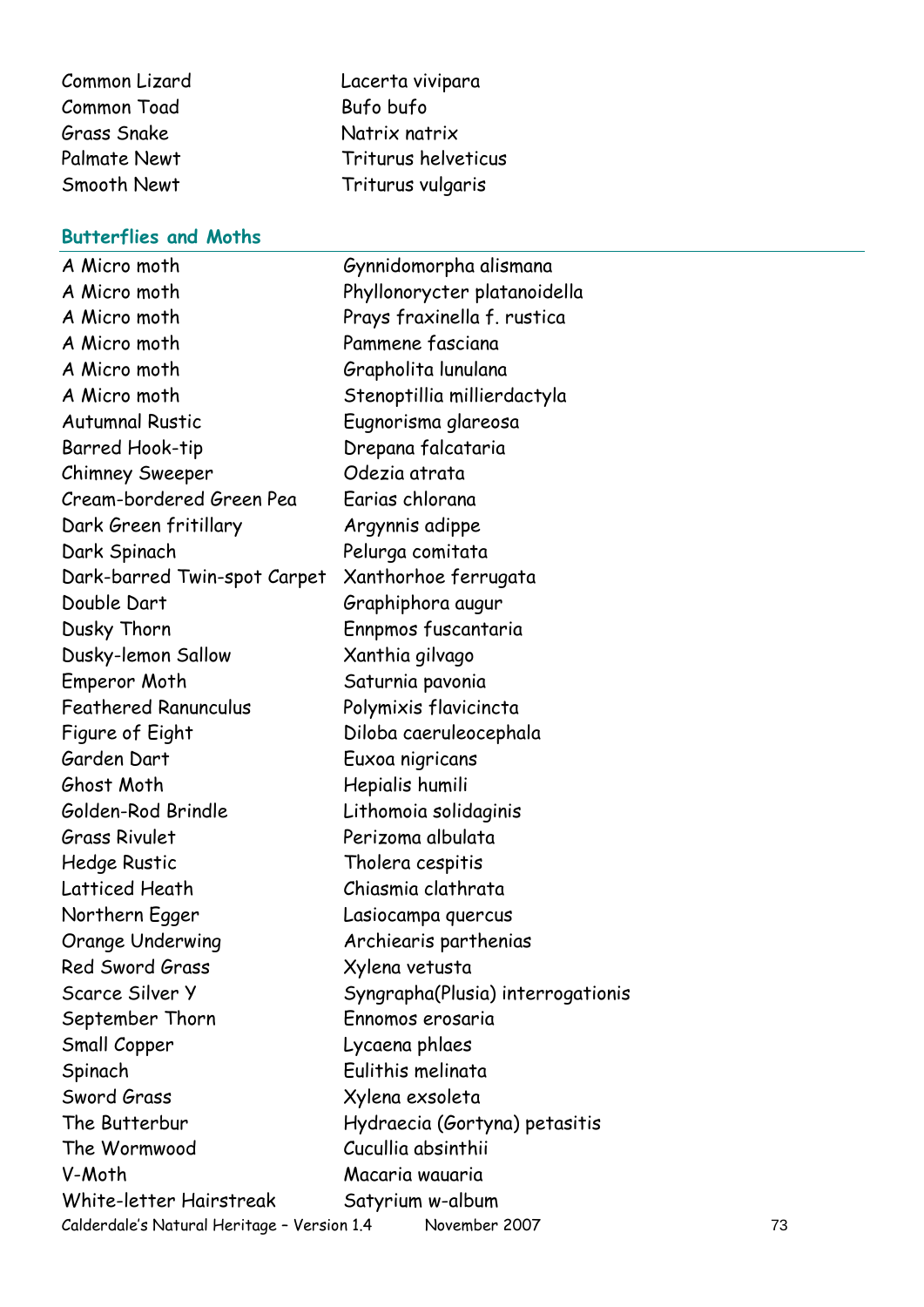| White-line Dart | Euxoa tritici         |
|-----------------|-----------------------|
| Wood Tiger      | Parasemia plantaginis |

# **Beetles**

| Agabus arcticus            | Water Beetle               |
|----------------------------|----------------------------|
| Ancistronycha abdominalis  | <b>Blue Soldier Beetle</b> |
| Ancistronycha(Cantharis)   | Beetle                     |
| abdominalis                |                            |
| Anotylus matador           | Beetle                     |
| Aphodius lapponum          | Chafer                     |
| Atheta aquatillis          | <b>Beetle</b>              |
| Atheta intermedia          | <b>Beetle</b>              |
| Badister unipustulatus     | <b>Beetle</b>              |
| Barynotus squamosus        | <b>Beetle</b>              |
| Bembidion clarki           | <b>Beetle</b>              |
| Bembidon fumigatum         | <b>Beetle</b>              |
| Bembidon gilvipes          | Beetle                     |
| Bembidon obliquum          | <b>Beetle</b>              |
| Bolitochara mulsanti       | <b>Beetle</b>              |
| Cercyon convexlusclus      | <b>Beetle</b>              |
| Cercyon lugubris           | <b>Beetle</b>              |
| Cis lineatocribratus       | <b>Beetle</b>              |
| Cneorhinus plumbeus        | Weevil                     |
| Dinarda maerkeli           | <b>Beetle</b>              |
| Dromus sigma               | <b>Beetle</b>              |
| Dryocoetinus alni          | <b>Bark Beetle</b>         |
| Enicmus fungicola          | Beetle                     |
| Gabrius bishopi            | Beetle                     |
| Grypus equiseti            | <b>Beetle</b>              |
| Hydroporus morio           | Water Beetle               |
| Hylecoetus dermestoides    | Timber Beetle              |
| Hyperaspis pseudopostulata | Ladybird                   |
| Laccobius sinuatus         | <b>Beetle</b>              |
| Leptusa norvegica          | Beetle                     |
| Mantra rustica             | Beetle                     |
| Melasis buprestoides       | Beetle                     |
| Notaris bimaculatus        | Weevil                     |
| Notaris scripl             | Weevil                     |
| Notiophilus quadripuntatus | Beetle                     |
| Ocypus fuscatus            | Beetle                     |
| Oreodytes davisii          | Water Beetle               |
| Oxypoda formiceticola      | Beetle                     |
| Psylliodes chalcomera      | Beetle                     |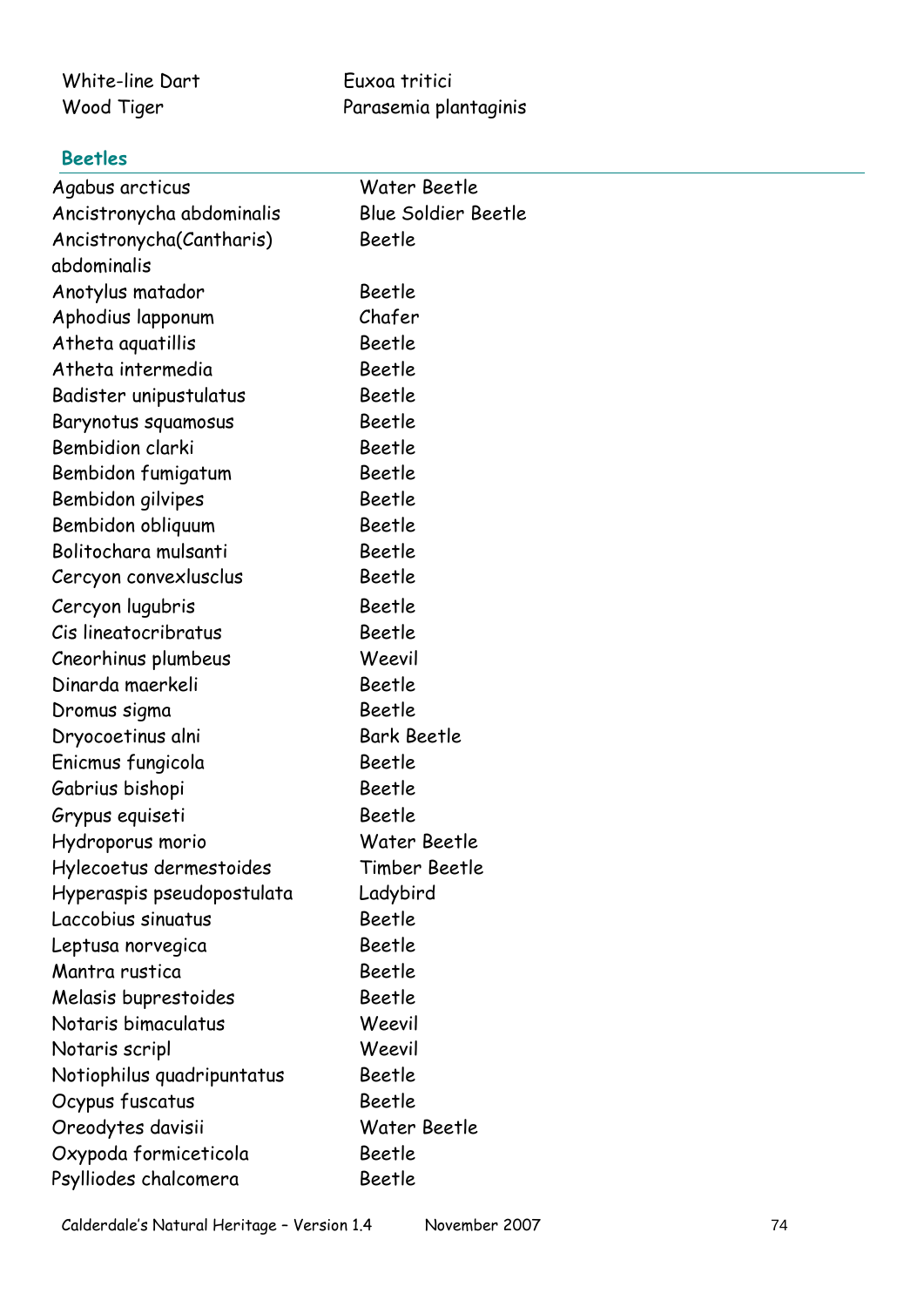| Rhantus suturellus          | Water Beetle |
|-----------------------------|--------------|
| Rhizophagus nitidulusricius | Beetle       |
| Rhizophagus picipes         | Beetle       |
| Stenus europaeus            | Beetle       |
| Stenus nivens               | Beetle       |
| Stictonectes lepidus        | Water Beetle |
| Thiasophila angulata        | Beetle       |
| Trechus discus              | Beetle       |
| Trechus rubens              | Beetle       |
| Zyras humeralis             | Beetle       |

## **Crustacea**

White-clawed crayfish Austropotamobius pallipes

## **Molluscs**

Ferrnssis(Pettancylus) clessiniana = Ferrissia wautieri Omphiscola glabra+Lymnaea glabra

### **Diptera**

| Leptopeza borealis                    | Hybotid fly        |
|---------------------------------------|--------------------|
| Cheilosia ranunculi                   | Hoverfly           |
| Cheilosia mutabilis                   | Hoverfly           |
| Leucozonia glaucia                    | Hoverfly           |
| Chrysotoxum arcuatum                  | Hoverfly           |
| Heringia (Neocnemodon) verrucula      | Syrphid fly        |
| Spania nigra                          | Rhagionid fly      |
| Manota unifurcata                     | <b>Fungus Gnat</b> |
| Mycetophila abjecta                   | Cranefly           |
| Neutratelia nigricornis               | Cranefly           |
| Dicranota exclusa                     | Cranefly           |
| Pedicia occulta                       | Cranefly           |
| Pedicia rivosa                        | Cranefly           |
| Scleroprocta sorocula                 | Cranefly           |
| Limnophila trimaculata                | Cranefly           |
| Limonia aquosa                        | Cranefly           |
| Paradelphomyia nielseni               | Cranefly           |
| Pilaria fuscipennis (Mg)              | Cranefly           |
| Ctenophora(s.g.Tanyptera) nigricornis |                    |

# **Cynipid Wasps**

| Trybliographa cubitalis    | Gall Wasp |
|----------------------------|-----------|
| Trybliographa graciocornis | Gall Wasp |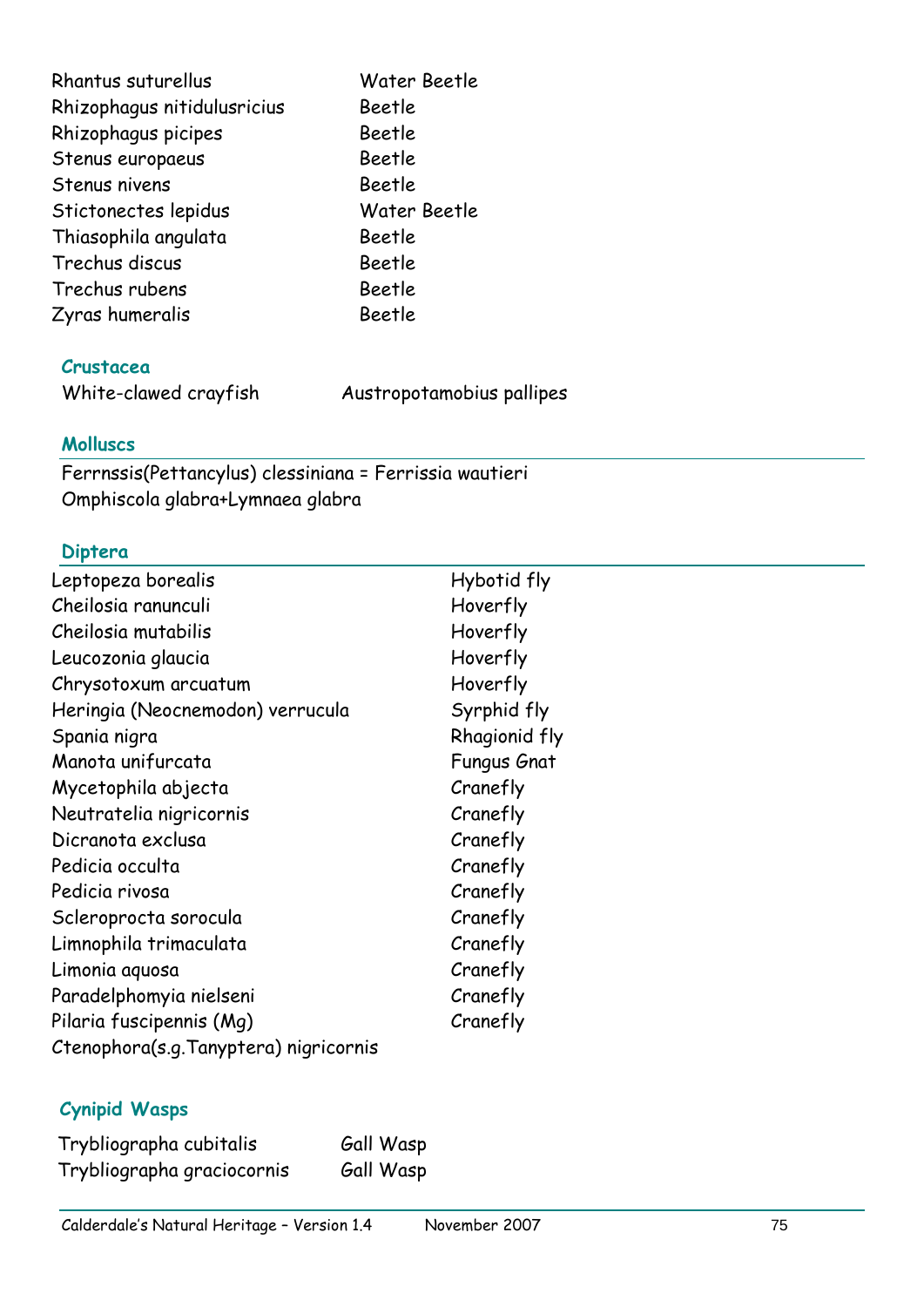| Formicidae                                 |                                |
|--------------------------------------------|--------------------------------|
| Myrmica lobicornis                         | Ant                            |
| Myrmica sabutei                            | Ant                            |
| Myrmica sulcinodis                         | Ant                            |
| Formica lugubris                           | Hairy Wood Ant (Northern)      |
| Formicoxenus nitidulus                     | Ant                            |
| Formica rufa                               | Red Wood Ant                   |
| Chrysididae                                |                                |
| Omalus aeneus                              | Solitary wasp                  |
| <b>Eumenidae</b>                           |                                |
| Ancistrocerus antilope                     |                                |
| Sphecidae                                  |                                |
| Crossocerus walkeri                        | Solitary wasp                  |
| Crossocerus binotatus                      | Solitary wasp                  |
| Crossocerus palmipes                       | Solitary wasp                  |
| Andreninge                                 |                                |
| Andrena varians                            | Solitary bee                   |
| Andrena humilis                            | Solitary bee                   |
| Apidae                                     |                                |
| Bombus soroeenis                           | Bee                            |
| Bombus rupestris (Psithyrus rupestris) Bee |                                |
| Bombus magnus                              | Bee                            |
| Bombus jonellus                            | Bee                            |
| Psithyrus barbutellus                      | Bee                            |
| <b>Vascular Plants</b>                     |                                |
| Alternate water-milfoil                    | Myriophyllum alterniflorum     |
| Alt-leaved golden saxifrage                | Chrysosplenium alternifolium   |
| <b>Annual Knawell</b>                      | Seleranthus annuus spp. Annuus |
| <b>Annual Pearlwort</b>                    | Sagina apetala Ard.spp.erecta  |
| Autumn crocus                              | Crocus nudiflorus              |
| Autumn gentian                             | Gentianella amarelle           |
| Bay willow                                 | Salix pentandra                |
| Bee orchid                                 | Ophrys apifera                 |
| Bog pimpernel                              | Anagallis tenella              |
| Bog speedwell                              | Veronica scutellata            |
| Brittle bladder-fern                       | Cystopteris fragilis           |

Calderdale's Natural Heritage - Version 1.4 November 2007 Movember 2007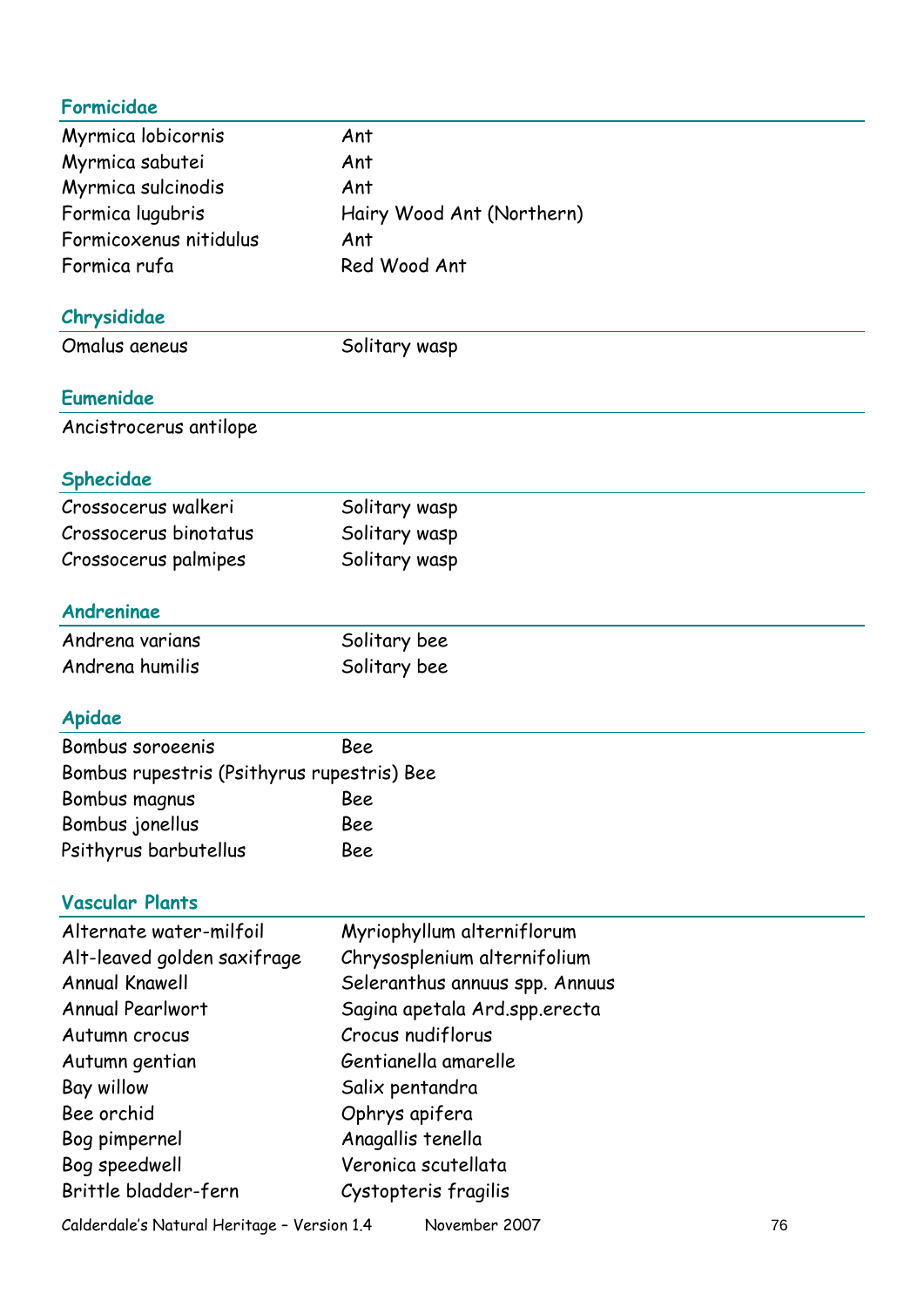Common fumitory Fumaria officinalis Common Water-crowfoot Ranunculus aqualtilis Creeping willow Salix repens Creeping yellow-cress Rorippa sylvestris Des Etang's St John's wort Hypericum x desetangsii Floating water plantain Luronium natans Frog orchid Coeloglossum viride Globe flower Trollius europaeus Goldilocks Buttercup Rannunculus auricomus Great horsetail Equisetum temateia Greater tussock-sedge Carex paniculata Hairlike pondweed Potamogeton trichoides Heath cudweed Gnaphalium sylvaticum Horned pondweed Zannichellia palustris Imperforate St John's wort Hypericum maculatum Int enchanter's-nightshade Circaea x intermedia Lesser skullcap Scutellaria minor Marsh stitchwort Stellaria palustris Marsh valerian Valeriana dioica Milk Parsley **Peucedanum palustre** Mountain currant Ribes alpinum Mountain melick Melica nutans Narrow buckler-fern Dryopteris carthusiana Needle spike-rush Eleocharis acicularis Pale forget-me-not Myosotis stolonifera Purple milk-vetch Astragalus danicus Rough horsetail Equisetum hyemale Royal fern Osmunda regalis Shepherd"s Needle Scandix pectin-veneris Sherard's downy-rose Rosa sherardii Soft shield fern Polystichum setiferum Spignel Meum athamanticum Stag's-horn clubmoss Lycopodium clavatum Stone bramble Rubus saxatilis Sweet Violet Viola odorata Trailing St John's Wort Hypericum humifusum Wall pennywort Umbilicus rupestris Water chickweed Myosoton aquaticum Wood barley **Hordelymus** europaeus Wood crane's-bill Geranium sylvaticum Yellow bird"s-nest Monotropa hypopitys

Round-leaved wintergreen Pyrola rotundifolia ssp,rotundifolia

#### **Mosses**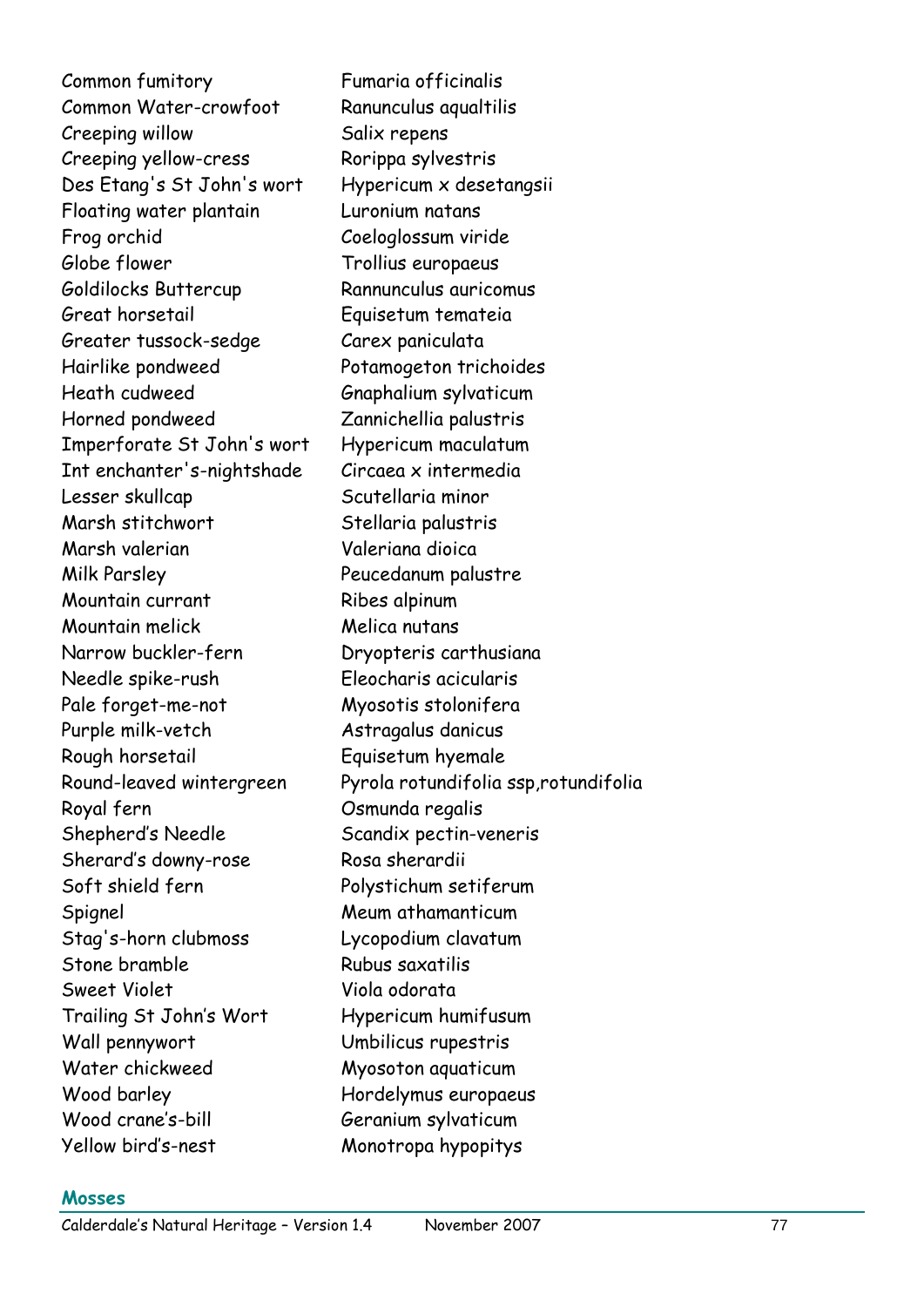Bartramia ithyphylla Bryum alpinum Dicranella subulata Dicranodontium denudatum Drepanocladus revolvens Fissidens dubius Fissidens osmundoides Grimmia donniana Orthothecium intricatum Philontis calcarea Plagiothecium latebricola Racomitrium ericoides Rhizomnium pseudopunctatum Seligeria donniana Tortella tortuosa Weissia rostellata Beaked Beardless Moss

#### **Liverworts**

Frullania tamarisci Jubula hutchinsiae Jungermannia caespiticia Lejeunea cavifolia Lejeunea lamacerina Lepidozia cupressina Lophozia incisa Metzgeria conjugata Mylia taylori Prorella platyphylla Scapania nemorea Scapania umbrosa Trichocolea tomentella

#### **Fungi**

| Amanita phalloides          | Death Cap            |
|-----------------------------|----------------------|
| Clavaria straminea          | Straw Club           |
| Geoglossum fallax           | Earthtongue          |
| Gyromitra esculenta         | False Morel          |
| Hygrocybe calyptriformis    | <b>Pink Waxcap</b>   |
| Hygrocybe spadicea          | Date Coloured Waxcap |
| Leccinum holopus            | Ghost Bolete         |
| Phylloporus pelletieri      |                      |
| Pucciniastrum goeppertianum |                      |
|                             |                      |

Strobilomyces strobilaceus Old Man of the Woods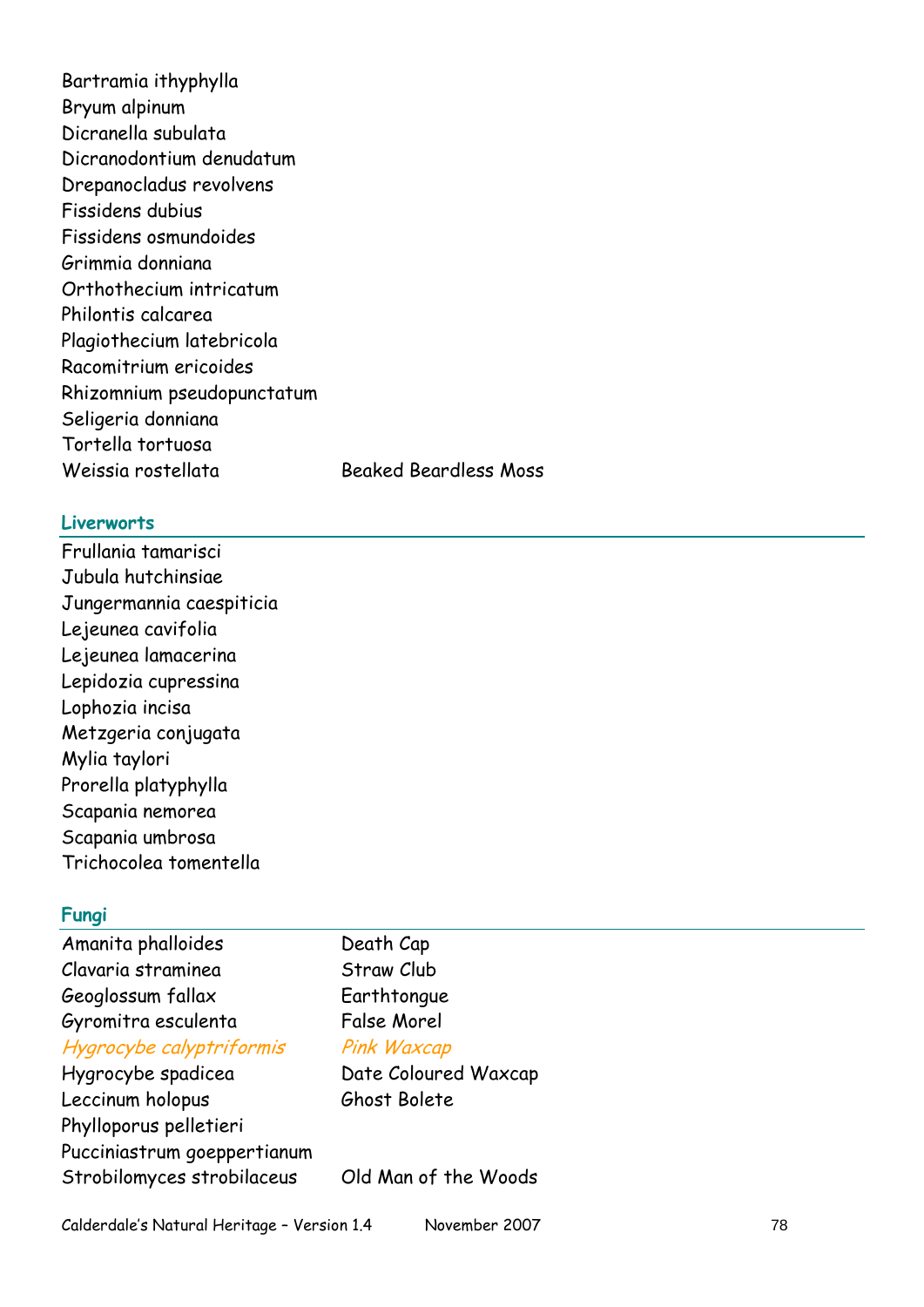## **Lichens**

Bacidia arnoldiana Bryoria bicolor Cetraria islandica Cladonia impexa Cladonia rangiferina Collema nigrescens Dimerella pineti Icmadophila ericetorum Lepraria neglecta Lepraria zonata Peltigera canina Phaeographis dendritica Placynthiella dasaea Ramalina calicaris Teloschistes flavicans Umbilicaria proboscoides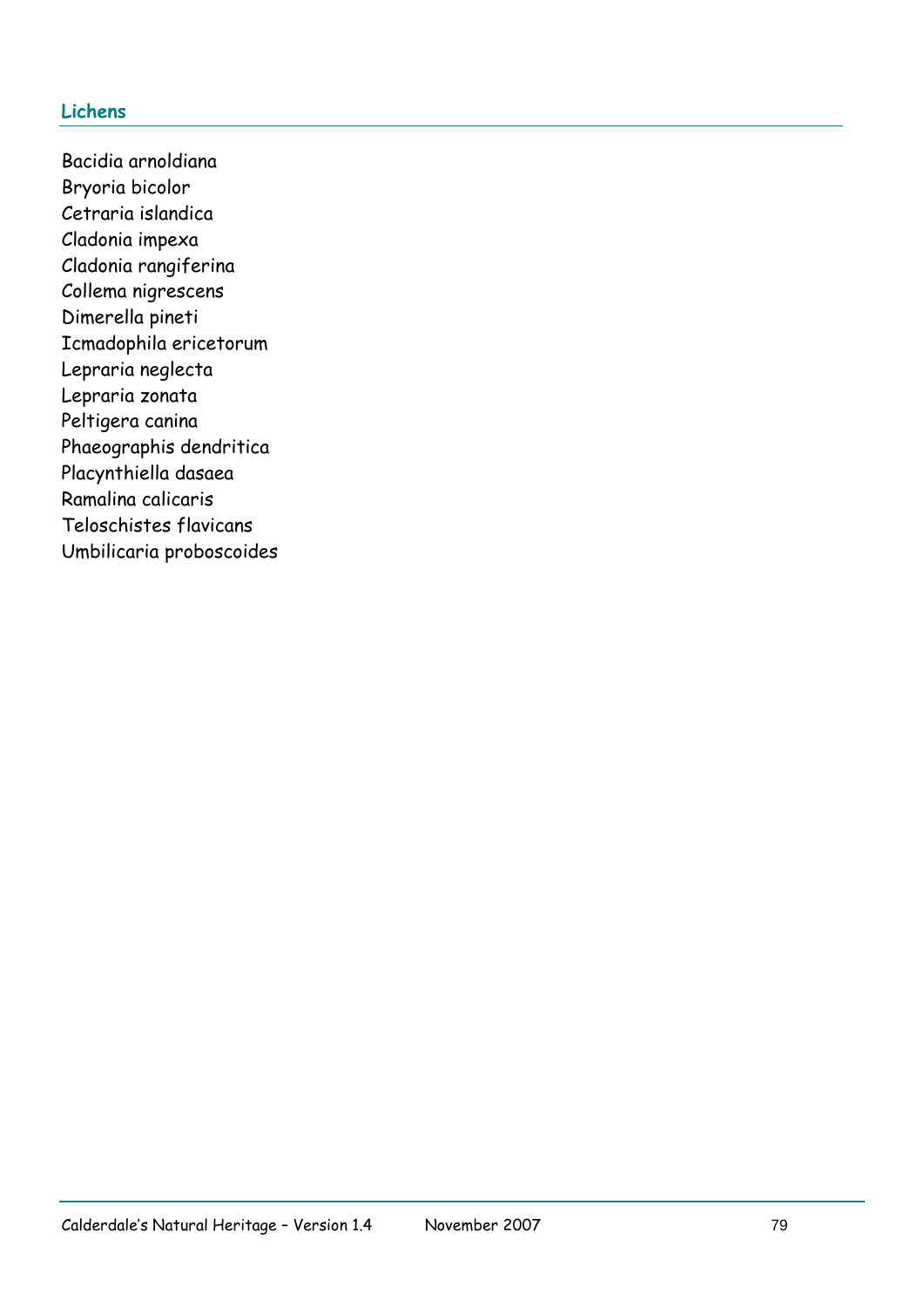# **APPENDIX 2 - Calderdale Local Biodiversity Action Plan Partners**

#### **Alternative Technology Centre**

**Susy Feltham** Sustainable Landscape Architect/Garden Co-ordinator Hebble End Mill, Hebden Bridge, West Yorkshire, HX7 6HJ Tel: 01422 842121 Fax: 01422 843141 Email: [susy@alternativetechnology.org.uk](mailto:info@alternativetechnology.org.uk)

- Co-ordinator of Ecological Display Gardens at the Alternative Technology Centre.
- Advisor and consultant on Ecological Gardening.
- Co-ordinator of displays and information on Ecological issues.
- Co-ordinator of Biodiversity ("Earthworks") Project.

The Alternative Technology Centre is situated along the Rochdale Canal in Hebden Bridge. Our objective is to make sustainability achievable and simply irresistible. Working from a strong base in the community the ATC provides inspiration, accessible information and advice, practical, innovative and exciting examples. We aim to enable people to improve all aspects of their lives and their environment and to do it sustainably.

#### **British Waterways** – Yorkshire Business Unit

**Jonathan Hart-Woods**, Environment and Heritage Manager British Waterways (BW) – Fearns Wharf, Neptune Street, Leeds LS9 8PB Tel: Leeds 0113 281 6800 Fax: 0113 281 6886 Email: Jonathan.Hart-[Woods@britishwaterways.co.uk](mailto:Woods@britishwaterways.co.uk) or [phillippa.baron@britishwaterways.co.uk](mailto:phillippa.baron@britishwaterways.co.uk)

- Plan co-ordinator for canals in Yorkshire

- Advisor on British Waterways' BAP for the Calder and Hebble Navigation

- Advisor on British Waterways' Tree Management Plan for the Calder and Hebble Navigation

British Waterways' Yorkshire Business Unit Ecologists provide advice on conservation and management of protected

species and habitats and waterway biodiversity issues on the canals throughout the Yorkshire region.

BW is the lead partner for the UK Action Plan for floating water plantain.

# **BSBI**

## **Geoffrey Wilmore** – Consultant Ecologist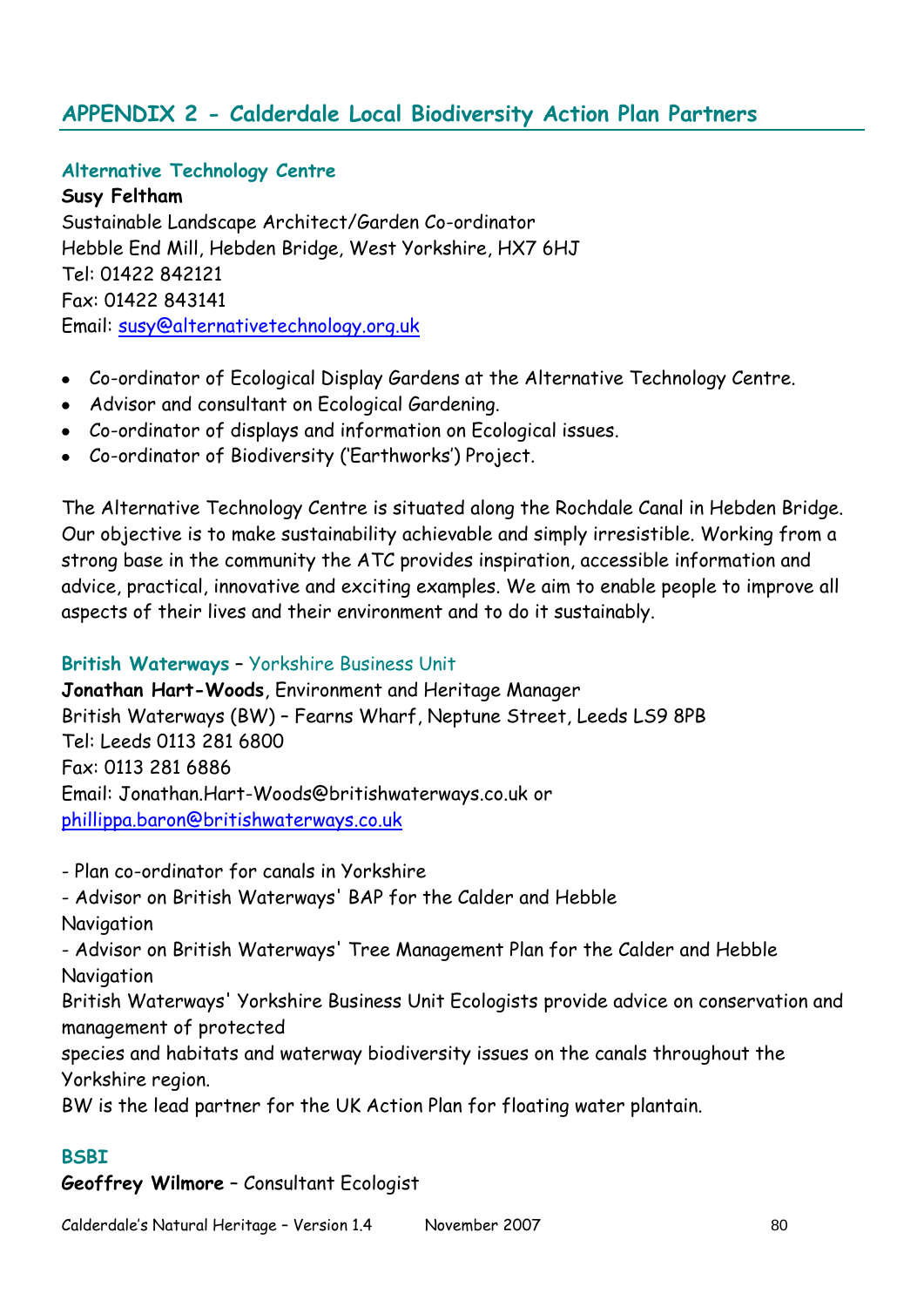BSBI VC Recorder for VC63 1, Clough Lane, Oakworth, Keighley, BD22 7HP Tel: 01535 646678 Email: [consultecol.wilmore@btinternet.com](mailto:consultecol.wilmore@btinternet.com)

#### **BTCV**

**John Preston** BTCV, Hollybush Farm, Broad Lane, Kirkstall, Leeds LS5 3BP Tel: 0113 278 1934 Email: [J.Preston@btcv.org.uk](mailto:J.Preston@btcv.org.uk)

First point of contact for BTCV in West Yorkshire.

We can offer practical help and training in conservation skills to help people to implement biodiversity projects. Our help costs money, but we can also advise on grants that are available. BTCV is currently administering one of the NOF Greenspace projects called

People's Places which could be used to implement practical community biodiversity projects in areas of deprivation.

#### **Butterfly Conservation**

**Howard Frost,** Yorkshire Butterfly Recorder 10 Chellsway, Withernsea, HU19 2EN Tel: 01964 613671 Email: [Chellswayfrost@aol.com](mailto:Chellswayfrost@aol.com)

**Calder Future Emma Griffiths** 5 Town Hall St, Sowerby Bridge, HX6 2QD Tel: 01422 316661 Email: [emma.griffiths@kirklees.gov.uk](mailto:emma.griffiths@kirklees.gov.uk)

## **Calderdale Forward/Environment Partnership**

**Tom Miskell** Pennine Housing 2000 Ltd, Bull Green House, Bull Green, Halifax, HX1 2EB Tel: 01422 284505 [Tom.Miskell@ph2k.org.uk](mailto:Tom.Miskell@ph2k.org.uk)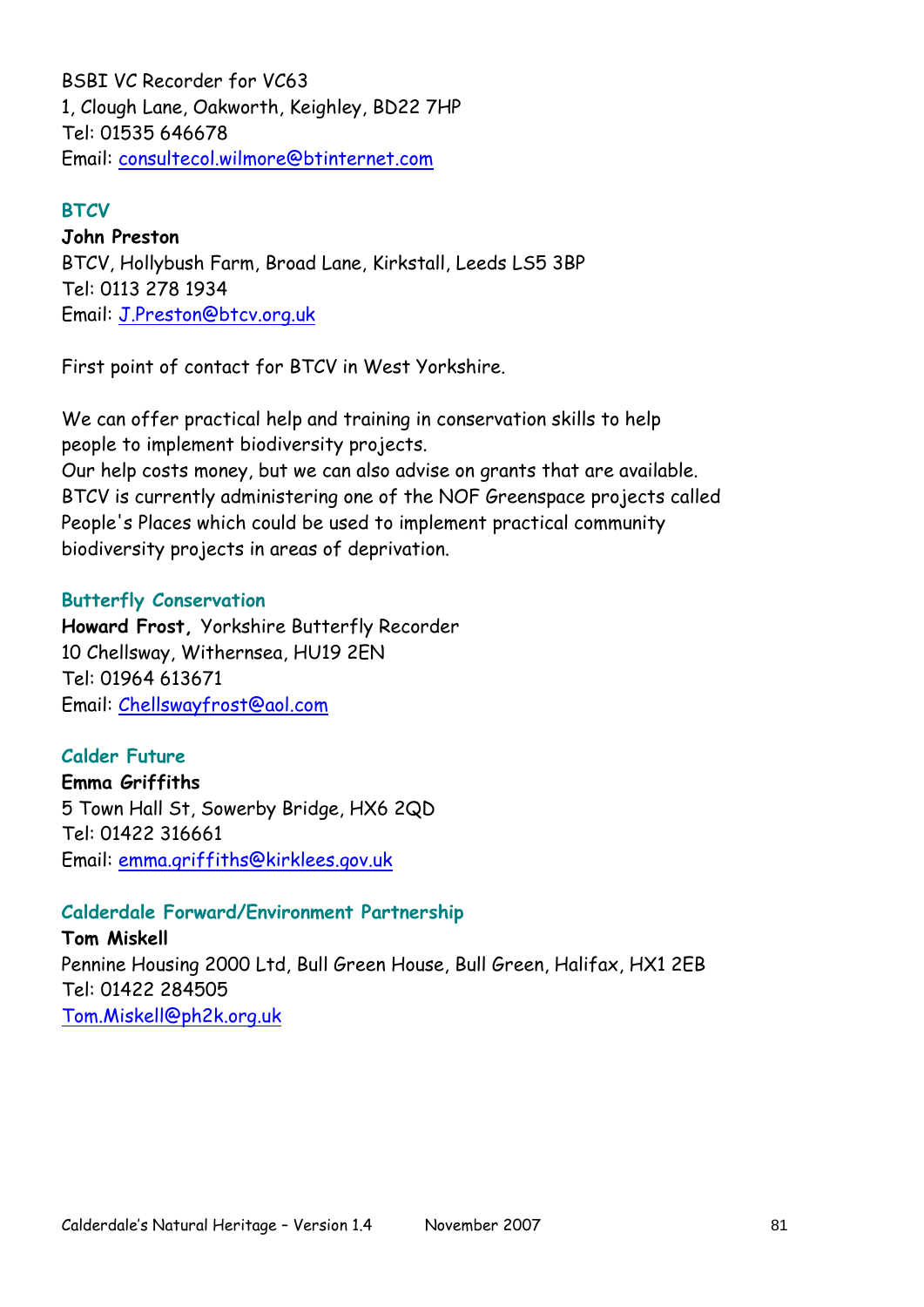## **Calderdale Metropolitan Borough Council** [www.calderdale.gov.uk](http://www.calderdale.gov.uk)

## **Countryside Services**

**Hugh Firman**, Conservation Officer 2<sup>nd</sup> Floor, Wesley Court, Crossley Street, Halifax, HX1 1UJ Tel 01422 393214 Fax 01422 393276 Email hugh[.firman@calderdale.gov.uk](mailto:firman@calderdale.gov.uk)

- Co-ordination of production and implementation of BAP
- Provision of ecological advice
- Management of ecological database
- Plan Co-ordinator for Priority Species

# **Jefferson Hammond,** Team Leader, Projects and Initiatives Tel: 01422 393295

Email: [jefferson.hammond@calderdale.gov.uk](mailto:jefferson.hammond@calderdale.gov.uk)

Plan Co-ordinator for Native Woodlands

## **Development Control**

**Beverley Smith**, Development Control Manager Northgate House, Halifax, HX1 1UN Tel: 01422 393216 Email: beverley[.smith@calderdale.gov.uk](mailto:smith@calderdale.gov.uk)

## **Planning Policy and Sustainable Development**

**Phil Ratcliffe**, Policy Manager Northgate House, Halifax, HX1 1UN Tel: 01422 392255 Email: [phil.ratcliffe@calderdale.gov.uk](mailto:phil.ratcliffe@calderdale.gov.uk)

**Margaret Hutton,** Planner Tel: 01422 392381 Email: [Margaret.Hutton@Calderdale.gov.uk](mailto:Margaret.Hutton@Calderdale.gov.uk)

## **Regeneration**

**Adrian Rose,** Principal Officer Regeneration and Projects Northgate House, Halifax, HX1 1UN Tel: 01422 392205 Email: [adrian.rose@calderdale.gov.uk](mailto:adrian.rose@calderdale.gov.uk)

#### **Recreation**

Calderdale's Natural Heritage - Version 1.4 November 2007 82 **John Bates**, Principal Parks Manager 3<sup>rd</sup> Floor, Wesley Court, Crossley Street, Halifax, HX1 1UJ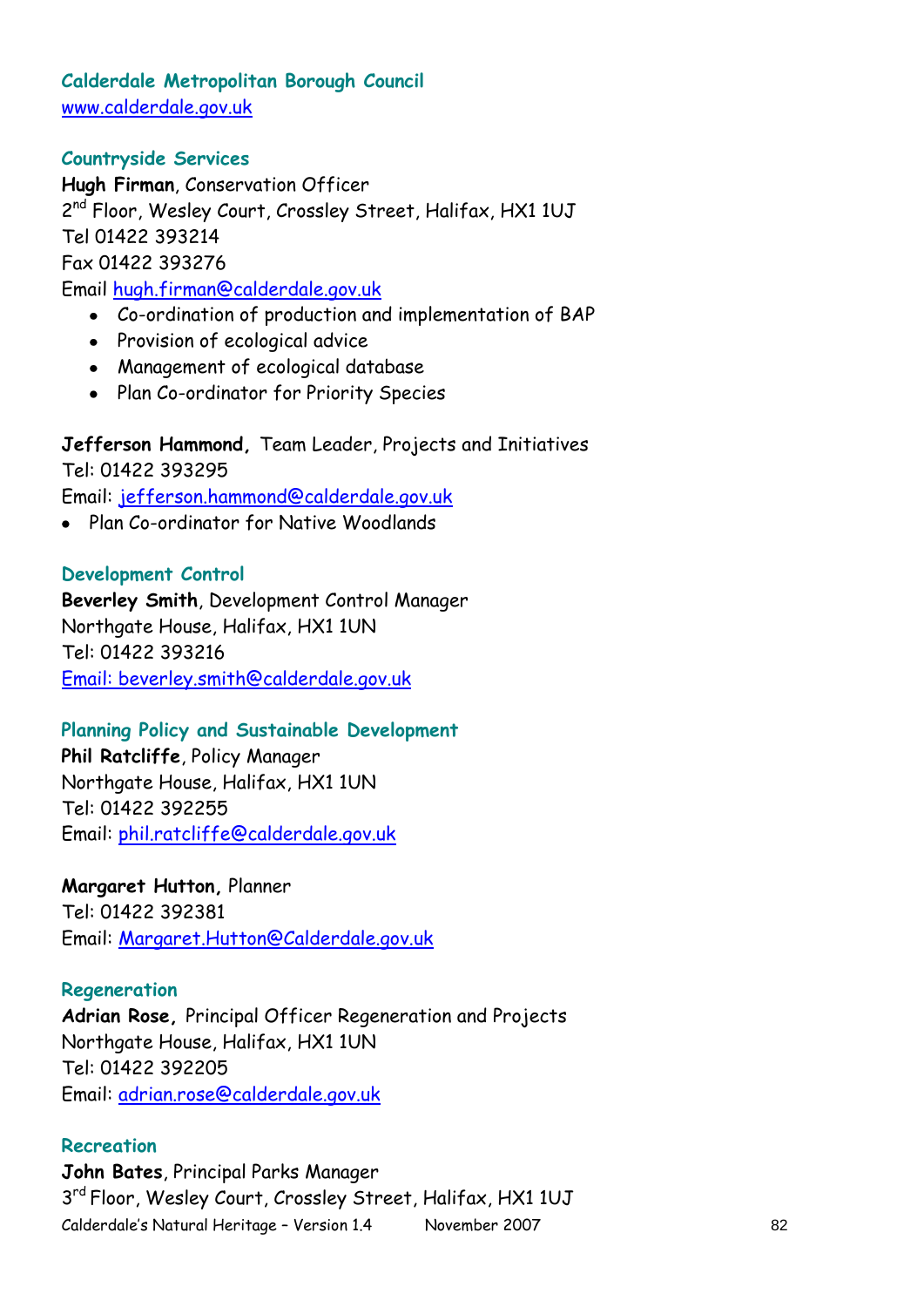Tel: 01422 393245 Fax: 01422 393276 Email [john.bates@calderdale.gov.uk](mailto:john.bates@calderdale.gov.uk)

## **Country Landowners and Business Association**

**Dorothy Fairburn**, Regional Director Old Toll Booth, Market Place, Easingwold, York, YO61 3AB Tel: 01347 823803 Fax: 01347 823846 Email: [info.yorkshire@cla.org.uk](mailto:info.yorkshire@cla.org.uk)

## **DEFRA / RDS**

**Robert Goodison**  RDS Yorkshire and the Humber North Team, DEFRA Leeds, Government Buildings, Otley Road, Lawnswood, Leeds, LS16 5QT Tel: 0113 2303789 Fax: 0113 2300879 Email: [Robert.Goodison@defra.gsi.gov.uk](mailto:Robert.Goodison@defra.gsi.gov.uk)

#### **Environment Agency**

**Elly Andison,** Biodiversity Technical Specialist, Ridings Area, North East Region Phoenix House, Global Avenue, Leeds, LS11 8PG Tel: 0113 2134840 Fax: 0113 2134850 Email: [eleanor.andison@environment-agency.gov.uk](mailto:eleanor.andison@environment-agency.gov.uk)

## **Farming and Wildlife Advisory Group (FWAG)**

#### **FWAG**

#### **Ann Hanson**

South and West Yorkshire Conservation Adviser, FWAG, South Parade, Northallerton, DL7 8SL

Tel: 01609 783632 Fax: 01609 774985

Email: [ann.hanson@fwag.org.uk](mailto:ann.hanson@fwag.org.uk)

- conservation advice to farmers and landowners
- help with grant applications
- events, workshops, training
- membership

#### **Forestry Commission**

**Mick Hoban** Wheldrake Lane, Crockey Hill, YORK, YO1 4SG Email: [mick.hoban@forestry.gsi.gov.uk](mailto:mick.hoban@forestry.gsi.gov.uk)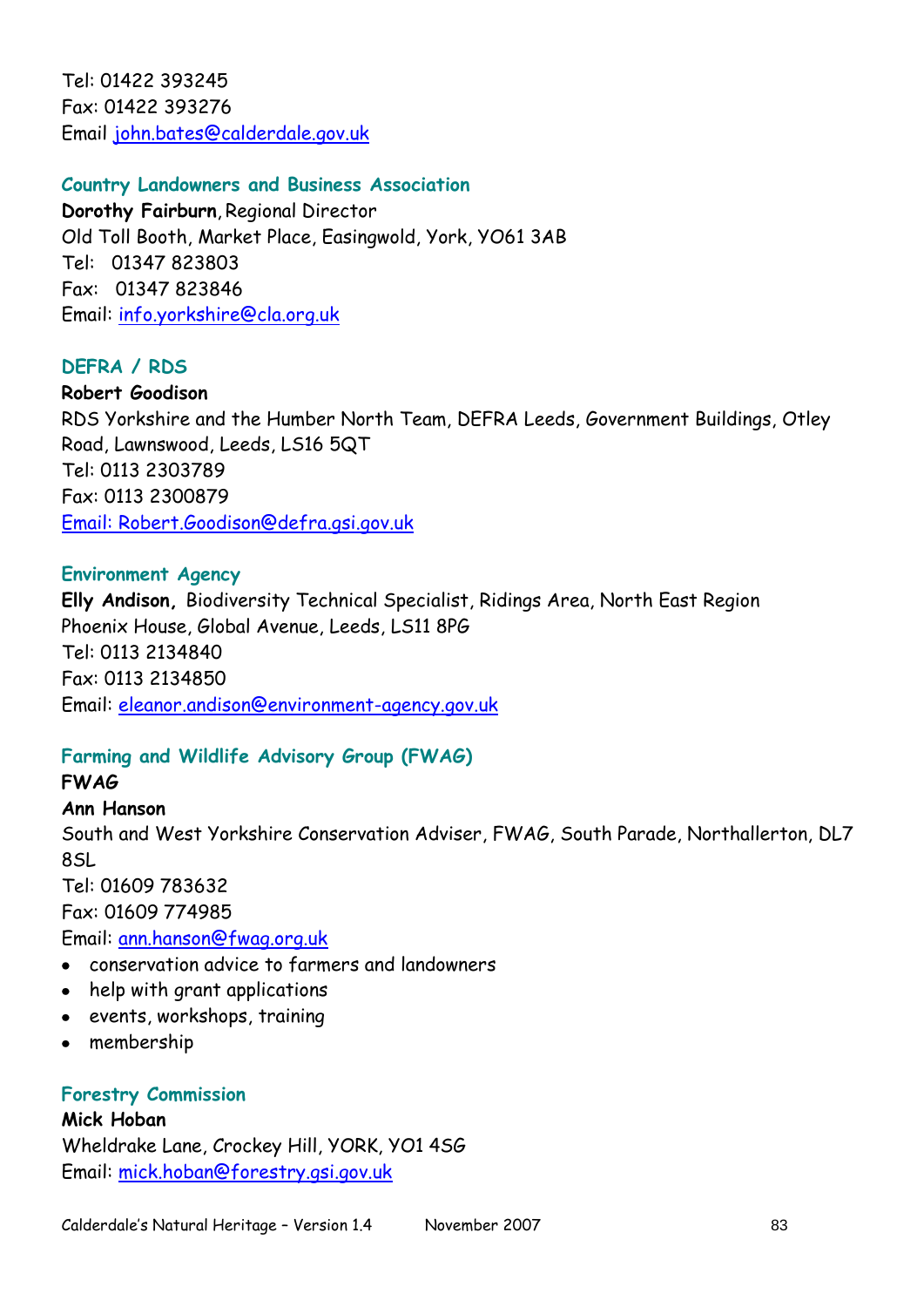## **Halifax Birdwatchers Club**

**Nick Carter**, Chairman, Conservation Committee 72 Towngate, Midgley, Halifax, HX2 6UJ Work: 01756 791311 Home: 01422 883923 Mobile: 07808 474095 Email: [midgleybirder@yahoo.co.uk](mailto:midgleybirder@yahoo.co.uk)

**Nick Dawtrey**, Recorder 14 Moor End Gardens, Pellon, Halifax, HX2 0SD Tel: 01422 364228 Email: [halifaxbirders@connectfree.co.uk](mailto:halifaxbirders@connectfree.co.uk)

An informal network of people interested in birds with no official membership. Collects and collates records and publishes an annual report. The Conservation Committee is a sub group concentrating on local bird related conservation issues. Informal get togethers for birders are held on the 2nd Tuesday of each month in the Barge and Barrel Pub at Elland Bridge. The Club is keen to receive sightings from as many people as possible and all contributors to the report are acknowledged.

#### **Halifax Scientific Society**

Steve Blacksmith Tel No: 01422 348222 Email: [steve.blacksmith@gmail.com](email:steve.blacksmith@gmail.com) 

#### **Knott Wood Coppicers**

**Billy Frugal** 10 Broughton Street, Hebden Bridge, HX7 8JY Tel: 01422 844710 Fax: 01422 843222 Email [billy@frugal.fsnet.co.uk](mailto:billy@frugal.fsnet.co.uk) [www.three-ridings.org/knottwood.htm](http://www.three-ridings.org/knottwood.htm)

A small workers co-operative working in local woodlands and with various environmental projects. We are involved in forestry, tree planting and various aspects of site development including access improvements, stock proofing and living willow installations. We also give demonstrations of green wood working skills including pole lathe turning and sell locally produced woodland products such as charcoal.

#### **Mid Yorkshire Fungus Group**

**Alan Braddock** 6 Westfield Terrace, Horbury, West Yorkshire, WF4 6HY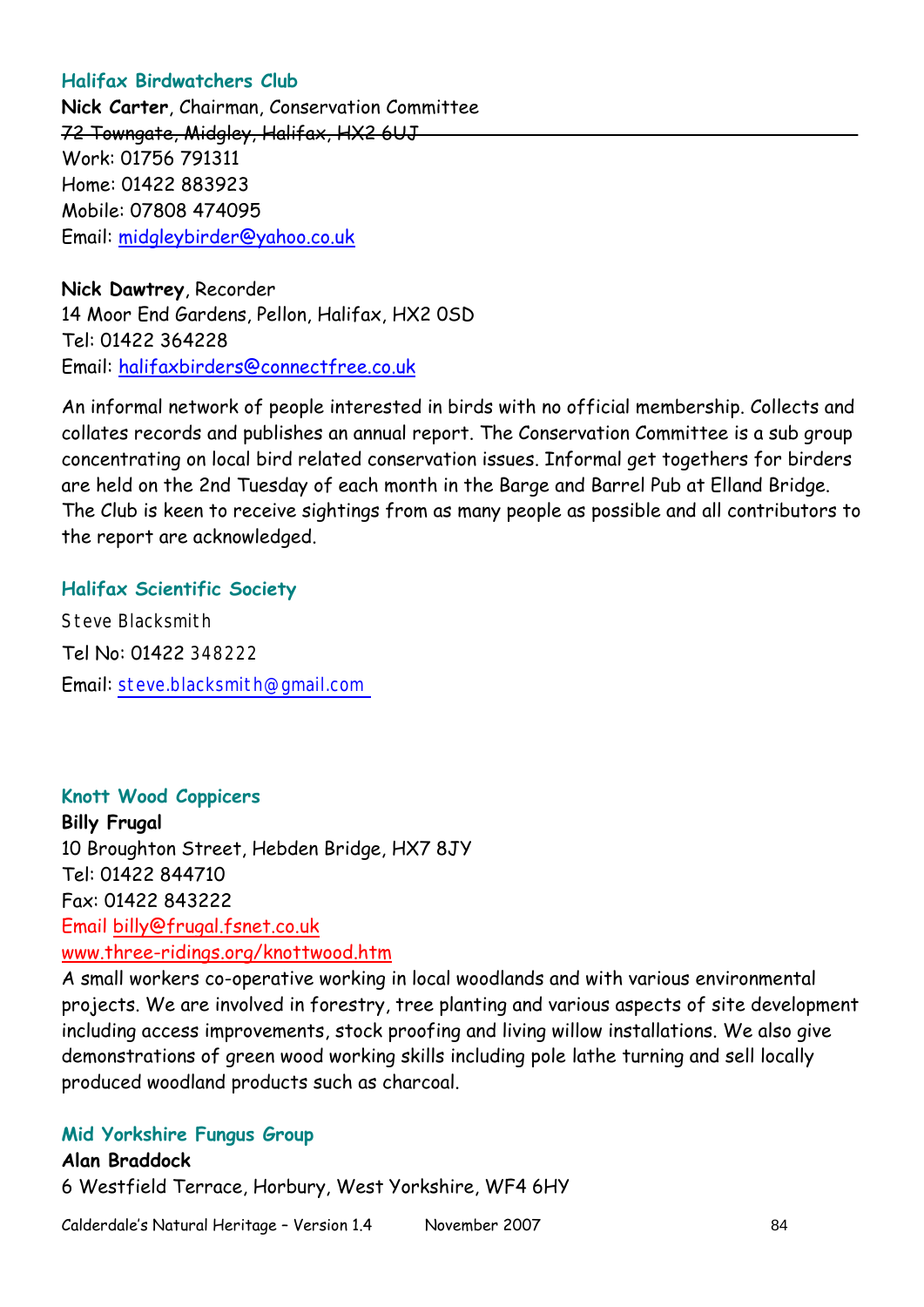Tel: 01924 275631 Email: [braddem@which.net](mailto:braddem@which.net)

**National Trust Andrew Marsh**, Warden Hollin Hall Office, Hardcastle Crags, Hebden Bridge, HX7 7AP Tel: 01422 844518 Email: [Andrew-S.Marsh@nationaltrust.org.uk](mailto:Andrew-S.Marsh@nationaltrust.org.uk)

## **Natural England**

**Paul Duncan,**  Bullring House, Northgate, Wakefield, WF1 3BJ Tel: 01924 334500 Email: [paul.duncan@naturalengland.org.uk](mailto:paul.duncan@naturalengland.org.uk)

Plan co-ordinator for blanket bog and upland heathland

#### **NFU**

**Laurie Norris**, NFU Technical Adviser, NE & NW regions NFU North East Region Agriculture House, 207 Tadcaster Road, York, YO24 1UD Tel: 01904 451567 Email: [Laurie.norris@nfu.org.uk](mailto:Laurie.norris@nfu.org.uk)

#### **Royal Society for the Protection of Birds**

**Chris Tomson,** RSPB Regional Agricultural Adviser, Yorkshire, Humber and Peak District Denby Dale Office, Westleigh Mews, Wakefield Road, Denby Dale, Huddersfield, West Yorkshire, HD8 8QD Tel: 01484 868426 Email: [Christopher.Tomson@rspb.org.uk](mailto:Christopher.Tomson@rspb.org.uk)

Plan co-ordinator for Twite

#### **Todmorden Natural History Society**

**Geoff Barker**, Chairman 7 Rushcroft Terrace, Baildon, Bradford Tel: 01274 591616 Email: [g\\_barker@tiscali.co.uk](mailto:g_barker@tiscali.co.uk)

#### **Treesponsibility**

**Penny Eastwood** PO Box 38, Hebden Bridge, HX7 8YR Email: [trees@riseup.net](mailto:trees@riseup.net) [treesponsibility@yahoo.co.uk](mailto:treesponsibility@yahoo.co.uk) [www.treesponsibility.com](http://www.treesponsibility.com/)

Treesponsibility offers people a positive way to recycle their personal Carbon dioxide emissions into new woodlands and hedgerows. The group's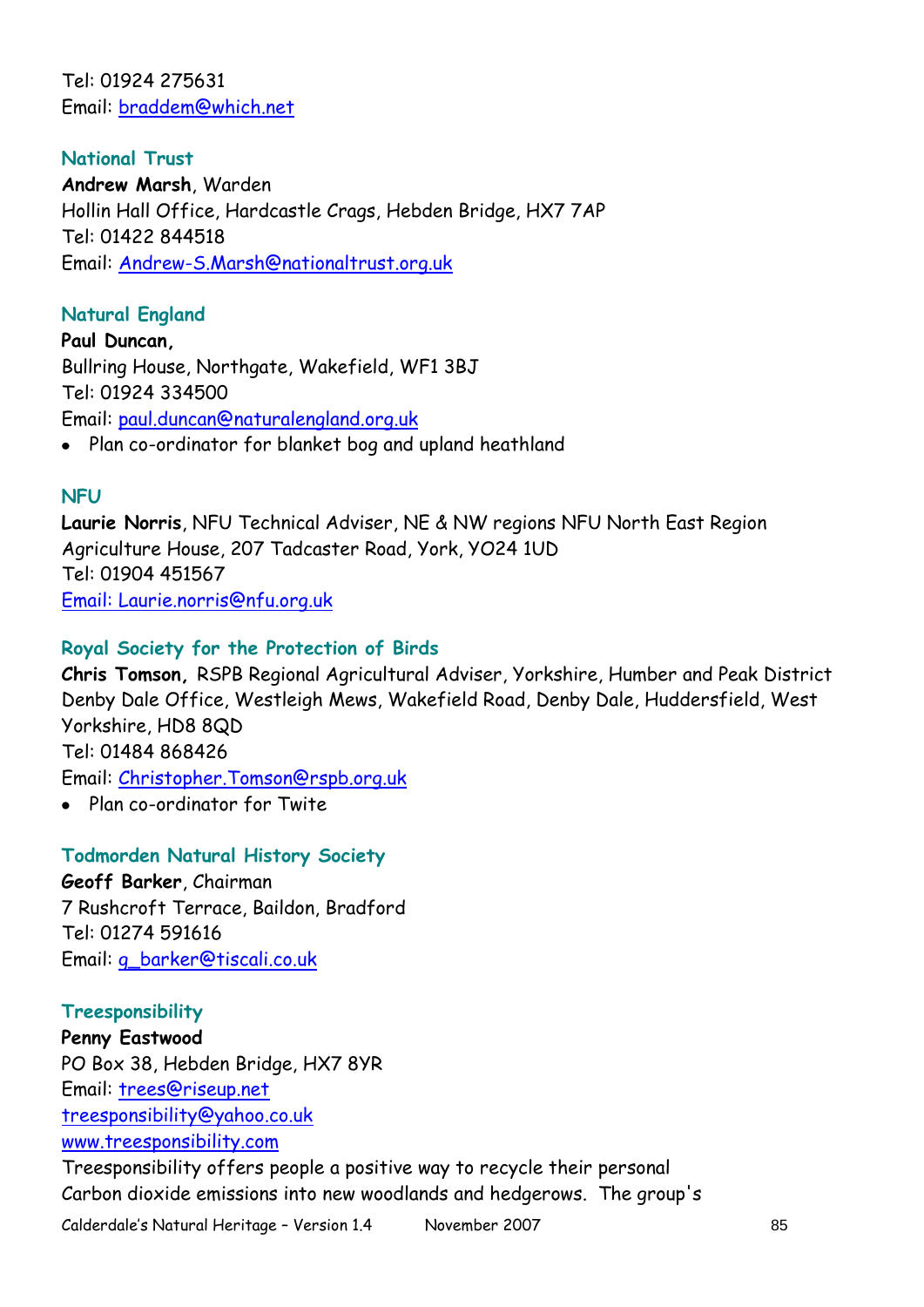"After the Flood, the Forest" project aims to establish tree cover on steep hillsides at the head of the Upper Calder Valley as a natural form of flood protection.

## **Upper Calderdale Wildlife Network**

**Penny Bennett** Middle Bottomley, Bottomley Road, Todmorden, Lancs, OL14 6QZ Email: [penny@pblandscape.co.uk](mailto:penny@pblandscape.co.uk)

## **United Utilities**

**Edward Lawrance,** Wildlife Warden Longendale Office, Woodhead Road, Tintwistle, Derbyshire, SK13 1HS Tel: 01457 851082 Email: Edward[.Lawrance@uuplc.co.uk](mailto:Lawrance@uuplc.co.uk)

## **West Yorkshire Bat Group**

**Jenny Dunn** Tel: 07979 254406 (mobile) Email: [j.c.dunn01@leeds.ac.uk](mailto:j.c.dunn01@leeds.ac.uk) Voluntary group dedicated to the conservation of bats in West Yorkshire.

## **West Yorkshire Ecology**

[www.ecology.wjs.org.uk](http://www.ecology.wjs.org.uk/) **Robert Masheder**, Senior Ecologist Registry of Deeds, Newstead Road, Wakefield, WF1 2DE Tel: 01924 306 793 Email: [masheder@wjs.org.uk](mailto:masheder@wjs.org.uk)

General data enquiries, ecological issues relating to forward planning and developmental control

**Paul Hillier**, Ecological Records Officer

Email: [ecology@wjs.org.uk](mailto:ecology@wjs.org.uk)

Data requests and new ecological records

## **West Yorkshire Police**

**Roman Soltan,** Wildlife Liaison Officer Richmond House, Richmond Close, Halifax HX1 5TW Tel: 01484 405276 or 999 in emergencies Email: [rs628@westyorkshire.pnn.police.uk](mailto:rs628@westyorkshire.pnn.police.uk)

## **White Rose Forest**

#### **Guy Thompson**

Kirklees Countryside Unit, Stadium Business Complex, Stadium Way, Huddersfield, HD1 6PG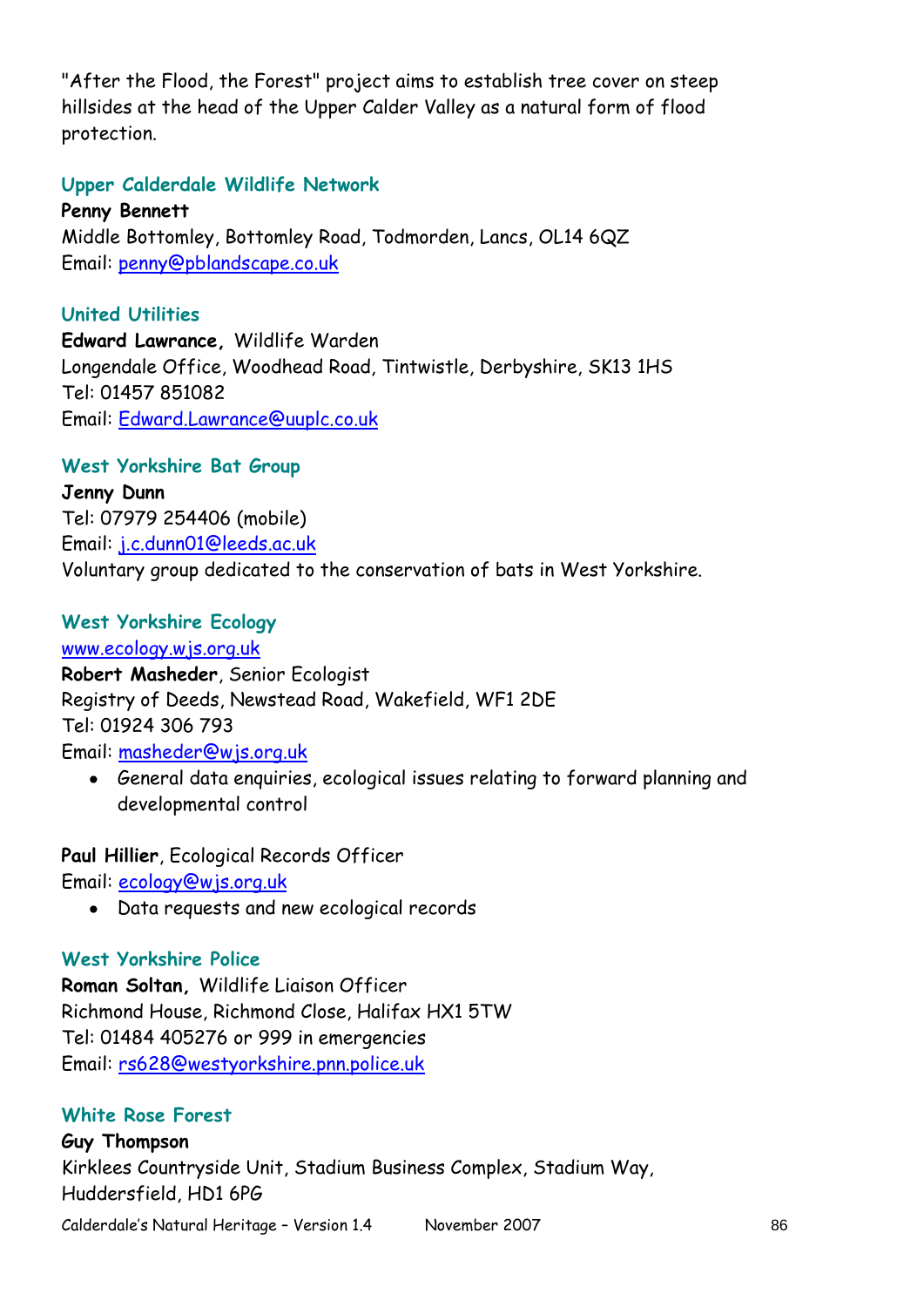Tel: 01484 234079 Email: [guy.thompson@kirklees.gov.uk](mailto:guy.thompson@kirklees.gov.uk)

#### **Yorkshire Naturalists Union**

**John Newbould** 4 Park Square, Pool-in-Wharfedale, Otley, LS21 1LB Tel: 0113 2842156 Email: [john\\_newbould@btinternet.com](mailto:john_newbould@btinternet.com) [www.ynu.org.uk](http://www.ynu.org.uk/)

#### **Yorkshire Water**

**Geoff Lomas**  Western House, Western Way, Halifax Road, Bradford, BD6 2LZ Email: geoff.d.[lomas@yorkshirewater.co.uk](mailto:lomas@yorkshirewater.co.uk) **Elizabeth Oldroyd** [www.yorkshirewater.com](http://www.yorkshirewater.com/)

## **Yorkshire Wildlife Trust**

**Louise Wilkinson,** Conservation Manager Yorkshire Wildlife Trust, 1 St George"s Place, York, YO24 1 GN Tel: 01904 659570 Fax: 01904 613467 Email: [louisewilkinson@yorkshirewt.cix.co.uk](mailto:louisewilkinson@yorkshirewt.cix.co.uk)

# **Brian Lavelle**

Yorkshire Wildlife Trust, C/o Kirklees Environment Unit, 23 Estate Buildings, Railway Street, Huddersfield, HD1 1JY Tel: 01484 223572 Fax: 01484 233576 Email: [brian.lavelle@kirklees.gov.uk](mailto:brian.lavelle@kirklees.gov.uk)

Plan co-ordinator for water voles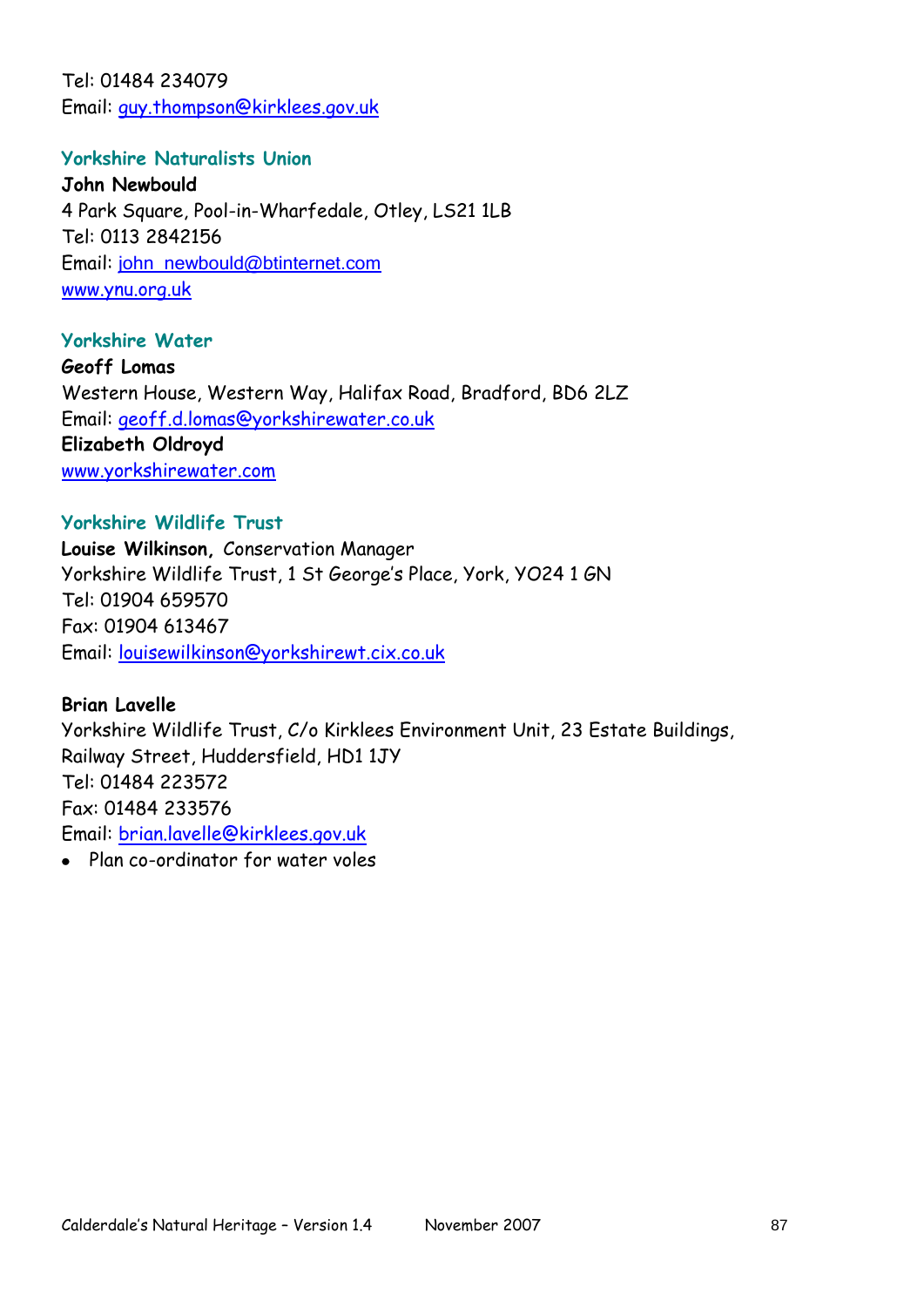# **APPENDIX 3 - Action that YOU can take**

Conservation starts at home and it is everyone's responsibility to play his or her part, however small.

**There are several things you can do to help increase Biodiversity in Calderdale.**

#### **In your garden**

plant some native trees or shrubs put up a nesting box provide a regular supply of food and water for birds build a habitat pile of old logs and branches plant a hedge of native species build a garden pond leave some weeds and long grass for the benefit of insects plant some shrubs and flowers to attract butterflies at a garden centre look for native plants of proven origin create your own compost using waste from the kitchen and garden create a wildflower meadow - use seed collected in the UK build a drystone wall - it provides shelter and habitat for animals and plants such as mosses do not use peat

#### **In the Community**

join a wildlife group encourage your local community Council or Residents Association to adopt or manage an area for wildlife help your local school to create a wildlife area in the school grounds encourage your local Golf Club to take part in Wildlife Management Practices join volunteer conservation projects with organisations such as the Countryside and Forestry Unit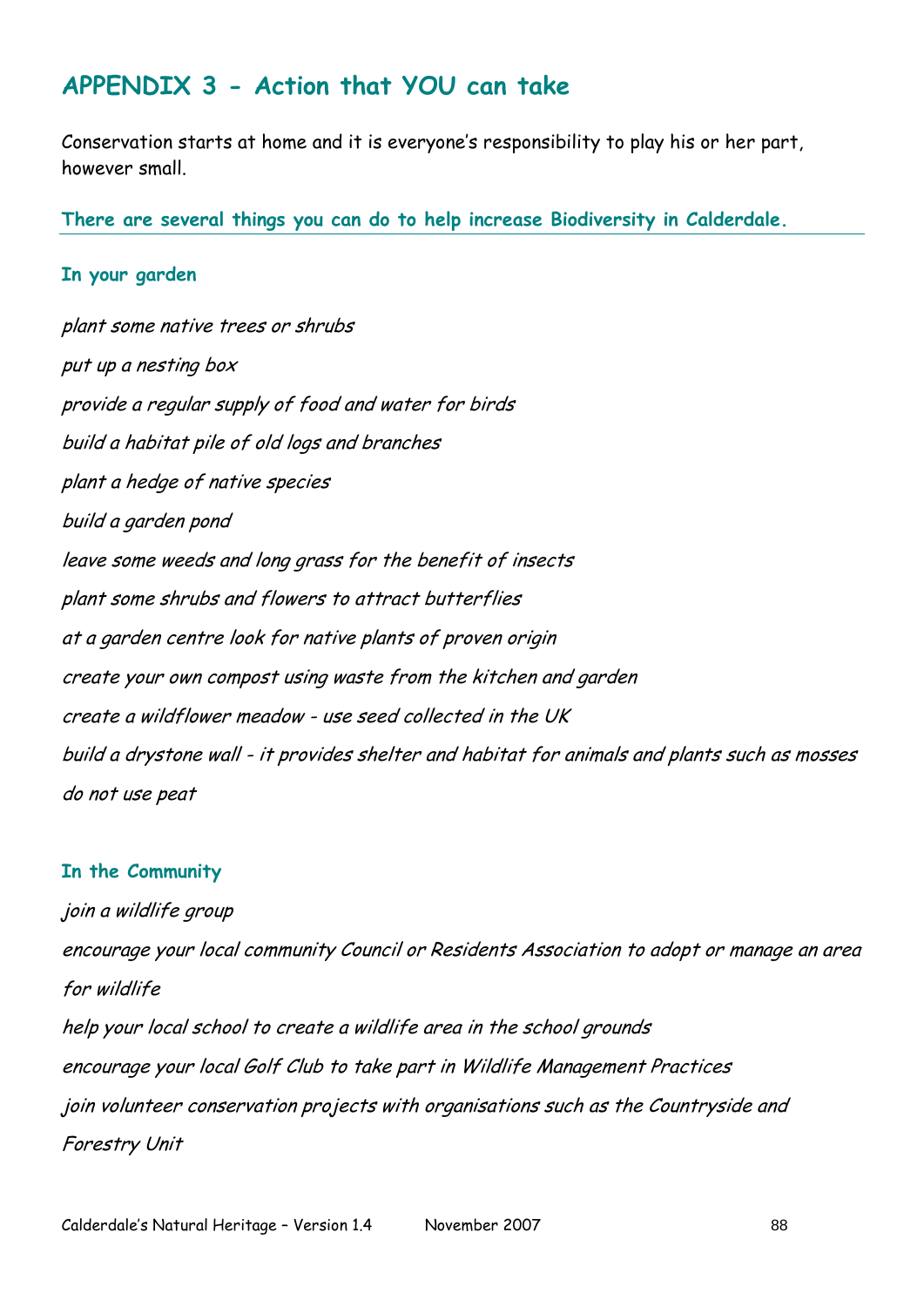### **In the workplace**

Many of the actions we take as individuals can be translated into larger schemes. New or existing office and factory developments offer many opportunities to improve biodiversity. You can:-

plant groups of native trees and shrubs allow some areas of grass to grow and flower - this helps insects and birds create a water feature as part of a landscaping scheme consider a "bog garden" if safety means a pond is unsuitable retain some existing areas of habitat as part of a landscaping scheme - it need not look untidy and it will benefit wildlife and save money! create a wildflower meadow and ensure it is managed by cutting in the late summer try to avoid large areas of mown grass and single ornamental trees - there is little wildlife value in short grass try to include shrubs and plants to attract butterflies and birds - many are attractive and practical for inclusion in planting schemes.

incorporate bird boxes and bat refuges into new buildings or converted old buildings support local initiatives to plant trees and create wildlife areas in Calderdale.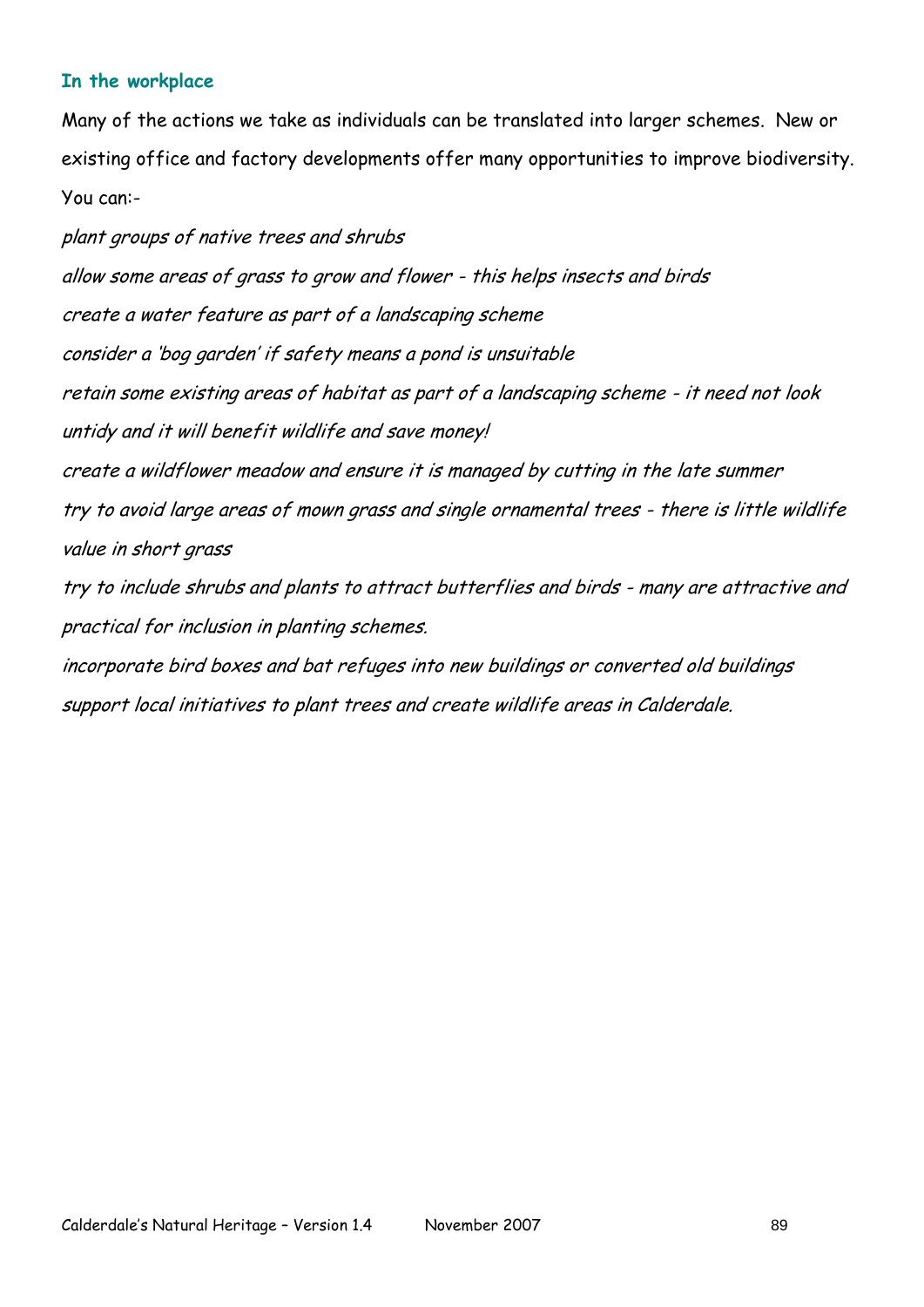# **Abbreviations**

| <b>ATC</b>              | Alternative Technology Centre                                              |
|-------------------------|----------------------------------------------------------------------------|
| <b>BAP</b>              | <b>Biodiversity Action Plan</b>                                            |
| <b>BMS</b>              | <b>British Mycological Society</b>                                         |
| <b>BSBI</b>             | Botanical Society of the British Isles                                     |
| <b>BTO</b>              | British Trust for Ornithology                                              |
| <b>BW</b>               | <b>British Waterways</b>                                                   |
| $\mathcal{C}\mathsf{F}$ | Calder Future                                                              |
| CFA                     | Calderdale Forward                                                         |
| CLA                     | County Landowners and Business Association                                 |
| CMBC (CAFU)             | Calderdale Metropolitan Borough Council (Countryside and Forestry<br>Unit) |
| $CMBC$ (DC)             | Calderdale Metropolitan Borough Council (Development Control)              |
| $CMBC$ (DP)             | Calderdale Metropolitan Borough Council (Development and Policy)           |
| $\mathcal{C}$           | Countryside Stewardship                                                    |
| <b>DEFRA</b>            | Department of the Environment, Food and Rural Affairs                      |
| EA                      | <b>Environment Agency</b>                                                  |
| EN                      | <b>English Nature</b>                                                      |
| FC                      | <b>Forestry Commission</b>                                                 |
| <b>FSC</b>              | Forest Stewardship Council                                                 |
| <b>FWAG</b>             | Farming and Wildlife Advisory Group                                        |
| <b>HAP</b>              | <b>Habitat Action Plan</b>                                                 |
| <b>HBC</b>              | Halifax Birdwatchers Club                                                  |
| <b>HSS</b>              | Halifax Scientific Society                                                 |
| <b>IAW</b>              | <b>Inventory of Ancient Woodland</b>                                       |
| <b>ITE</b>              | Institute for Terrestrial Ecology                                          |
| <b>KWC</b>              | Knott Wood Copicers                                                        |
| LNR                     | Local Nature Reserve                                                       |
| <b>MYFG</b>             | Mid Yorkshire Fungus Group                                                 |
| <b>NBN</b>              | National Biodiversity Network                                              |
| <b>NE</b>               | Natural England                                                            |
| <b>NFU</b>              | <b>National Farmers Union</b>                                              |
| <b>NVC</b>              | National Vegetation Classification                                         |
| <b>NT</b>               | <b>National Trust</b>                                                      |
| <b>RDS</b>              | Rural Development Service                                                  |
| <b>RSPB</b>             | Royal Society for the Protection of Birds                                  |
| SAP                     | <b>Species Action Plan</b>                                                 |
| <b>SCOSPA</b>           | Standing Conference of South Pennine Authorities                           |
| <b>SEGI</b>             | Site of Ecological or Geological Importance                                |
| <b>SPA</b>              | Special Protection Area                                                    |
| SSSI                    | Site of Special Scientific Interest                                        |
| <b>TNHS</b>             | <b>Todmorden Natural History Society</b>                                   |
| <b>TPO</b>              | <b>Tree Preservation Order</b>                                             |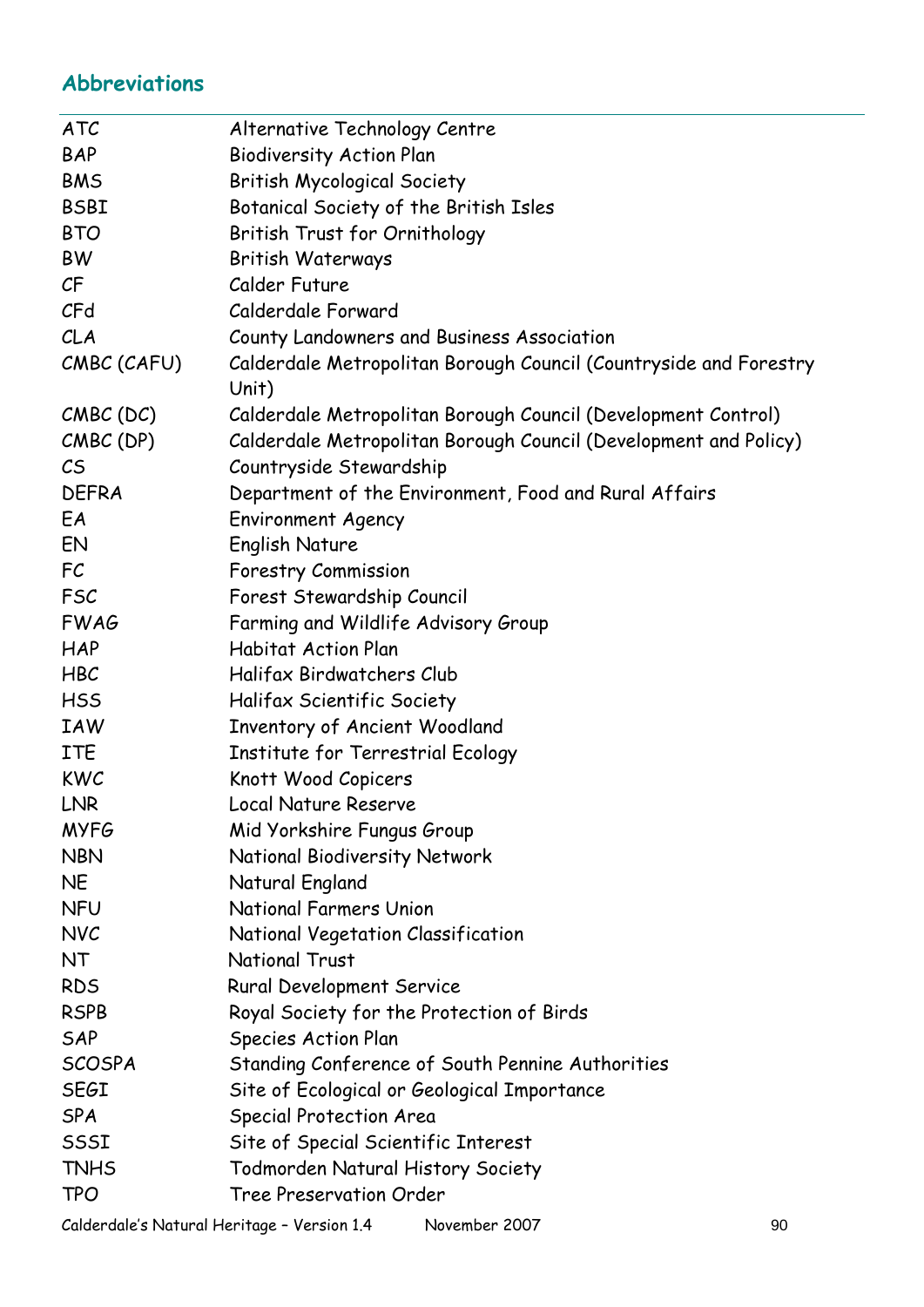| Trees       | Treesponsibility                  |
|-------------|-----------------------------------|
| <b>UCWN</b> | Upper Calderdale Wildlife Network |
| UU          | <b>United Utilities</b>           |
| <b>WYE</b>  | West Yorkshire Ecology            |
| <b>YW</b>   | Yorkshire Water                   |
| <b>WRF</b>  | White Rose Forest                 |
| <b>WYP</b>  | West Yorkshire Police             |
| <b>YWT</b>  | Yorkshire Wildlife Trust          |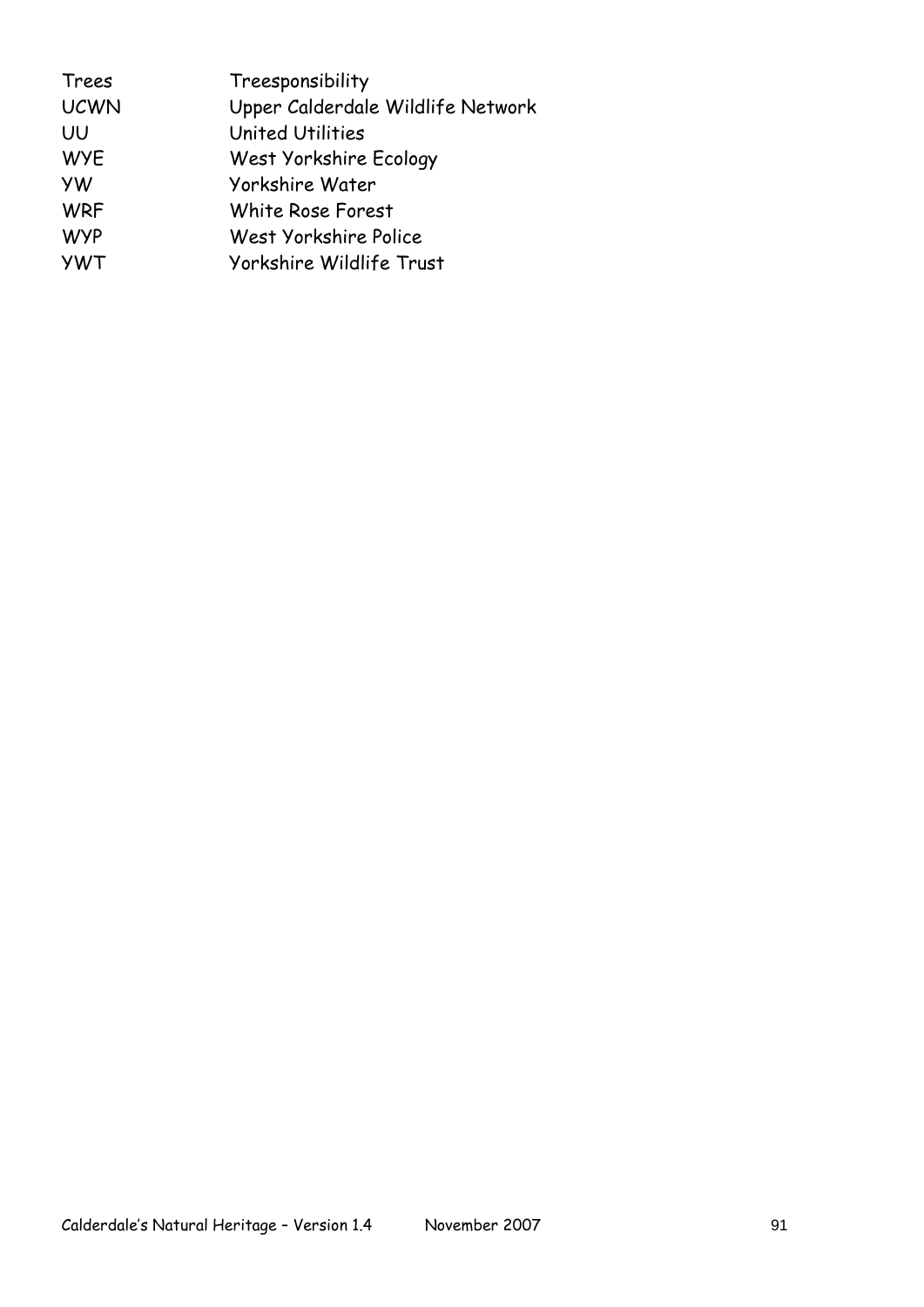# **Glossary**

## **Ancient woodland**

Sites which have had continuous woodland cover since AD 1600 to the present day, though some sites may have been replanted at some point in the past

## **Countryside Stewardship (CS)**

A grant aid package administered by DEFRA / RDS

## **Eutrophication**

The over-enrichment of an aquatic habitat with inorganic nutrients, typically from sewage discharge or agricultural chemicals.

## **National Vegetation Classification (NVC)**

A system used to identify different vegetation types

## **Natural Area**

A concept, introduced by English Nature, for defining areas based on their characteristic wildlife, landscape and geology

# **Site of Ecological or Geological Importance (SEGI)**

A site of local importance for wildlife or geology

## **Site of Special Scientific Interest (SSSI)**

An area of land or water notified by a statutory conservation agency under the Wildlife and Countryside Act 1981 as being of national nature or geological conservation importance

## **Special Protection Area (SPA)**

A site of international importance for birds designated under the Birds Directive by the UK Government

## **Tree Preservation Order (TPO)**

An order made by the local planning authority which, in general, makes it an offence to cut down, top, lop, uproot wilfully damage or destroy a tree without the planning authority's permission

## **Unitary Development Plan (UDP)**

A document setting out the strategic framework for the use of land and detailed policies and specific proposals for development

## **Wildlife site**

A site of wildlife importance such as a SEGI or SSSI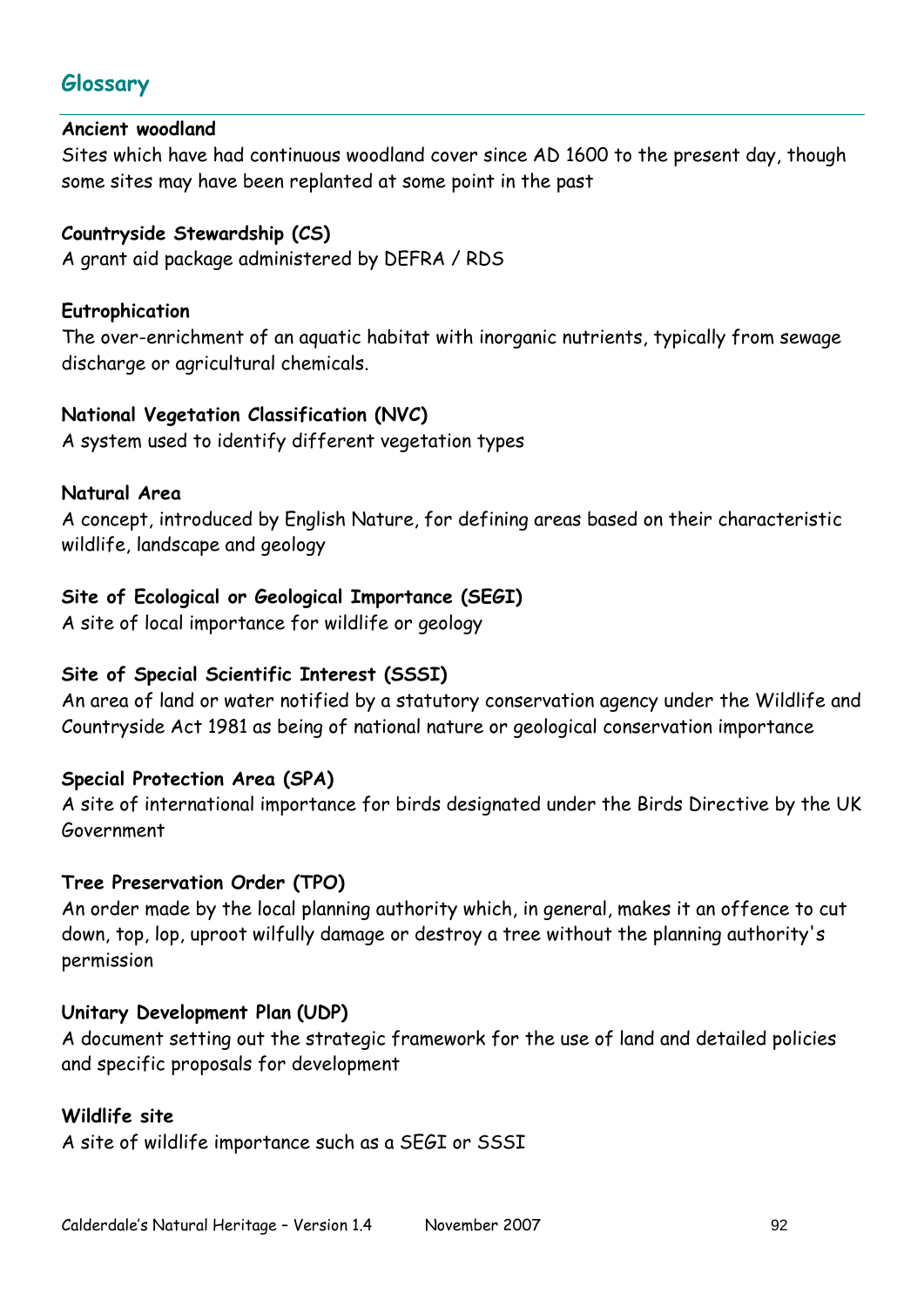# **References**

Batty, A., Langston R.H.W. and Gregory, R.D. (1999). South Pennines Twite Survey 1999 – RSPB/English Nature.

Brown, A.F. and Shepherd K. (1991). Breeding Birds of the Pennine Moors: JNCC Report No 7.

Selman, R., Dodd, F. and Bayes, K. (1999). A Biodiversity Audit of Yorkshire and the Humber. Yorkshire and Humber Biodiversity Forum.

SCARABBS (1999). National Survey of Twite RSPB/Joint Nature Conservation Council/English Nature.

UK Steering Biodiversity Group (1994). Biodiversity: The UK Action Plan. HMSO, London.

UK Steering Biodiversity Group (1995). Biodiversity The UK Steering Group Report. HMSO, London.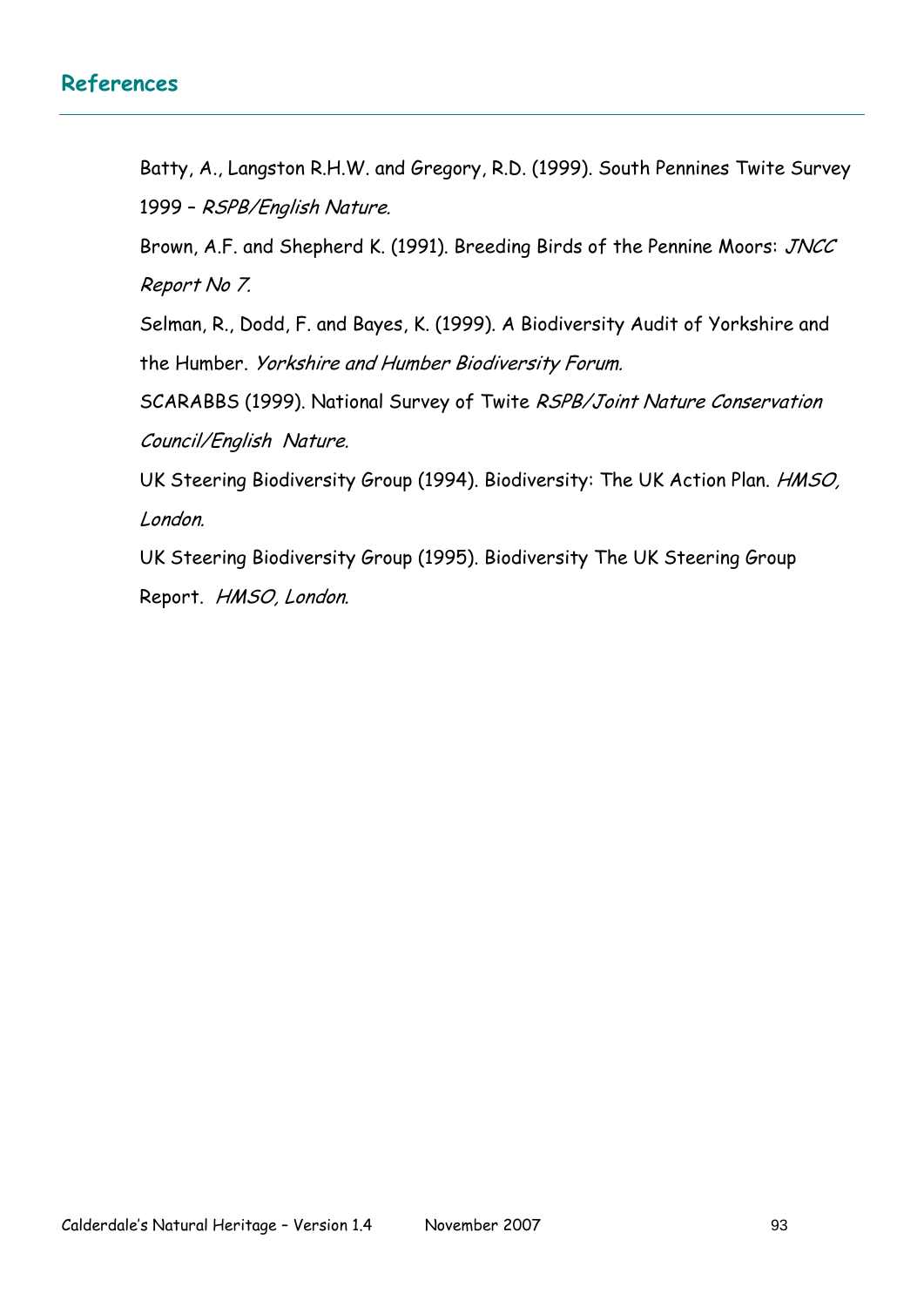# **Acknowledgements**

The editor is grateful to the support received from numerous colleagues in the various organisations within and adjacent to Calderdale for advice and comments made in the preparation of this document. Ian Kendall (Countryside and Forestry Unit, Calderdale Council) and Paul Stewart (formerly Countryside and Forestry Unit) are to be thanked for preparing the first version of this document and Ian for reformatting the Action Plan into a reader-friendly version. I am grateful to Jefferson Hammond (Countryside and Forestry Unit) for supplying the maps and Julie Swift (also Countryside and Forestry Unit) for the photographic artwork. Photographs have been supplied by Phil Lomax, Mike Sykes and from the Countryside and Forestry Unit collection compiled by volunteers and staff. Particular thanks are due to the plan authors:

Ancient and species rich hedgerows - Colin Duke, Halifax Scientific Society Canals – Jonathan Hart-Woods, Jason Leach and Marie Millward, British Waterways Native woodland – Jefferson Hammond, Countryside Service, Calderdale Council Unimproved grasslands – Tim Kohler, Natural England Upland heathland and Blanket bog – Paul Duncan, Natural England Rivers and Streams – sg Urban – se Ancient Trees - serg Priority Species – Hugh Firman, Countryside Service, Calderdale Council Pink waxcap - Colin Duke, Halifax Scientific Society Twite – Tim Cleeves, RSPB Water vole – Hugh Firman (based substantially on a version prepared by Anne Heeley, Countryside Service, Bradford Council with additional assistance from Brian Lavelle, Yorkshire Wildlife Trust) The following members of the Technical Group provided valuable support, advice and

encouragement: Vince Carter (formerly Countryside and Forestry Unit, Calderdale Council),